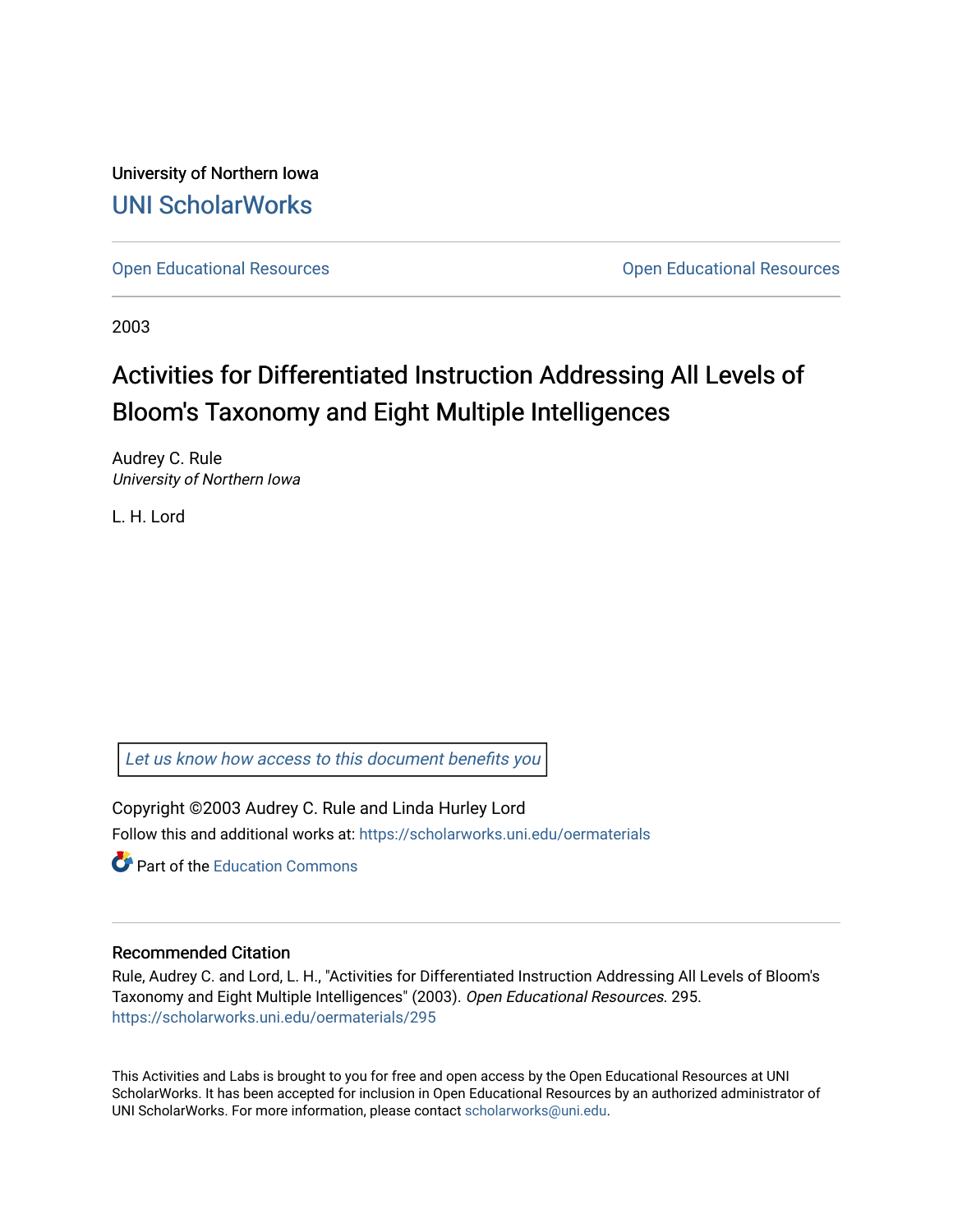| ED 475 517         | EC 309 660                                                                                                                                                                                                                                      |
|--------------------|-------------------------------------------------------------------------------------------------------------------------------------------------------------------------------------------------------------------------------------------------|
| AUTHOR             | Rule, Audrey C., Ed.; Lord, Linda Hurley, Ed.                                                                                                                                                                                                   |
| TITLE              | Activities for Differentiated Instruction Addressing All<br>Levels of Bloom's Taxonomy and Eight Multiple Intelligences.                                                                                                                        |
| PUB DATE           | $2003 - 00 - 00$                                                                                                                                                                                                                                |
| NOTE               | 83p.                                                                                                                                                                                                                                            |
| PUB TYPE           | Collected Works - General (020) -- Guides - Classroom -<br>Teacher (052)                                                                                                                                                                        |
| EDRS PRICE         | EDRS Price MF01/PC04 Plus Postage.                                                                                                                                                                                                              |
| <b>DESCRIPTORS</b> | *Class Activities; *Creative Activities; Elementary Secondary<br>Education; Environmental Education; *Gifted; Kinesthetic<br>Methods; *Lesson Plans; Linquistic Competence; Mathematical<br>Aptitude; *Multiple Intelligences; Music Activities |
|                    | IDENTIFIERS -- *Blooms Taxonomy; *Curriculum Differentiation                                                                                                                                                                                    |

#### ABSTRACT

This manuscript contains 13 curriculum units designed to enhance differentiated instruction for learners with special needs from grades 1-12, including gifted students. It integrates Benjamin S. Bloom's levels of cognitive understanding with Howard Gardner's eight domains of intelligence to provide a framework for individualized instruction. Each unit has activities for the eight multiple intelligences (logical-mathematical intelligence, linguistic intelligence, bodily-kinesthetic intelligence, spatial intelligence, musical intelligence, interpersonal intelligence, intrapersonal intelligence, and naturalistic intelligence) at each of Bloom's taxonomic levels: knowledge, comprehension, application, analysis, synthesis, and evaluation. The manuscript begins by explaining Bloom's and Gardner's contributions to educational research in the area of differentiated instruction, and then provides the following curriculum units: (1) "Solar System" (Jeff Hendrickson and Renee Hendrickson); (2) "Energy" (Chris Hiroto); (3) "Antarctica" (Amy La Jocies); (4) "Author Study of Chris Van Allsburg" (Linda Hurley Lord); (5) "Omnipotent Oceans" (Sheri Marshall); (6) "Starting a Home Business" (Vicki L. Malan); (7) "Fractions" (Denise C. Moriarty); (8) "Whole Numbers and Decimals" (Denise C. Moriarty); (9) "Geometry" (Denise C. Moriarty); (10) "Ancient Egypt" (Audrey C. Rule); (11) "Energy" (Cynthia Rust); (12) "Garden Plants" (Amy Smith); and (13) "Rain Forests" (Jaime Watson). (Contains 11 references.) (CR)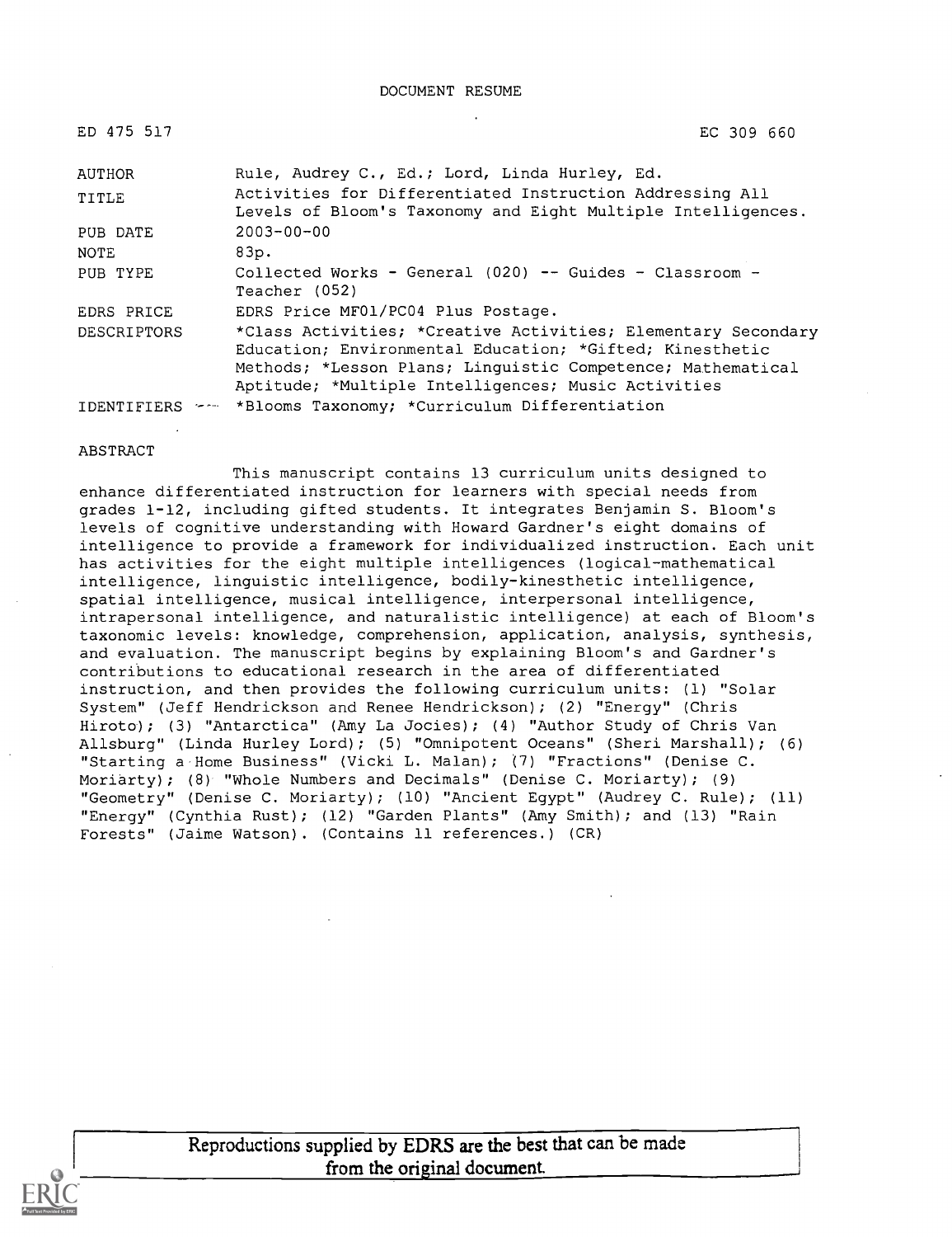|                                                                                         | <b>Activities for Differentiated Instruction</b><br>Addressing All Levels of Bloom's Taxonomy and<br>Eight Multiple Intelligences | U.S. DEPARTMENT OF EDUCATION<br>Office of Educational Research and Improvement<br>EDUCATIONAL RESOURCES INFORMATION<br>CENTER (ERIC)                                      |
|-----------------------------------------------------------------------------------------|-----------------------------------------------------------------------------------------------------------------------------------|---------------------------------------------------------------------------------------------------------------------------------------------------------------------------|
| Audrey C. Rule and Linda Hurley Lord, Editors<br>State University of New York at Oswego |                                                                                                                                   | This document has been reproduced as<br>received from the person or organization<br>originating it.<br>D Minor changes have been made to<br>improve reproduction quality. |
| <b>Table of Contents</b>                                                                |                                                                                                                                   | Points of view or opinions stated in this<br>document do not necessarily represent<br>official OERI position or policy.<br>Page                                           |
|                                                                                         |                                                                                                                                   | $\overline{2}$                                                                                                                                                            |
| <b>Contributing Authors</b>                                                             | <b>Curriculum Topic</b>                                                                                                           |                                                                                                                                                                           |
| (In alphabetical order by last name)<br>Jeff Hendrickson and                            |                                                                                                                                   | 9                                                                                                                                                                         |
| Renee Hendrickson<br><b>Chris Hiroto</b>                                                |                                                                                                                                   | 13                                                                                                                                                                        |
| Amy La Jocies                                                                           |                                                                                                                                   | 18                                                                                                                                                                        |
| Linda Hurley Lord                                                                       | Author Study of Chris Van Allsburg                                                                                                | 23                                                                                                                                                                        |
| <b>Sheri Mahall</b>                                                                     | Omnipotent Oceans                                                                                                                 | 27                                                                                                                                                                        |
| Vicki L. Malan                                                                          | Starting a Home Business                                                                                                          | 32                                                                                                                                                                        |
| Denise C. Moriarty                                                                      |                                                                                                                                   | 37                                                                                                                                                                        |
| Denise C. Moriarty                                                                      | Whole Numbers and Decimals                                                                                                        | 45                                                                                                                                                                        |
| Denise C. Moriarty                                                                      |                                                                                                                                   | 56                                                                                                                                                                        |
| Audrey C. Rule                                                                          |                                                                                                                                   | 64                                                                                                                                                                        |
| <b>Cynthia Rust</b>                                                                     |                                                                                                                                   | 69                                                                                                                                                                        |
| Amy Smith                                                                               |                                                                                                                                   | 73                                                                                                                                                                        |
| Jaime Watson                                                                            |                                                                                                                                   | 79                                                                                                                                                                        |



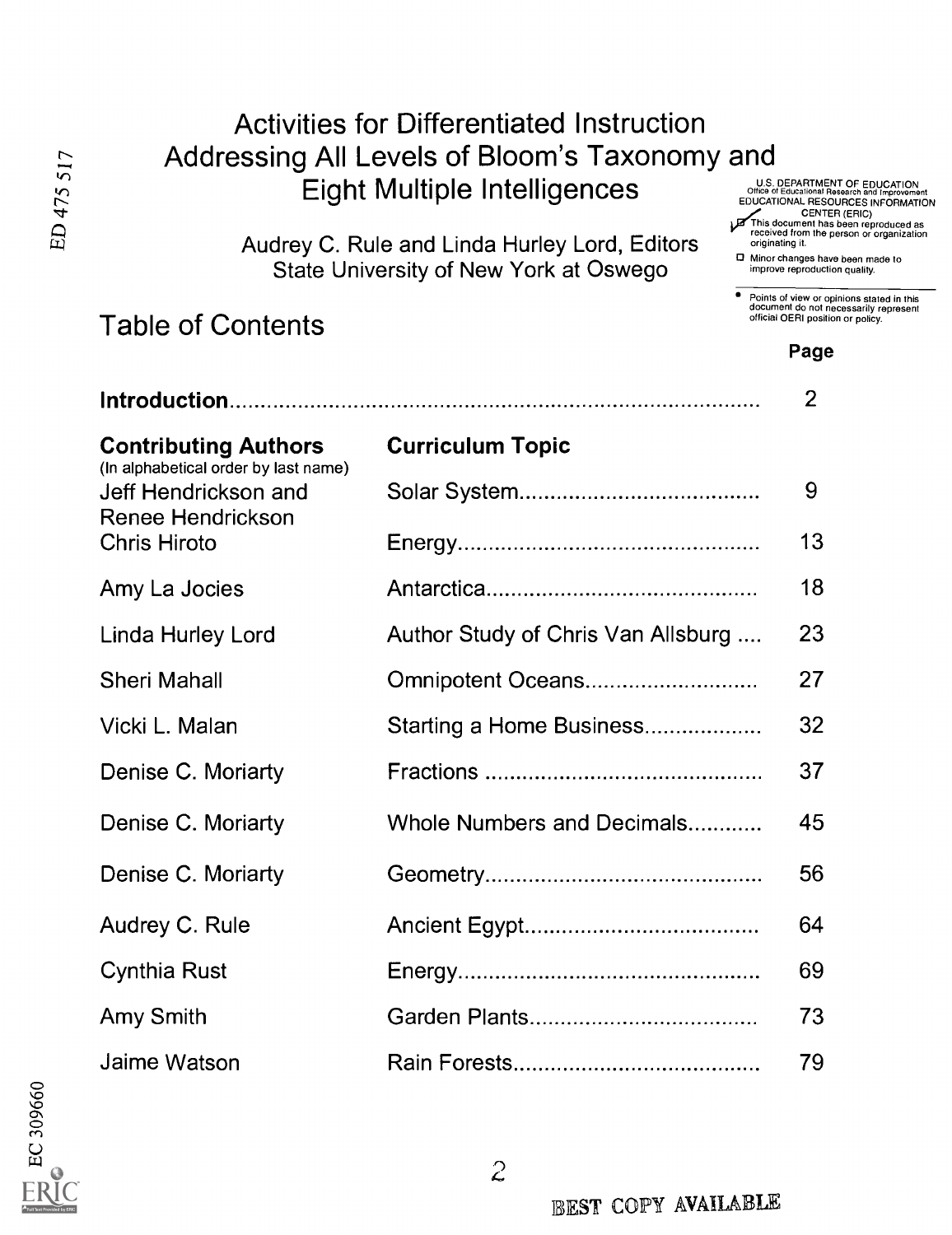#### **Introduction** by Denise Moriarty

This work integrates ideas from the work of two well-known  $20<sup>th</sup>$  century educational researchers, Benjamin S. Bloom and Howard Gardner. The purpose of this document is to facilitate planning and use of differentiated instruction in the classroom.

"Differentiated instruction is a teaching approach that provides a variety of learning options to accommodate differences in how students learn. Some differences that impact learning are related to the student's prior knowledge and experience, learning preferences and modality, cognitive level, and personal interest" (Skowron, 200t 2000<sub>7</sub> p.1). Why is there a need for differentiated instruction? Every classroom contains a community of learners with a wide range of abilities and interests, especially inclusive classrooms. Expecting the same product from each learner is unrealistic and frustrating for students. Most classrooms have identified gifted students or students who already know part of the curriculum. Such students would benefit from individualized project work for enrichment or continued challenge and growth. Optimal learning occurs when a student is challenged to cognitively process material that is neither too difficult nor too easy. Maximum learning takes place at a level linking "mental and emotional focus"(Skowron, 2001, p.12). Creating the environment for this link to occur is the ultimate teaching goal.

Classrooms that are structured to accommodate differentiated instruction, present increased opportunity for students to receive individualized attention and instruction. Referring to a 1980 study, Bloom(1986) reports, "There were very great differences in the students' cognitive achievement, attitudes and academic self-concept under tutoring [individualized instruction] as compared with conventional group

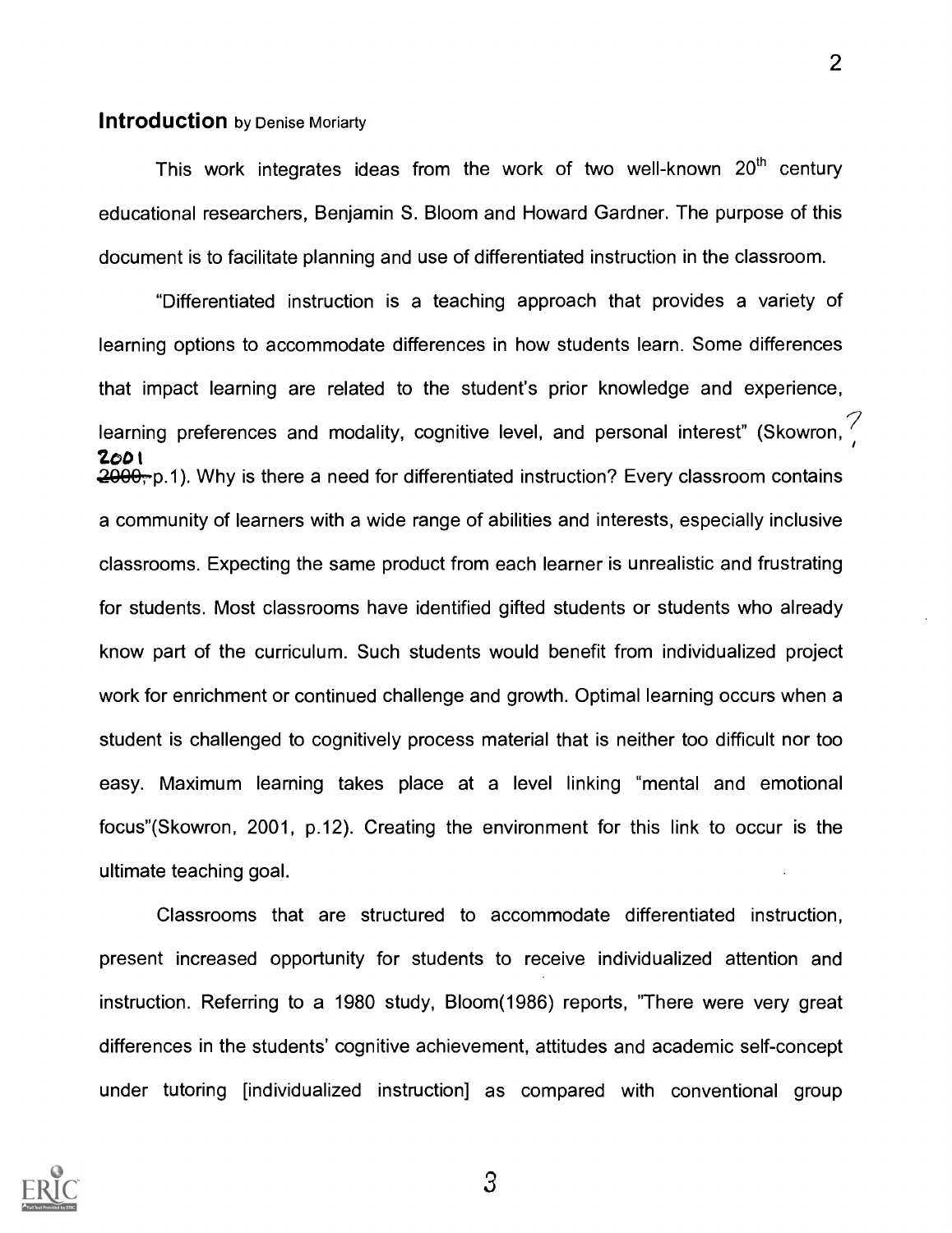instruction."(1986) Another reason for differentiating instruction relates to teacher professionalism. Expert teachers are attentive to students' varied learning needs (Danielson, 1996); to differentiate instruction, then is to become a more competent, creative, and professional educator."(Tomlinson, 2000, p.3)

In the following sections, Bloom's and Gardner's contributions to educational research in the area of differentiated instruction will be examined.

#### Benjamin S. Bloom

Benjamin S. Bloom is a recognized name in educational research of the  $20<sup>th</sup>$ century. Bloom and his colleagues undertook the daunting task of creating a taxonomy of educational objectives. Noting that a biological taxonomy allowed biologists to communicate more efficiently and accurately their classification system and therefore their understanding of the animal kingdom, Bloom sought a similar tool for educators.

Instead of examining how to teach, what to teach, or when to teach it, Bloom focused his research on educational outcomes. For any given curriculum, knowing the intended outcome or objective determines the what, how, and when of teaching. As with many areas of life, achievement of a goal is only met by understanding the goal, then working towards it. Thus, Bloom's research and work "focused educators on outcomes... what students should know and be able to do" (Woo, 1999, p.22).

Prior to the publishing of "Taxonomy of Educational Objectives and Cognitive Domain" (Bloom, 1956), also referred to as "Bloom's Taxonomy", educators discussed desired outcomes in unclear terms. The taxonomy provided a six-tiered framework of educational outcomes with each level clearly defined. These levels form a hierarchy,

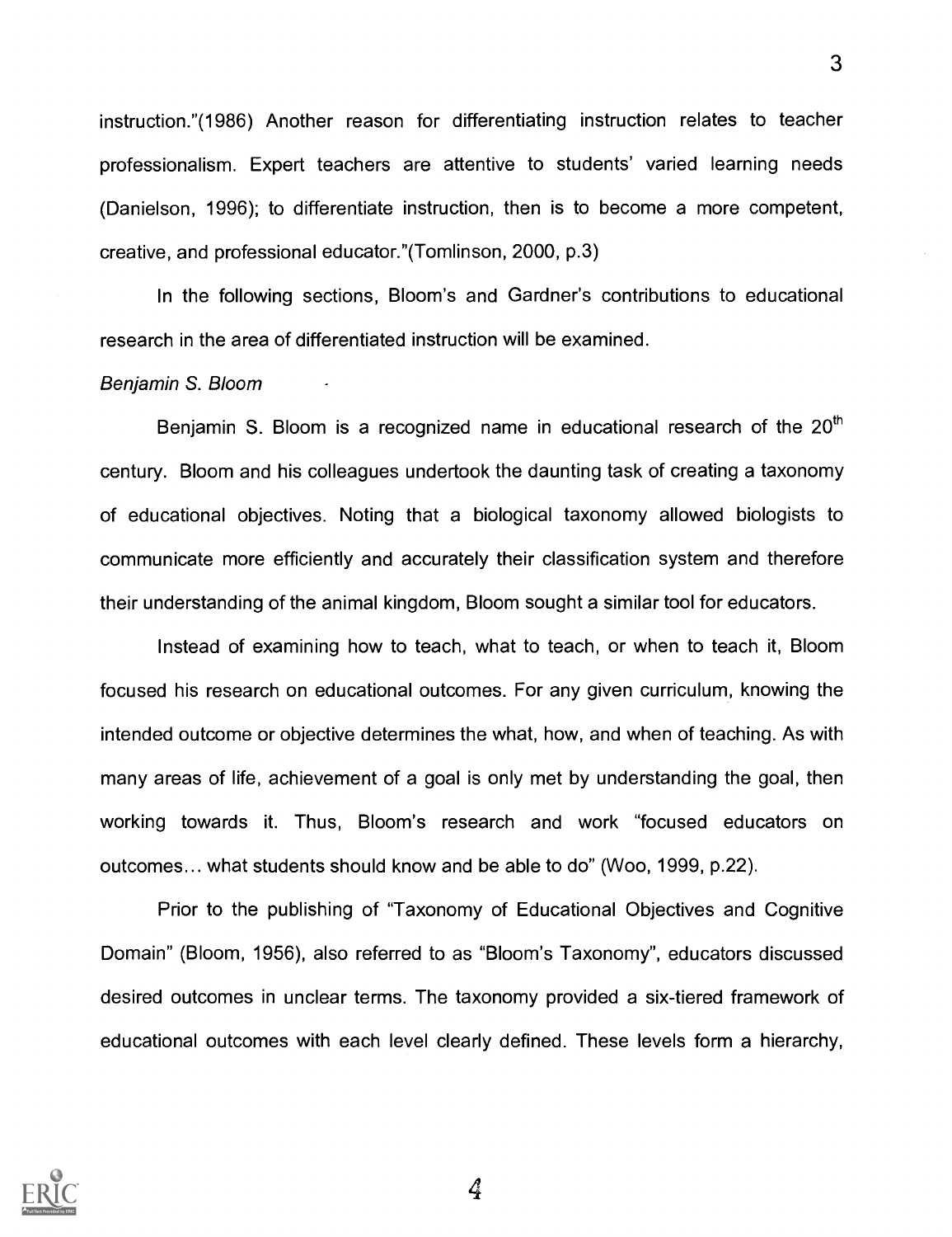organized according to cognitive complexity, so abilities needed at the lower levels are also needed for success at each higher level.

A description of Bloom's six levels follows.

Level I - Knowledge. The knowledge objective is primarily concerned with recall, remembering facts and information (processes, directions, criteria, methodology), and the use of cues to retrieve information from the file cabinet of the mind. Examples: Recall multiplication facts; name the criteria for classifying rocks...This is the lowest level of learning outcomes.

Level II - Comprehension. This is considered the lowest level of understanding and involves interpreting the material. "The emphasis is on the ability to grasp the meaning and intent of the material." (Bloom, 1956, p. 89)

Level III - Application. "A demonstration of comprehension shows that a student can use an abstraction when the use is specified. A demonstration of application shows he (/she) will use it correctly, given an appropriate situation, without prompting" (Bloom, 1956, p. 120). In other words, the ability to apply information or concepts in a new situation or to problem-solve using the information.

Level IV - Analysis. This outcome asks the learner to be able to sort through the elements, relationships, or organizational principles of the material to understand its organizational structure. Examples include distinguishing fact from hypothesis, detecting logical fallacies in an argument, recognizing form and pattern. (Bloom, 1956)

Level  $V$  - Synthesis. Synthesis is "...the putting together of elements and parts so as to form a new whole...the student must draw upon elements from many sources and put these together into a structure or pattern not clearly there before." (Bloom,

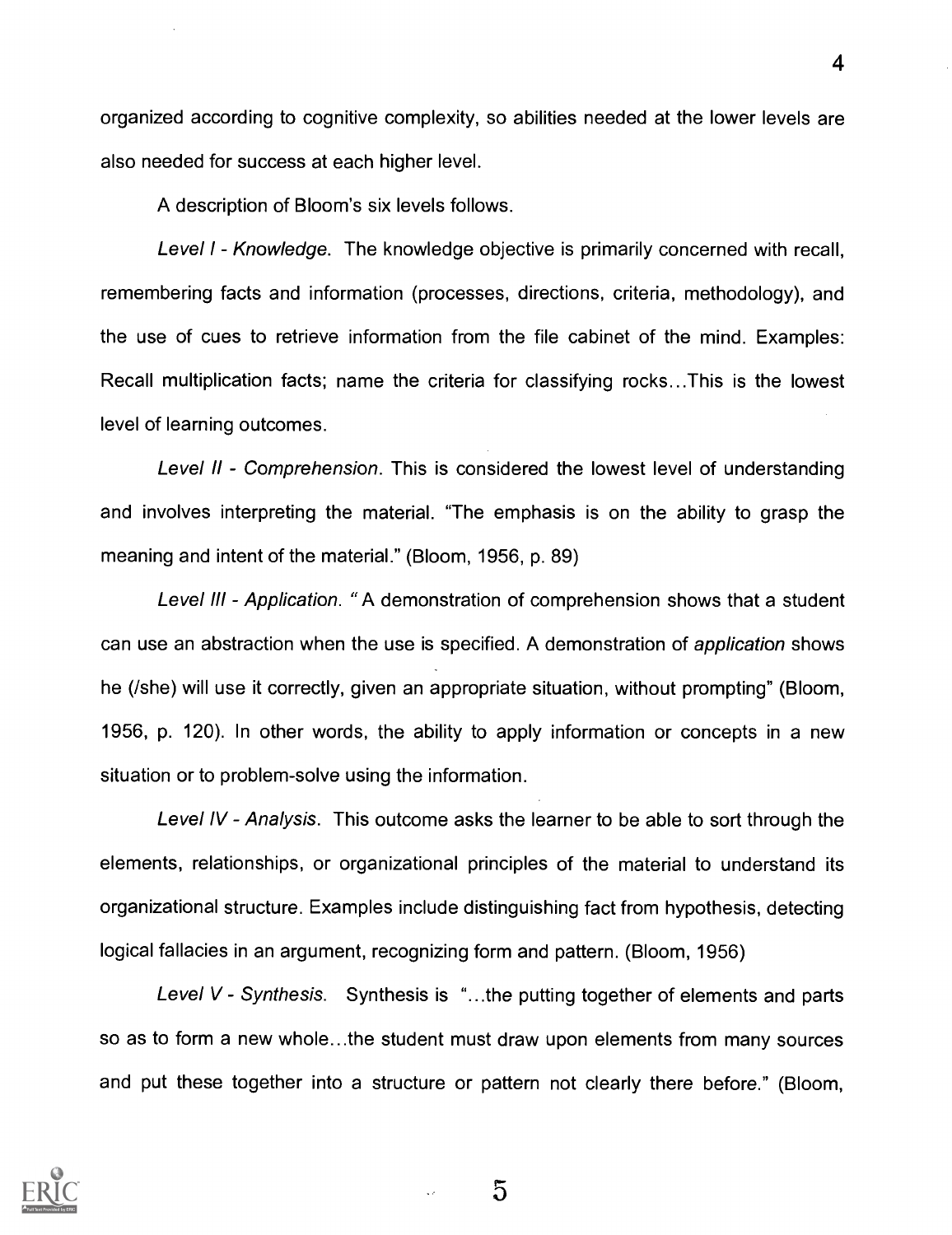1956, p. 162). This can be thought of as using previous knowledge to create new concepts, relating knowledge to several areas, predicting, drawing conclusions and hypothesizing. Examples: writing creatively, giving extemporaneous speeches, planning a unit of instruction and making mathematical discoveries and generalizations (Bloom, 1956).

Level VI - Evaluation. This level is defined as" the making of judgments about the material. It involves the use of criteria as well as standards" (Bloom, 1956, p.185) for evaluating. It can be qualitative or quantitative and the criteria can be given or determined by the evaluator. Learning outcomes are at the highest level here because they contain elements of all other categories.

#### Howard Gardner

As a graduate assistant at Harvard, Howard Gardner volunteered to work on a project "to begin to understand and to chart through research, the human development of artistic and creative abilities" (Fernie, 1992). At the time, little was known about the development of artistic or creative abilities, so the researchers based the name of the project on what they had to start with, hence the name Project Zero. Since then, research for and resulting from Project Zero has become the source and catalyst for almost all of Gardner's work.

Howard Gardner, a psychologist working in applied developmental areas, has research ranging from charting the human development of artistic and creative abilities to brain research. Finding that damage to a specific area of the brain could cause the loss of one specific function, while leaving a seemingly related function intact, captured Gardner's attention. This led him to view the prevailing pedagogy on intelligence as too



 $\hat{0}$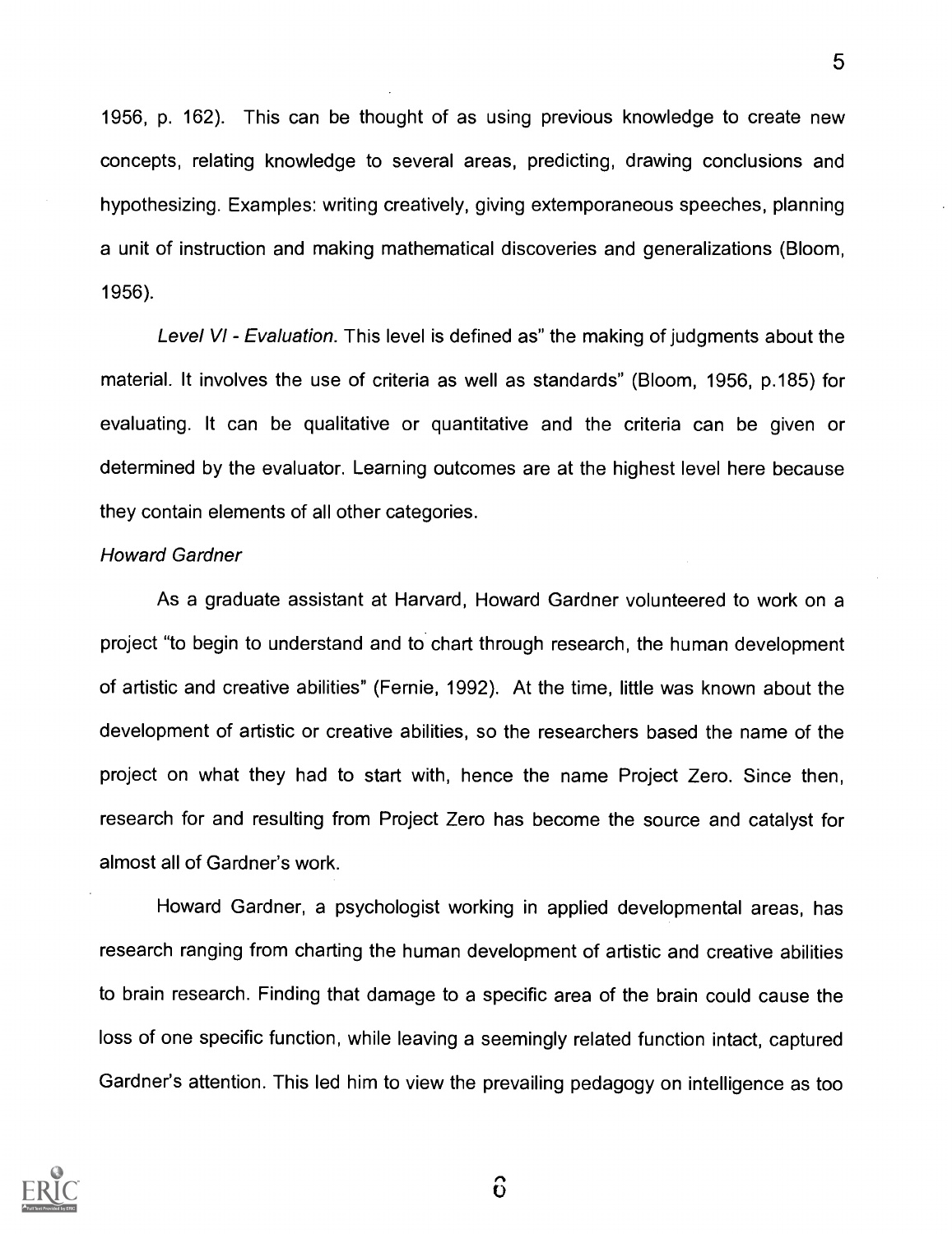narrow; to recognize instead that "people have a wide range of capacities" (Viens, 2002). Through this expanded vision and his continuing work at Harvard and Boston University on projects dealing with the mind and human potential, he came to believe that "we all possess at least seven intelligence areas or seven ways of knowing" (Lazear,1992). In his book, Frames of Mind: the Theory of Multiple Intelligences (1983), Gardner stated his case for what has become known as multiple intelligences. In Intelligences Reframed (1999), Gardner expanded his earlier set of intelligences to eight.

#### Objective and Intended Use

The objective of this work is to integrate Bloom's levels of cognitive understanding with Gardner's eight domains of intelligence to provide a framework for individualized instruction.

As an instrument of differentiated instruction, this work can be used in many ways. Activities at the knowledge and comprehension levels can be useful to remediate students. Activities at application or evaluation levels may serve to enrich and challenge students. Actually, any level may be used as remediation or enrichment depending upon the student's cognitive level. Activities from this project could be offered as alternatives to classroom assignments, thereby allowing students independence and choice in their educational process. Activities from this project may be used at a learning center in the classroom as an extension to the unit of study. Some of the activities for differentiating instruction might also be used as a year long extra-credit center. As Bloom's levels increase, the work and energy required to complete each activity increases. Point values could be established for each level (for example,

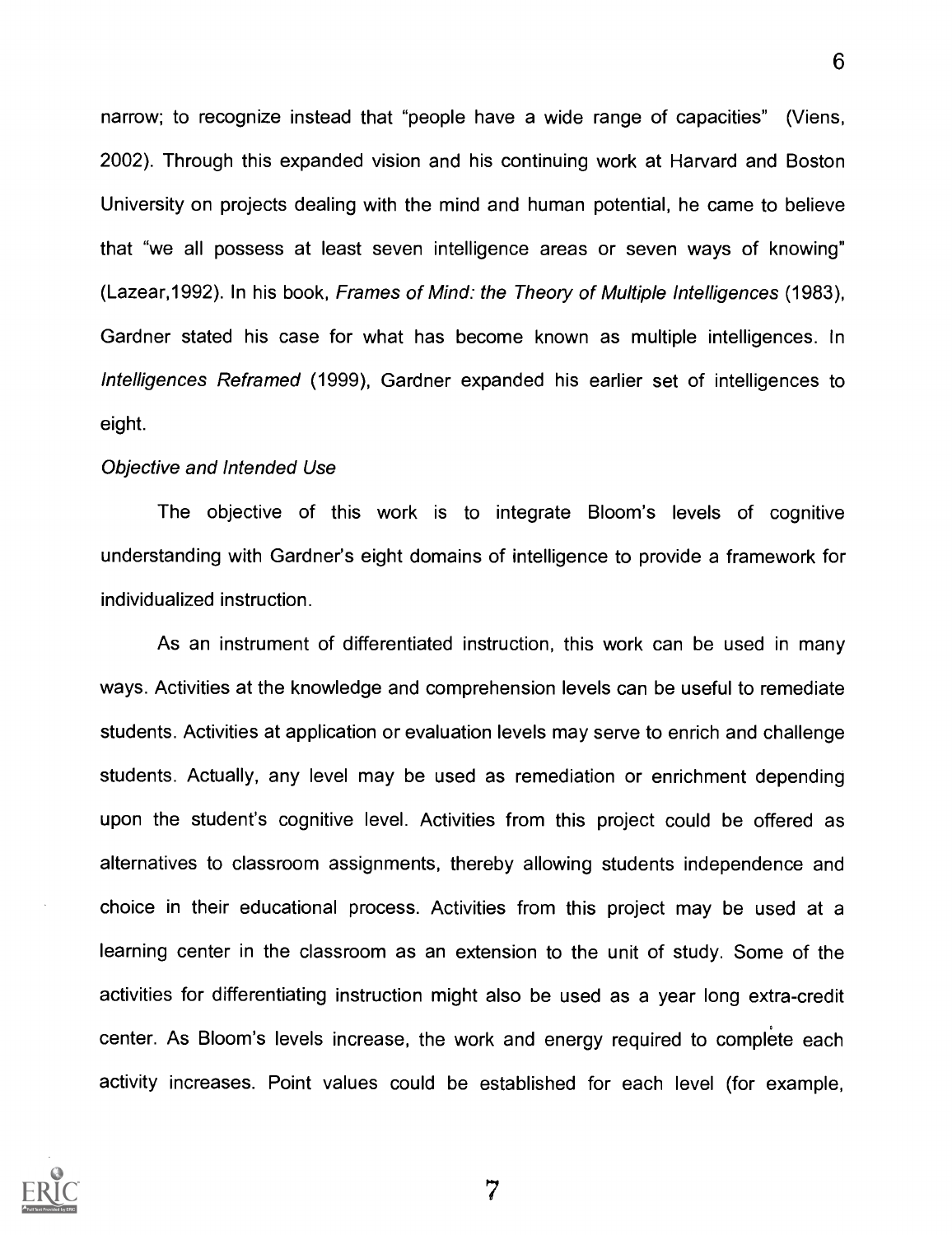Knowledge: 50 pts., Comprehension level activities 100 pts...) Not only would this allow students to work at their appropriate levels, it may motivate them to push on to the next levels of understanding. With the outcomes clearly defined for our students, the possibility exists that they will feel more challenged; much as a video game challenges them to the next level. Students will now have a clearer conception of what is required to achieve the next stage.

7

Teachers may develop additional activities for these units. More than one activity might be made available at each level and intelligence from which students may choose. This could become a living document in the classroom that grows over time, offering yet more student choice and independence. Students may work on the intelligence in which the are strongest and continue to develop that intelligence, or students may choose to work in intelligences in which they are not so strong in order to develop those areas of their intellects.

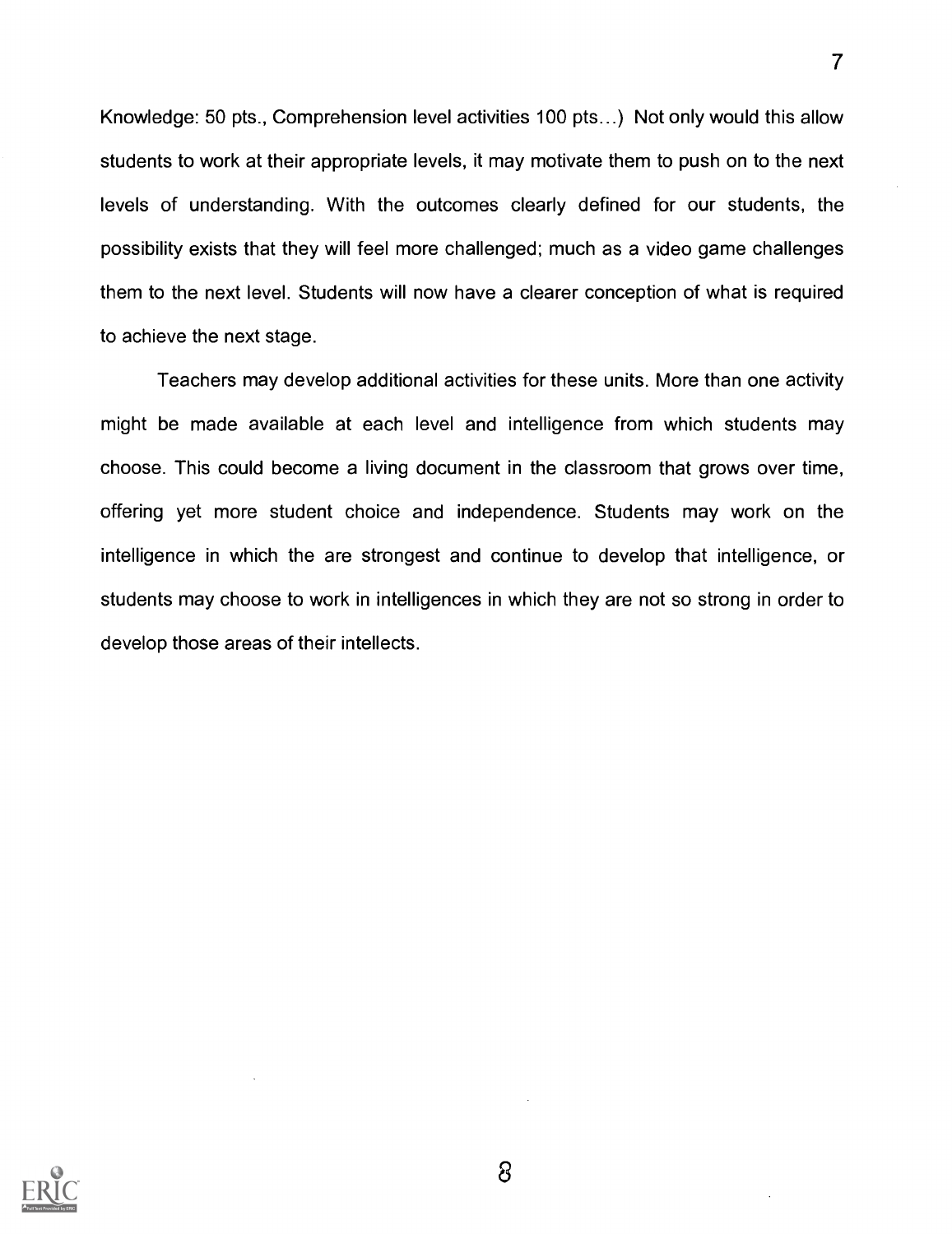#### References

Bloom, B. (Ed.). (1956). Taxonomy of Educational Objectives Book 1 Cognitive Domain. New York: Longman.

Bloom, B. (1986) What we're learning about teaching and learning: A summary of  $\swarrow$ recent research. Principal, 67(4) p. 6-10.

Danielson, C. (1996). Enhancing professional practice: A framework for teaching.  $\sqrt{ }$ 

Alexandria, VA: Association for Supervision and Curriculum Development. ED403 245

Fernie, D. (1992). Profile: Howard Gardner. Language Arts. 69 (p.220-7).

Gardner, H. (1983). Frames of Mind: The Theory of Multiple Intelligences.

New York: Basic Books, Inc.

Gardner, H. (1999) Intelligences Reframed. New York: Basic Books, Inc.

Lazear, D. (1992). Fastback #342: Teaching for multiple intelligence, Phi Delta --

Kappa Educational Foundation, Bloomington, Ind.

Skowron,  $\downarrow$  (2001)<sup>)</sup> How to differentiate instruction. Adapted from Ch 3 of  $\frac{1}{\sqrt{2}}\left(\frac{1}{2}\right)$ "Powerful lesson planning models: The art of 1,000 decisions." Arlington Heights, IL: Skylight Guide ERIC Document Reproduction Service No. ED 457 142

Tomlinson, C. (2000). Differentiation of instruction in the elementary grades,  $\checkmark$ ERIC digest. ERIC Document Reproduction Service No. ED 443 572

Viens, J. (2002) Adult multiple intelligences: Multiple Intelligences basics.[Online  $\sim$ summary from Project Zero Website]. http://www.pz.harvard.edu/ami/mibasics

Woo, E. (1999, September 17). Obituary: Benjamin S. Bloom, education scholar's research influence head start program. The Los Angeles Times p. A22.

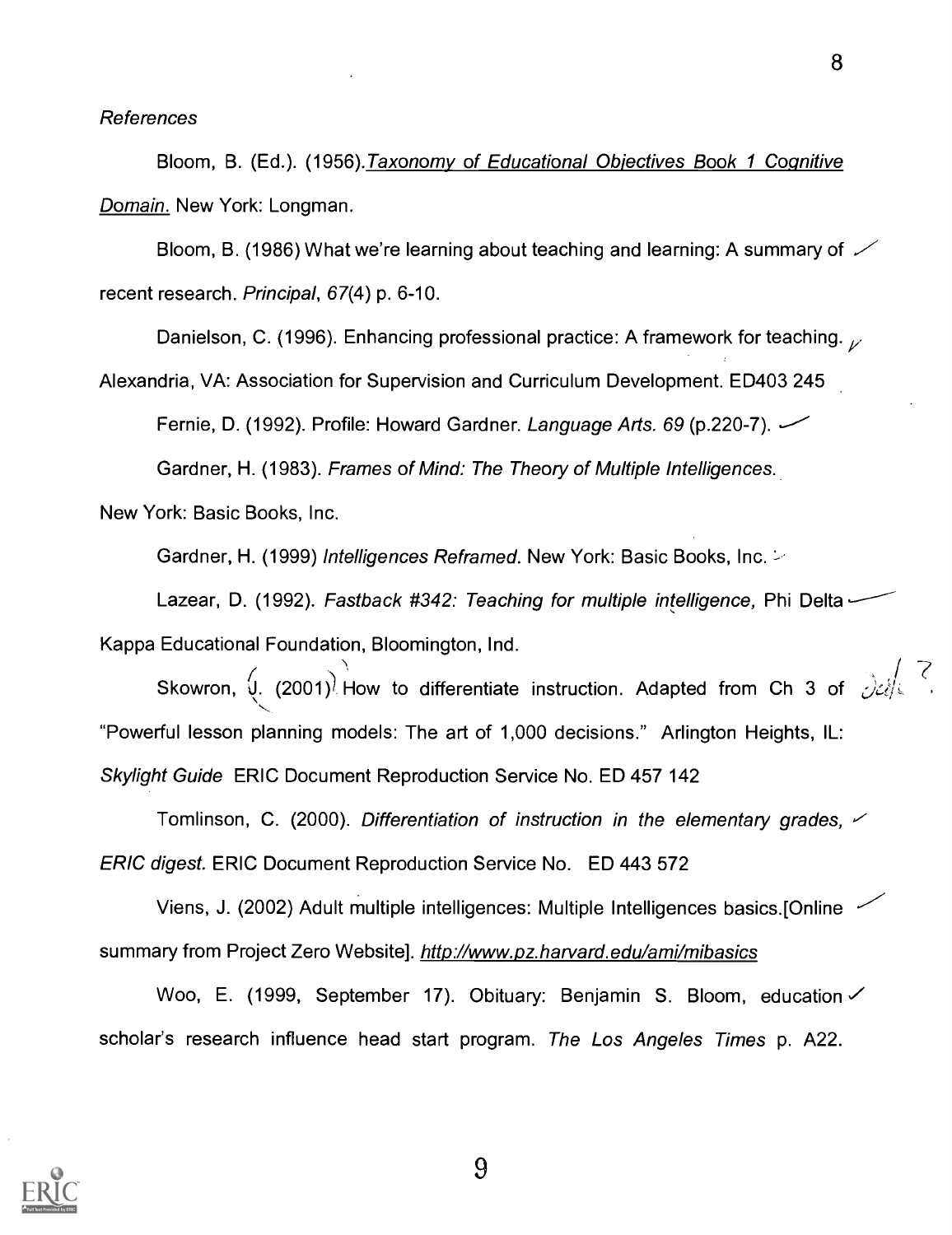# Solar System by Jeff Hendrickson and Renee Hendrickson

### Logical-mathematical Intelligence

Knowledge **List the planets in their correct order from the sun.** 

- Comprehension Explain which planet has the shortest orbital period and which has the longest.
- Application Based on the speed of a rocket, schedule a trip from Mercury to Pluto with stops at all of the planets.
- Analysis Graph and calculate how much you would weigh on each of the planets.
- Synthesis **Design** a space vehicle, making sure to include all dimensions and specifications of the vehicle.
- Evaluation Create a survey to evaluate whether or not people think that we will someday colonize another planet in our solar system.

#### Linguistic Intelligence

| Knowledge        | List ten words that describe the solar system.                                                                          |
|------------------|-------------------------------------------------------------------------------------------------------------------------|
| Comprehension    | Draw and label the planets.                                                                                             |
| Application      | Using information gained through your research, determine if the<br>planet Mercury could sustain life.                  |
| Analysis         | Compare and contrast Earth and Venus using a Venn diagram.                                                              |
| <b>Synthesis</b> | Produce a commercial to persuade travelers to visit one of the<br>planets.                                              |
| Evaluation       | Decide which planet you would like to live on and write a letter to<br>your parents explaining why you will move there. |

#### Bodily-kinesthetic Intelligence

- Knowledge **Act out the rotation and revolution cycles of the planets.**
- Comprehension Describe and demonstrate how much a baseball would weigh on each of the planets.

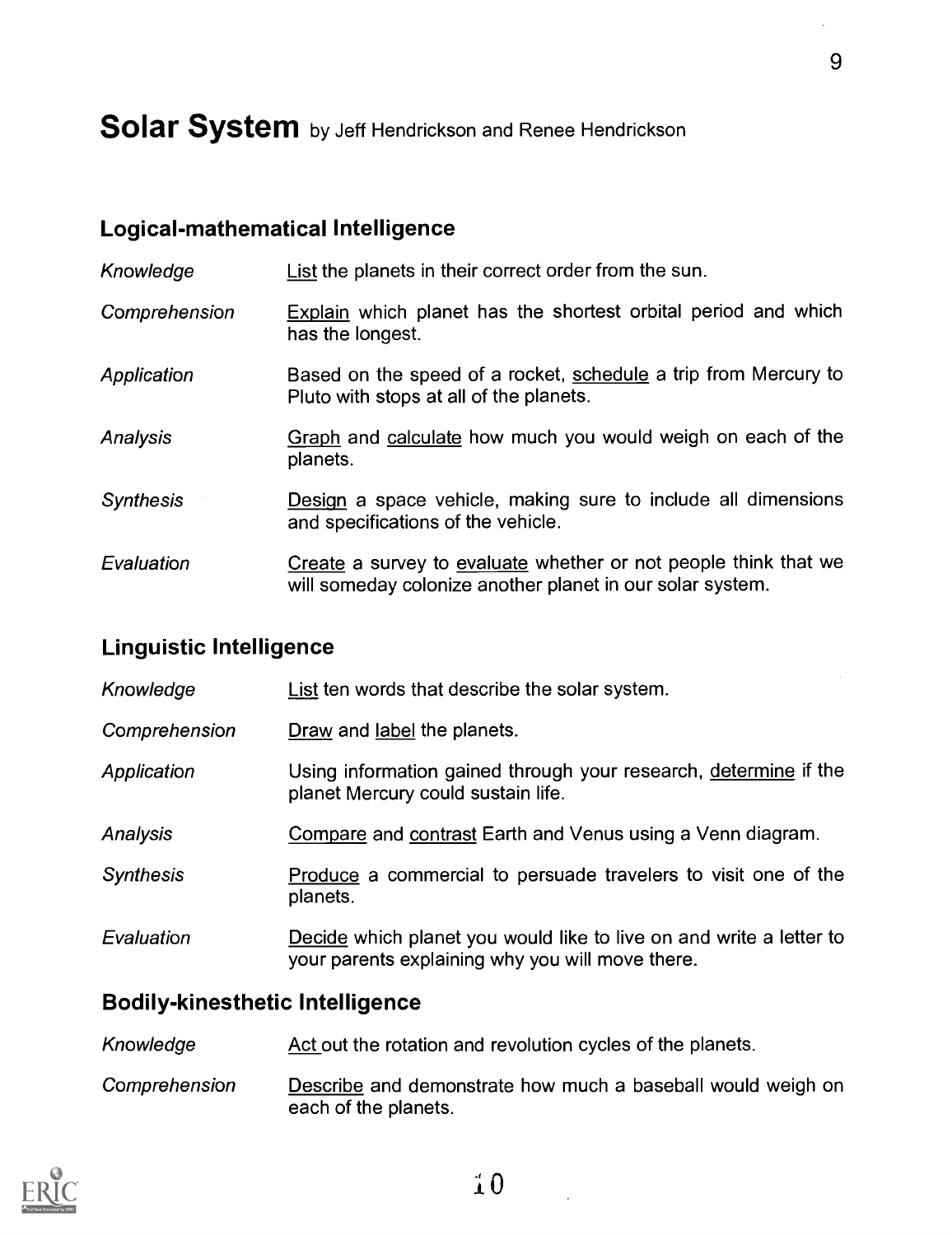| Application      | Make a planetarium.                                                                                                        |
|------------------|----------------------------------------------------------------------------------------------------------------------------|
| Analysis         | Inventory and gather a list of supplies that you will need to bring<br>with you to the moon.                               |
| <b>Synthesis</b> | Design a play based on a voyage to the planet Mars.                                                                        |
| Evaluation       | Have the student simulate a rocket launch and recommend to the<br>class how to best prepare physically to be an astronaut. |

10

# Spatial Intelligence

| Knowledge | Match the stars of a constellation to a picture of their likeness. |
|-----------|--------------------------------------------------------------------|
|-----------|--------------------------------------------------------------------|

Comprehension Locate at least three constellations in the sky.

- Application Take and use pictures of constellations in the night sky to illustrate their location and relative size.
- Analysis Cut a large photo of the earth into pieces so they can be arranged into a 3-D puzzle of the earth.
- Synthesis Create a mini planetarium of plastic garbage bags to illustrate the constellations in the night sky
- Evaluation **Have the student select criteria to be used in a classroom** newspaper of articles written about space.

# Musical Intelligence

| Knowledge        | Memorize an acronym for remembering the planets and their<br>order (My Very Educated Mother Just Served Us Nine Pizzas)         |
|------------------|---------------------------------------------------------------------------------------------------------------------------------|
| Comprehension    | Report on any songs that contain the names of planets                                                                           |
| Application      | Give an example of a song for the class to use to rewrite as a<br>ballad of the planets.                                        |
| <b>Analysis</b>  | Determine what instruments could be used in a soundtrack to<br>represent the sounds of objects traveling through the atmosphere |
| <b>Synthesis</b> | Create a 3-chord melody for each of the planets and explain why<br>it is representative of that planet.                         |
| Evaluation       | Have the student listen to various soundtracks from space films<br>and evaluate which best represents space travel.             |

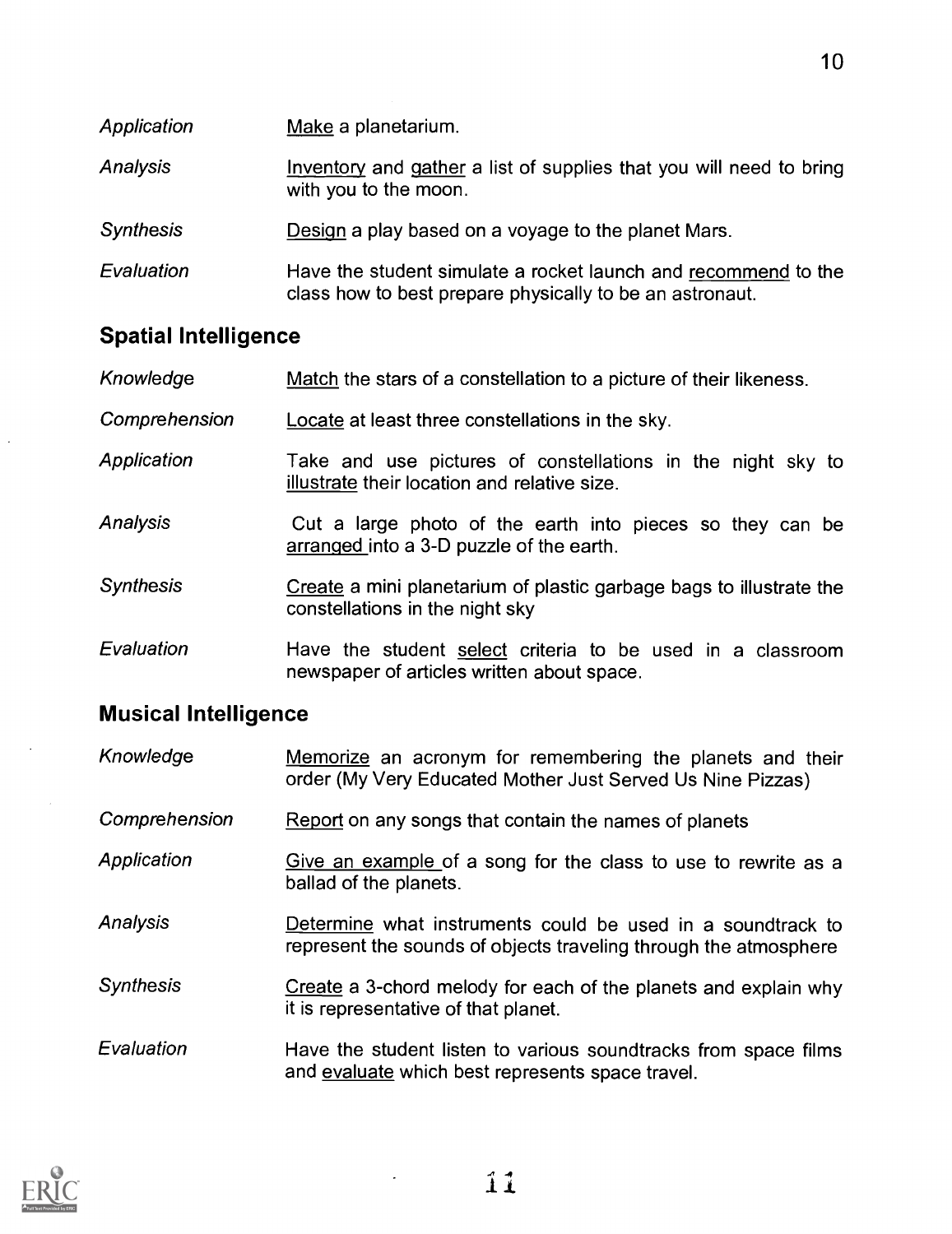- Knowledge Read a book to the class that lists all of the planets in the solar system.
- Comprehension Describe to a partner the size of each planet and its relationship to the Earth,
- **Application** Dramatize for the class each of the theories of creation through the use of pantomime.
- Analysis Pretend to be a television reporter who has to interview classmates to see what knowledge they have about the solar system.
- Synthesis Create a puppet show for the class to show what life would be like when people colonize Mars.
- Evaluation Mediate a discussion of the class to decide and recommend which classmates should be allowed to go on a voyage to the moon to represent your school.

### Intrapersonal Intelligence

Knowledge Memorize the planets in their order using the method that is most effective for you. Comprehension Have the student describe the way that they were able to learn facts about the planets and solar system. Application Demonstrate how the solar system has had an effect on your life and will continue to effect you. Analysis Have the student inventory all of the things that they know about the solar system and the things that they would like to learn. Synthesis Have the student design a rocket that will best suit them in space travel and explain why they made the specifications. Evaluation **Have the student justify what pieces of the unit were successful** for them and should be used in the future.

## Naturalist Intelligence

Knowledge Use a telescope to locate and observe the moon during a stargazing night.

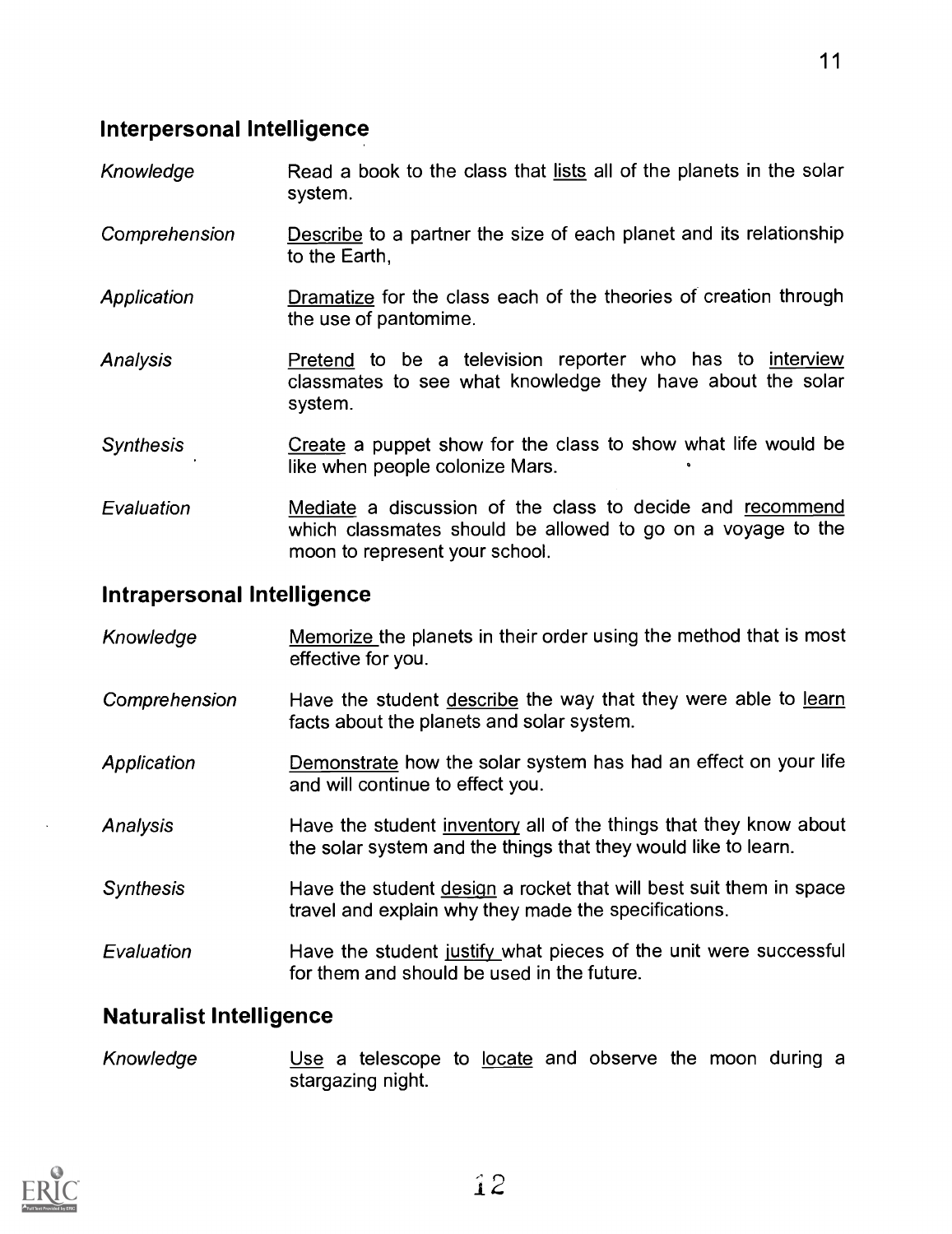Comprehension Describe the characteristics of a crater observed on the moon and explain how it got there. Application Make a model to demonstrate the greenhouse effect on a planet. Analysis Classify animal groups that could survive on other planets for possible relocation. Synthesis **Design and create a biosphere that is self-contained for animals** and plants to be used in colonizing another planet. Evaluation **Arrange a debate to discuss the pros and cons of sending trash** 

12



into outer space.

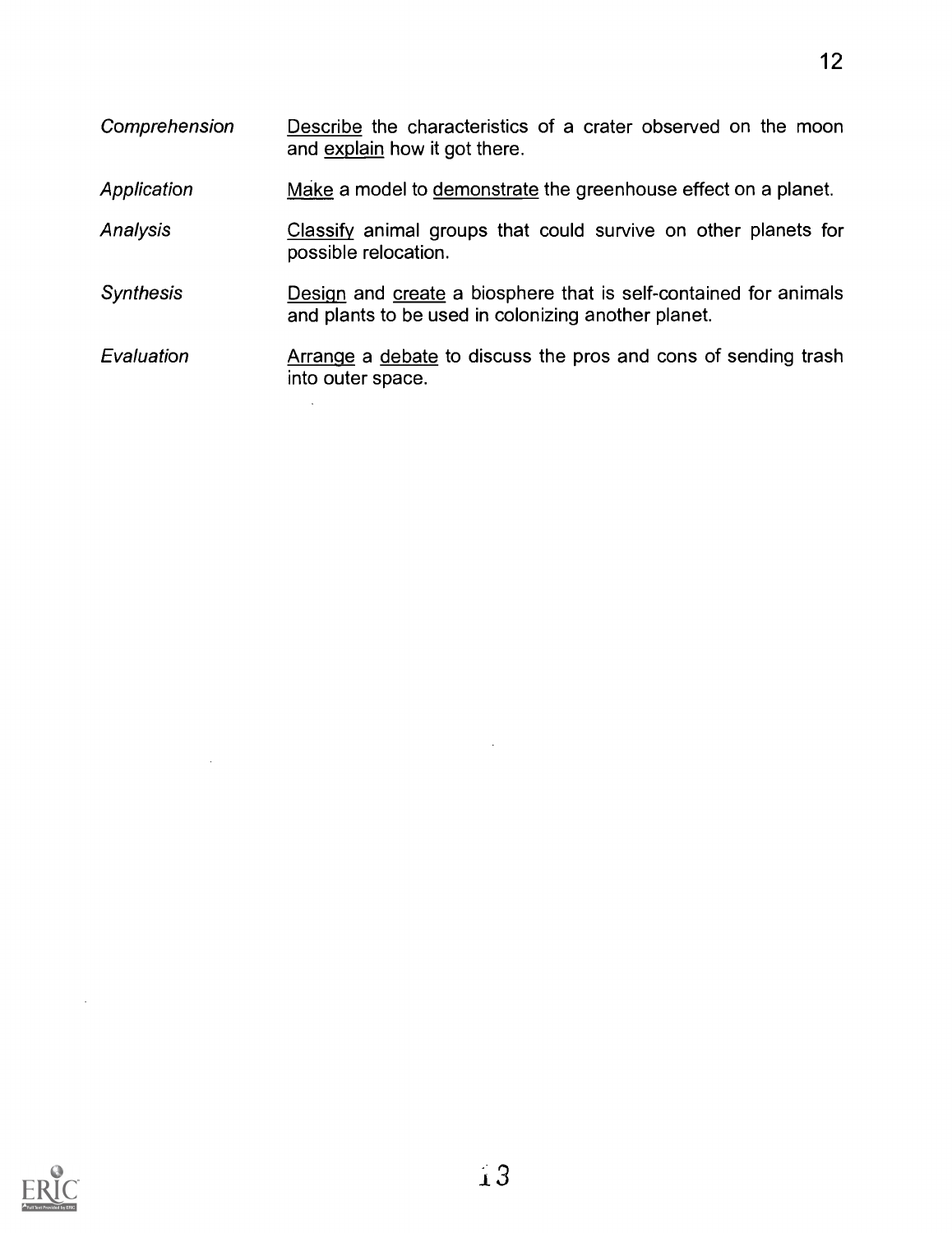# **Energy** by Chris Hiroto

13

#### Logical-Mathematical Intelligence

- Knowledge Name the electrical measurement that was named after the Italian scientist, Alessandro Volta.
- Comprehension Explain two advantages of using electrically powered vehicles over gasoline or diesel powered vehicles in terms of fuel efficiency.
- Application **Demonstrate** the path of least resistance electricity follows using an electric circuit (source, path, and load) in a table lamp, toaster, and a door bell.
- Analysis Brainstorm a list of ten common items made from different materials, such as a copper penny, a rubber band, aluminum foil, a wood block, cork, a plastic comb, a fabric pot holder, and categorize them as either conductors or insulators of electricity.
- Synthesis First, design a working electrical circuit given a battery, wire, and a flashlight bulb. Make an electronic quiz game. Fold a large index card in half and punch three holes, spaced evenly apart, on the side opposite the folded side. Unfold the card so the holes are on the left and right side of the open card. On one side of the card, tape strips of aluminum foil from each hole on the left side to another hole on the right side, making sure that the foil covers the punched holes. Turn the card over. Write terms (math, words, etc.) at each hole on one edge and the answer to the problem at its connected, opposite hole. Use your working circuit to match the problem with the correct answer.
- Evaluation Conclude what will happen when an additional load is added to an electrical circuit without increasing its power supply.

#### Linguistic Intelligence

- Knowledge Tell me the meaning of circuit and the word parts of trans and form from the word transformer.
- Comprehension Write a newspaper article that explains why a golfer should not hide under a tall tree on a golf course during a thunderstorm.

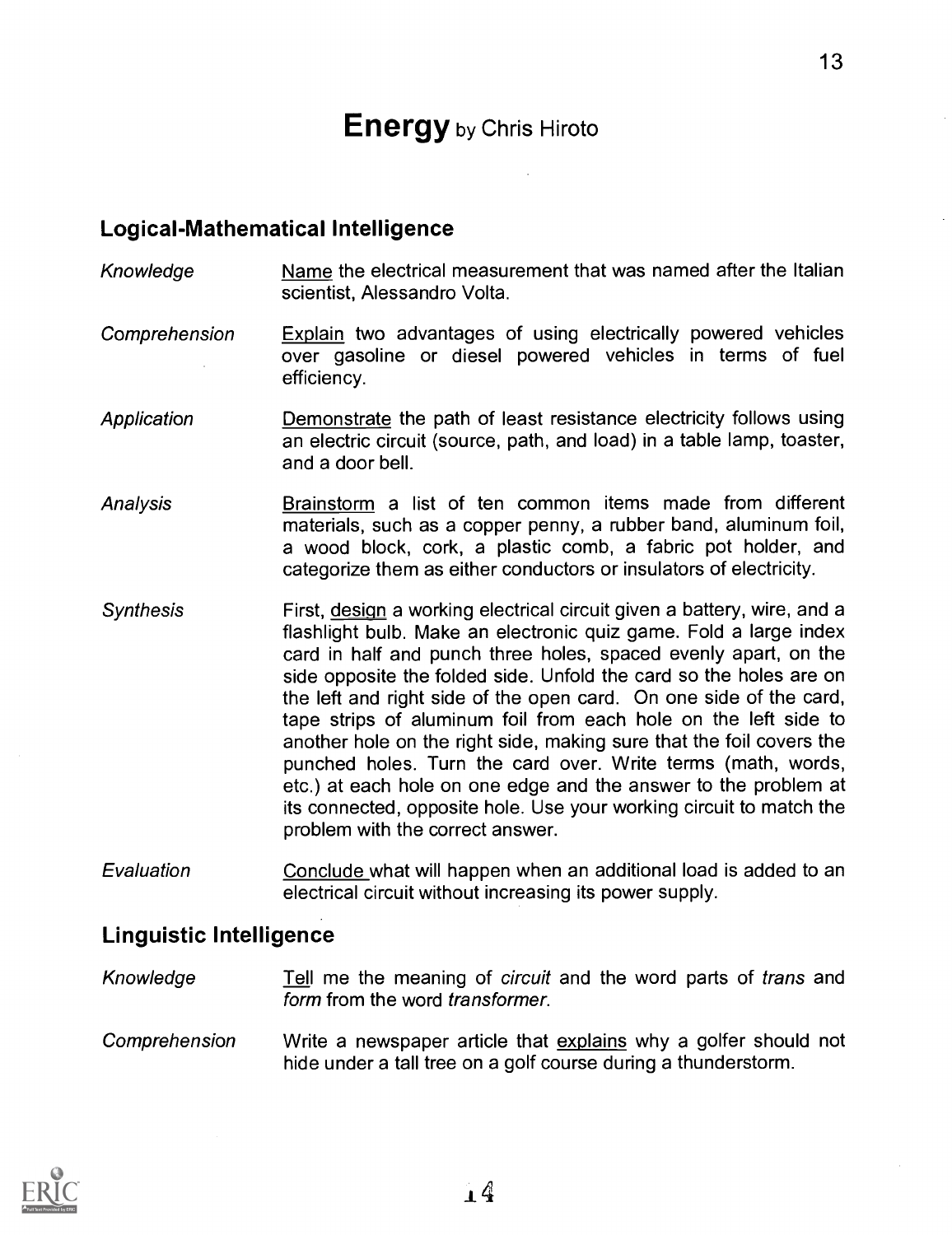- Application **Write a letter to a friend explaining the principle involved when a** citywide power outage occurs.
- Analysis **EXALC** Write an essay that compares and contrasts the advantages and disadvantages of using hydroelectric or nuclear means as a power source.
- Synthesis **Imagine a world without electrical energy.** Write a documentary that follows a person for a day on their 12th birthday.
- Evaluation **Evaluate** the story of the "Three Little Pigs" and write a critical report assessing the energy efficiency of each of their three homes.

### Bodily-Kinesthetic Intelligence

- Knowledge Mame two activities that burn many calories and two activities that burn few calories.
- Comprehension Pretend you are an electron flowing through a light bulb, act out and describe what you see as you travel along the electrical path into the light bulb and out again.
- Application **Dramatize** how electrical signals in our nerves are used to transmit messages to our brain.
- Analysis Make an electric motor using simple materials. Analyze how components of the motor convert electrical energy to mechanical energy to make the motor work.
- **Synthesis** Construct a game that uses a working electrical circuit to test our hand-eye coordination. Make an electrical circuit using a battery, path, and load (light or buzzer). Using a rigid conductor, such as a piece of clothes hanger, make several bends and loops in the hanger. Slip an enclosed conductor, such as a paper clip, around the hanger. Stand the hanger upright and secure to a block of wood. Use an insulated wire to connect one end of the clothes hanger to the positive side of the battery. Using an insulated piece of wire, connect the paper clip to one terminal of the load (the other load terminal will be connected to the negative battery terminal). Test hand/eye coordination by moving the paper clip along the clothes hanger. Touching the paper clip to the hanger will complete the circuit path and will activate the load. The objective is to proceed from one end of the hanger to the other without activating the load.

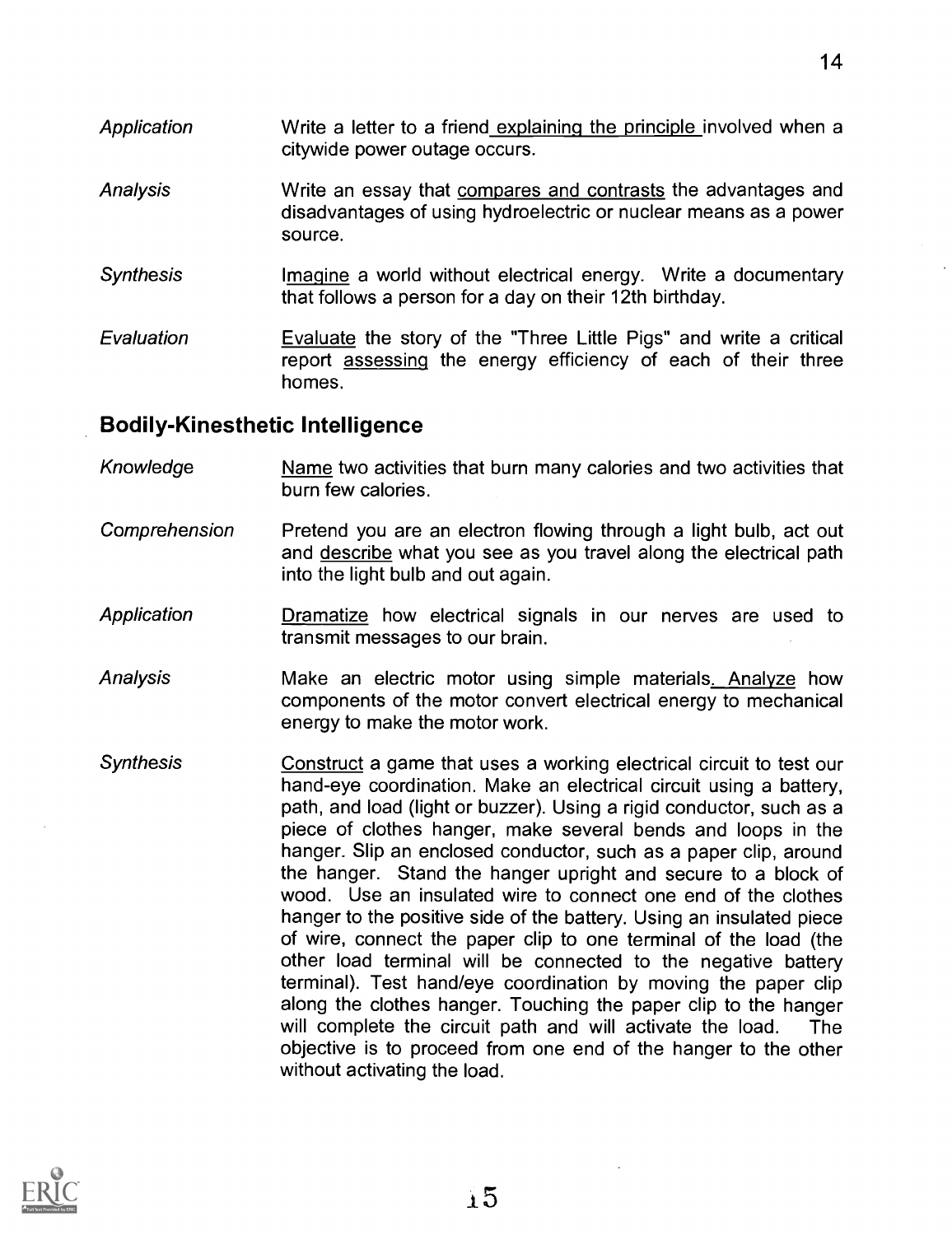Evaluation Evaluate how riding a bicycle is similar to a portable drill that runs off a battery.

# Spatial Intelligence

- Knowledge Tell the rule for determining the distance of a storm by counting the seconds between seeing the lightening flash and hearing the clap of thunder generated from the lightening flash.
- Comprehension Visualize yourself as the letters (dot, dot, dot) in the electrical system of Morse Code. Describe how you would travel from a transmitter from one location to the receiver at another location
- Application Illustrate, through a mobile, famous people in history and their contributions to the field of energy.
- Analysis Construct a global map that diagrams where the earth's oil reserves are located. Analyze U.S. policies and actions toward the Middle East region based upon the distribution of oil reserves depicted on your global map.
- Synthesis Design an energy efficient home for two people.
- Evaluation Evaluate how building materials and the location of a home affects the amount of energy used by the occupants of the home for heating, cooling, and lighting.

## Musical Intelligence

- Knowledge **List five musical instruments or objects that produce music that** rely on electricity to operate.
- Comprehension Express how you feel about the sun's energy in a jingle, poem, or song.
- Application **Determine** the pitch and loudness (decibels) of 10 machines. Make a chart that diagrams these machines from low to high pitch and from soft to loud noise.
- Analysis Examine the songs in "The Magic School Bus" series. Infer which are related to energy conservation.
- Synthesis Revise the lyrics of "Mary Had A Little Lamb" to create a song related to energy.

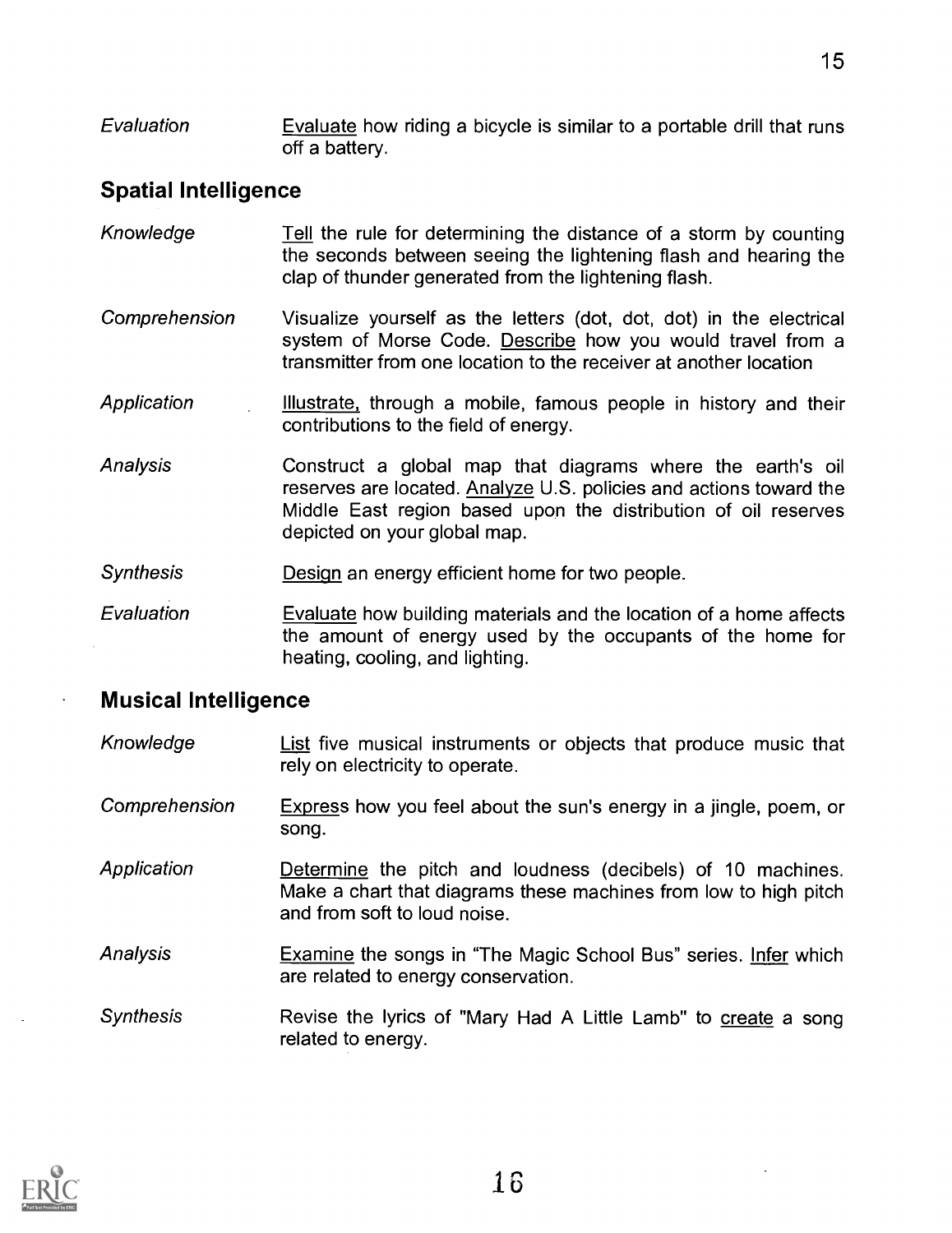**Evaluation** Collect 10 different items that give audio output, such as radios, CD-players, boom boxes, cassette recorders, etc. Rate each as to the quality of the sound energy that it emits.

#### Interpersonal Intelligence

- Knowledge Tell a partner the definition of a good conductor and a good insulator.
- Comprehension Describe to a partner how an animal might feel if its habitat were destroyed because humans needed to extract oil from that same area.
- **Application** A dam for hydroelectric power is going to be constructed that will change the habitat of the spotted snail, causing it to become extinct. Building the dam will result in less cost for electricity for millions of people. Environmentalists do not want the dam built because it will result in the spotted snail becoming extinct. Apply the principles of "greatest good for the greatest number" and "respect for all living things" to this problem.
- Analysis Compare and contrast the benefits of building the dam from the standpoint of the people who will benefit from the dam construction verses those who want to save the spotted snail.
- **Synthesis** Propose some solutions that might result in getting the dam built while also meeting the concerns of the environmental group who have concern for the spotted snail.
- Evaluation Survey 10 people and record their responses to this problem. Evaluate their logic and list their arguments in order of best supported to least supported.

#### Intrapersonal Intelligence

- Knowledge Memorize the system of Morse Code. Pretend that you are trapped in a mine that has collapsed and have to signal rescuers that you are alive. Send the message "I am alive", in Morse Code, by tapping a pencil against a hard surface.
- Comprehension The electrical power in your house goes off during a storm and the darkness frightens your younger sister or brother. Explain your feelings to them
- Application **Determine five things you can change about your daily life that** would conserve energy.

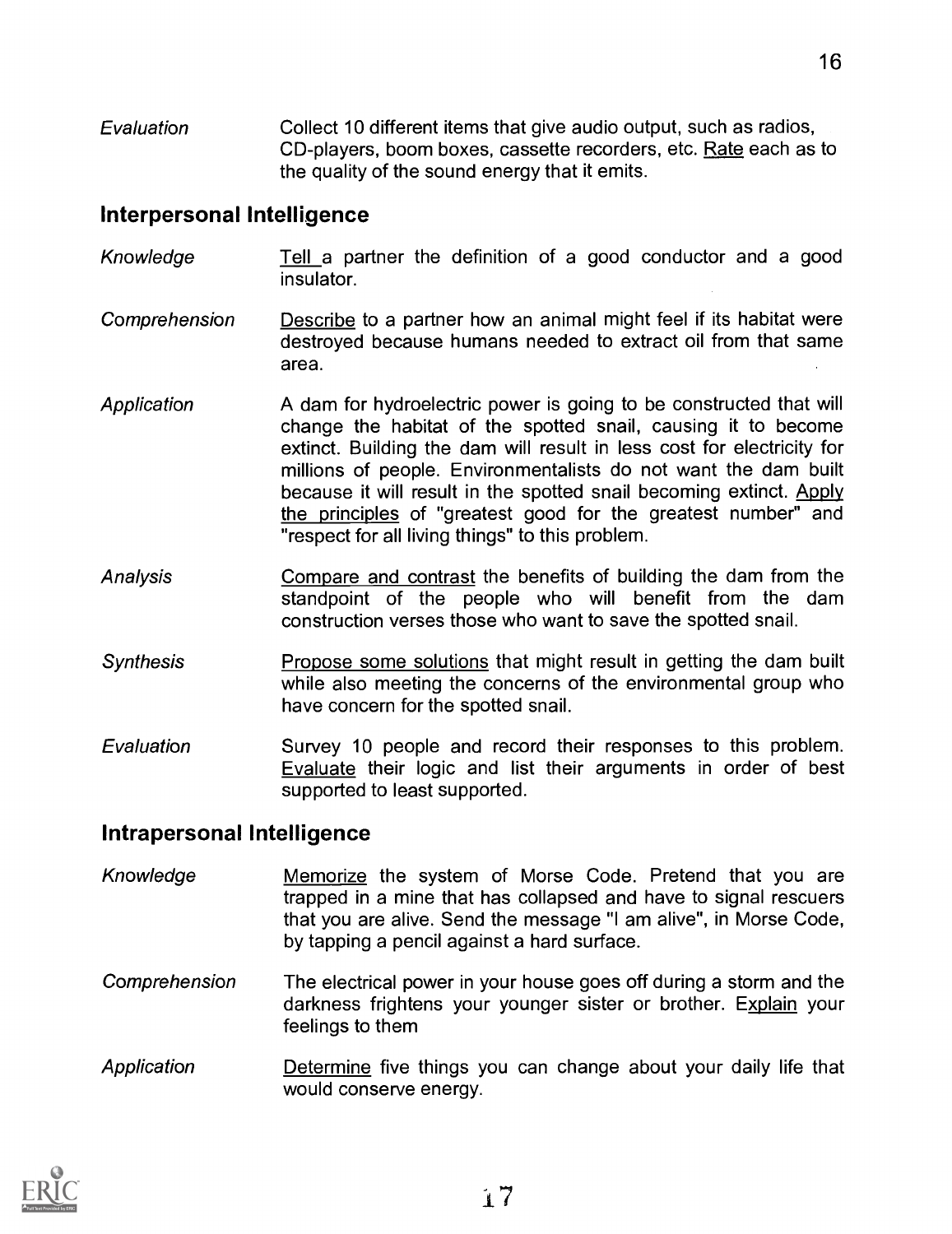- Analysis You are the owner of an oil company who employs thousands of people. You are also an inventor who has just discovered an energy-saving device that will greatly benefit all of society. If you sell your invention you will not have to work for the rest of your life but you will have to close your business and thousands of people will be unemployed. Examine your motivation for your decision.
- **Synthesis** Name three career fields in which you are interested. Tell how energy issues impact each and for each one, develop a plan on how you can improve the situation.
- Evaluation Assess how others in your family might also conserve energy. List five of your best personality traits. Decide how you might use your traits to approach them to make energy improvements.

## Naturalist Intelligence

- Knowledge Name three different types of lightening.
- Comprehension Discuss how a particular waste product might be used as a power source to provide a service to a consumer; example: burning garbage as a substitute for heating oil.
- Apply the principle of density to explain why an oil spill in water is difficult to clean up. Application
- Analysis Analyze how nuclear power plants might be harmful to living and nonliving things in the event of a meltdown.
- Synthesis Spawning salmon of the Pacific Northwest return from the sea to their natural spawning grounds. Their numbers have greatly decreased because they have difficulty breaching the dams that were constructed to provide hydroelectric power to generate electricity. Formulate a plan on how these salmon might be assisted so they can more easily reach their spawning grounds to prevent them from becoming extinct.
- **Evaluation** Evaluate the statement, "all life on earth gets its energy from the sun" in light of recent discoveries of sulfur-bacteria in caves, micro-organisms found in deep rock formations, and sea life surrounding black smokers on the sea floor.

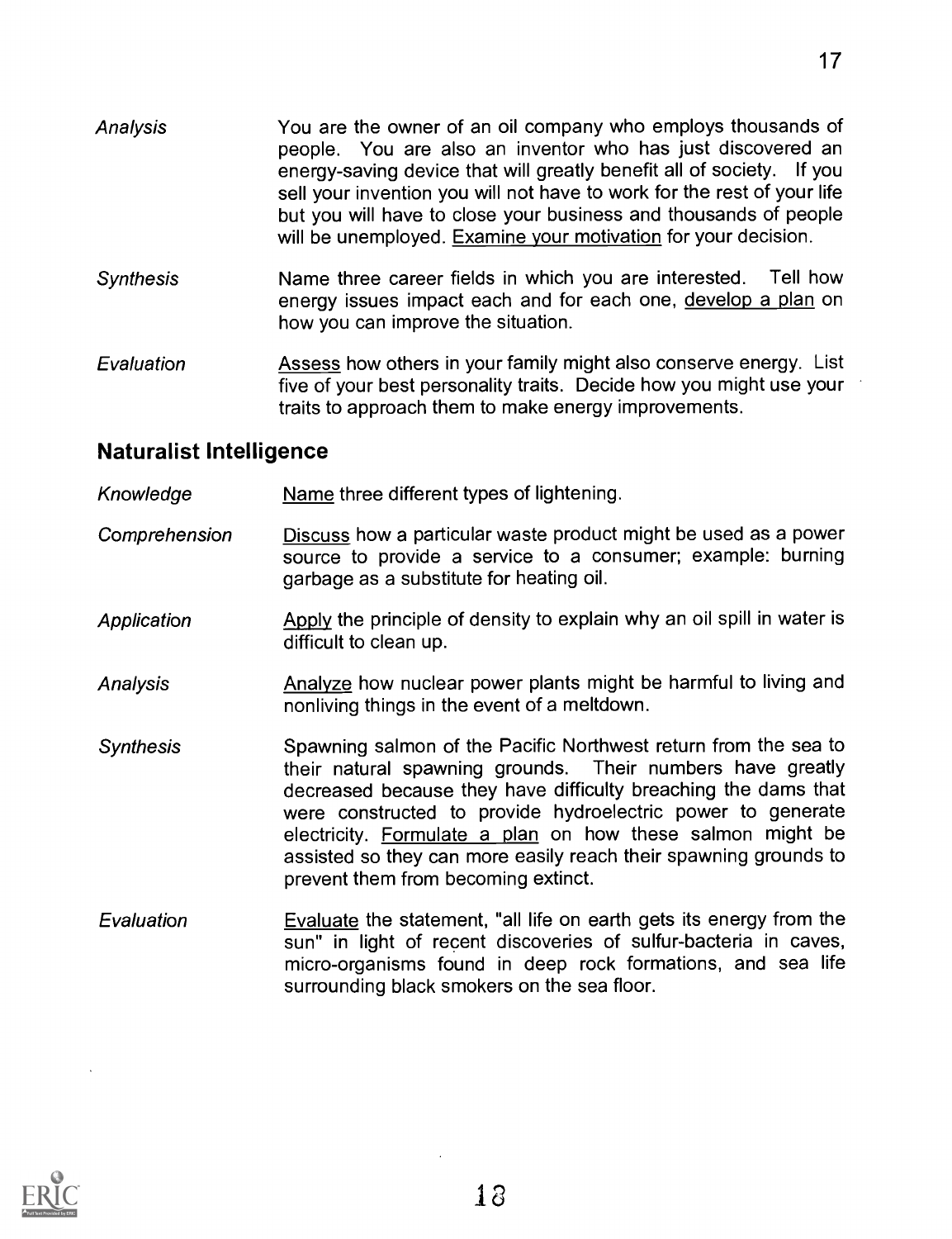# **Antarctica** by Amy La Jocies

## Logical-Mathematical Intelligence

Knowledge Tell the area of Antarctica in square miles.

- Comprehension Explain why there are different amounts of snowfall on the coast of Antarctica compared with the interior portion of the continent. Identify how much snow falls on each area.
- Application **Illustrate** five types of penguins in height order. Graph your findings.
- Analysis Play the PENGUIN JUMP GAME with a partner. Roll the dice. One partner is the even number and one partner is the odd number. Compare the numbers rolled on the dice to determine which partner (odd or even) gets to write his or her initial on one of the penguins. The person with the most initials at the end of the game wins.
- **Synthesis** Design a model of an Emperor Penguin. It should be actual size (4-5 ft. tall). This model may be shared with younger children so that they can measure themselves against the height of the Emperor Penguin.
- Evaluation Assemble data from sources to recommend the maximum length of time an unprotected human without clothes could survive in the Antarctic. Include temperatures and estimated survival time.

# Linguistic Intelligence

| Knowledge | List ten words that describe Antarctica. |  |
|-----------|------------------------------------------|--|
|-----------|------------------------------------------|--|

- Comprehension Write a paragraph to express a leopard seal's point of view towards eating penguins.
- Application Dramatize a debate between a hungry penguin and a hungry leopard seal. Perform it for the class.
- Analysis Compare and contrast 5 North American animals with 5 similar Antarctic animals. Name these 10 animals.
- Synthesis **Produce a class newsletter about Antarctica.** Include facts, jokes, puzzles, pictures, and student opinions.

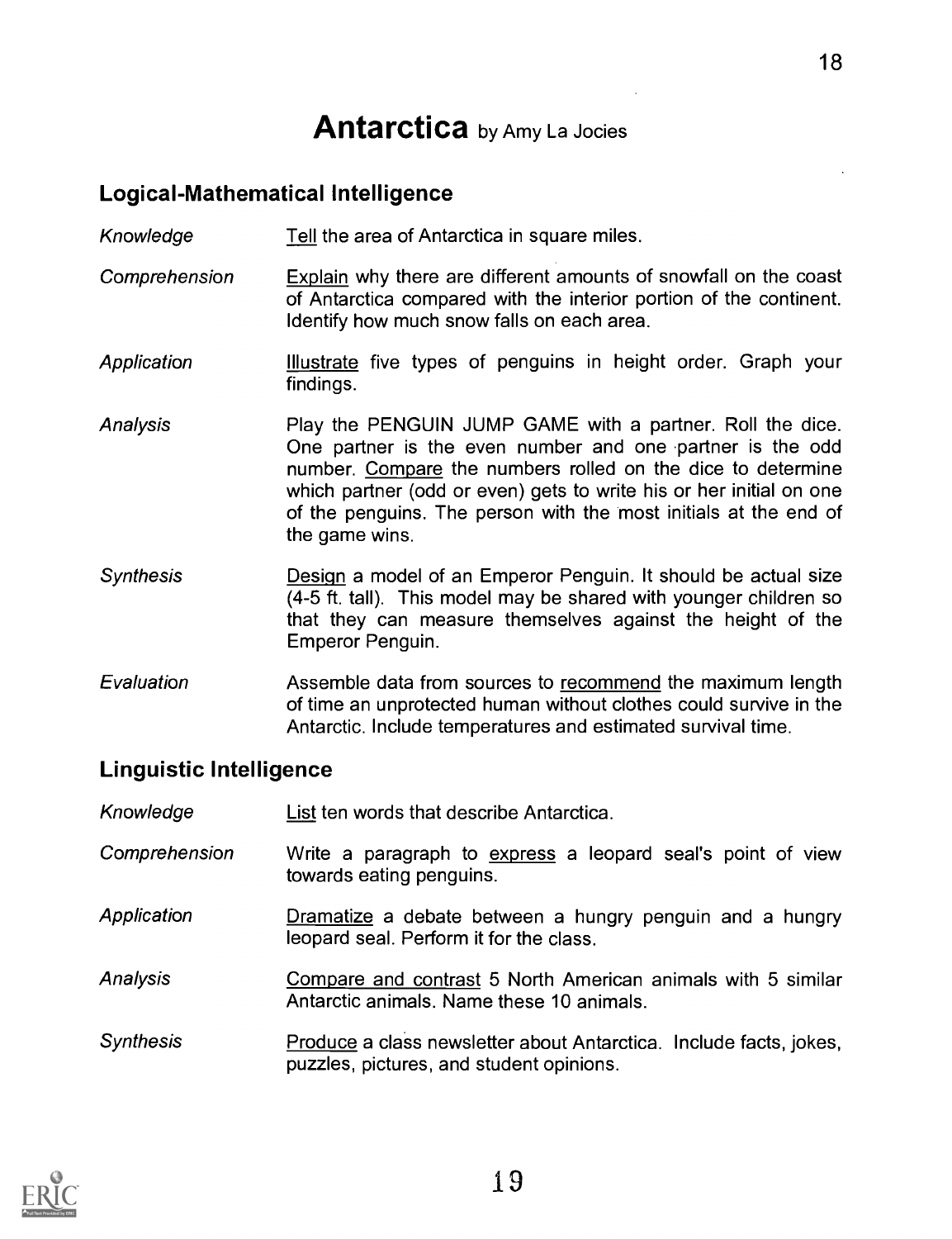**Evaluation** Read three articles detailing specific evidence indicating that Antarctica was once a warm continent. Evaluate their findings to decide if you believe that this icy continent was once warm.

### Bodily-Kinesthetic Intelligence

- Knowledge Using a penguin made out of black strips of construction paper label the body parts.
- Comprehension Explain how penguins deal with their enemies in a skit presentation.
- Application Simulate a father penguin taking care of his egg. Put your feet together and try walking across the room with a tennis ball balanced on the top of your feet.
- Analysis Analyze the different environments of Antarctica. Make a diorama that shows the ice shelf, inland, sea, etc.
- **Synthesis** Create a penguin circus act, similar to the scene in the book Mr. Popper's Penguins by Richard and Florence Atwater.
- **Evaluation** List examples of ways penguins move and interact on the video "Penguins." Decide if penguins interact in similar ways to humans.

# Spatial Intelligence

- Knowledge Make and label a map of Antarctica. Include all of the surrounding bodies of water.
- **Comprehension** Paint a picture of an iceberg to express the fact that only 10% of the ice is visible above the water.
- Application Use origami paper to fold and create Antarctic animals. Use your animals to dramatize an Antarctic scene.
- **Analysis** Arrange pebbles in a small box to represent a penguin's nest. Compare and contrast the nests of the robin, magpie and mallard to the nest of a penguin.
- Synthesis Transform a rock into an Antarctic animal. Use cut paper glued onto the rock, paint and other materials of your choice.
- Evaluation Photocopy pictures of Inuit and Eskimo animal carvings. Carve these animals out of a bar of soap. Rate all of the carvings for realism on a scale from 1-5.

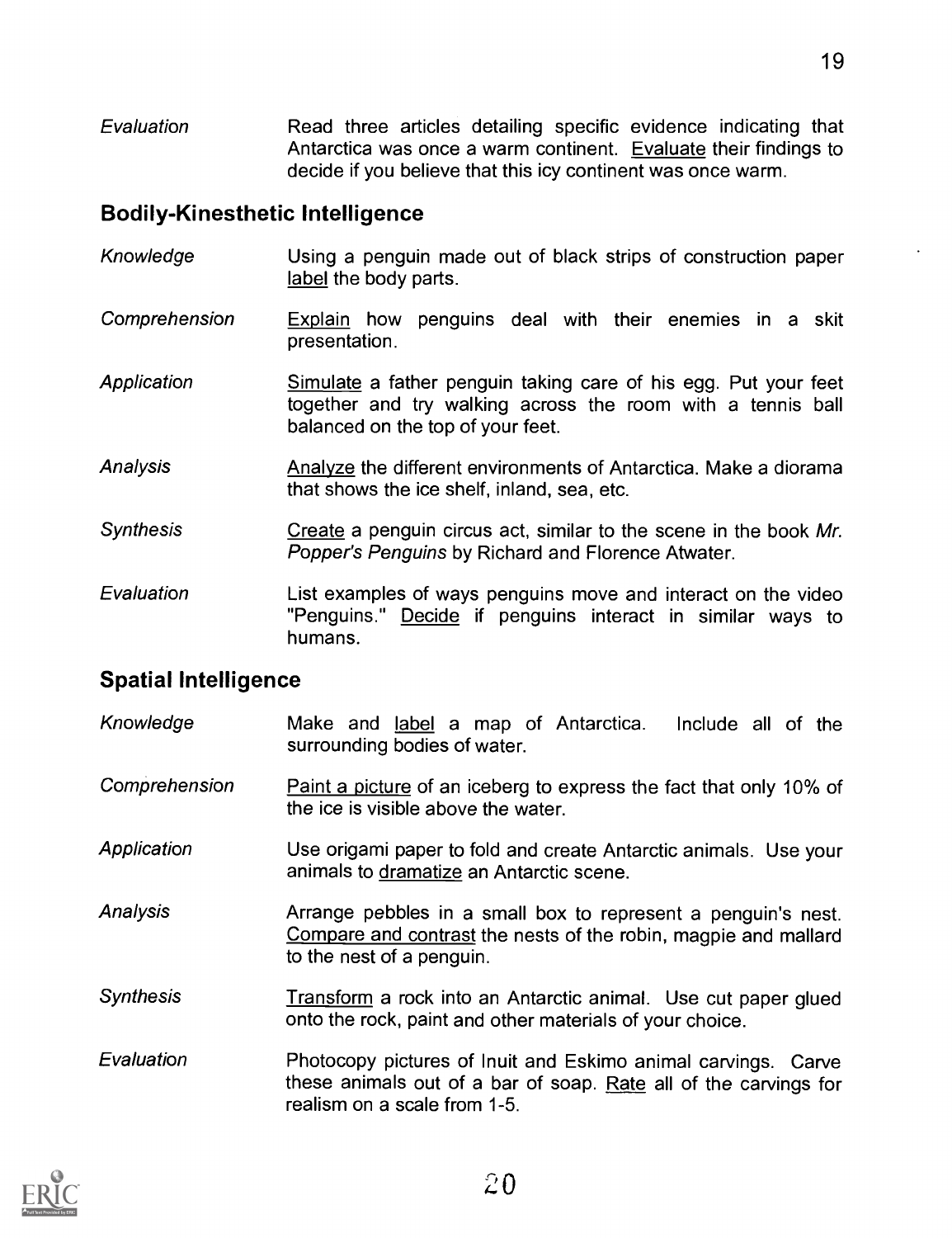- Knowledge Listen to the CD "Arctic Glow". (The CDCARD company. Fax 0181 992 0340) Memorize at least one song.
- Comprehension Retell the story of Tacky, the Penguin (Helen Lester, 1990) by singing his responses to the other penguins.
- **Application** Dramatize how cold it gets in Antarctica in song and dance.
- Analysis Listen to the CD "Arctic Glow" and give examples of the feelings, moods or scenes the different instruments are supposed to represent.
- Synthesis Compose your own song about a baby penguin trying to escape a scavenging Skua Bird.
- Evaluation Determine which instruments in an orchestra would best represent the sounds heard in Antarctica. For example, a cymbal might represent the sound of breaking ice.

#### Interpersonal Intelligence

- Knowledge Name 5 careers that could involve time in the Antarctic. Include personal characteristics of people that would be suited to these occupations.
- Comprehension Tell a partner what skills a person interested in becoming an Antarctic scientist would have to have. List questions you would ask of a scientist just returning from an Antarctic expedition
- Application Demonstrate how one penguin is chosen to be the leader of the group and how the others might feel when they're not chosen.
- Examine how scientists collaborate on their Antarctic expeditions. Compare their ways of cooperation and collaboration with the way you cooperate with others. Analysis
- Synthesis List five possible/probable interpersonal problems/issues a small group of people isolated for a month in Antarctica would experience. Make a list of ten rules for a group of three scientists to follow in interacting with each other on a long expedition.
- Evaluation Research to find information on Captain James Cook, the supposed discoverer of Antarctica. Judge for yourself if he was the man to discover the continent or not. Write an essay with supporting evidence.

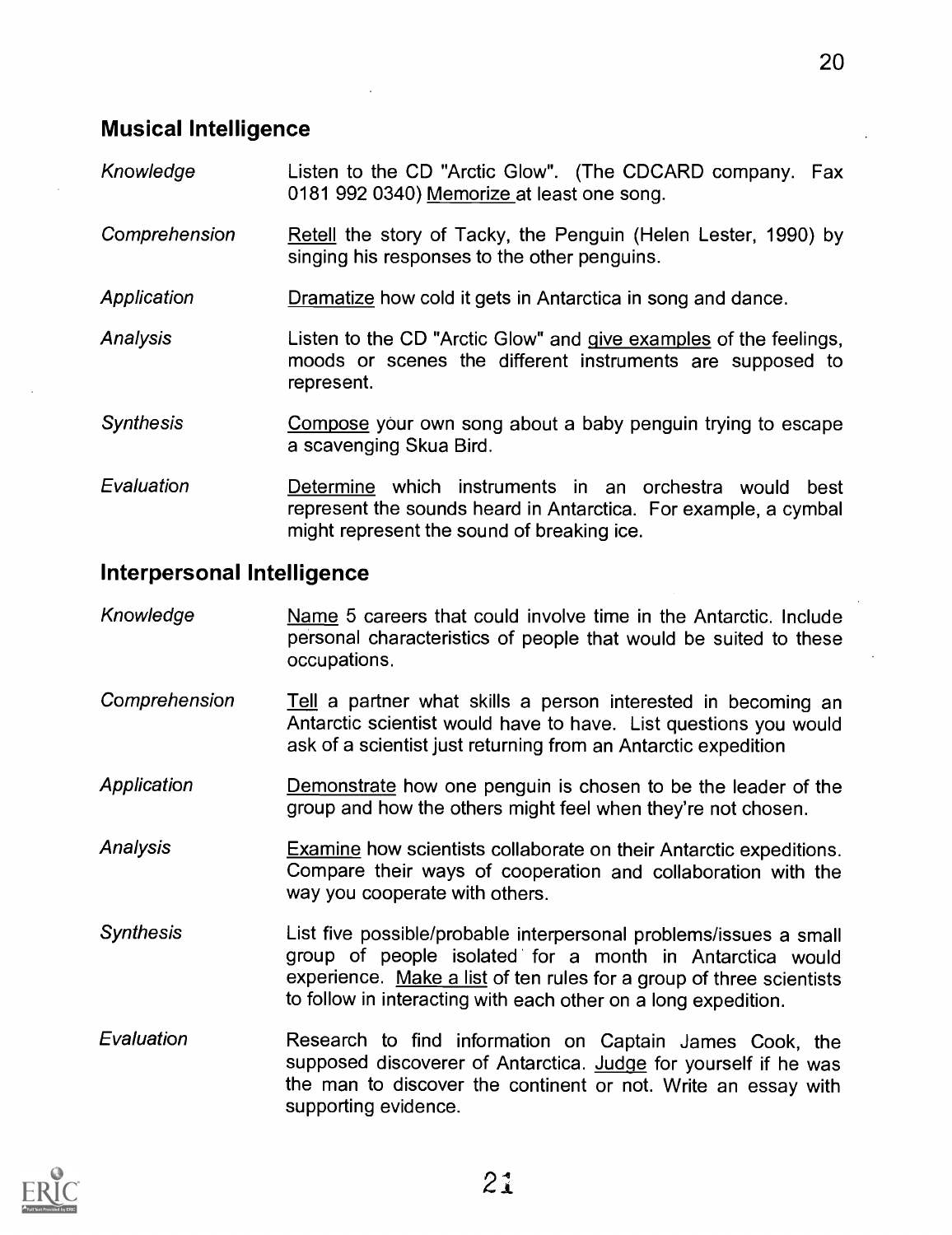## Intrapersonal Intelligence

- Knowledge List the emotions you would experience when going to Antarctica for the very first time.
- Comprehension Explain in writing how you cope with the idea of a leopard seal eating a penguin.
- Application What questions would you want to be asked during a mock interview about the changing environment of Antarctica.
- Analysis Compare your personal philosophy of life and specify if you would change this if you were to spend a week in this desolate area of the world.
- Synthesis Simulate an Antarctic scientist's journal entries. What would you see and do on this icy continent? Include food, wildlife, feelings, etc.
- Evaluation Determine if you would go insane if you actually lived your entire life on this continent. What would your state of mental health be if you never lived anywhere else but Antarctica? Support your ideas with logic and documentation of actual situations from diaries and biographies of Antarctic explorers.

#### Naturalist Intelligence

- Knowledge Collect pictures and words that describe Antarctic animals to make a collage.
- Comprehension Identify the changes coming to the Antarctic environment. Explain these changes and their effects on a poster to share with the class.
- Application Locate a zoo in the United States that keeps penguins. Write a letter or email them asking about the living conditions of their penguins. Ask how the zoo keeps the penguins from catching diseases. Conclude what modifications were made to provide appropriate habitats for these animals.
- Analysis Group all of the animals living in Antarctica into mammals, birds, fish, etc.

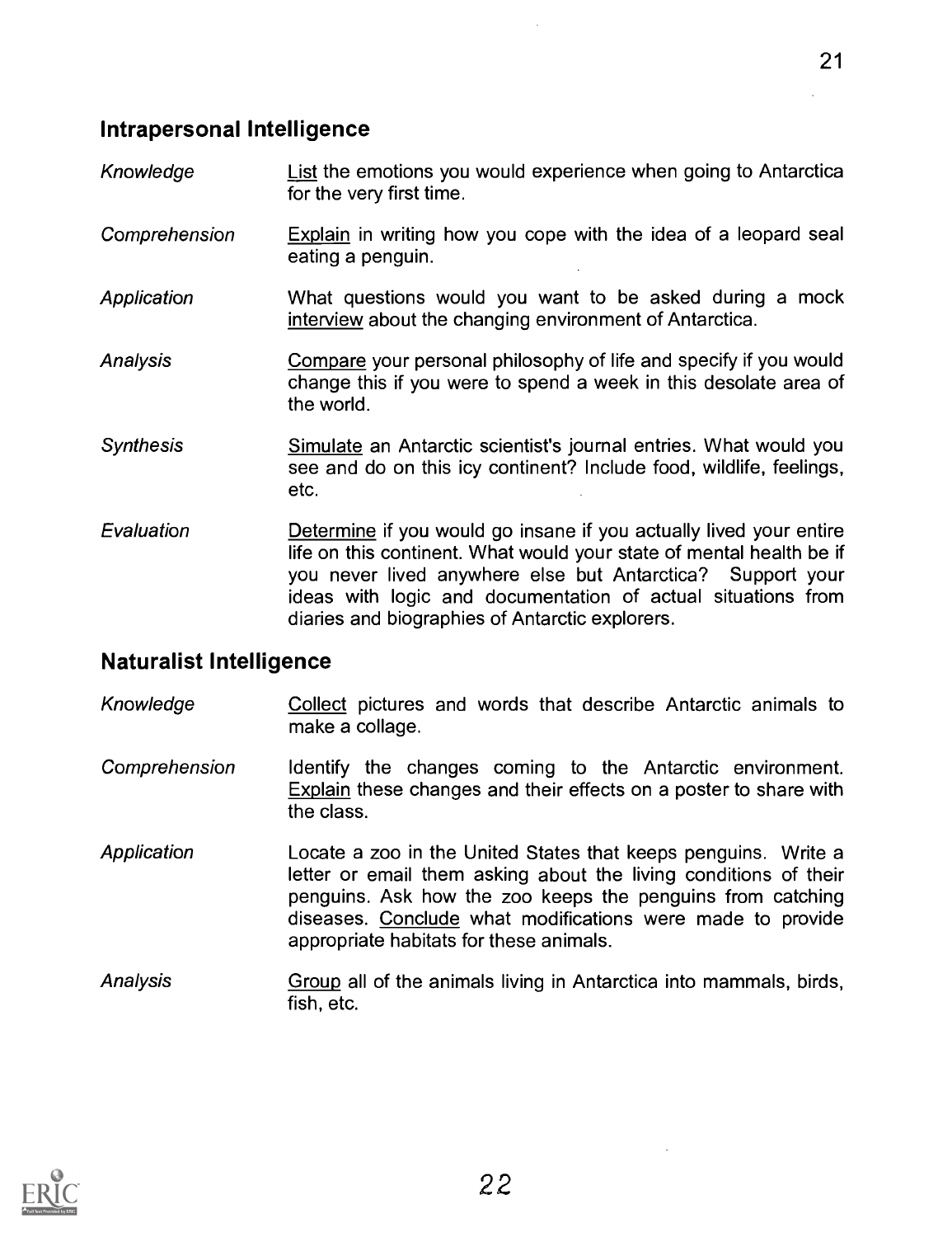Evaluation Contact a zoo that keeps penguins and offer suggestions to them on how to improve the conditions that the penguins live in. Find information about all of the penguin-keeping zoos and prove which zoo offers the best conditions for the birds.

the penguins live in.

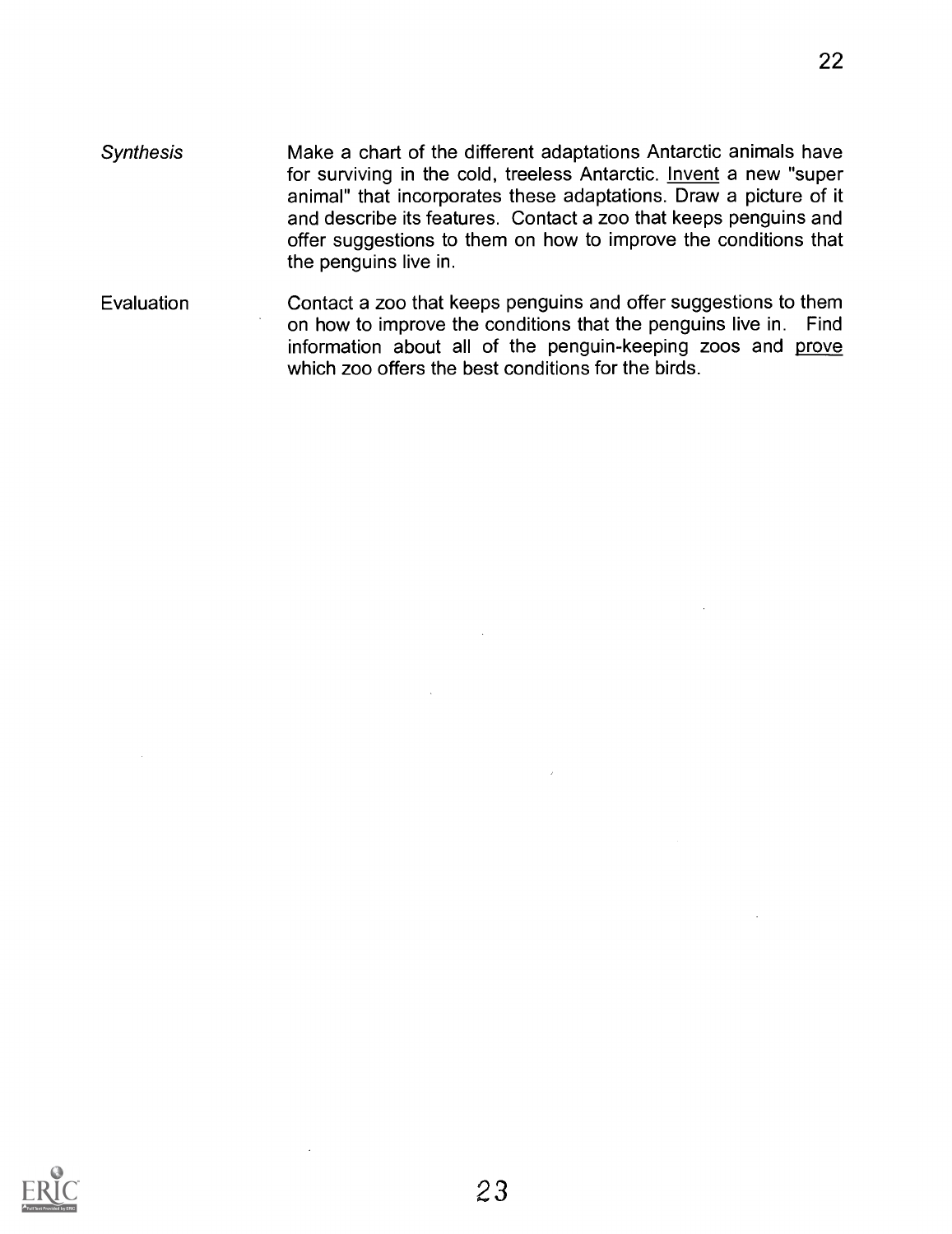# Author Study of Chris Van Allsburg by Linda Hurley Lord

## Logical-mathematical Intelligence

| Knowledge        | Using examples from the first two pages of Just a Dream (1990),<br>do a deductive mini-lesson on the use of hyphens. Have the<br>students locate hyphenated words. |
|------------------|--------------------------------------------------------------------------------------------------------------------------------------------------------------------|
| Comprehension    | Van Allsburg has written fifteen children's books. On a timeline,<br>put them in order by publication date.                                                        |
| Application      | In Ben's Dream (1982), Ben takes an imaginary trip around the<br>world. Find each monument on a world map and compute the<br>number of miles he traveled.          |
| Analysis         | Analyze Van Allsburg's writing style to uncover a pattern in the<br>way he moves from reality to fantasy.                                                          |
| <b>Synthesis</b> | On graph paper, create a map of a topiary garden based on that<br>of Abdul Gasazi. Include a map legend and scale.                                                 |
| Evaluation       | On a scale of 1-10, rank Van Allsburg's books in terms of artistic<br>appeal. Justify each ranking with at least two reasons.                                      |

#### Linguistic Intelligence

- Knowledge Research Chris Van Allsburg using books and the Internet. Tell four new facts you learned about the author/illustrator.
- Comprehension In the Garden of Abdul Gasazi (1979), Alan was prepared to tell Miss Hester that her dog was gone forever. Suddenly, Fritz appeared and left the reader wondering how he returned. Rewrite the story's end to solve the mystery, to have a happy completion, or to add more clues to the mystery.
- Application Relate a moral to the adventures of the Two Bad Ants (1988).

Analysis Examine the picture on the cover of The Stranger (1986). Develop your own story plot built around this illustration.

Synthesis Chris Van Allsburg has a unique approach to writing. Formulate a "what if" question, then write a "what then" paragraph.

Evaluation The author's work had been described as "surrealistic fantasy". Read at least five of his books and decide if this is an appropriate description. Give at least four reasons for your decision.

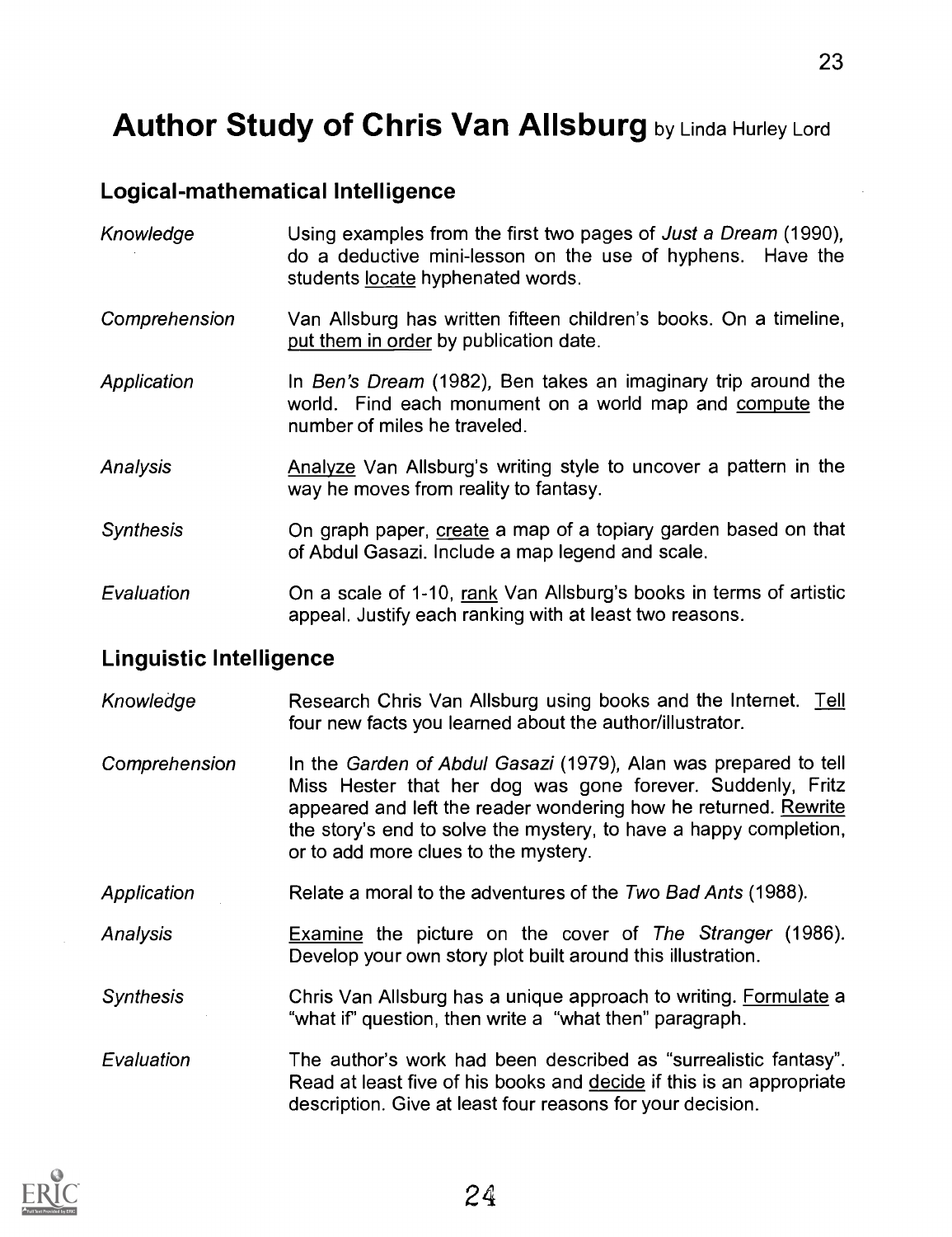- Knowledge Using facial expressions, match the moods of the main character in Ben's Dream.
- Comprehension Use interpretive dance to describe the voyage of the Rita Anne (The Wretched Stone, 1991).
- Application Use your arms and legs to illustrate the letters of the alphabet (The Z was Zapped, 1987).
- Analysis Make a pipe cleaner broom (The Widow's Broom, 1982). Manipulate this to infer which movements of the human body the broom can duplicate.
- **Synthesis** Using clay, sculpt a model of three of the landmarks in Ben's Dream.
- Evaluation The ants (Two Bad Ants) carried "crystals" back to the Queen. Simulate this by getting on all fours and trying to carry a large box. In your opinion, is it possible for real ants to accomplish this task? Give at least two reasons for your views.

# Spatial Intelligence

Knowledge On a map of the world, mark the route of Ben's trip (Ben's Dream), then label each country visited and its monument. Comprehension Use a diorama to explain the "flight of the Zephyr" (The Wreck of the Zephyr, 1983). Application Make a board game like the one in Jumangi (1981) that has a path that goes from the jungle to a city. Create a threedimensional effect using model trees and buildings. Analysis **Analyze the line drawings of the town of Riverbend (Bad Day at** Riverbend, 1995). See if you can differentiate the various buildings that would be found in a small town in the Old West. Synthesis Create a story quilt that shows many jungle animals (Jumangi) in their habitats. Evaluation Visualize the world of the future. Evaluate the world as described by Van Allsburg (Just a Dream). Do you agree or disagree with his description? Give at least three reasons for your answer.

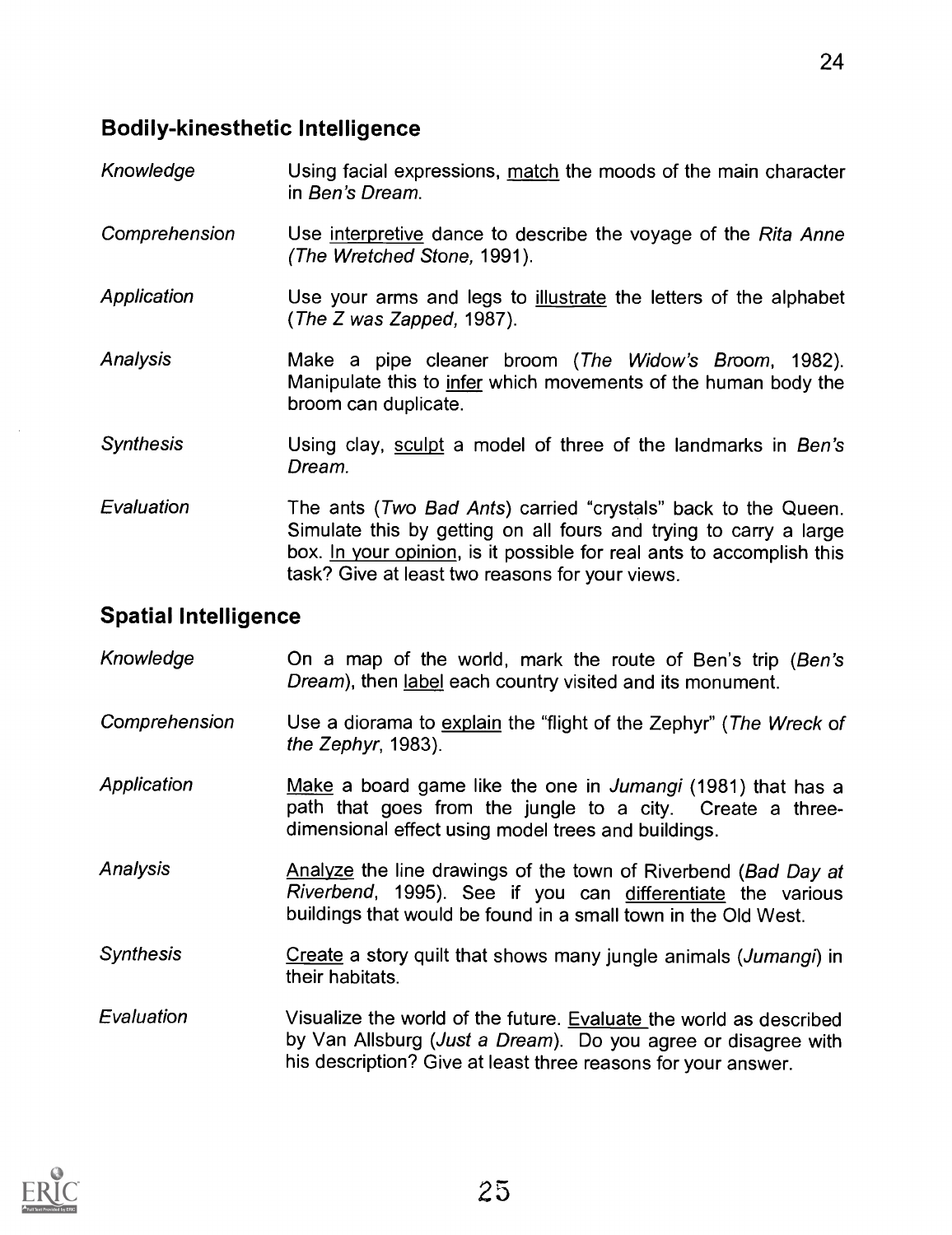- Knowledge Identify by clapping, the number of syllables in the phrase: "Bibot" is the richest man on earth." (The Sweetest Fig, 1993).
- Comprehension Listen to a tape of "ocean sounds" and describe where they might fit in the story of The Wretched Stone.
- Application **Using the text from The Z was Zapped, add a familiar tune to** make a song that a first grader would sing.
- Analysis Listen to the sounds of several different bells. Look at the picture of the bell in The Polar Express (1985) and infer which sound would represent that particular type of bell.
- Synthesis **Compose** an instrumental piece that could be played as background music for the reading of Bad Day at Riverbend.

Evaluation Select the best sound effect for each event in The Z Was Zapped.

## Interpersonal Intelligence

- Knowledge **Identify** what feelings the two little ants may have experienced (Two Bad Ants) when they woke up to find they were being dropped "from a frightening height".
- Comprehension Since the main character in The Stranger never spoke, retell in your own words how he felt when he woke up in Farmer Bailey's home.
- Application **Fritz the dog has appeared in most of Van Allsburg's books.** In a character journal, interpret Fritz's reactions to finding himself in so many different settings.
- Analysis Van Allsburg moves the reader through many emotions in each of his books. Compare the feelings he creates in The Stranger to those in The Sweetest Fig.
- Synthesis Work with a small group to create a Reader's Theater script for The Wretched Stone. Be sure to capture the emotions of the crew before and after they encountered the "stone".
- Evaluation Van Allsburg has shown his sculptures in the Museum of Modern Art. Read an art critic's review, then write your own critique of the critic.

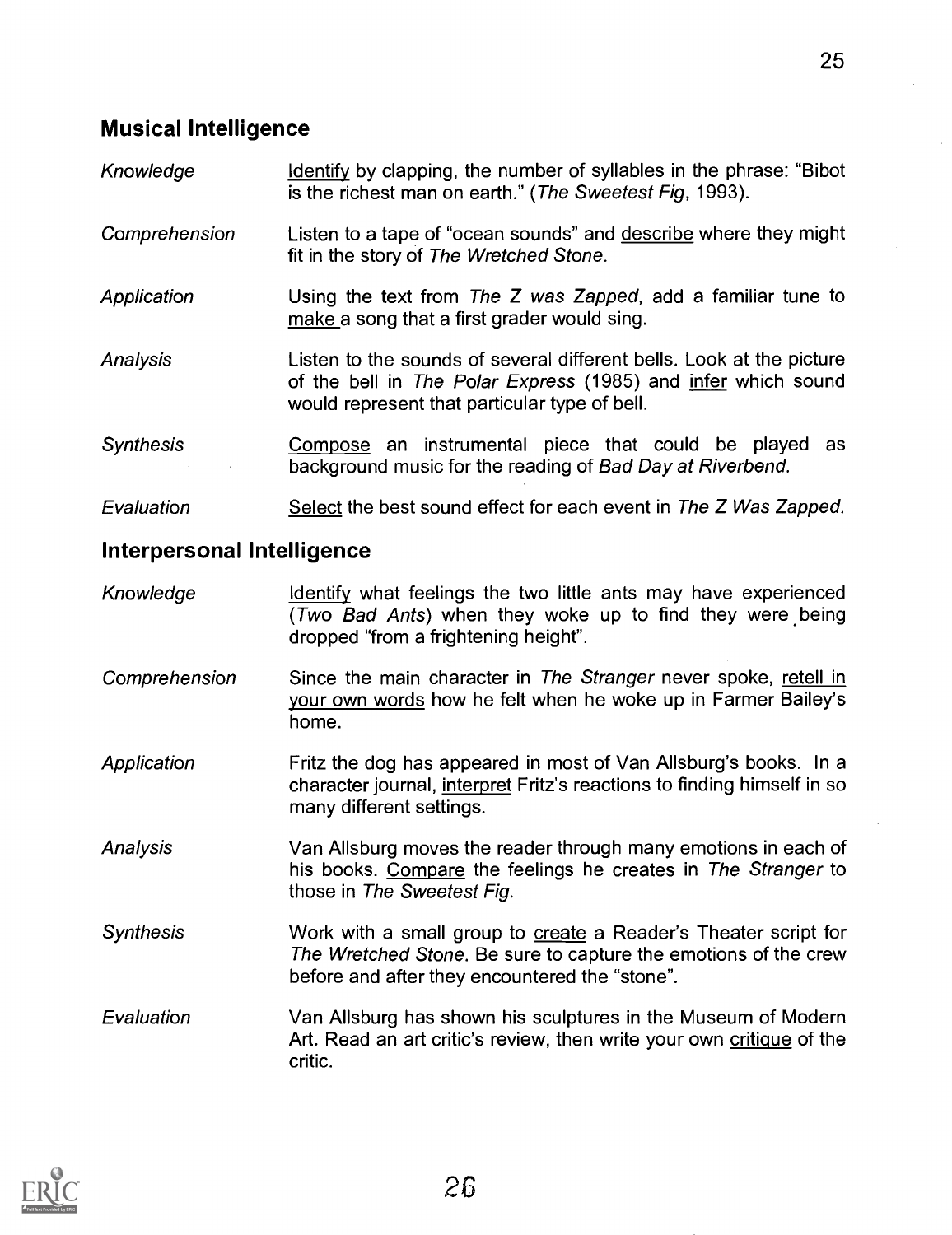#### Intrapersonal Intelligence

- Knowledge In The Polar Express, only those who believe in Christmas can hear the sound of the bell. Tell how you experience the spirit of Christmas.
- Comprehension Explain what you feel the "wretched" stone represents.
- Application Chris Van Allsburg was making a statement about conservation of our natural resources in Just a Dream. Apply his predictions of the future world to your life and what you can do to protect the air and water in your community.
- Analysis Van Allsburg started his career as a sculptor. Analyze the illustrations in his books for evidence of three-dimensional quality.
- Synthesis **Plan a trip around the world that would allow** you to visit the monuments that you find most interesting. Tell why each is interesting to you.
- Evaluation Your Literature Circle group just finished reading Jumangi. Explain and defend your position as an animal rights activist.

#### Naturalist Intelligence

Knowledge In Two Bad Ants, the text and illustrations are from the ant's perspective. Identify each kitchen item that becomes a part of their adventure. Comprehension Observe an ant farm. Describe the ants' activities in a daily journal. Application **Paint a picture of a forest with the attention to detail and use of** perspective that Van Allsburg incorporates in his books. Analysis Examine the effects pollution has on water animals in your area. Synthesis Van Allsburg has yet to write a story that celebrates diversity. Propose an image and a "what if" question to help him develop the plot. Evaluation Chris Van Allsburg has been nominated to receive a commendation from "Greenpeace". You have been chosen to evaluate the message in Just a Dream and give your recommendation to the committee.

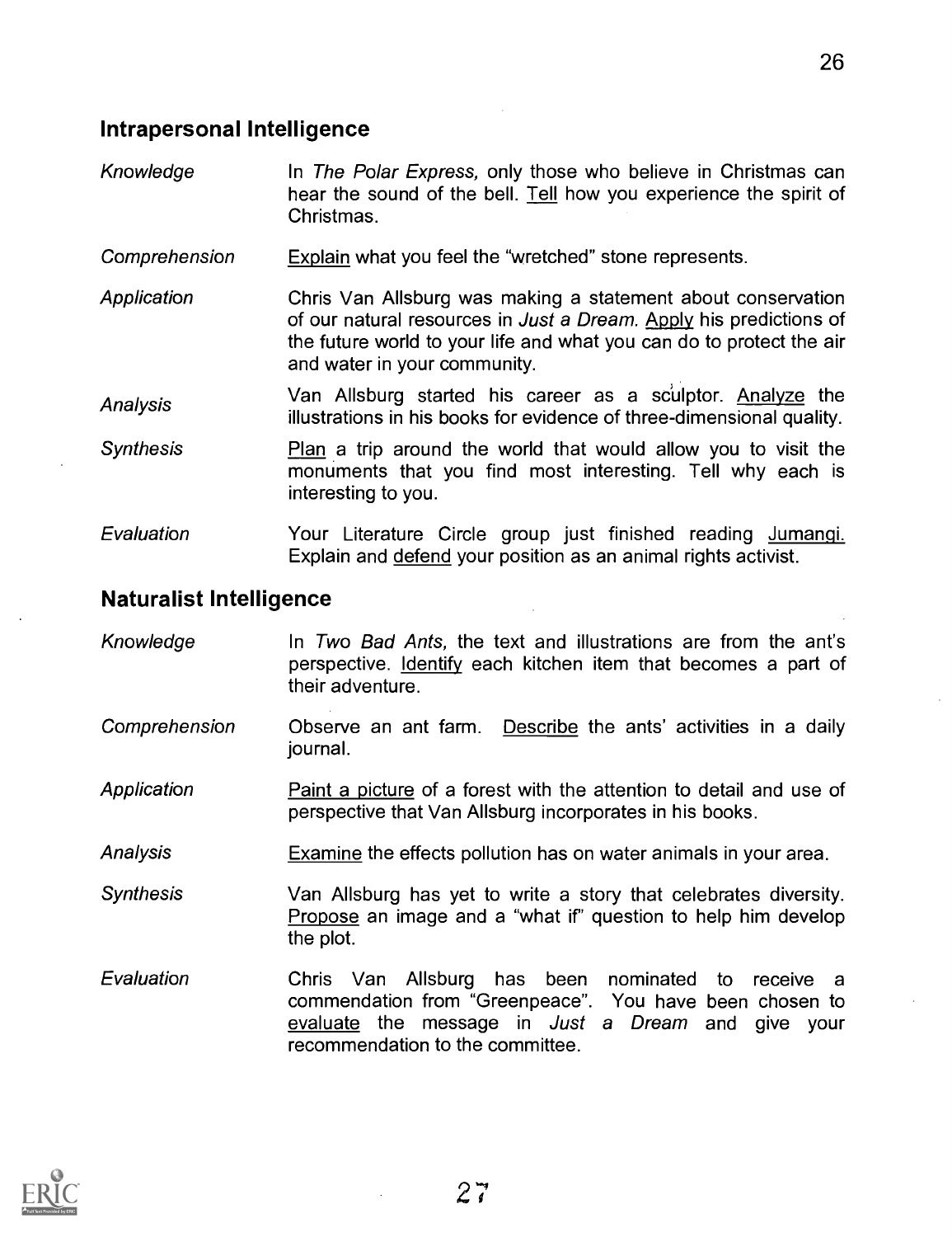# **Omnipotent Oceans** by Sheri Mahall

## Logical-Mathematical Intelligence

Knowledge List eight sharks with their names and sizes.

- Comprehension Make a bar graph that reports the sizes of the eight sharks you listed above.
- **Application** Solve and decode a secret mathematical message from Sherlock Shark. Assign each letter of the alphabet in numeric sequence beginning with "A" as "1." List the different parts of a shark. Use the numeric sequence to code the words. For example, "fin" would become "6,9,14."
- Analysis Draw a diagram that shows the movement of water in a long shore current. Label land, water and water movements.
- Synthesis Storms can whip up waves to 60 feet, winds can blow at 200 miles per hour, and water pressure increases 14.7 pounds per square inch every 33 feet. Sophisticated marine engineering strives to build tankers and offshore drilling platforms to withstand these forces. Exactly how is a drilling platform built? What does it contain and how does it operate? Construct a model of a drilling platform with a clear explanation to accompany it.
- Evaluation March 24, 1989, Exxon Valdez ran aground in Prince William Sound. Over 11 million gallons of crude oil spilled from a long gash in the hull. Currents and wind carried the oil over an area the size of Delaware. This was devastating to fish and wildlife. Eight days after the spill, Alaskan Fish and Game personnel identified 520 oiled birds on less than four miles of beach. These birds represented 20 of the 30 species found in the sound. Biologist believed that they were only finding one in 10 oiled birds. In your opinion, is this statement realistic?

#### Linguistic Intelligence

- Knowledge **Draw and label the five parts of a wave.**
- Comprehension Describe the differences between swells and breakers in a concrete poem.

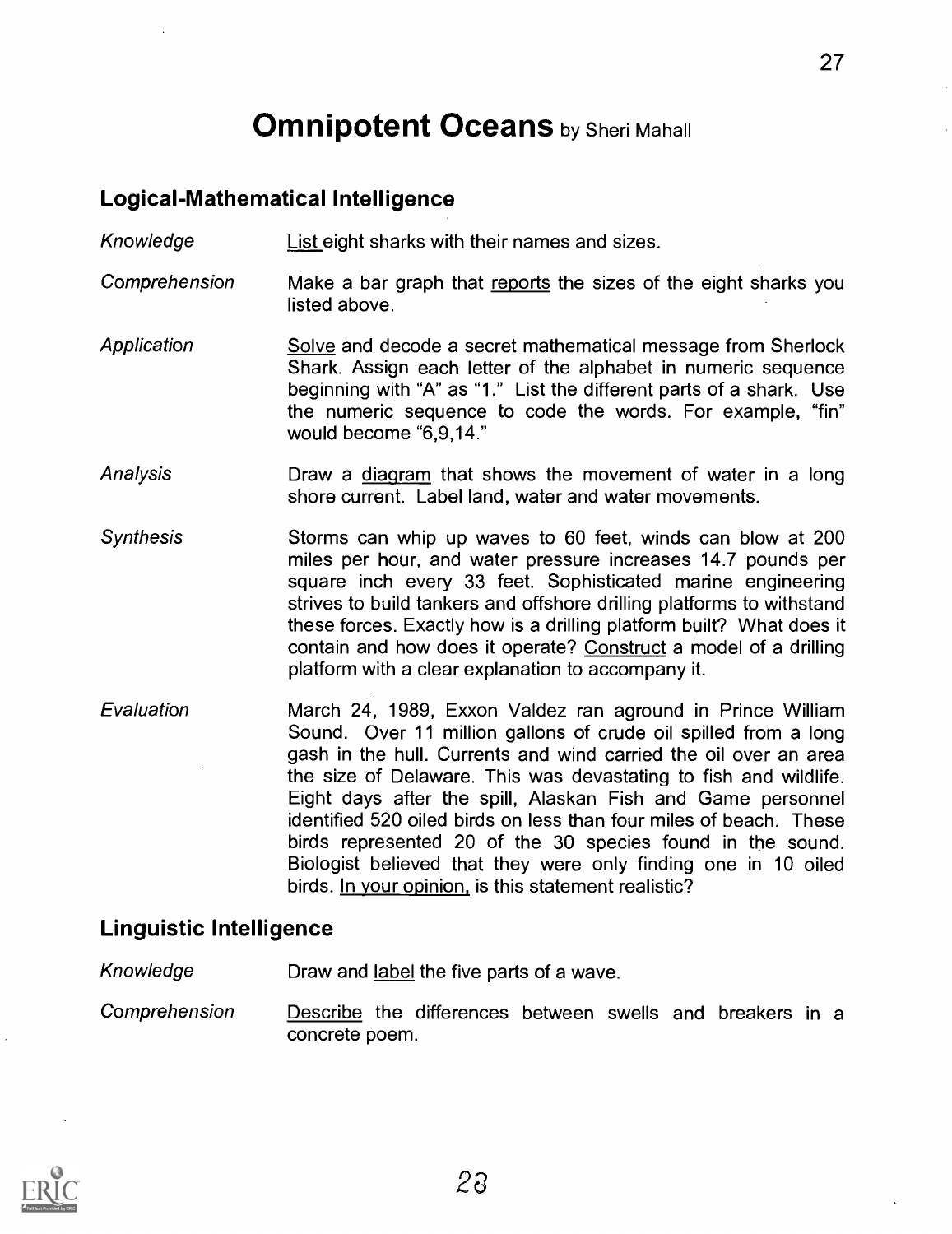- Application Write about the precautions you would need to take if you are tide pooling, claming, or fishing in a string tidal area. **Illustrate** your findings in a safety pamphlet.
- Analysis There is practically no chloride in the rocks that cover the earth's surface. How do scientists explain the fact that chloride is more abundant in seawater than any other dissolved substance? Examine this idea and report your findings as a news flash for the 5:00 news.
- Synthesis Research historic types of diving gear and predict what future inventions might look like.
- Evaluations Each species of deep-sea lantern fish shines with a unique pattern of lights. Without its lights a black lantern fish would be hard to see in the darkness of the deep sea. Decide how bioluminescence helps lantern fish survive. List your reasons.

# Bodily-kinesthetic Intelligence

- Knowledge Memorize the song "The Clam" by Monica Casnoff that tells about the movements of a clam under water and on land.
- Comprehension Summarize the highlights in the story "Teddy in the Undersea Kingdom" by Jan Mogensen by performing as a mime.
- Application Make a symmetrical exhibit of all the shells you have collected.
- Analysis **Disassemble a shark cage to see how it can protect deep-sea** divers, like Eugenie Clark.
- Synthesis **Produce, design, and create a play about** "Why the Salmon Return Each Year." Be sure to include the challenges of their migration upstream to spawn.
- Evaluation Rate the balance of scenery in the movie "The Titanic."

# Spatial Intelligence

- Knowledge Paint a nurse shark and label the fins.
- Comprehension Describe this season's trend in swimwear fashion. Identify the color trend, style, fabric, etc.
- Application With clay, create and form a great white, hammerhead, whale, and nurse shark. Make an exhibit with these sharks.

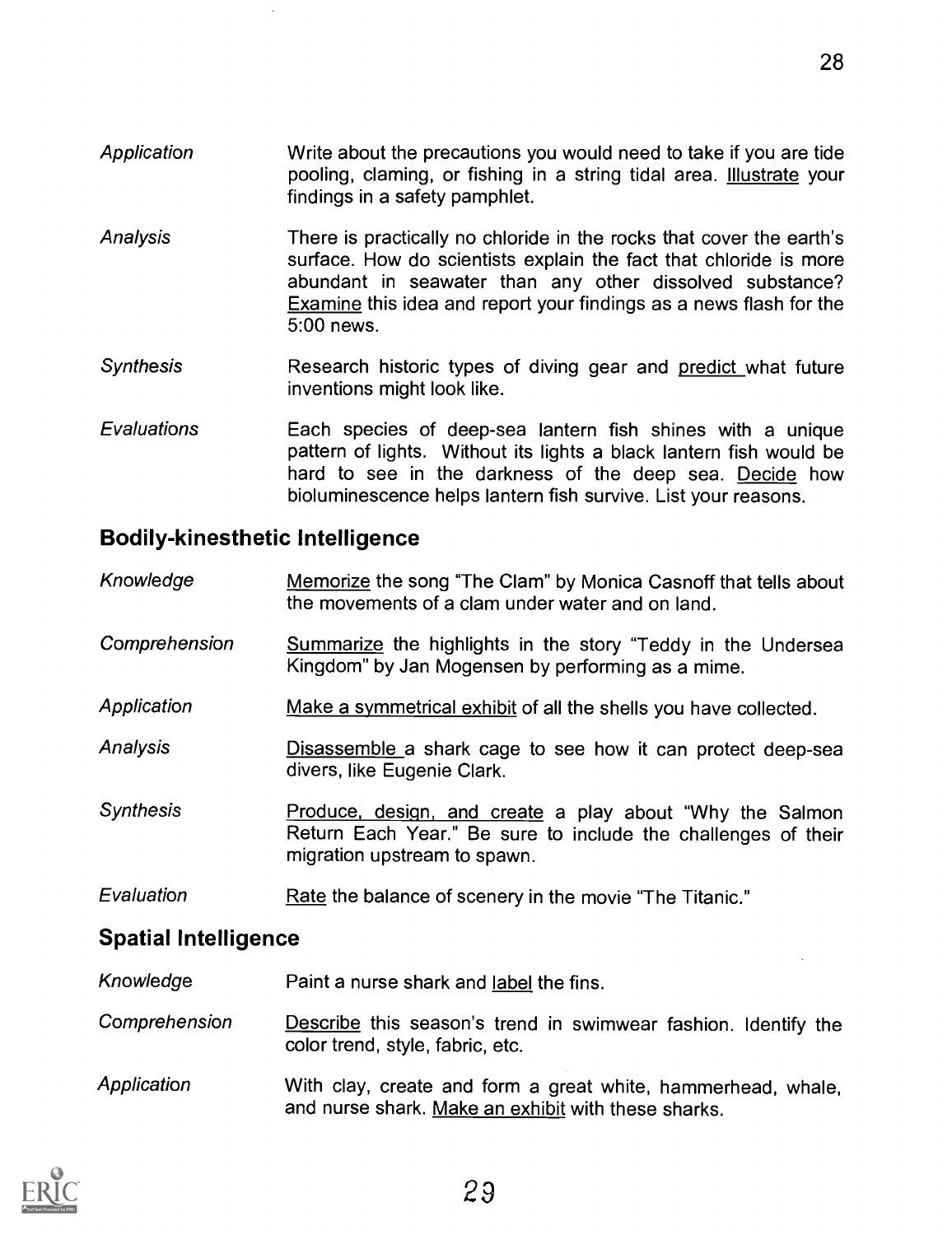- Analysis Compile an assortment of shells that were found in the sea. Identify and categorize the shells. Make play dough models of the living animals to fit into the shells.
- **Synthesis** Create a fish print, called gyotaku, on a T-shirt and include a catchy phrase or logo.
- **Evaluations** You are looking for the best place to host the next surfing championship. Decide where the best surfing spots are and why. Convince the selection committee that you have found the ideal spot. Make a map showing prevailing winds and coastal conditions.

### Musical Intelligence

- Knowledge Memorize the song "Undersea" by Marchette Chute.
- Comprehension Identify sets of words that rhyme in the song "Ocean" by Leland B. Jacobs and "Hermit Crab" by Sandra Liatsos.
- **Application** Change the words to a favorite song to include plants of the ocean and sing it for the class.
- Analysis Listen to a recording by Shirley Granahan and Nancy H. Goncalaves. Categorize the sound as to the type of musical instrument being played.
- Synthesis Create a musical instrument from shells.
- Evaluations Evaluate the music used in two scenes from the "Titanic." Was it a suitable choice?

#### Interpersonal Intelligence

- Knowledge Tell how a plastic bag thrown into the ocean can be deadly for a dolphin or turtle.
- Comprehension Discuss the danger waterway litter poses to wildlife, for example, six-pack rings or plastic foam when thrown in the ocean.
- Application **Demonstrate your empathy for wildlife by simulating an animal's** entanglement in plastic litter. For example, place a rubber band around the back of your hand, catching your thumb and little finger. Practice removing the band using just that hand. Discuss how this is similar to a goose having plastic wrapped around its neck.

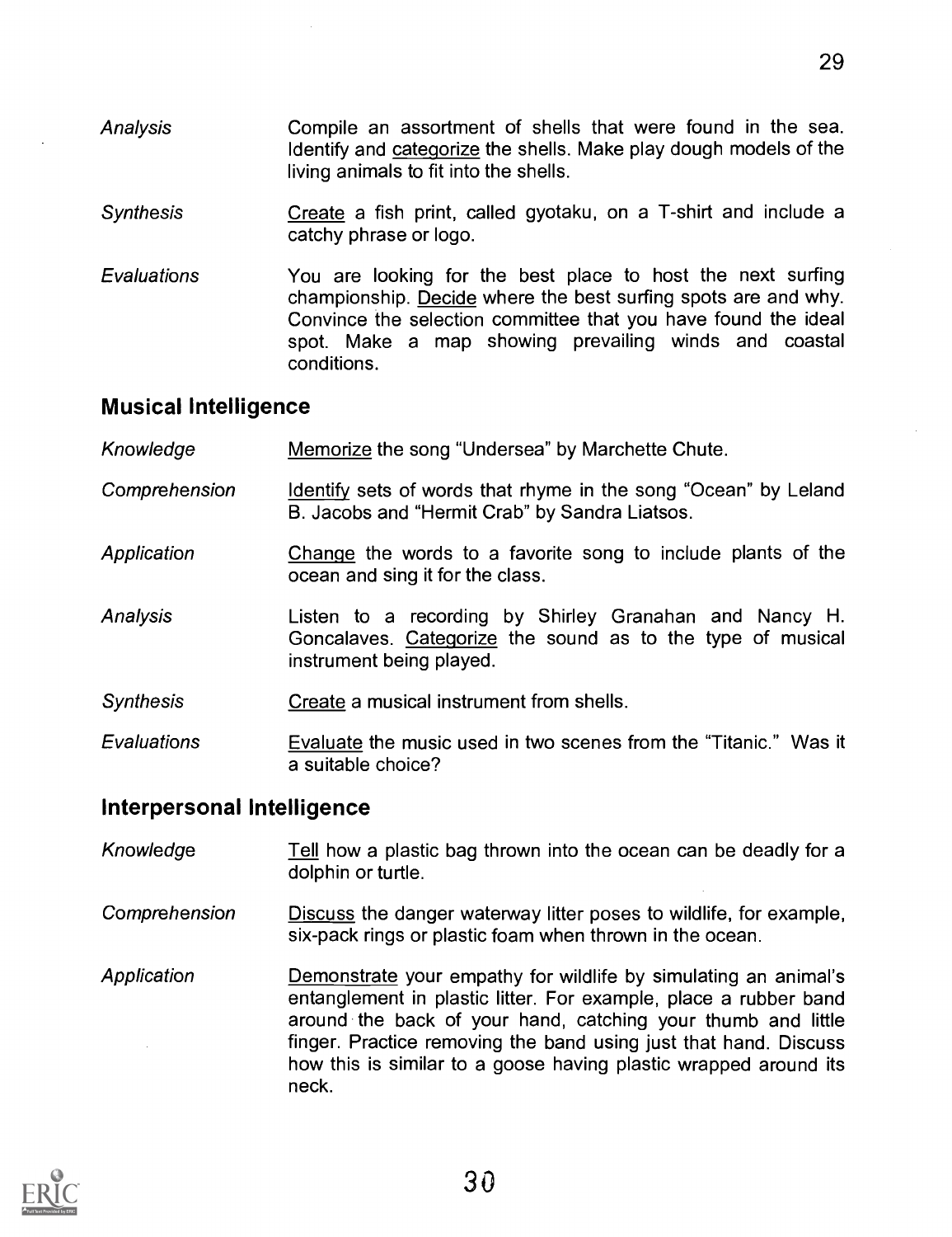- Analysis Study the Food Chain and the different order of animals. Make a table and list and analyze the hardships, challenges and adaptations of each creature in the food pyramid.
- Synthesis Humans are responsible for litter in the ocean. Design a plan to help solve the problem and put it into action.
- Evaluations Work with a partner and pretend you are supervising a team that is going down to investigate the Titanic. What criteria would you have for selecting your team? What rules would you have for working together? Evaluate the criteria and rules of another group of students.

### Intrapersonal Intelligence

| Knowledge        | Recall Eugenie Clark's personal philosophy on life.<br>The<br>biography "Shark Lady" written by Ann McGovern (Scholastic,<br>1978) tells the fantastic story of this underwater shark diver. Tell<br>how her life is similar to or different from yours. |
|------------------|----------------------------------------------------------------------------------------------------------------------------------------------------------------------------------------------------------------------------------------------------------|
| Comprehension    | Keep a reflection journal that summarizes your feelings each day<br>as you read from Seven Gill: The Shark and Me by Don C. Reed<br>(Scholastic, 1986).                                                                                                  |
| Application      | Make an exhibit of paintings or photocopies of your favorite ocean<br>animals. Explain to the class why you like these animals.                                                                                                                          |
| Analysis         | Make a chart of careers that involve the ocean. Do a PMI listing<br>the plus, minus and interesting traits of these careers.                                                                                                                             |
| <b>Synthesis</b> | Pretend your personality will be transformed into a sea animal.<br>Choose the animal and produce a postage stamp that reflects<br>you as this sea animal. List the attributes you both have in<br>common.                                                |
| Evaluations      | Make a list of ways each of us can help oceans and sea life, for<br>example, recycle so that less trash ends up in the ocean. Assess<br>these in terms of which you value most.                                                                          |

## Naturalist Intelligence

Knowledge **Using a science text, draw and label the position of the Moon at** all four passes (full,  $1^{st}$  quarter, new and  $2^{nd}$  quarter) compared to the Earth. Also, label the spring and neap tides.

Comprehension Explain the observable, physical characteristics of sand: color, size, angularity, composition, and transparency. Identify ways

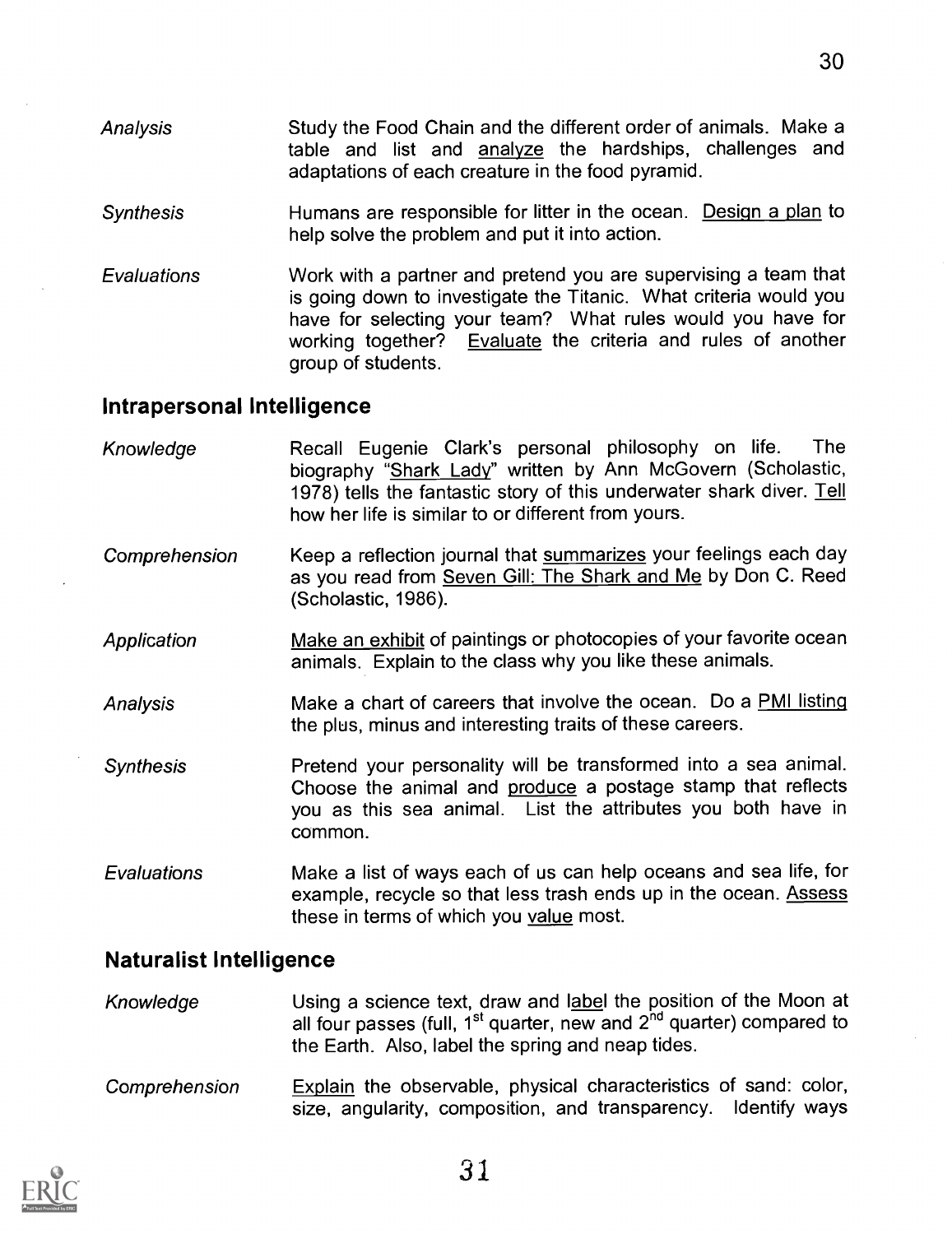sand is created and tell what observable characteristics might result.

- **Application** Make an exhibit of identified fish bones, sea bird skulls and bones.
- Analysis Compare a summer beach to a winter beach. Analyze the size of the waves, amount of erosion, and the amount of driftwood for each beach.
- **Synthesis** Write a plan for conserving our fresh water supply. Make a pamphlet that would be distributed to the public explaining the plan.
- **Evaluations** Determine adaptations of sea birds. Invent a new "super sea bird" and describe its environmental adaptations. Evaluate other people's inventions.

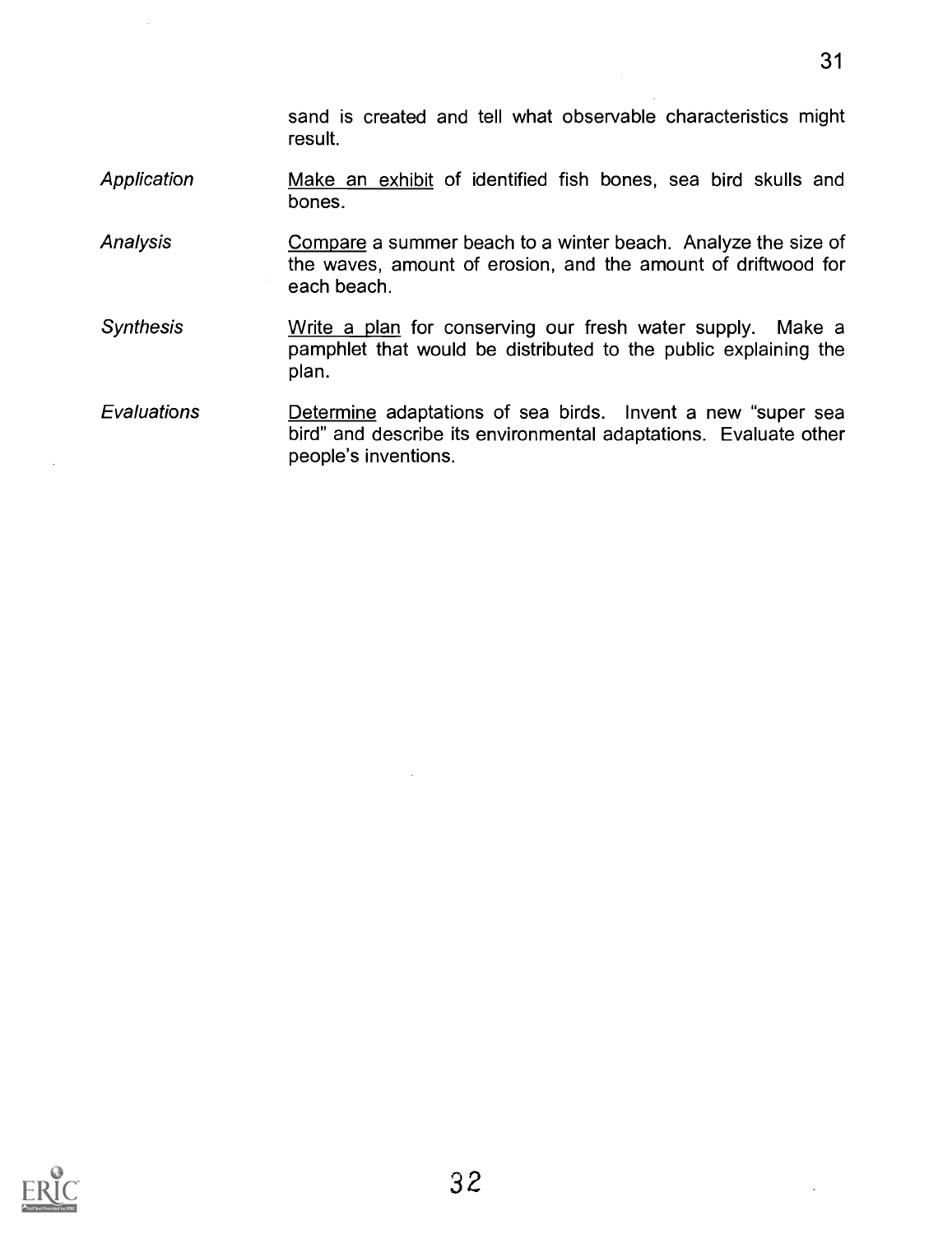# **Starting a Home Business -12th Grade by Vicki L. Malan**

# Logical-Mathematical Intelligence

- Knowledge Recall three home businesses that you have seen. Repeat what you found interesting about them to a partner.
- Comprehension Locate a home business through the Internet, and describe what you learned about the business from their web page (Include at least three qualities, e.g., products, cost, method of delivery).
- Application Simulate the profit/loss aspect of a business by practicing with the "Lemonade Stand" educational software (see sample at www.sanjuan.edu/services/inhouse/preview.guide.folder/preview guide.html) until you are able to show a fifty-dollar profit or better. Print your final ledger page.
- **Analysis** Compare two businesses that you could operate from a home office, and compose lists contrasting four positives and four negatives of each of the two prospective businesses.
- Synthesis Design a detailed financial proposal for a home business, as though you were presenting it to potential investors or clients. Produce a flip chart and present your proposal to the class (we will vote to accept or reject each proposal). See the rubric for details (technical writing format for proposals from Markel, 1998 text), but include a title page, table of contents, executive summary, body, references and appendices (supplemental web documents and charts).
- Evaluation Exchange proposals with a peer and compose a written evaluation of each other's proposals from the viewpoint of a prospective client. Revise your proposal for final presentation, after carefully weighing your peer's suggestions. Class members will rate the final proposals on a scale of one to ten, using the assignment rubric (handout). The average of these class ratings will help determine the letter grade.

#### Linguistic Intelligence

Knowledge **Collect four news journal advertisements for home businesses.** 

Comprehension Identify which ad you think is most effective and explain why you think so (each student will have class time to explain).

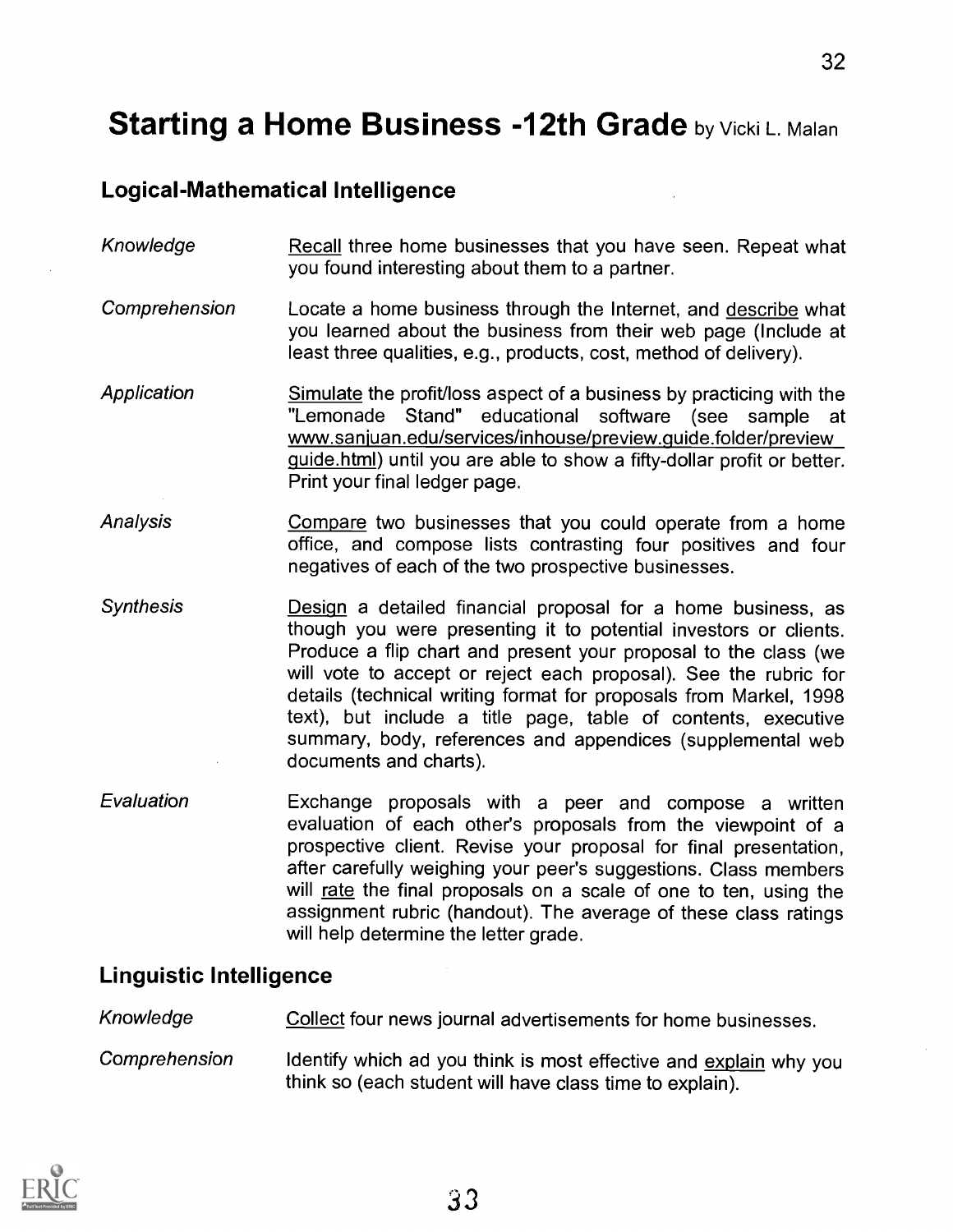- Application Exhibit ten or more business vocabulary terms used in various ads (e.g., customized, collectible, exclusive, converted, catalogs, expiration, obligation, renowned, guaranteed, restricted). Determine if they are employed appropriately.
- Analysis Compare and contrast the headings of the four ads; rate them in descending order of language usage.
- Synthesis Invent an original advertisement for your proposed home business.
- **Evaluation** Take your original ad to a local newspaper and discuss it with a "Classifieds" staff person. Ask about font, presentation (bold black box, etc.), wording, graphics, and placement on the page (layout), contact information, company names, service warrantees, suggested duration of publication, and cost. Rate your ad's overall effectiveness. Determine any possible changes you might make.

# Bodily-Kinesthetic Intelligence

- Knowledge Recall the last time you noticed someone marching up and down the sidewalk in front of a business wearing a sign advertising the services offered there. Define the concept of marketing in collaboration with a partner, and act out one example for your partner to guess and share with the class.
- Comprehension Discuss marketing options (internet, radio, newspaper, television, billboards, journals) in groups of four, and choose a spokesman to re-enact one for the class -- charade style. We will guess.
- Application **Dramatize for the class a common sales pitch that you have seen** in a television ad. Explain to us why it is more cost effective for clients to use your service than to hire a permanent staff member to do the same job.
- Analysis Analyze the set-up of a specific home business for ergonomics (systems, devices, traffic patterns, lighting and human requirements engineered for optimum function).
- Synthesis Develop a sample document or product (ask your partner to help brainstorm options) that could be generated by your proposed home business (follow the technical writing examples or create an original design). Practice presenting your sample to your partner/customer using appropriate body language. Refer to magazine ads for examples of people portraying good body language.

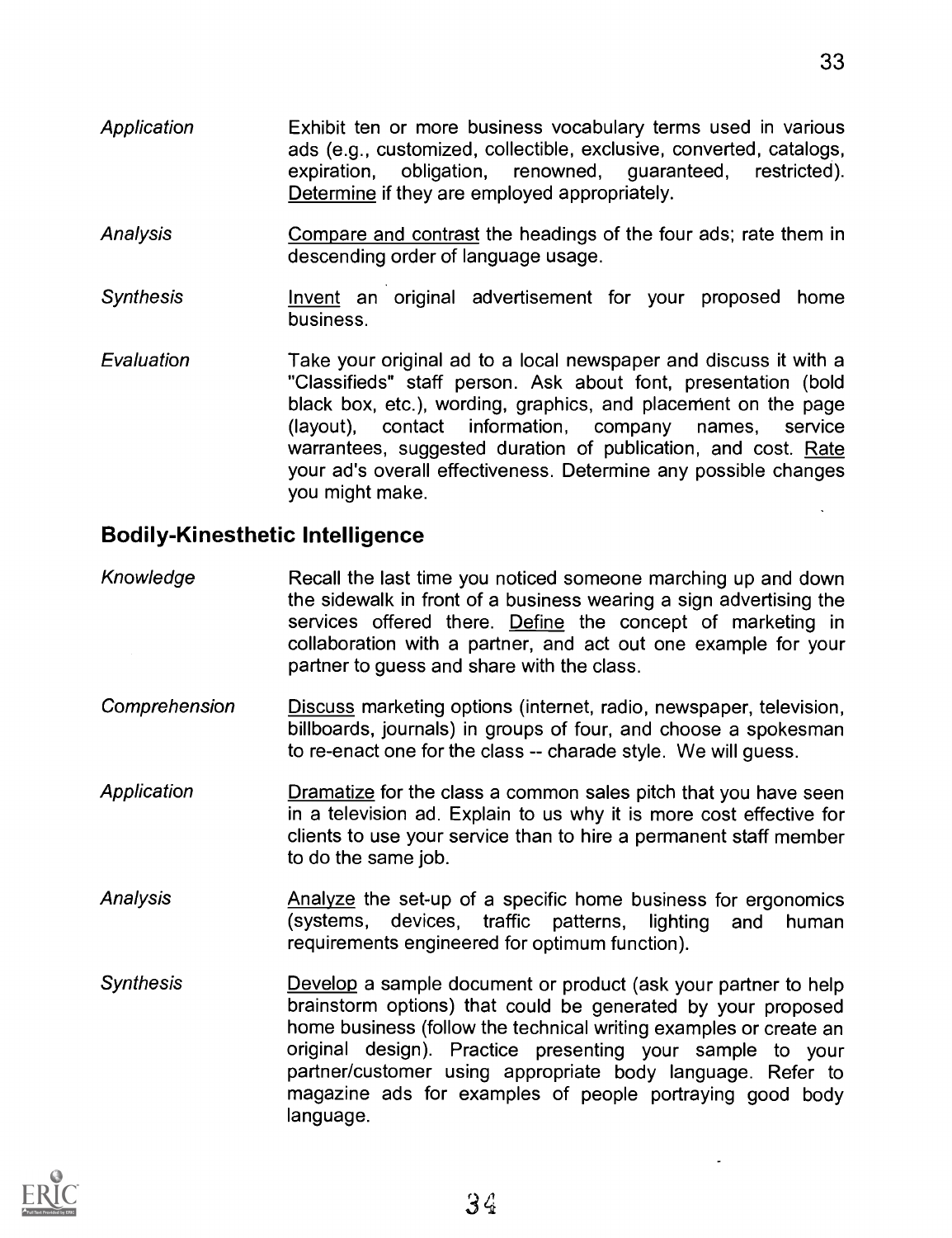Evaluation Estimate the per item cost of your product. Dramatize your profit margin by placing items representing the cost of raw materials on one side of a fulcrum scale, and coins representing the product price on the other side of the scale.

# Spatial Intelligence

- Knowledge Collect at least three, famous company logos from product labels or ads.
- Comprehension Describe what you find appealing about the logos.
- Application Illustrate your proposed company's stationery with a letterhead and logo of an appropriate size, shape, design and color (use Publisher software).
- Analysis Examine how well your logo interprets the company's professional objectives. Does it lend itself to resizing for versatile applications (T-shirts, envelopes, signs, etc.)?
- **Synthesis** Find and print some creative Internet samples of logos. Improve your logo based on those samples you found and post it on the "finished product wall."
- Evaluation Rate the home business logos that are displayed in class on a scale of one to nine, using the rubric; prizes will be awarded for the three categories on the rubric: originality, representation of company objectives or services, and versatility of application.

## Musical Intelligence

| Knowledge        | Tell the class about your favorite "jingle" from a musical ad.                                                                          |
|------------------|-----------------------------------------------------------------------------------------------------------------------------------------|
| Comprehension    | Identify three characteristics you like about it (melody, lyric,<br>rhythm, simplicity, etc.).                                          |
| Application      | Record and play a musical radio advertisement that you like for<br>the class. Give examples of five characteristics by which it excels. |
| <b>Analysis</b>  | Listen to your peers' musical ads and analyze (in writing) which<br>characteristics you found most appealing.                           |
| <b>Synthesis</b> | Compose an original musical ad for your home business using<br>school software. Record it on disk and play it for the class.            |

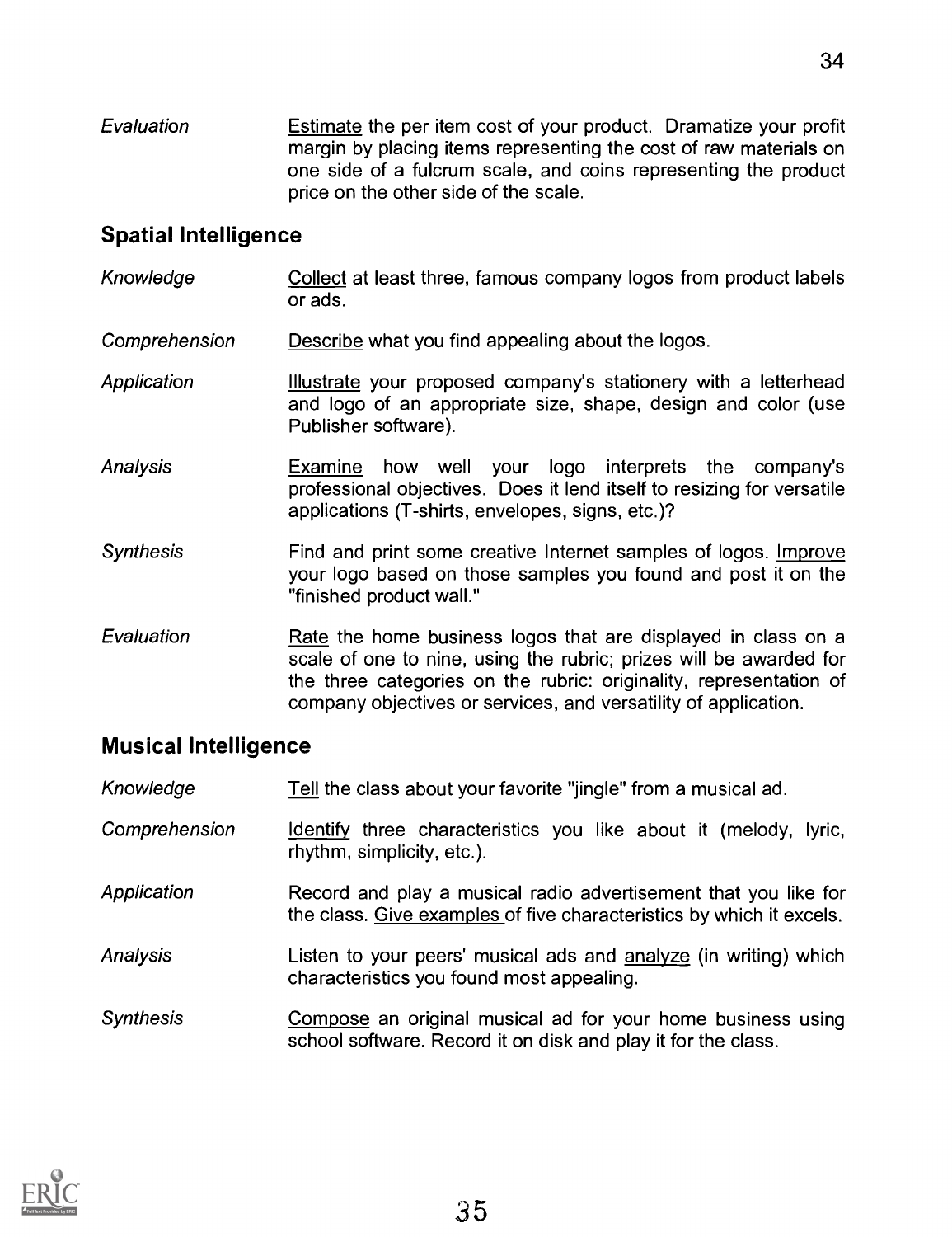Evaluation Judge all of the musical ads played in class, and cast your votes for  $1^{st}$ ,  $2^{nd}$ , or  $3^{rd}$  place. The winners will be played over the intercom after the principal's announcements.

#### Interpersonal Intelligence

- Knowledge Locate businesses in the Yellow Pages, and cite three that you think could be operated from home.
- Comprehension Locate a home business owner and schedule an interview. List seven questions you will ask.
- Application Locate a newspaper or journal article that discusses trends in home business. Next interview a home business owner about the current trend toward more home businesses. List some of his or her answers to "Why?" Report the results in terms of how the home business owner feels about the growing trend.
- Analysis Working with a partner, categorize ten reasons for working at home as either "Logic" or "Fallacy."
- **Synthesis** Make a list of interpersonal skills necessary for successfully managing a home business by consulting texts or finding training sites on the Internet. List these on a table. In the second column, put a check next to those skills you possess. In the third column, cite a specific example of your proficiency. Create a written plan for improving the remaining skills.
- Evaluation With a partner, design a web page to market two similar home businesses or products. Still working with a partner, choose six related small business products that could post web page hyperlinks (referral ads) on your web page, to help pay your publication costs. Choose those that are most appealing to the general public.

#### Intrapersonal Intelligence

- Knowledge In your reflection journal, list some reasons you have heard while researching for choosing the home business option.
- Comprehension Describe (in your journal) your career goals and objectives and the ways you hope they will contribute to your future lifestyle. Do you think your goals could be realized through a home business, or is a commercial position more to your taste?



35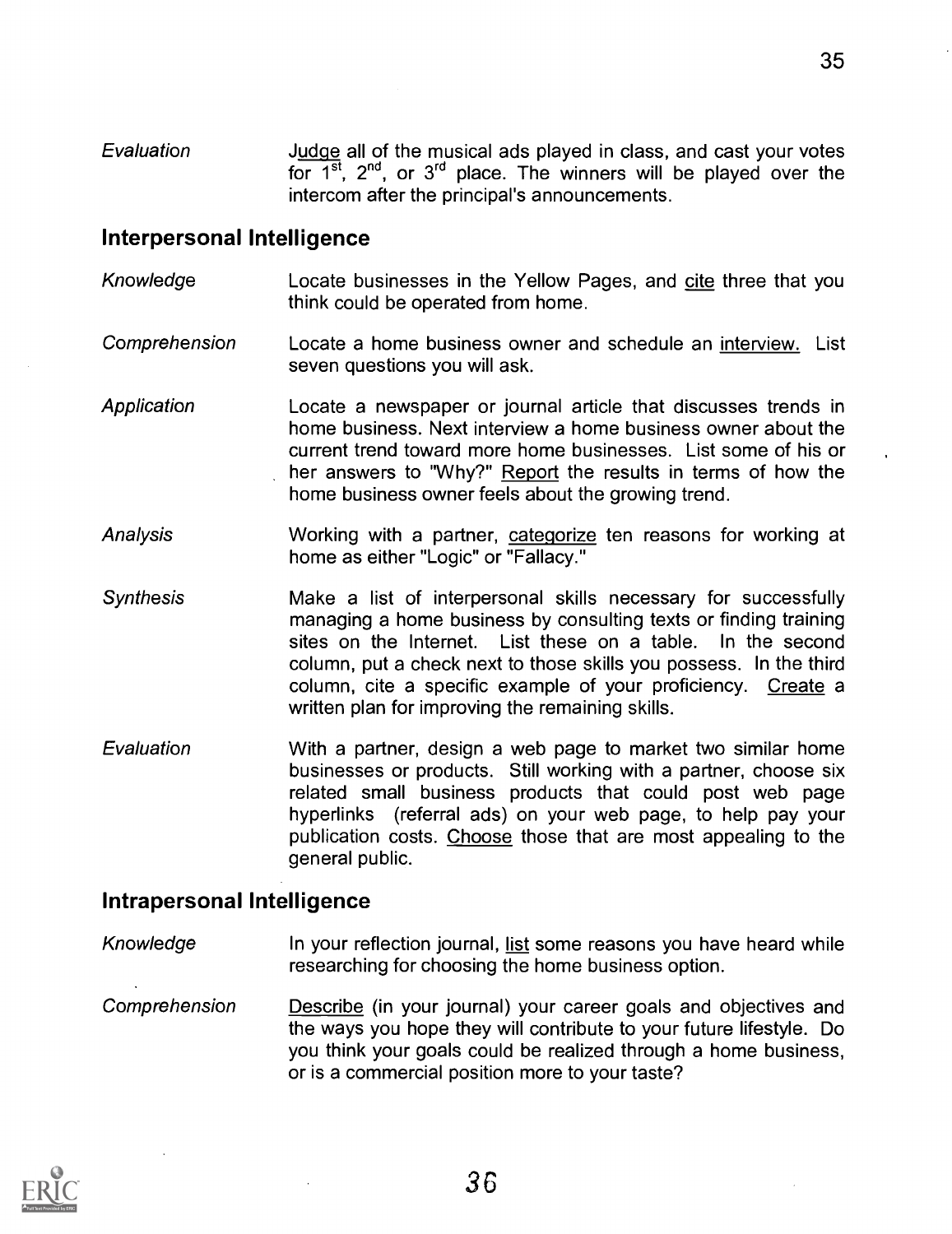- **Application** Design a charity fund raising activity to be supported by your fictional home business. Apply basic accounting rules to simulate the budgeting required. Which receipts should you save for income tax deductions?
- Analysis Distinguish between items needed for a projected start-up inventory for your home business as opposed to a public business..
- Synthesis **Formulate a projected, daily work schedule for yourself and any** support staff needed to operate your home business.
- Evaluation Based on your projected start-up inventory, evaluate how much start-up capital might be required to begin operation of your home business. Assign it a probable-success rating from one to ten.

#### Naturalist Intelligence

- Knowledge Identify (aloud in class) several office products that should be recycled.
- Comprehension Look through the Yellow Pages and review home businesses that require work with nature.
- Application **Practice good conservation tactics by listing four waste products** your home business will recycle (create a chart), creative ways to recycle them, and actual (local) drop sites for those waste products.
- Analysis Visit a nursery and examine plants for use in your home office. Ask about lighting, temperature and humidity requirements. List those you like, and circle plants that clean the air best.
- Synthesis Choose one of the following products and modify it to include details and features of the natural world: baking goods, stationery, pottery, candy, personalized machine embroidery, candles or picture frames.
- Evaluation Make a classification chart of your products and services. Rank them according to cost of materials, labor, processing time and delivery method. Determine a logical price for each product and service.

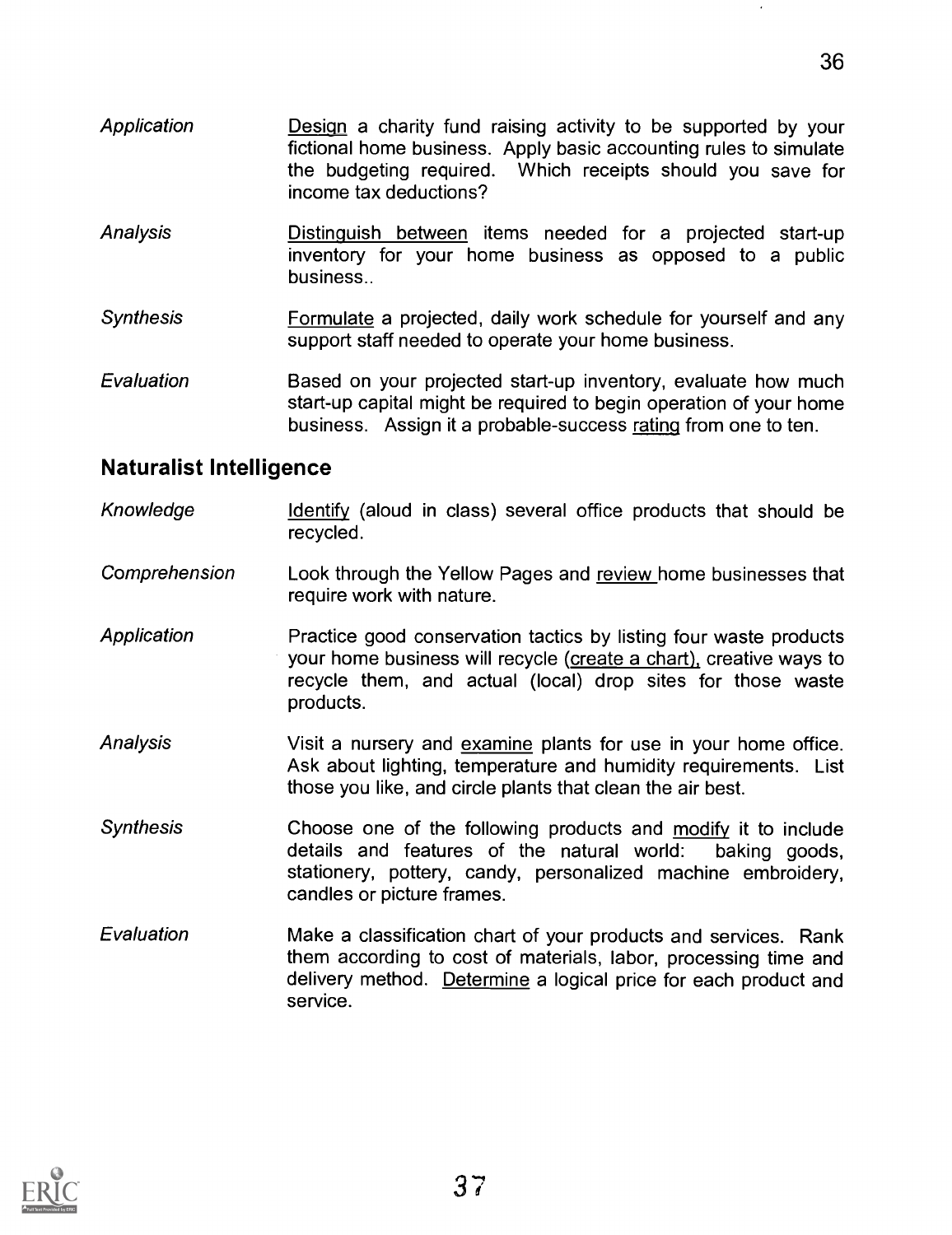# **Fractions** by Denise C. Moriarty

#### Logical-Mathematical Intelligence

- Knowledge Recall the steps for adding fractions; list them.
- Comprehension Work in a group of 4. Using a deck of cards numbered 1-50, 2 cards will be turned over at a time. All players will write all the common factors of the two numbers showing. The first one to write all the factors wins a point. The first player with 10 points wins.
- Application Find the sum of 2/3 and 3/4. Show your work.
- Analysis Make a graphic organizer (mind web) showing the thought process required to add 3/4 and 4/5.
- **Synthesis** Create two different story problems requiring the solver to compare two different quantities.
- Evaluation Develop criteria to determine problems that would be the best to include on a test. Go through the textbook and find at least five problems, compare them to your criteria. Select which problems would be the best to include on a test and why.

#### Linguistic Intelligence

| Knowledge        | In your math log, list everything you know about fractions. Use a<br>mind web to get yourself started.                                                                                                                                                     |
|------------------|------------------------------------------------------------------------------------------------------------------------------------------------------------------------------------------------------------------------------------------------------------|
| Comprehension    | In your math log explain how you can tell, without multiplying, if<br>the product of $5/6 \times 8$ is more than 8 or less than 8.                                                                                                                         |
| Application      | In your math log, explain what a disguised 1 (a fraction equal to 1;<br>$2/2$ , $3/3$ , $4/4$ ?) is. Then tell and show how the disguised 1 is used<br>in calculating with fractions. What makes it so valuable?                                           |
| Analysis         | Using the informational chart on a Scrabble board, find the<br>fractional part of the total number of letters each individual letter<br>is. Convert that to a percent. In your math log develop a strategy<br>for playing Scrabble based on your findings. |
| <b>Synthesis</b> | Read Math Curse by Jon Scieszka and Lane Smith. Based on the<br>story create a multiple-step word problem that would include<br>fractions. Provide the step-by-step solution. Scieszka, J. & Smith,<br>L. (1995). Math Curse. New York: Viking.            |

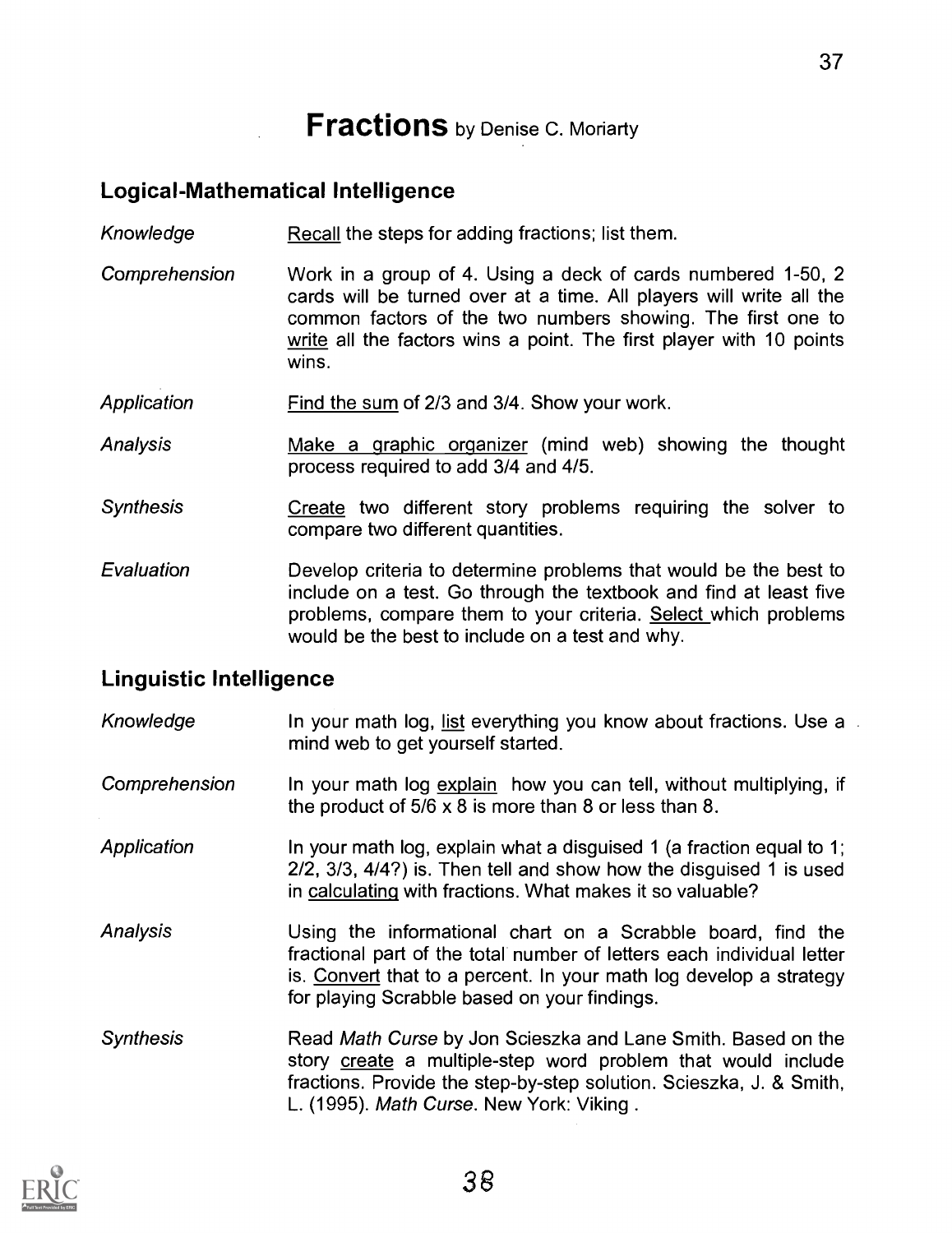Evaluation Read the opening paragraphs (at least two) of a Newbury Award winning book. Count the number of descriptive words (adjectives, adverbs and phrases). Then count the total number of words in the paragraphs read. Determine the fractional portion of these paragraphs that is focused on description. Then in the same way, evaluate a paragraph of your own writing. Compare your findings and choose the one that is more descriptive.

#### Bodily-Kinesthetic Intelligence

- Knowledge Using charades, or mime, ask the class to name 1 mixed number, 1 proper fraction, and 1 improper fraction.
- Comprehension Each member of the class randomly picks a laminated fraction card (half of the set of cards are pink, the other half are blue. Each pink card has a blue mate that is equivalent). Students holding pinks stand on one side of the room, blues on the other side. Hold up your fraction and find the person somewhere on the opposite side holding your equivalent.
- **Application** 1) Pick a partner who is definitely not the same height as you, or even close to the same height. 2) Estimate what fractional part of the taller person's height the shorter person is. 3) Measure both heights and calculate the exact answer.
- Analysis Ten students each randomly pick a different fraction card. Move into two groups to categorize yourselves as proper or improper fractions
- Synthesis Using a spinner from class (spinners may vary in proportion and color) estimate how likely you are to land on 'red' when you spin it. Test your estimate with at least 50 spins. Keep track of the result of each spin. Report your result as a fraction. Add your results of 50 spins to another person's who has been using an identical spinner, and is spinning for the same color. Were their initial results the same as yours? When you add your results does the overall answer change in anyway? How?

Using a die, predict how likely you are to roll a four. Test your estimate, by rolling at least 50 rolls. Keep track of your results. Were you correct? Add your results to another person's who also rolled for a 4, fifty times. How did that affect your answer?

Looking at the data from both of these 'experiments' generate a statement about predicting outcomes in fraction terms.

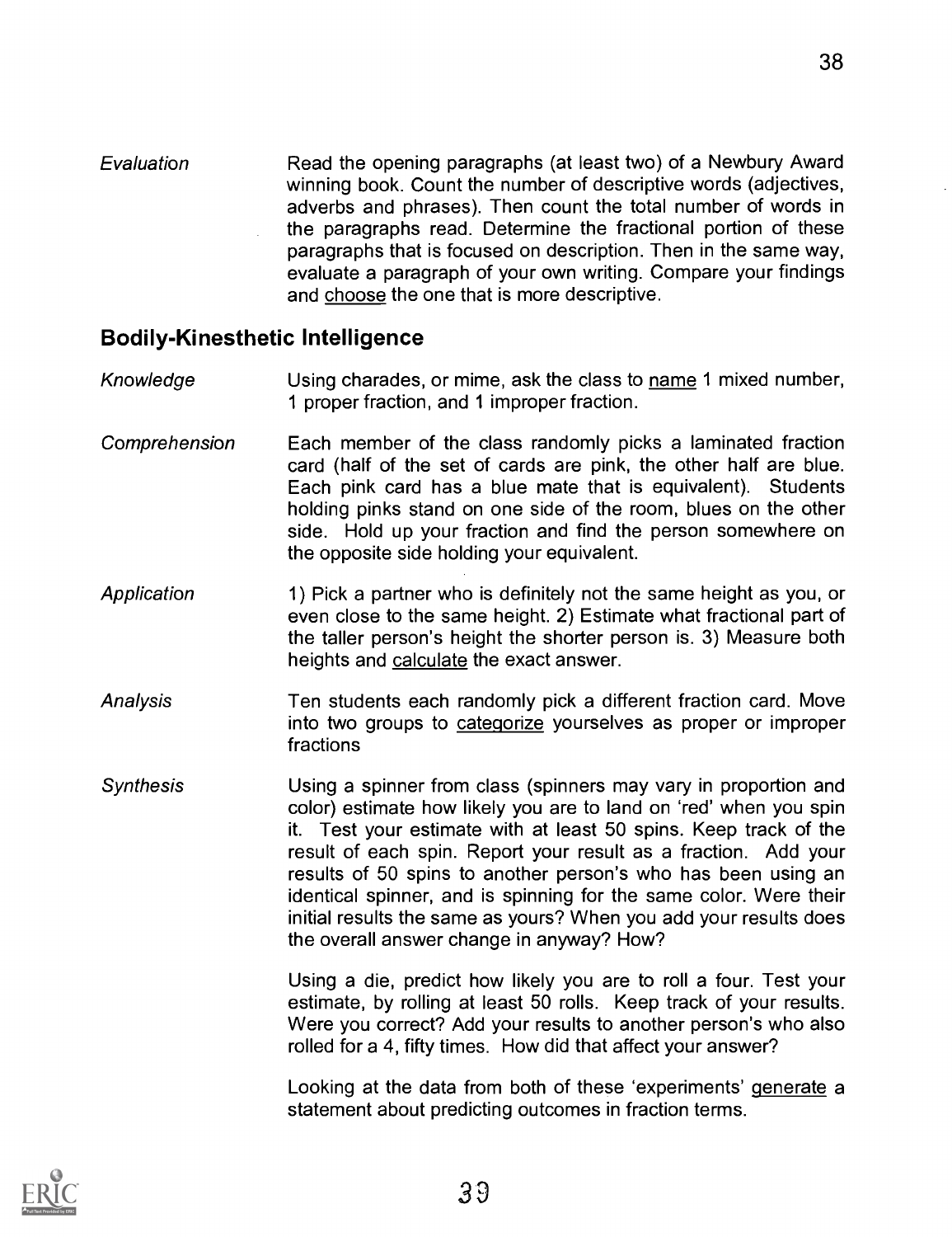Evaluation Using fashion magazines, cut out a variety of different models wearing different seasonal and types of outfits. (At least 10) Using a graph paper transparency positioned over each picture, evaluate the fractional portion of the body that is covered. Convert that fraction to a percent. Paste the pictures in order from least to greatest amount of coverage. As the seasons change is there a correlation (pattern change) in the percentage of the body that is covered? Support the accuracy of this information.

#### Spatial Intelligence

Knowledge Draw a picture using objects of your choice to represent a ratio.

Write two sentences reflecting the meaning of the picture, one in the traditional math ratio manner, a second as a spoken<br>sentence.  $\bigcirc$   $\circ$   $\Box$   $\Box$ 

(EX. The ratio of ellipses to squares is 2:3 or 2/3 or 2 to 3. For every two ellipses there are three squares.)

Comprehension When fractions are taught using fractional grid overlays this can be used.

> Draw a rectangular grid and shade the sections horizontally and vertically to represent the product of two fractions. Then write the problem it represents and the answer.

Application Use fraction bars to model and solve the multiplication of whole numbers times a fraction. Write the problem.

Analysis Analyze the chart below. It reflects the expenses of a college student for one semester.

10 1st identify which area corresponds to the following information. Room and board was  $1/2$  of the tuition. Books cost were 1/3 of Spending money expense. If spending money for a semester was\$300, find all the other values.

**Synthesis** Create a mobile with suspended shapes of your choice. In each shape cut out a fractional part, in other words a fractional part of the whole will be missing, to represent that fraction. Your mobile must have at least 5 fractions suspended from it.

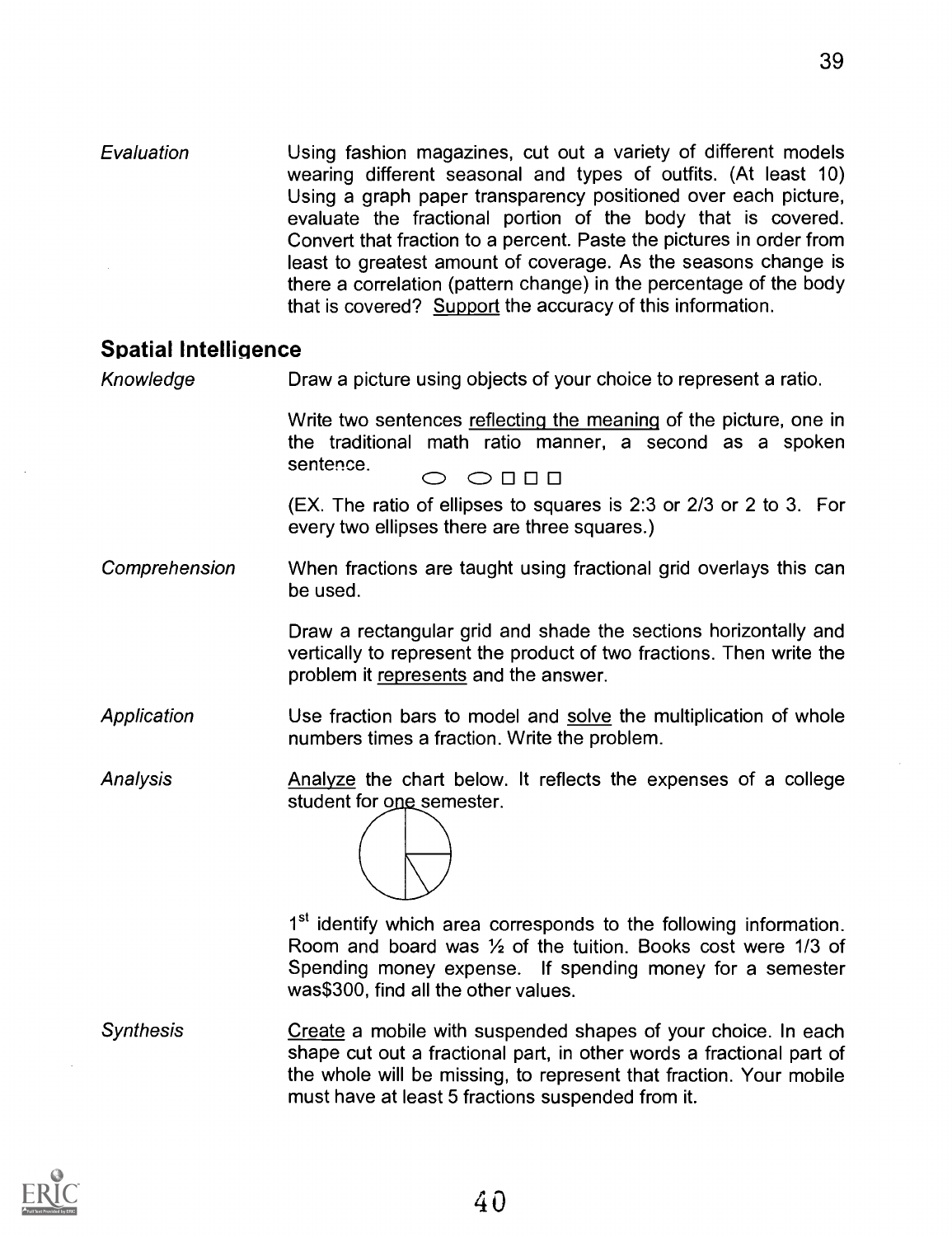Evaluation Collect data, display the information on two different charts or graphs. Write a descriptive explanation of which chart in your opinion, is better and why—and which reflects fractional parts better.

#### Musical Intelligence

Knowledge Identify a whole, half, quarter and sixteenth note.

Comprehension Clap and sound out a song, reading the musical notes. In other words, set the pace of whole notes, then half notes, and so forth.

- **Application** Create a rap song or poem that could be useful when solving a problem containing fractions. For example, let your rap tell of a strategy for multiplying two fractions, dividing fractions, how to find the LCM or the GCF?
- Analysis Watch several different types of TV shows; sitcoms, dramas, suspense mystery, science fiction? Time the actual minutes of show time, as well as the amount of time music is in the background. Display your finding for each different type of TV show as a fraction. Then display this information also in a graph form--- perhaps a pictograph.
- Synthesis Using knowledge of the fractional weighting of musical notes, write and then clap out three four beat measures by combining whole, half, quarter notes. And don't forget you can put in rests! Or take your favorite nursery rhyme and map out the words using whole or fractional beats. Then change the words to create your own math rap.
- Evaluation Using a tape recorder, record 10 musical commercials or jingles. Rate each 'jingle' on at least 5 different criteria-you decide what criteria to use.(Perhaps tempo, humor, how well it fits with the product it is trying to sell, upbeat vs. boring, long vs. short, humorous vs. serious,...) You will also need a rating scale of your choice(for example 1 to 10...) Make a chart displaying how the jingles compare to each other on the criteria. Then turn your findings into fractions to summarize.

#### Interpersonal Intelligence

Knowledge Choose a partner. Quiz each other on definitions of terms related to fractions: numerator, denominator, mixed number, improper fraction, proper fraction, greatest common factor (GCF), least common denominator (LCD), simplest form?

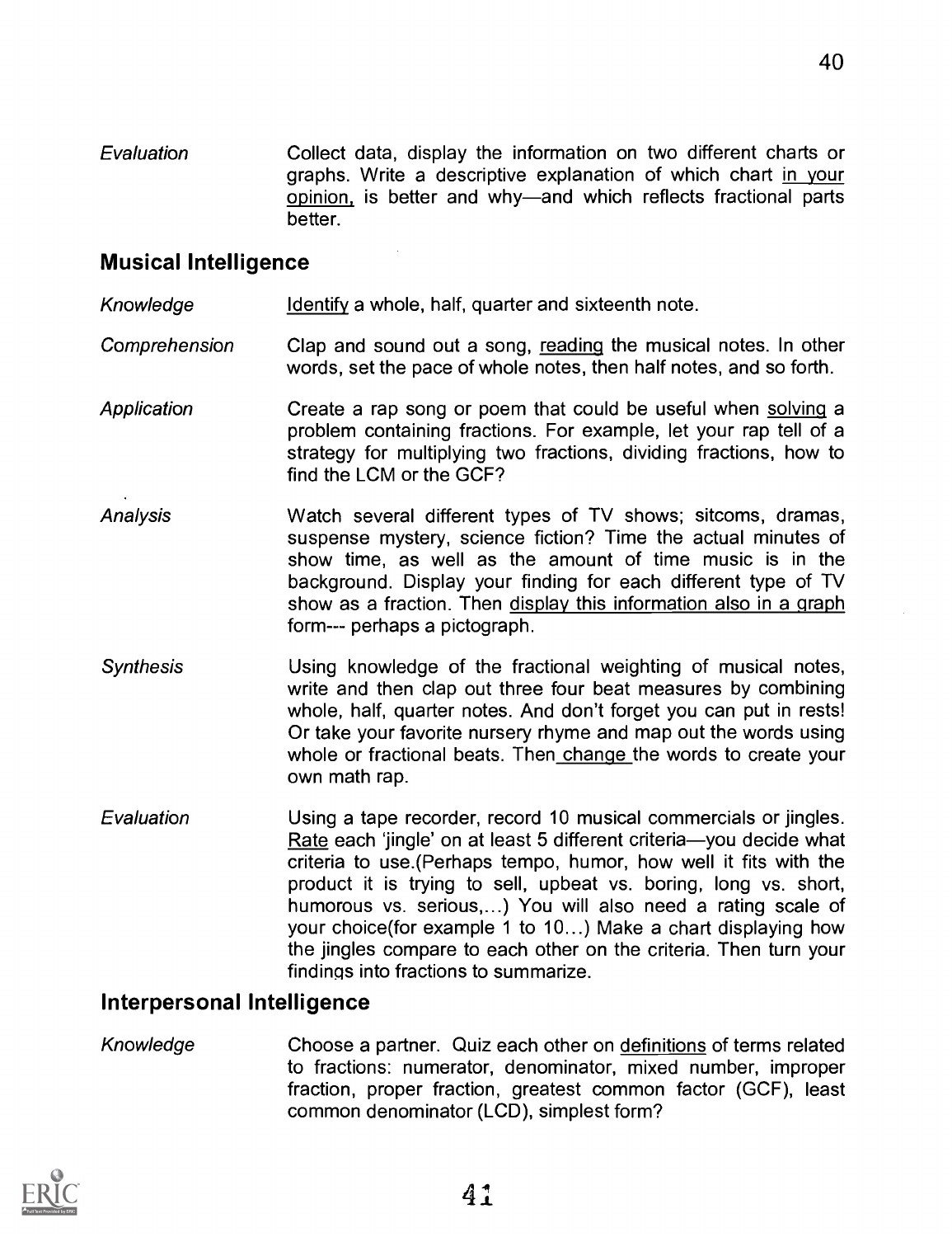- Comprehension For practice with equivalent fractions- In groups (size determined by teacher), each student is to write a fraction in simplest form on an index card. Pass the index card to the person on your right, who must write an equivalent fraction. The index card continues to be passed to all members of the group.
	- For practice with reducing fractions -Teacher will hand each student in the group an index card that has a fraction that is not in simplest form on it. The students must reduce the fraction each time it is passed. Thus the fraction must be able to be reduced, as many times as there are students in the group.

(Could be a game- each card with all correct equivalents would score points.)

\*This activity can be used as a discovery activity for introducing the fraction unit  $-or$  for the introductory lesson on equivalent fractions.

Choose a partner. Use circular fraction pieces, preferable sets containing at least, halves, thirds, fourths, fifths, sixths, eighths, tenths, and twelfths. A work sheet should be provided asking students to record results the following investigation: Assemble (create with fraction pieces) and then record all fractions that are equal to 1. The second half of the worksheet should have the following fraction written on it, with room to record equivalent fractions after each fraction:  $\frac{1}{2}$ , 2/3,  $\frac{1}{4}$ ,  $\frac{3}{4}$ , 4/5, 1/6, 5/6, ?

Through trial and error students will find and record equivalent fractions. Students should be cautioned that the fraction pieces must match exactly to be equivalent. [\*\*\*\* analysis\*\*\*\*\*\*Students could also be asked to record any attempts at equivalent fractions that do not work. If students have lists of fractions that are both equivalent and not equivalent, they may be able to notice a pattern between those that are equivalent—a pattern not present in those that did not work out.]

**Application** Work with team members to demonstrate a game that involves multiplying and dividing fractions. Your game must have the following components; an objective, the point of the play, a board or format for the game, a tool such as a spinner, dice, deck of cards, etc. and directions or rules.

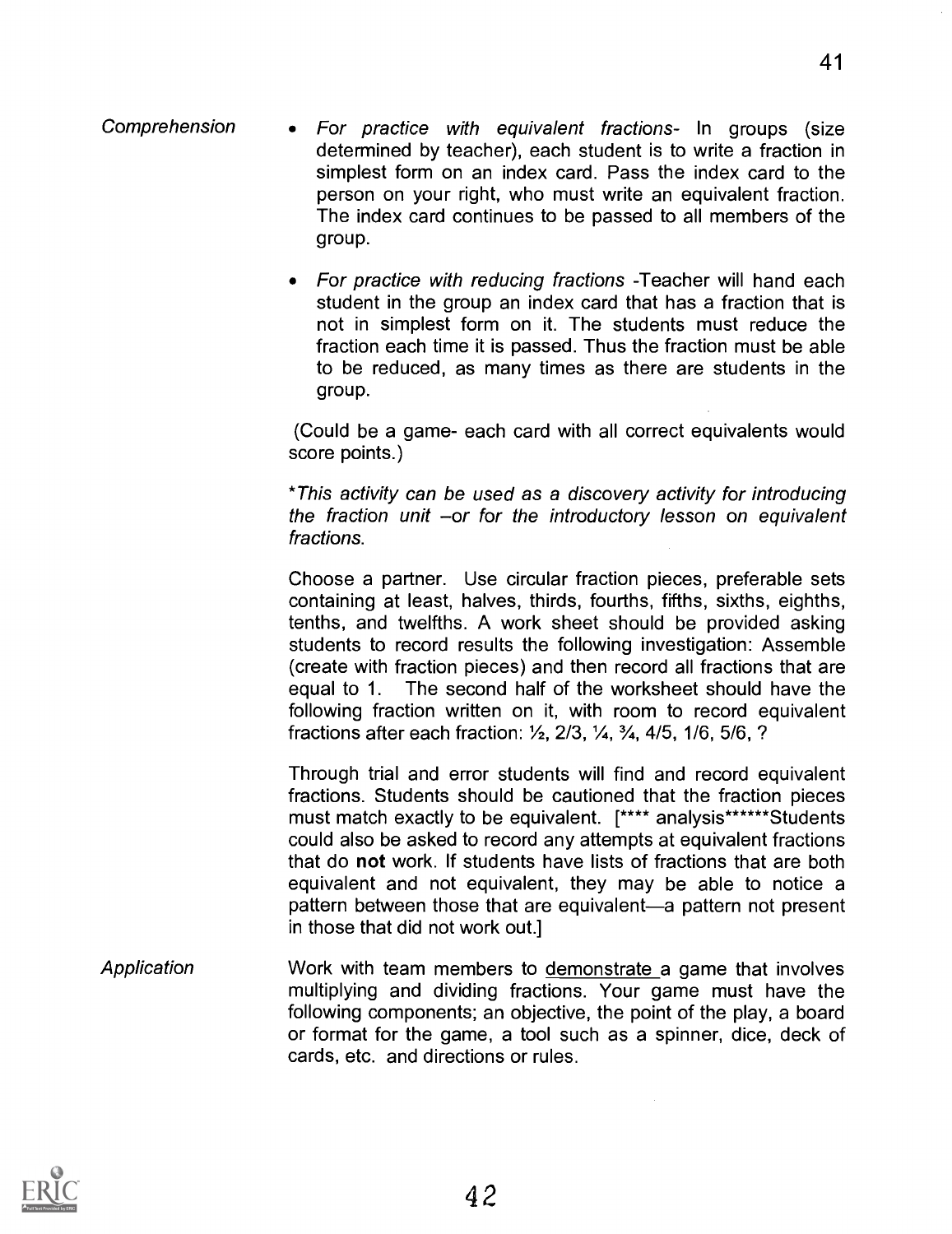**Analysis** This activity is beneficial for helping students to understand the difference between multiplying by less than 1 whole and more than 1 whole and the difference between proper and improper fractions. With a group of four, play the following game. Each person in turn, rolls two number cubes. They create a fraction with the two numbers rolled and then multiply the fraction by 4. If the number does not equal 30, they may hold on to it. On their next turn they create another fraction as the result of rolling the dice. They now multiply their first product by their second fraction. Play continues in this fashion. The first person whose product reaches 30, wins. The objective of this game is to develop a strategy for constructing the original fraction and each successive fraction.

- **Synthesis** Tell students that besides finding out something about fractions we're going to find out something about the movie industry. So, when they watch their favorite movie—which is their assignment, they need to watch it as if they were detectives, paying careful attention to detail. Each student must keep track of the length of the movie-in minutes and hours. They must also keep track of the total number of minutes that music is in the background and foreground. Students need to display their findings as a fraction and in one other easy to read and understand manner (possibly a graph, or a song or poem or picture).
- Evaluation Interview a partner to determine what areas of fractions your partner finds the most difficult. Then devise a problem related to that area and ask the person to solve it. Watch the person; have him/her explain each step being taken. Evaluate the reasons for your partner's difficulty and help him/her to develop a strategy to use for those situations.

#### Intrapersonal Intelligence

- Knowledge **In your math log, tell about the 'structure' of a fraction, what** information can be found in looking at a fraction.
- Comprehension Make a math log entry discussing how fractions have been part of your life, or the life of your parents or grandparents. Ask your parents about fractions and their daily lives. How often do they 'pop up' and for what reasons? Describe yourself as a fraction, and explain.

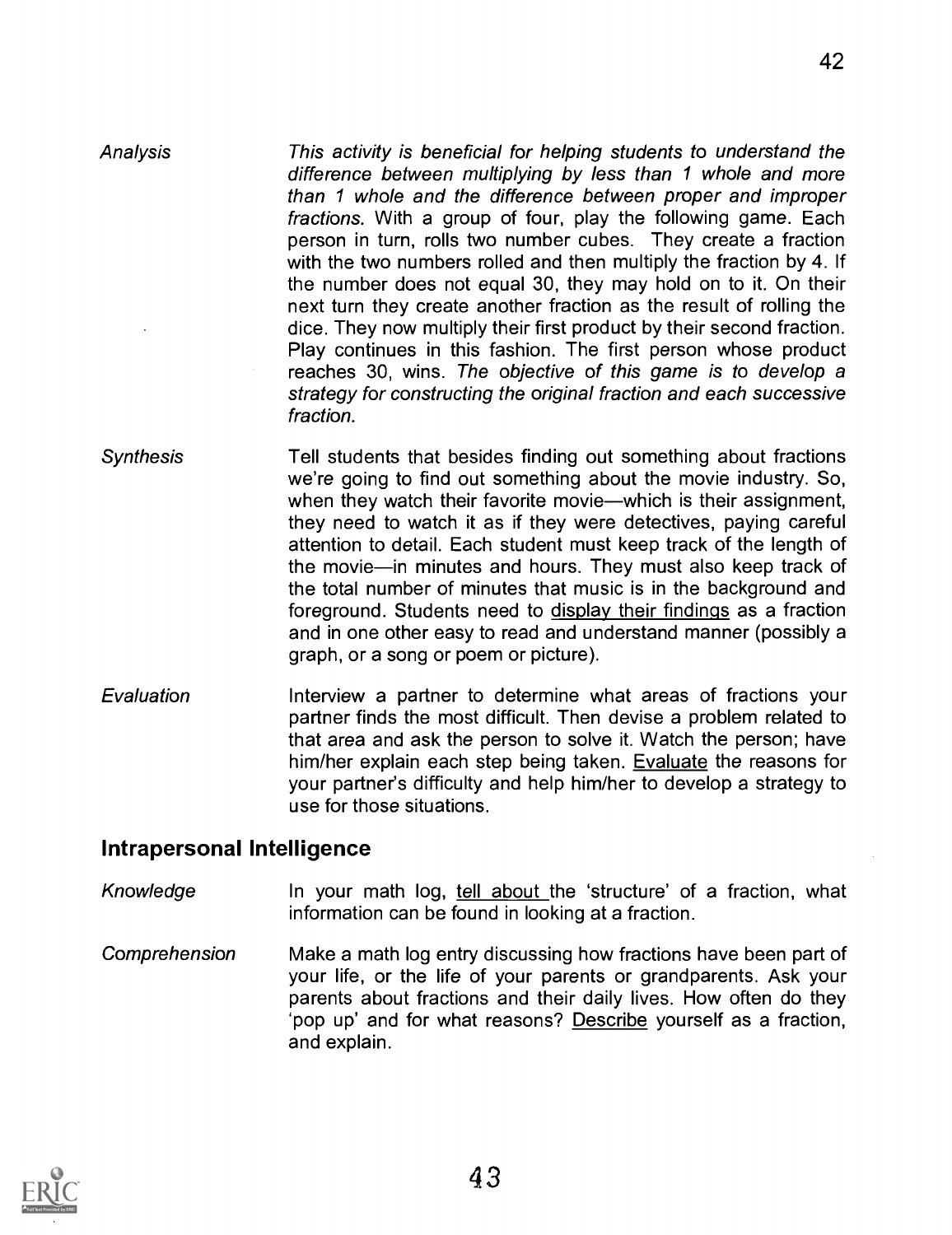- **Application** The objective is to have the student realize this step is necessary for addition of fractions and why. List the steps you would take to multiply a fraction by a fraction. There is another math operation with fractions that requires this operation to be done first. What is it and why do you need to multiply by a fraction first? What does it allow you to be able to do?
- Analysis Take a popular magazine, turn through each page and every time you see something you like or that interests you put a mark on the page. Keep track of the number of marks versus the total number of pages in the magazine. Choose a different magazine, follow the same procedure. Analyze the fractional part of each magazine that you like, then decide what it is you like about one magazine over the other.
- **Synthesis** Picasso-style Self-portrait. Take a close up picture of yourself, (your school picture would work nicely.) First decide which feature corresponds to your strongest personality trait or which of your facial features you like the most and least. Second, divide your face into fractional parts. Third, enlarge and redraw your face-but increase the fractional portion of your face that emphasizes your personality trait or has your favorite feature in it and perhaps decrease the fractional area that has your least favorite feature. Accompanying your drawing should be an explanation, For example, "My eyes are  $\frac{1}{2}$  of my face because?"
- Evaluation A student invented the following fraction game: Construct a paper cube with different fractions written on each face. You alternate rolling the cube adding each roll to the previous roll. The 1<sup>st</sup> person to get to 1 wins. How would you improve this game? Describe your changes and the reason for the change.

#### Naturalist Intelligence

- Knowledge Label the phases of the moon in fractional terms.
- Comprehension Certain ratios or proportions occur in everyday life. For example,

The ratio of a day to a week, an hour to a day, a foot to a yard, a baseball player to a team, a note to an octave. Express these and others that you can think of as a ratio in fraction form.

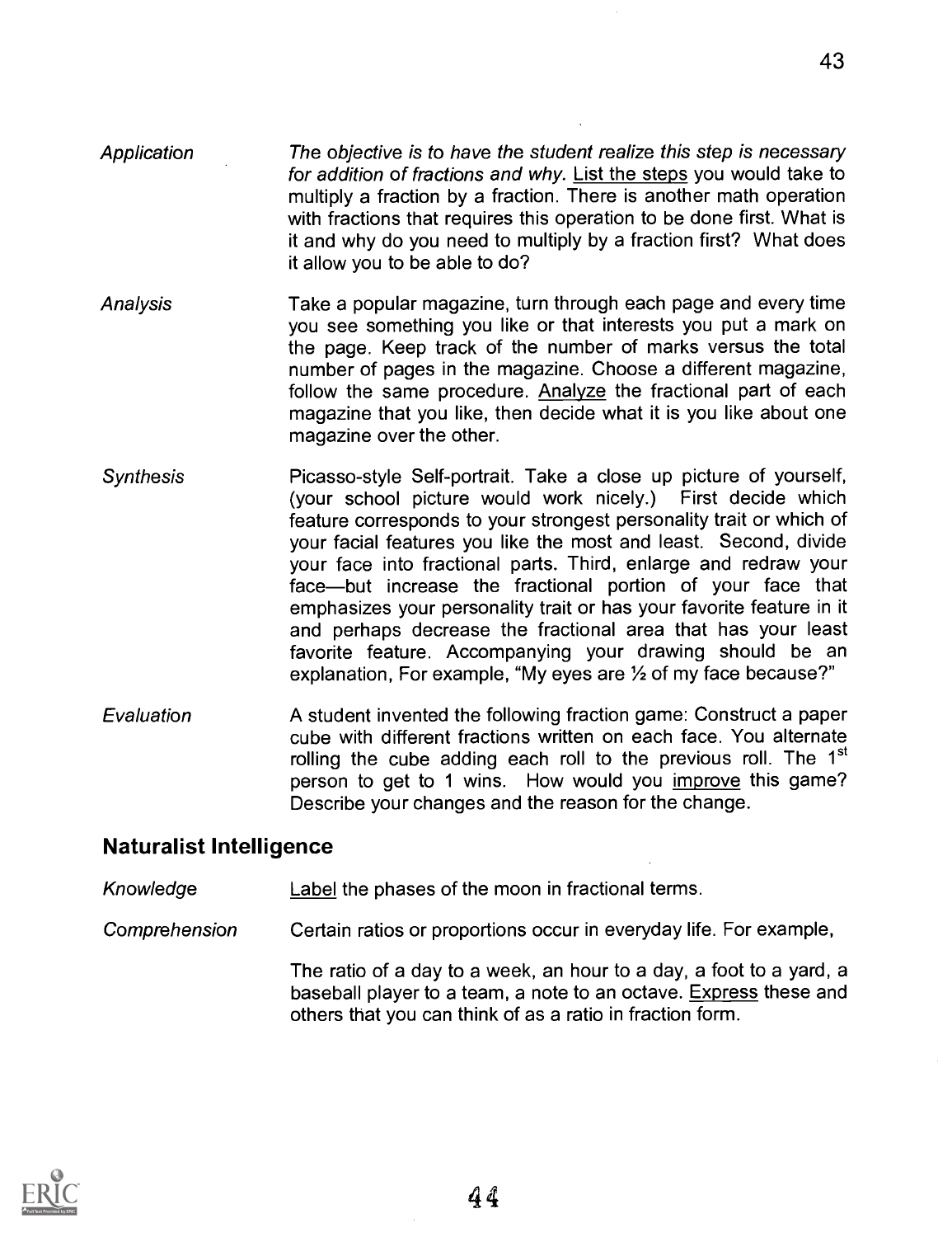Application Choose a safe wooded area, a square block in your neighborhood or the schoolyard if it is large and has trees.

> Count all the trees in that area, keeping a tally of each different type. If you are in a residential neighborhood without trees, count all the different types of shrubs, but keep track of each type.

> Report the presence of each type of tree (shrub), as a fractional part of all of the total number of trees.

Analysis Using a topographical map of your state overlay the map with a transparent centimeter grid.

> Count the total number of squares that equal the area of the state, including all bodies of water.

> Locate the different topographical regions,(lakes, mountains, plateaus, beaches, delta... ) and determine the area(number of centimeter squares) of each.

> Express this information as a fractional part of the state. What should all of the fractions sum to?

**Synthesis** Examine the Fibonacci Sequence of numbers (0, 1, 1, 2, 3, 5, 8, 13...). The rule with the Fibonacci sequence is to add the two preceding numbers to obtain the next number  $(0 + 1 = 1; 1 + 1 =$  $2: 1 + 2 = 3: ...$ 

> Make up your own sequence of fractional numbers that also follow this rule. Start with zero, then a fraction of your choice. Examine the Fibonacci sequence shown on pineapples and pinecones.

> Then create a sculpture (such as a flower with petals) that shows a fractional Fibonacci sequence.

**Evaluation** Suppose an ideal classification system divides the objects classified into fairly equal groups with the members of each group forming an equal fractional part of the entire population. Choose a classification system and determine if it is ideal based on this criterion. You may decide to use a shoe store's way of stocking shelves, a zoo's way of classifying major exhibits, or any other system to which you have access. If the system is far from ideal, can you suggest an alternate classification system?

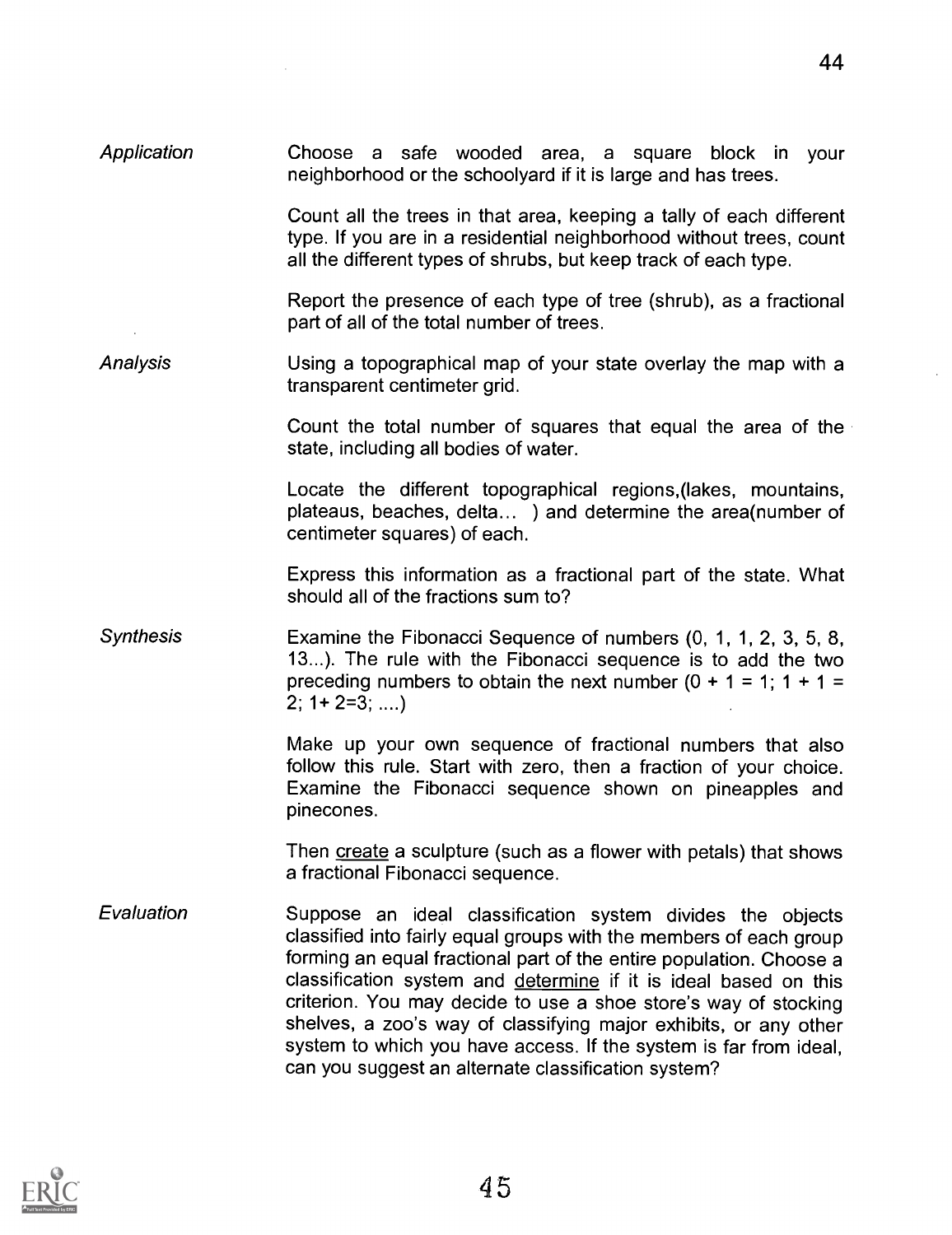## Whole Numbers and Decimals by Denise C. Moriarty

#### Logical-Mathematical Intelligence

Knowledge Look through newspaper advertisements to find sale information. Cut out ads; underline the original price and the sale price. If the sale price is not given, underline the percent off.

Comprehension Work with a partner or group of 3 to 4.

Use a deck of 20 index cards numbered from 0 through 9 (two cards with each number). Shuffle and deal the cards face down. Each player, using the cards he/she was dealt will make the greatest and least number possible (whole numbers do not start with 0).

Award 1 point for the greatest number, 1 point for the least of the partners or group of students playing.

A variation of this would be to insert one or two cards with a decimal point, thus making decimal value possible --- or requiring each number made to have a decimal in it.

- Application Write or represent in some form, twenty-five hundredths in three different ways. Which way would you use to explain its value to a  $4<sup>th</sup>$  grader? Why?
- Analysis Using the Sieve of Erasothenes, find all the prime numbers between 0 and 100.

**Synthesis** Create a worksheet with the following columns:

Number Divide by 10 Divide by 100 Divide by 1000

Under "Number", list a variety of numbers from decimal values such as .2376 to large whole numbers such as 2,678,432.

Using a calculator, complete each box on the worksheet.

There is a pattern. Describe it and make a rule for dividing a number mentally by 10, 100 or 1,000.

Can you predict the answer to 203,874 divided by 10,000 or 100,000? Why or why not? Explain

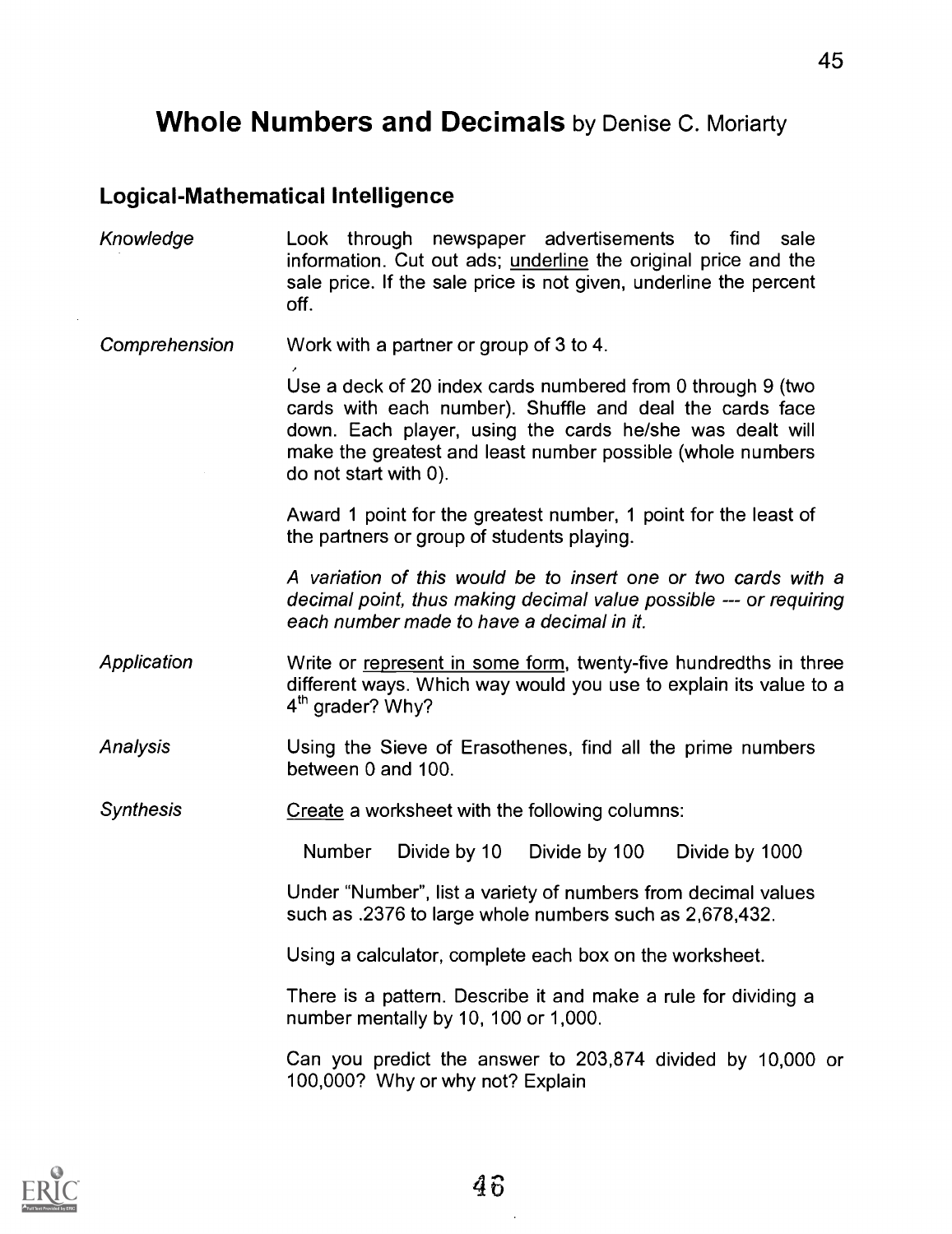#### Evaluation The objective of this exercise is to make a decision about vacationing. Do you fly or do you drive? One of the biggest issues to consider is expense. To help you evaluate the situation follow the steps listed, then write a paragraph making a recommendation.

- Using a map of the country, pick a vacation destination of at least 1000 miles from your home.
- Determine exactly how many miles away it is using the scale on the map.
- If your vehicle only goes 20 miles for every gallon of gas you use, how many gallons would a round trip take?
- If the average price of gasoline is  $$1.59$  per gallon, how much money will the fuel cost for this trip?
- If you are traveling a minimum of 1000 miles, you would need to stay in a hotel at least one night going and one night coming back. If you travel about 50 miles each hour estimate where you will be when you have to stop for the night. Use AAA Travel Books to find a hotel. Find the cost.
- Add the gasoline cost and the hotel cost, for a total traveling expense.
- Call several airline carriers, or go on the Internet to check plane fares for the same destination.
- If you drive, you will have a car for transportation when you get to your vacation spot. If you fly, you will need to rent a vehicle. Go online or go to the AAA books and find the cost of a vehicle rental for one week.
- Sum the plane fare and the vehicle rental to find the cost of flying.
- Take the information you have gathered and make a recommendation about your vacation spot. Should you fly or drive (assuming you can drive) and why. Support your recommendation with reasons.
- If two people were going on this vacation, how would that change your expense totals?

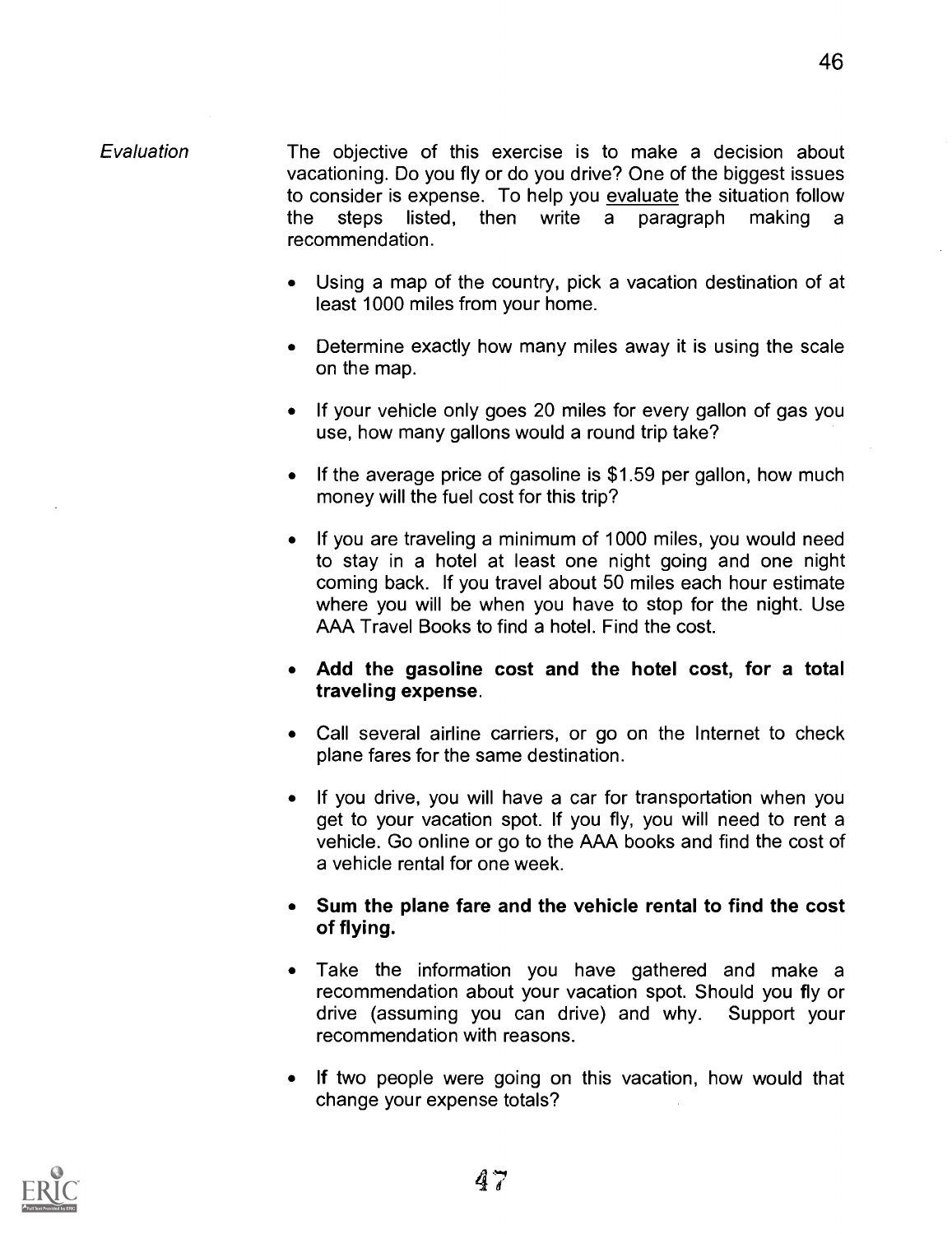- Show the new amounts if any apply.
- Would your recommendation change or remain the same?

Support your new recommendation with reasons.

#### Linguistic Intelligence

- Knowledge Recite both whole number and decimal place values in order, starting with the millionth's place through the hundred millions place value.
- Comprehension Write the number 404,362 in expanded form. What is the value of the digit 3 in that number?
- Application Using the newspaper, catalogs, and advertisement flyers that come in the mail, select at least 7 items you would like to purchase. Circle them. Estimate the total cost of your desired purchases to the nearest dollar, by rounding each item to the nearest dollar and then summing.

Do you think your estimate is higher than or lower than the actual total price? Why?

Now add the exact price of the purchases. Were you correct about whether or not your estimate was high or low? If not, what do you think the reason is?

Analysis In your math journal, write the following math expression:

Thirteen plus the quantity fourteen minus two, divided by two to the second power, less one.

Analyze the expression by applying the rules of order of operations. Find the value of the expression.

Explain how you arrived at your answer.

Synthesis Write a short story or essay personifying numbers. Thus, numbers should be the main characters. The plot or action in the story must incorporate mathematical activity.

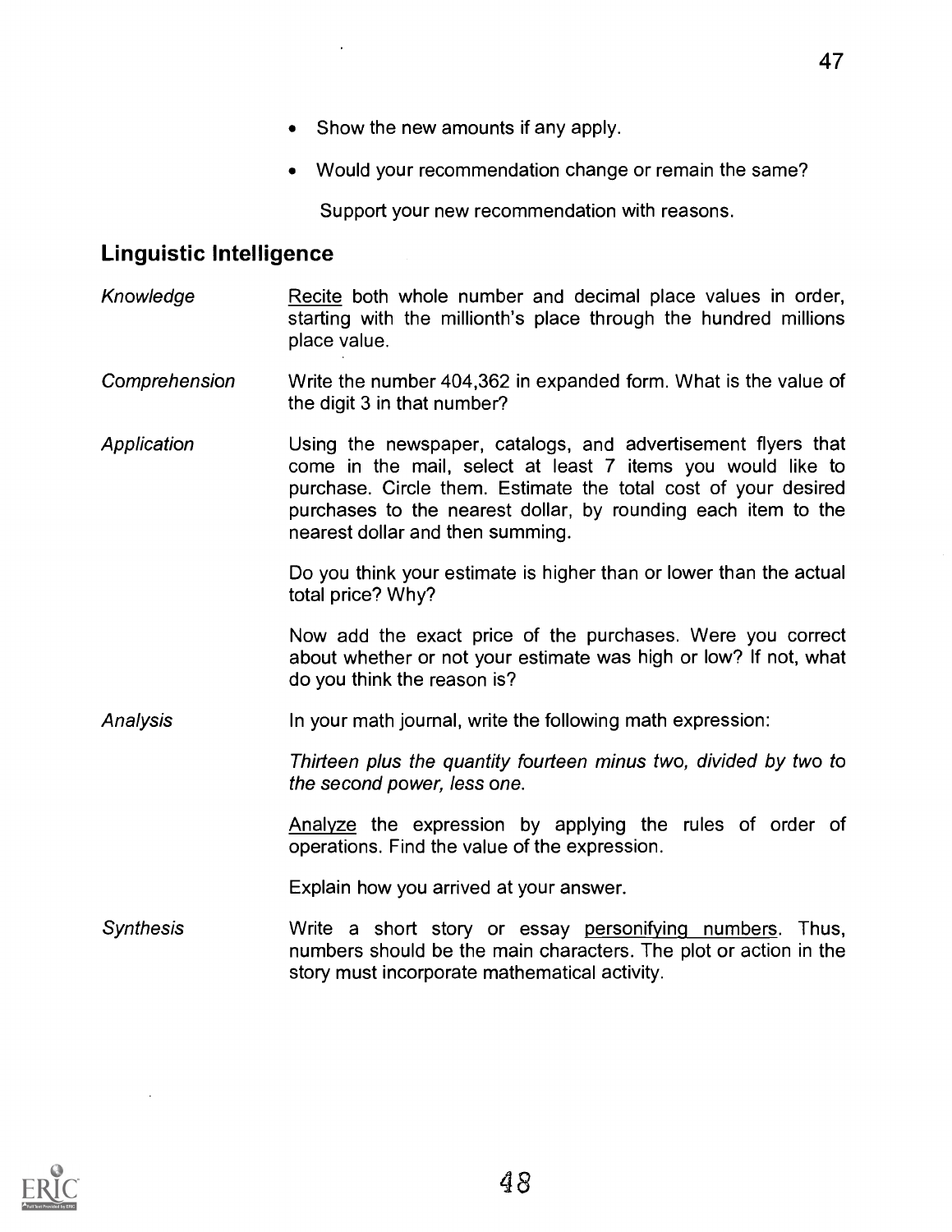Evaluation Select a book you have read and with which you are familiar.

You will need to choose four paragraphs from which to collect data. Use the  $1<sup>st</sup>$  paragraph of the book, and 3 more paragraphs evenly dispersed through the book.

Tabulate and calculate the percent of adjectives and the percent of adverbs used in each paragraph.

Chart your results, showing each part of speech and each paragraph separately.

Rate your findings in light of the story line and action.

## Bodily-Kinesthetic Intelligence

- Knowledge Act out, mime, or perform as a charade, the definition of 10 vocabulary words associated with math operations of whole numbers or decimal values.
- Comprehension On 3Q or more index cards, write one integer or decimal value. Use sidewalk chalk to draw a number line on the sidewalk or playground at school. Distribute the cards to classmates, asking them to stand on corresponding spots on the number line. All cards do not have to be distributed at once. Ten students could find their spot while the others evaluate the accuracy of the ten.
- Application Survey the schoolyard and building. Determine an area that either needs a brick wall or a room divider in the form of a bookcase.

Demonstrate for the class, using your hands and body, where the new structure would go. Then, based on your indications, measure the area using a part of your body such as hand span or pace, and calculate the volume of the wall or bookcase (I x w x h).

Analysis One person secretly picks a visible trait (caution students against choosing negative traits) and accordingly sorts the class into two groups (one group of students with the trait; the other of students without the trait) by directing students to one side of the room or other. Class members try to guess the trait. The sorter calculates the percentage of the class with the trait. Repeat this activity several times. Can a pattern be found to connect types of traits and frequency of occurrence?

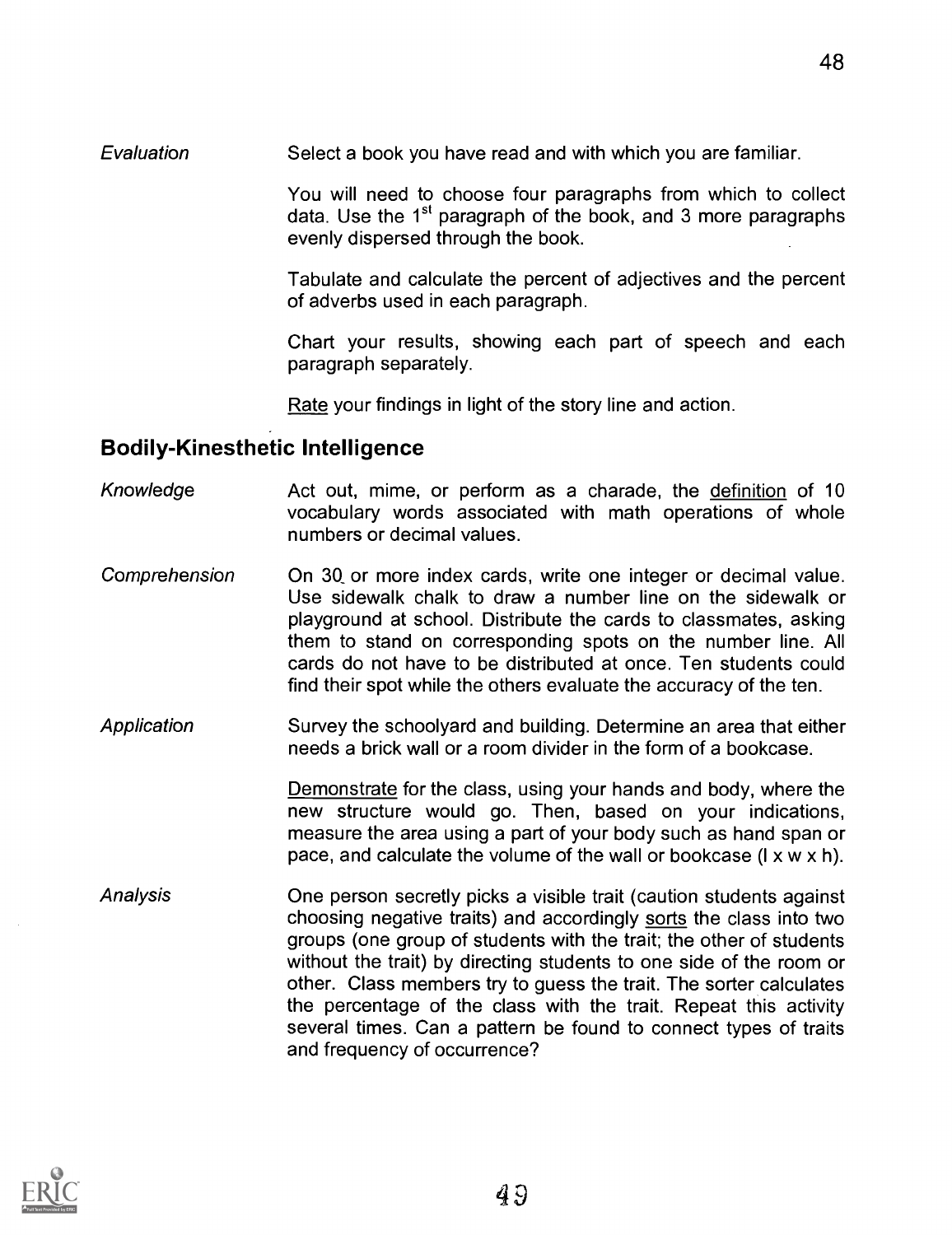- **Synthesis** Create a short cheerleader-style dance routine with words that teaches a whole number or decimal number math fact. Perform the routine for your classmates.
- Evaluation Watch a baseball game. Keep track of all the pitches the pitcher makes, keep each inning statistics separate. Then calculate the percent of strikes thrown, balls, and hits. Evaluate the pitcher's overall performance. Determine which inning was the pitcher's best. Watch another ball game with a different pitcher. Repeat your data collection. Rank the pitchers based on your data. Is one pitcher clearly better than the other? Support your response.

#### Spatial Intelligence

Knowledge Fill in a place value chart with whole numbers and decimals.

- Comprehension Draw a number line that spans from -20 to 50. Use increments of 10. Label the increments. Locate the numbers -8, 9 and 37 on the line. Label them.
- Application Use small cubes (buttons, pennies) to demonstrate 72 divided by 6. As you demonstrate, explain your thought process. How does this compare to traditional long division?
- Analysis The Your classroom needs a new floor. The school is going to use 1 x <sup>1</sup> ft. tile squares. They have 3 different colors of tiles. Tiles may be cut in half horizontally or diagonally. Each floor design must contain all 3 colors. Submitted floor designs must be in color and to scale. Your task is to design a floor pattern shown on a scale drawing of your classroom. You must then analyze your design. What percent of it is color #1, color #2 and color #3?
- Synthesis Create a mind web of whole number- and decimal- operations and skills. Your web should be designed to show how different operations and applications overlap and weave together.
- **Evaluation** Using a road map of the northeast United States (or home state) use a highlighter to plan 3 routes from Syracuse to lower Manhattan (or 3 routes from one location to another).

Once you have highlighted the routes, evaluate each for overall distance, speed you can travel, cost (toll roads?) and topography (will you be driving in nice straight lines or will you be on windy and hilly roads-which might slow you down?). Summarize your findings in a paragraph or two. Then recommend the best route and tell why you believe it is the best route.

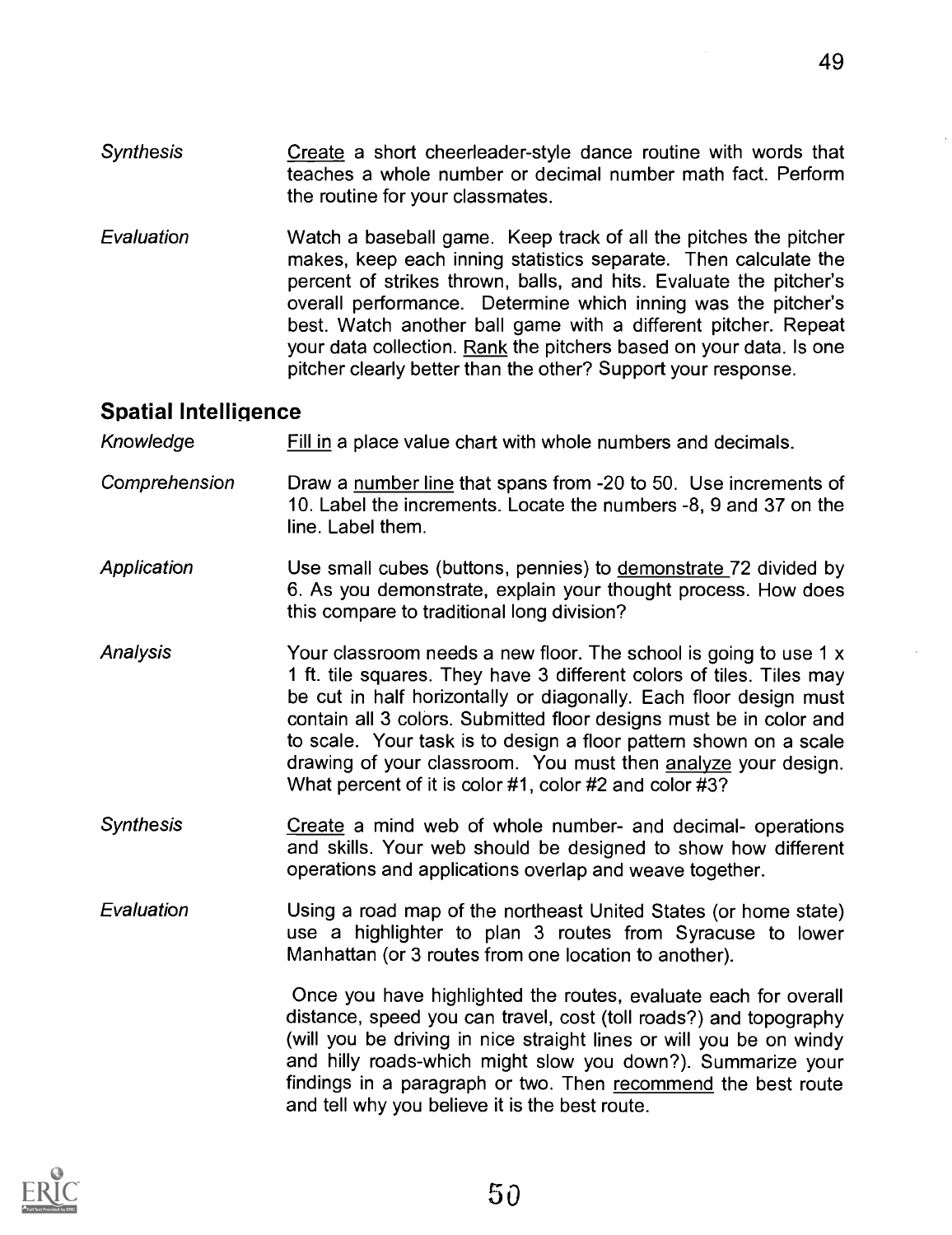#### Musical Intelligence

Knowledge Conduct a survey of favorite recording artists, or preferred types of music of classmates or family members. Display your findings in chart form. Be sure to include a title and labels.

50

- Comprehension Make up a poem, jingle, or song to be performed. The song should explain how to perform a whole number long division problem. The 'song' should define and use all proper vocabulary—divisor, dividend and quotient—and it should be instructional.
- **Application** The music teacher would like the students to perform "The Wizard of Oz" for the school musical this year. The royalties on this show are about \$1200 per performance. If 300 to 350 people usually attend each night, calculate the approximate cost each ticket must be to cover the expense of the royalties. Based on your calculations, and any thing else that you think might affect the cost of the tickets, be prepared to make and support your recommendation to the musical committee.
- Analysis Assume you want to determine the percentages of students and faculty at your school that like different types of music. Create a scheme for accurately determining these percentages without polling each person.
- **Synthesis** Parallel the order of operations for simplifying math expressions and equations with the ordering process in writing a piece of music.
- Evaluation Locate 3 poems or songs about math (See a Shel Silverstein poem book or other book of math poetry).

Design a rating scale (perhaps 1 to 5) to evaluate each poem in at least 3 different categories. For example, rhythm, use of accurate math vocabulary or facts, humor...

#### Interpersonal Intelligence

Knowledge Work in pairs. Quiz each other on math facts. (Addition, subtraction, multiplication and division)

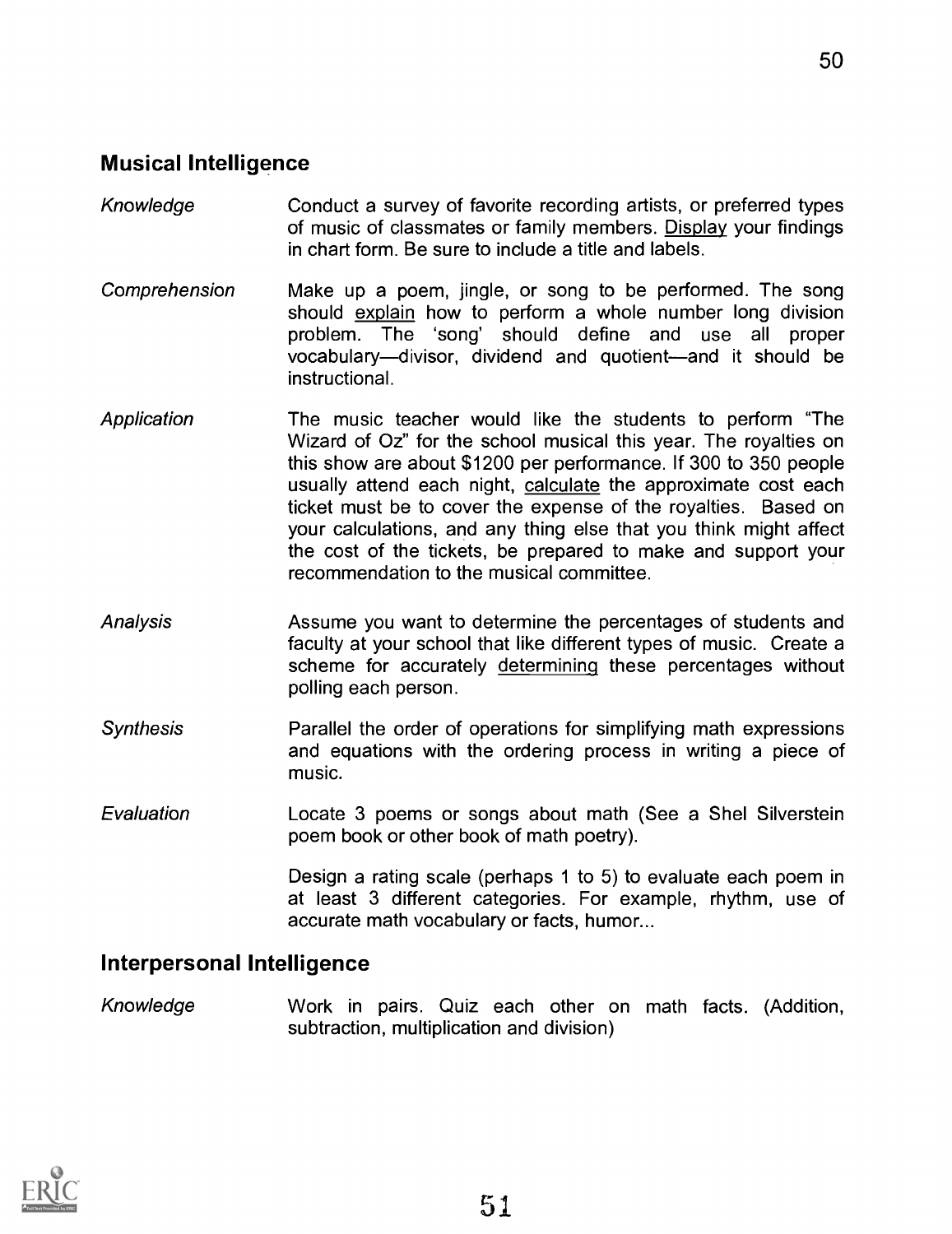Comprehension Work with a partner; using 3 x 5 index cards.

The 1<sup>st</sup> person writes a number in standard form and then reads it to the  $2<sup>nd</sup>$  person. The number must be between 4 and 10 digits in length, and may be a whole number or decimal number.

The  $2^{nd}$  person LISTENS. The  $2^{nd}$  person then writes the number in standard form.

Partners then match cards. If partners do not have the same numbers written, they must determine how the discrepancy occurred. Was it in the speaking, the listening, or a misunderstanding of spoken place value? Switch roles.

Application Work in a group of 3 to 4 students. Each person makes up an expression to be simplified using order of operations. Simplify your own problem so that you have the solution.

> Take turns presenting your problems to the others. Give them time to perform the indicated operations. Check for consensus. If anyone has a different answer, work your solution for him /her.

Analysis Ordering and comparing practice:

Work with a partner. Using 4 spinners—each divided into10 equal parts and numbered 0 through 9.

Spin each spinner to give the 1<sup>st</sup> player 4 digits to work with.

Player 1 uses the digits to make a number that only he/she will see. It may be all decimal value, a whole number, or a combination whole and decimal value.

Player #2 is shown the 4 original digits. Player #2 has 6 chances to guess the number that player #1 has written.

After each guess that player #2 makes, player #1 must say either `higher' or 'lower'. It is helpful if the guessing player uses paper and pencil to write down their guess and to help use ordering skills to arrive at the correct number.

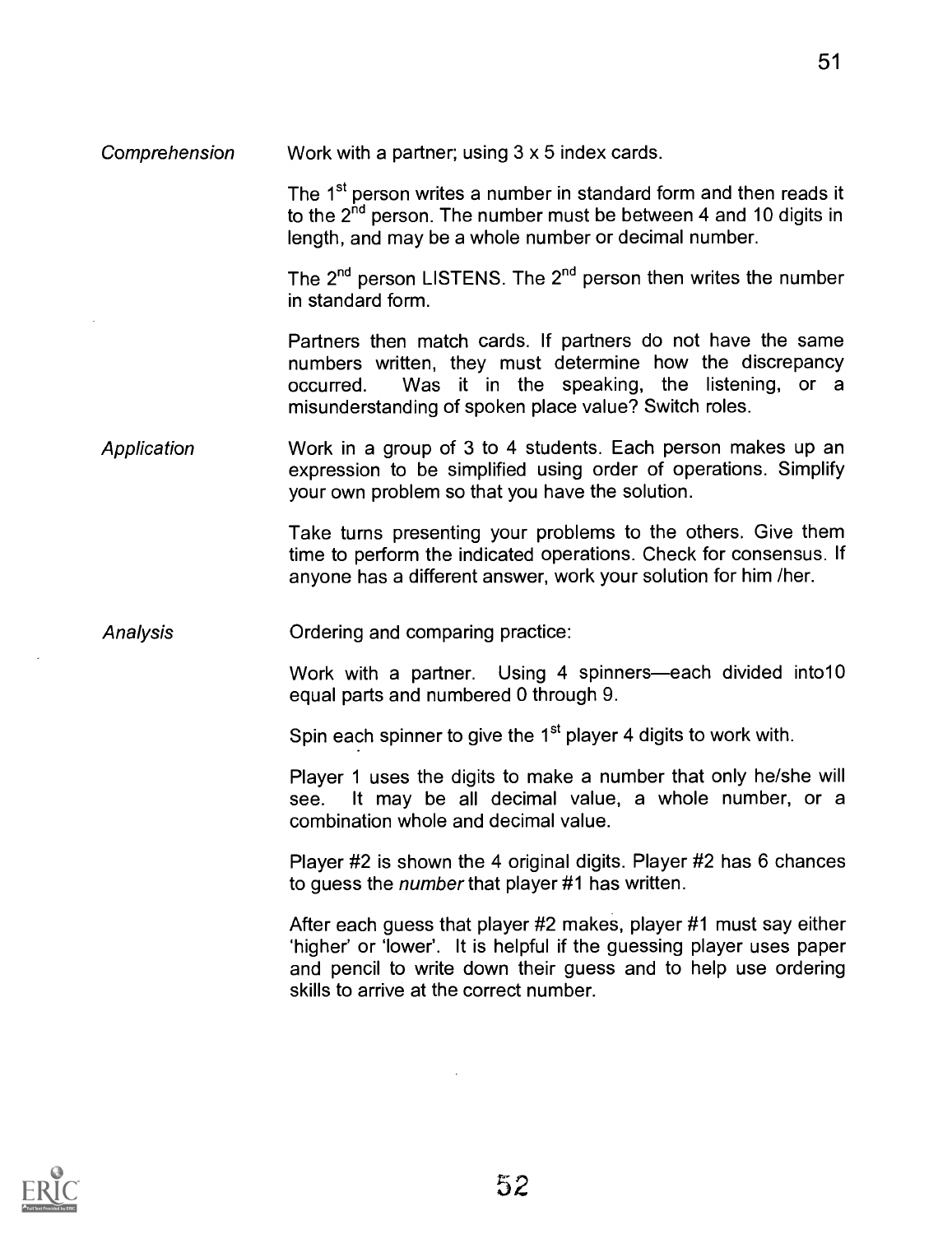#### Synthesis Work with a partner.

Create a board game that will help students practice their math skills. You will need to design a playing board. You may use cards, spinners, dice, or other materials.

Your game must have rules that explain how to begin, move around the board, and win or complete play.

The game must include at least 5 different math skills, but may include as many as you like.

Evaluation Work with a partner.

Interview each other to determine what areas, concepts or operations in math (specifically whole number and decimal operations) your partner finds most difficult.

Construct a note sheet designed to help your partner. Include examples and practice problems. Go over the notes and sample problems.

Assess your partner's progress by having him/her work some of the sample problems.

#### Intrapersonal Intelligence

Knowledge Write the problem 64 divided by 4, in division form. Do the problem. Label the divisor, quotient and dividend.

Comprehension In your math log: Explain how to determine the value (worth) of a digit in a number.

Application For a 2 week period, keep track of the number of hours you: a) watch television each day; b) listen to music; c) read; and d) spend at the computer. Find the central tendencies for each. In other words, 1) Find the daily average (mean) amount of time you spend on each activity. 2) Find the median daily time you spend on each activity, and find the mode for each activity. Were you surprised at the results? Write a paragraph relating the results to you and your personality.

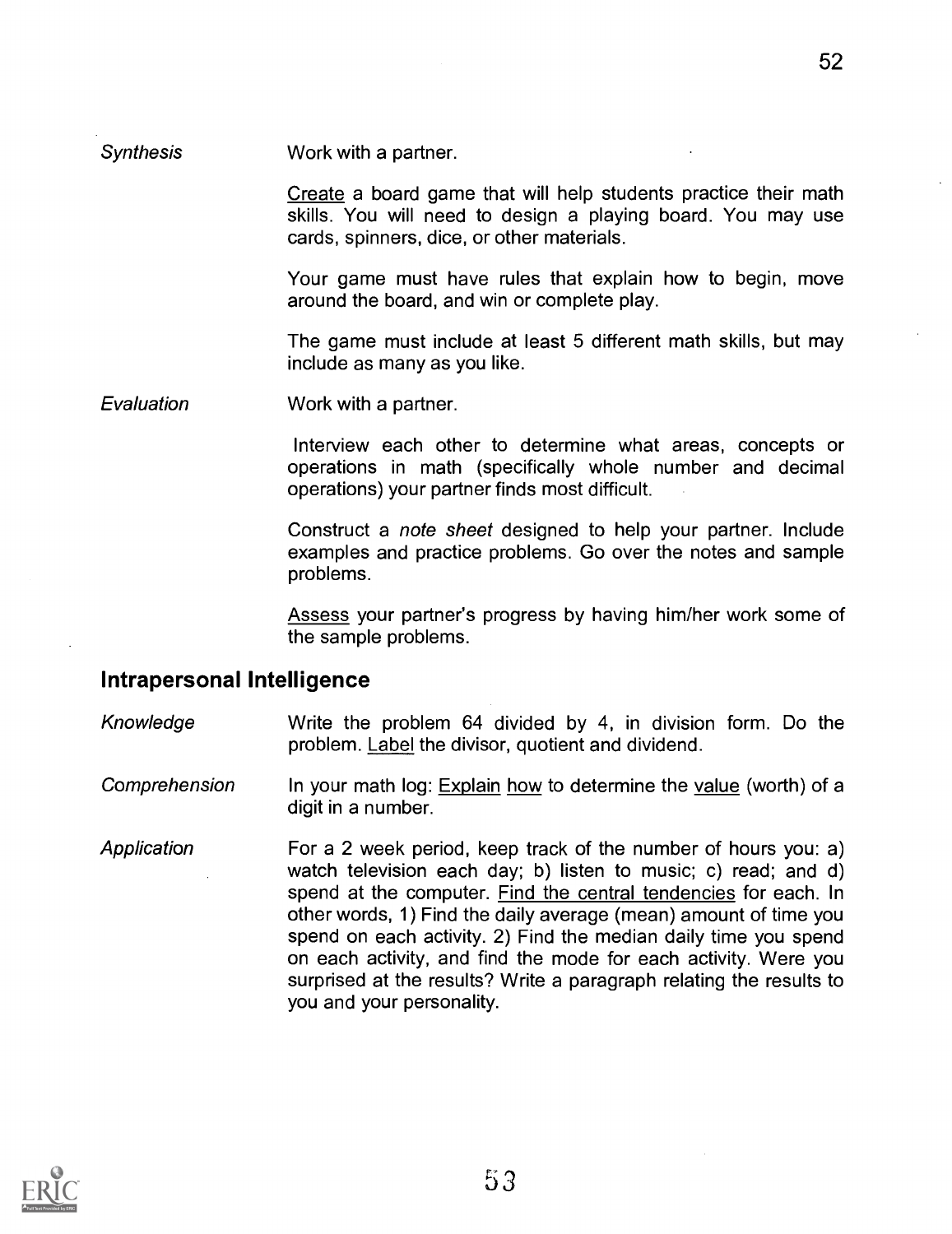53

| <b>Analysis</b> | Your parents are going to let you paint your bedroom walls and    |  |
|-----------------|-------------------------------------------------------------------|--|
|                 | your ceiling - (in color)- if you want to. Think about this. What |  |
|                 | color would you choose? How about the ceiling?                    |  |

Go to the paint store and examine the label of a paint can- or call - to find out how many square feet a gallon or quart of paint can cover.

Make a scale drawing of your bedroom.

You need to figure out how much paint you need. To do that, you need to know total number of square feet you are going to paint. Find the area of all of your bedroom walls, and the ceiling. What formula will you use to do that?

How many gallons or quarts of paint are you going to need?

Synthesis Objective: To take a new look at your old clothes. Estimate the number of possible outfits you have. Record this information.

> Every teenager believes he/ she does not have enough clothes. Go to your room and assemble all of your 'tops' and 'bottoms'.

- Decide how many bottoms could be worn with  $\bullet$ each top.
- Keep track. This could take a while. Record it.
- Make a tree diagram showing all the possible  $\bullet$ 'outfit' combinations.
- How did your actual compare to your estimate?  $\bullet$
- $\bullet$ If every top could be worn with every bottom, how many possible outfits would you have?
- Do you see a pattern in counting outfits?
- If I had 20 tops and 15 bottoms how many  $\bullet$ possible outfits would I have?

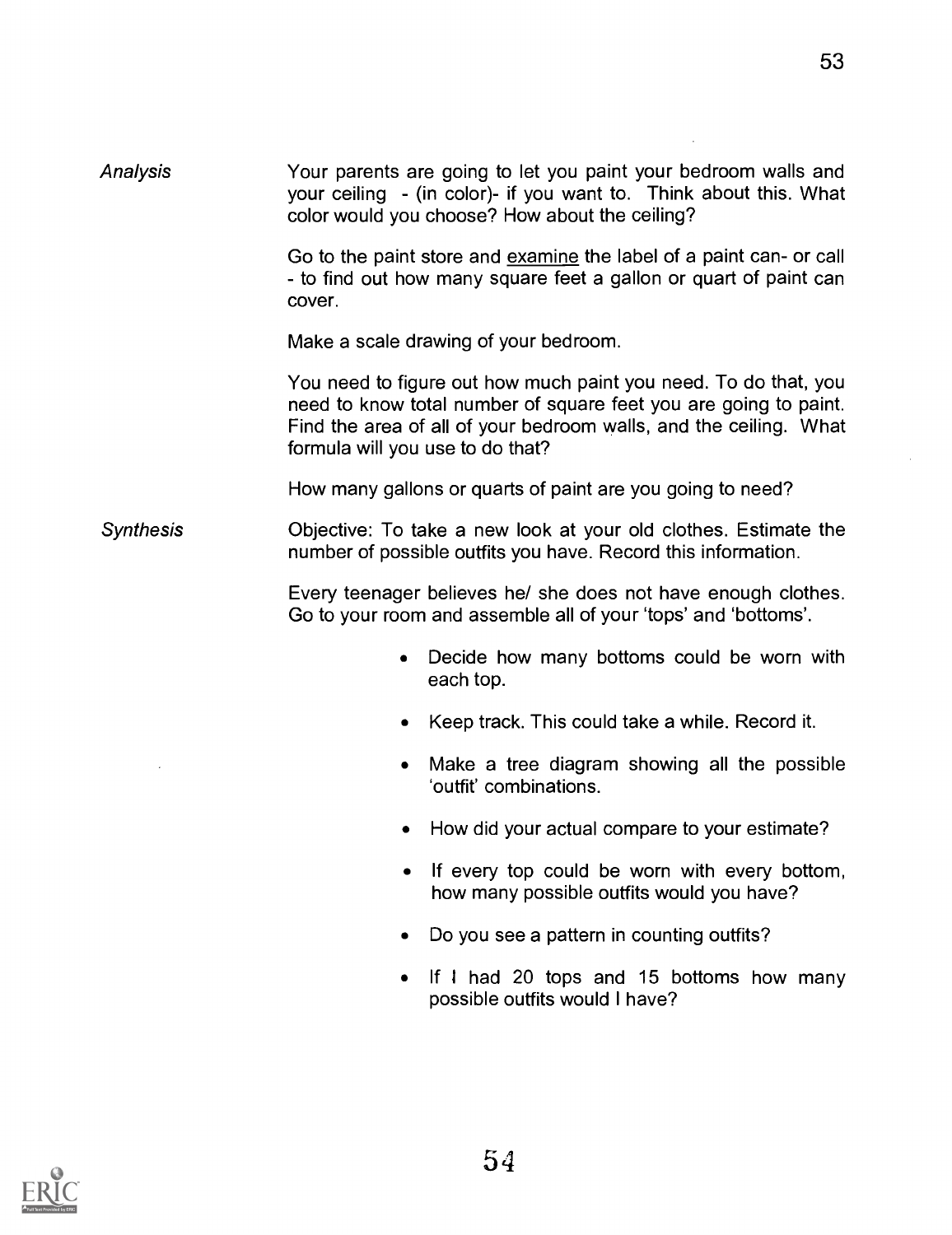Now, think of at least 2 different ways you could earn the money.(ex. doing extra chores around the house, babysitting, mowing lawns...) Choose two.

Calculate how much you'd make per hour at each task and then how many hours each would take to earn enough to buy the desired item.

Evaluate both possibilities. Choose one. Write at least 2 paragraphs comparing the 2 possibilities and then tell why you chose the one you did.

#### Naturalist Intelligence

| Knowledge | Go to a park. List the animals and plants you see and, using |
|-----------|--------------------------------------------------------------|
|           | whole numbers, record how many of each that you see.         |

- Comprehension Sort this list of whole numbers from 2 to 100 as follows:
	- Those numbers that have only 2 factors.
	- Those numbers that have 3 or more factors.
	- What do the two piles represent?
- Application Find different things in nature that come in sets of three, four, five or six. For example, there are four seasons, four legs on most mammals, and four leaves on a rare four-leafed clover.
- Analysis Study a place value chart that includes whole number place values and decimal place values. Look for patterns.

Develop a presentation for  $5<sup>th</sup>$  graders, that explains the place value chart using pattern as a way to help them be successful at learning and remembering place value.

Work with a  $5<sup>th</sup>$  grader using what you've developed during Community Helper time.

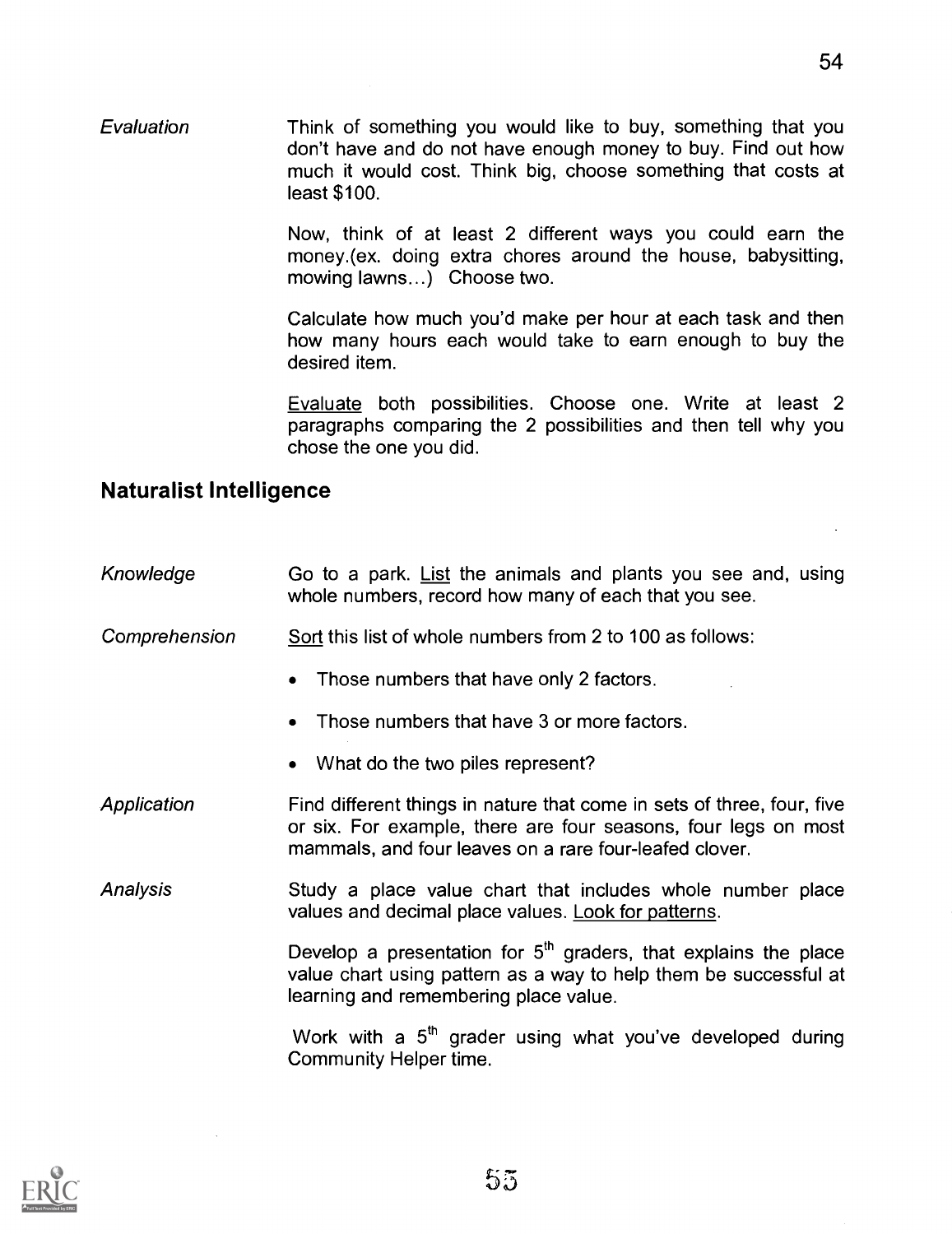Synthesis From your teacher get copies of old SAT tests, state assessment tests, regents' exams, and standardized tests.

Cut out each problem.

Formulate a classification system to sort the questions.

Your objective in creating a classification system is to have banks of problems that focus on specific concepts, strategies or skills.

Box and label each set. Write a label for each set that will allow teachers and students to access needed problem areas.

Evaluation Some areas of the country used to have a coin called a "mil" that was equal to a tenth of a penny. Now, some people suggest that we should eliminate pennies because they are not really necessary any more. Evaluate our current system of coins. Perhaps we should have coins that represent different decimal amounts of a dollar or dollar or multiple dollar coins.

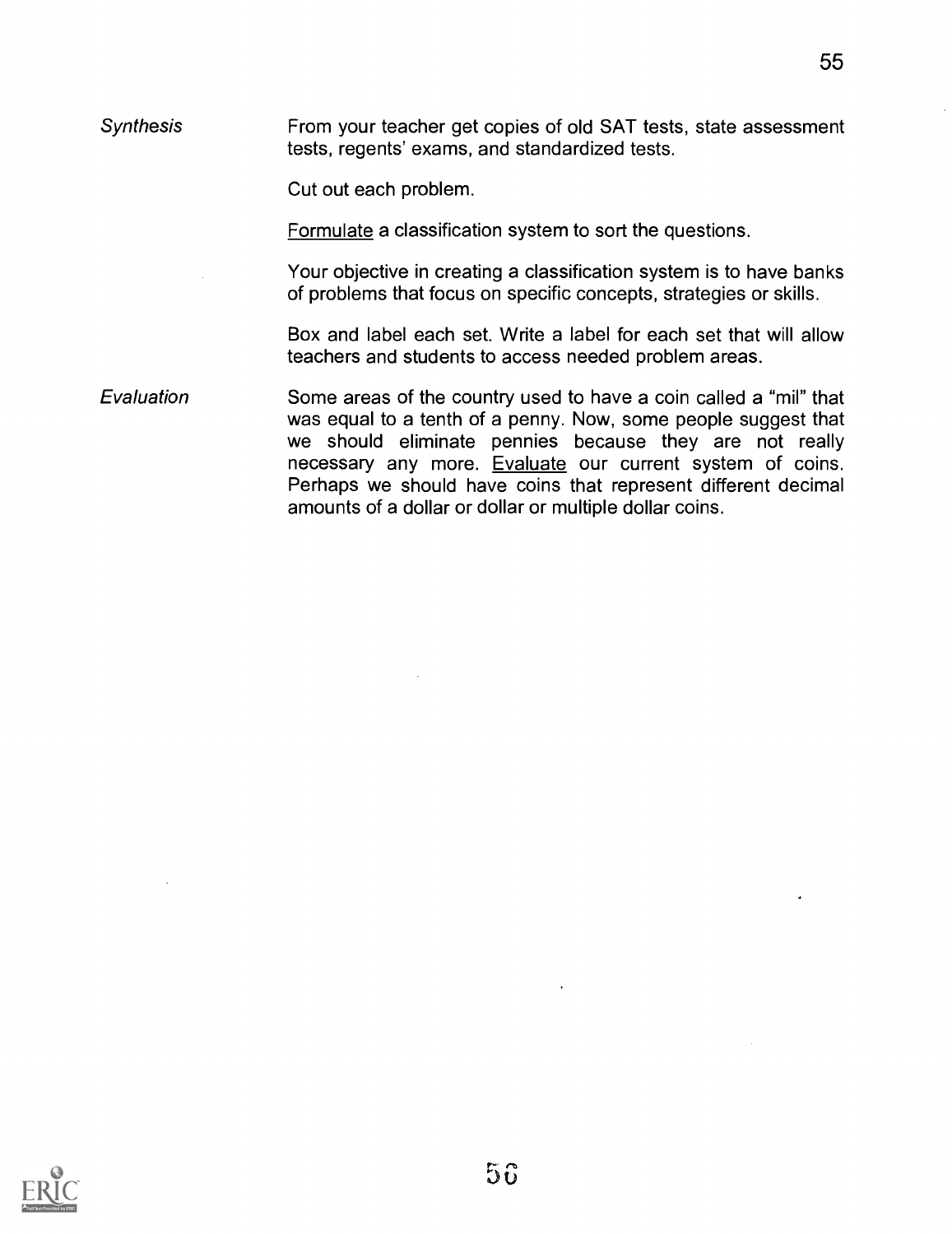## **Geometry** by Denise C. Moriarty

#### Logical-Mathematical Intelligence

Knowledge Tell how to use a protractor to draw a 30-degree angle.

Comprehension Convert time on the analog clock (1:30, 2;45, 4:05 ...) to show the least possible number of degrees between the minute hand and the hour hand.

**Application** Brainstorm a list of objects in the classroom that could represent a point, a line, a line segment, a ray and a plane

Analysis Object: to discover that the sum of the angles in any triangle is always 180 degrees. This can be used as a discovery or reinforcement lesson. A worksheet designed as a fill in for students may be helpful

- Draw at least 10 different triangles. Then, using a protractor measure each angle of each triangle.
- Make a chart listing your findings.  $\bullet$
- Add the angles for each triangle.
- Write a paragraph discussing your findings.
- Suggest a possible reason for your findings, and/or a way to remember them.
- Is there another way to prove what you have found?  $\bullet$
- **Synthesis** Flipping through math books, worksheets, newspapers or magazines, locate at least 10 quadrilaterals. Use a protractor to measure each angle. Create a chart displaying your findings. Evaluate your findings. Formulate a rule that would be true for all quadrilaterals
- Evaluation Mary, who is 14 years old, is babysitting Sara who is 8 years old. They decide to bike over to the community swimming pool which is a mile and a half away. Mary's bike has 26" wheels, Sara's bike has 20 " wheels. What problems might they have going safely to the pool? What is the mathematical explanation for that happening? (Hint- how far does Mary's bike travel with every rotation?????) How might they adjust for this problem? What math formula supports your decision?

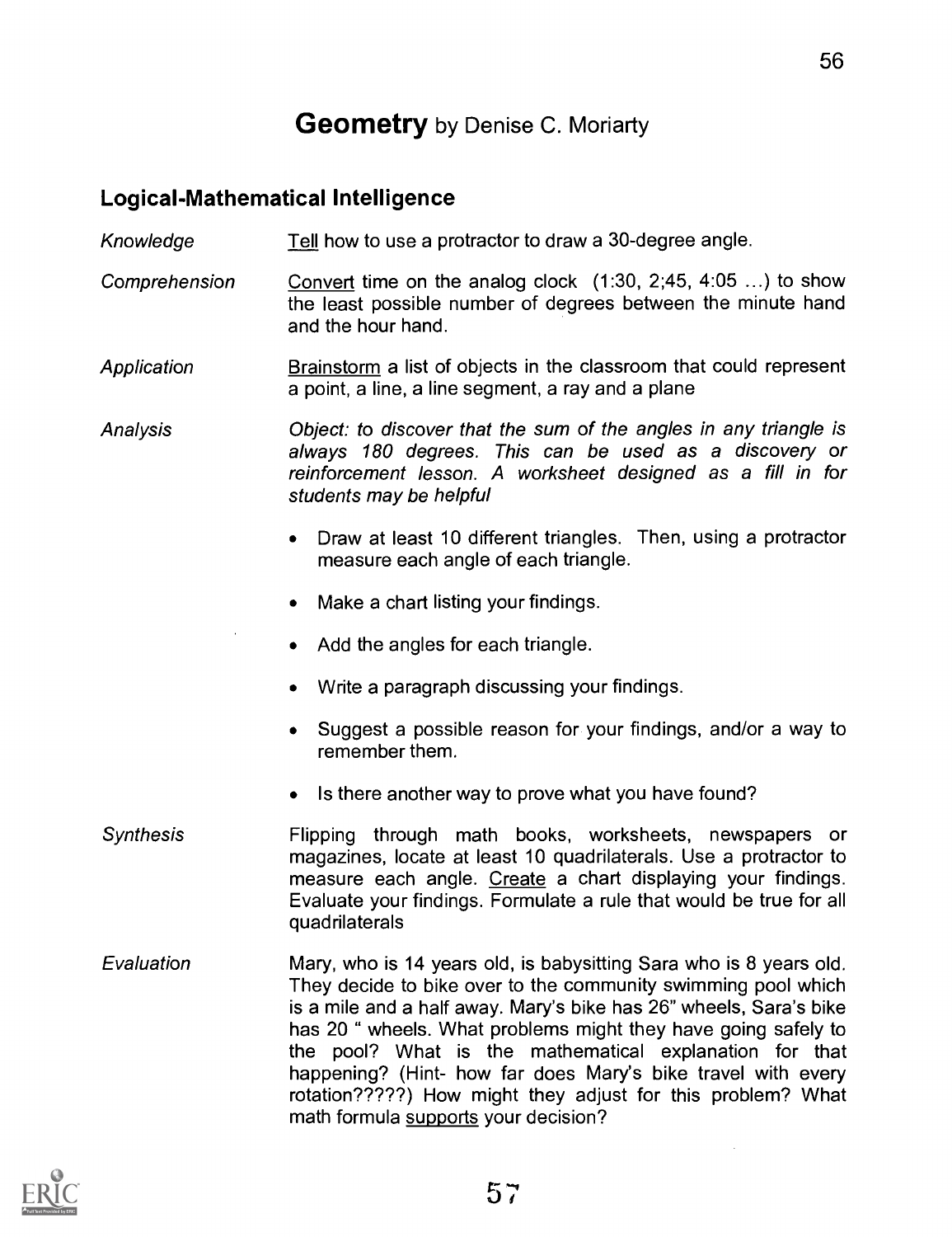## Linguistic Intelligence

- Knowledge List, draw and define at least 12 different geometric shapes.
- Comprehension In your Math Log: Create a mind web organizing and classifying quadrilaterals. Explain the criteria used for classifying the quadrilaterals
- Application In your math log, illustrate the following statement: "If lines do not intersect, they must be parallel."
- Analysis The words obtuse and acute have meanings other than their mathematical meaning. Locate them in the dictionary and record their definition in your math log. Could there be a relationship between their non-math and math meanings? If yes, explain? If no, why is it not possible?
- Synthesis **Create** a limerick about a geometric shape or geometric object. Your limerick should tell 2 correct facts about the object.
- Evaluation **In your Math log: Compare and contrast the similarities and** differences of rotations, reflections and translations. If there was an outline of a lamp sitting in Quadrant I of the co-ordinate plane, and you had your choice of rotating it 90 degrees, translating it 5 to the right and 6 up, or reflecting it over the y axis, which would you choose to do and why?

#### Bodily-Kinesthetic Intelligence

- Knowledge **Example 1** Using your arms, match the following angles: obtuse, acute and right angle.
- Comprehension Form a group of at least 12 people. Make a circle. Interpret the following concepts:
	- One student uses their body to demonstrate a radius.
	- Two students uses their bodies to demonstrate a diameter.
	- One student uses his/her body to demonstrate a chord.
	- Two students use their bodies to demonstrate a central angle.
	- How many students are needed to demonstrate an *inscribed* angle?

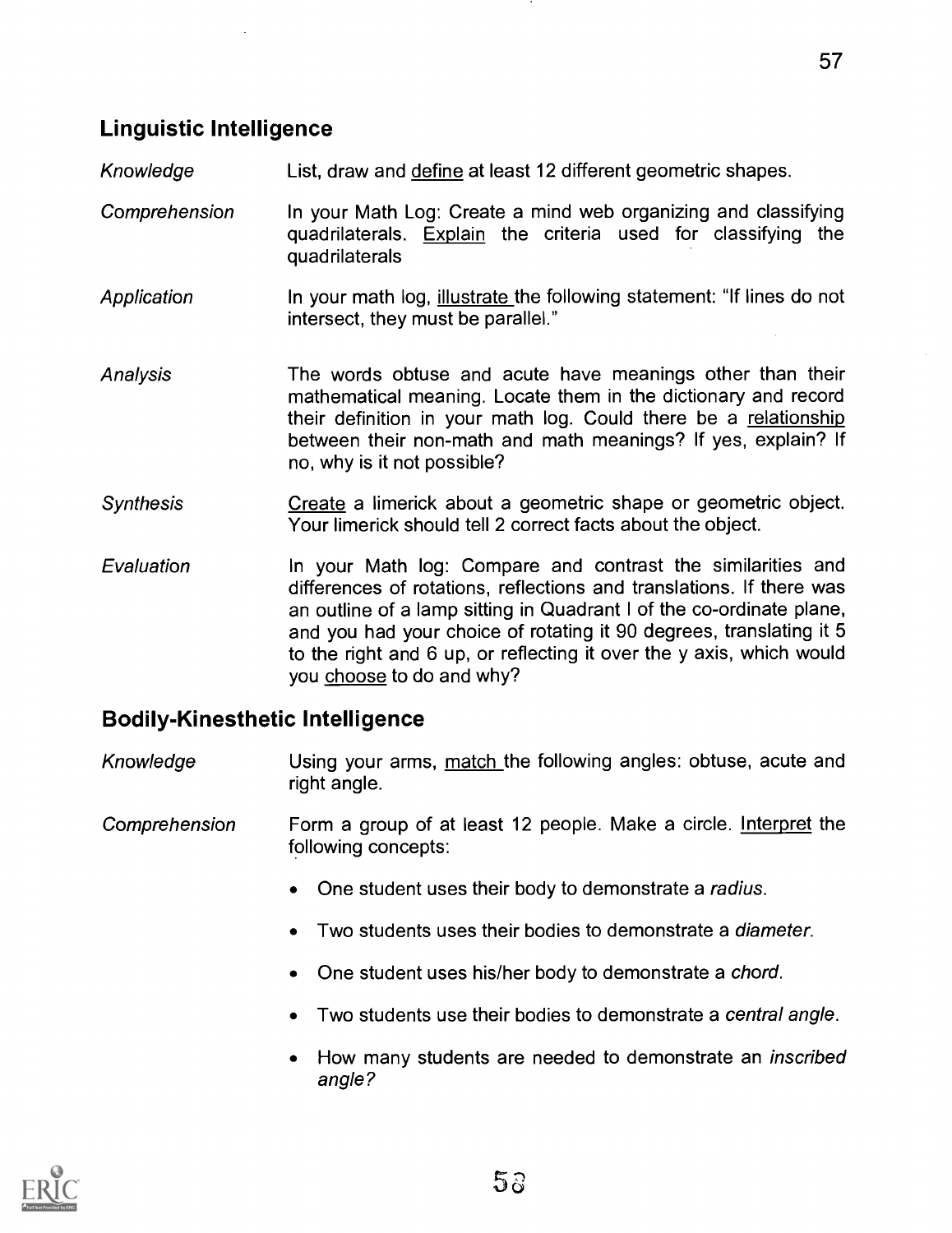| Application      | • Assign a row and column designation to each desk in the<br>classroom. ( <i>i.e. replicate quadrant I of the co-ordinate plane</i> ).                                                                                                                                                                                                                                                                                                                 |
|------------------|--------------------------------------------------------------------------------------------------------------------------------------------------------------------------------------------------------------------------------------------------------------------------------------------------------------------------------------------------------------------------------------------------------------------------------------------------------|
|                  | As students enter, have them pull a pre-numbered (with an<br>$\bullet$<br>ordered pair) index card.                                                                                                                                                                                                                                                                                                                                                    |
|                  | Have students find their new seats.<br>۰                                                                                                                                                                                                                                                                                                                                                                                                               |
|                  | Using a large precut triangle (such that each vertex is an a<br>$\bullet$<br>point on the plane of the classroom) $-$ place it on the human<br>coordinate plane. Ask the students to translate the triangle 2<br>units to the right and 4 units down.                                                                                                                                                                                                  |
| Analysis         | Watch a variety of sporting events. Record instances of symmetry<br>found in their play. Chart your findings. Which sports, in your<br>opinion, utilize symmetry in their play?                                                                                                                                                                                                                                                                        |
| <b>Synthesis</b> | [Sidewalk Tessellation Art]                                                                                                                                                                                                                                                                                                                                                                                                                            |
|                  | Draw a rectangular shape on a large sheet of paper.                                                                                                                                                                                                                                                                                                                                                                                                    |
|                  | On the left side of the rectangle, draw a curved or jagged line<br>from the top of the shape to the bottom, keeping the line inside<br>the rectangle.                                                                                                                                                                                                                                                                                                  |
|                  | Cut on the line you drew. Slide (translate) the cut piece from the<br>left over to the right edge of the rectangle and tape it.                                                                                                                                                                                                                                                                                                                        |
|                  | Trace and then cut it out on a piece of stiff paper or cardboard.                                                                                                                                                                                                                                                                                                                                                                                      |
|                  | Using sidewalk chalk, trace the shape onto the sidewalk, translate<br>it one width to the right and trace again. Translate it one width up<br>and trace, and then one width to the right and trace. Continue to<br>slide and trace. The pieces should 'fit' inside each other.                                                                                                                                                                         |
|                  | Use a different color of chalk to add lines to each shape to<br>transform it into an animal. Now you have an interlocking design<br>of animals like Escher's art.                                                                                                                                                                                                                                                                                      |
| Evaluation       | Watch at least 10 videos on MTV or VHS1 - Your objective is to<br>rank the videos according to their visual appeal and according to<br>their use of symmetry in the 'choreographing' of the video. Thus,<br>you need to focus on what you are looking at -NOT the music.<br>Turn the sound off. Make a chart to keep track of appeal and<br>symmetry found. Display your results. Evaluate. Is there a<br>correlation between symmetry and eye appeal? |



 $\hat{\mathcal{E}}$ 

 $\mathcal{L}^{\text{max}}_{\text{max}}$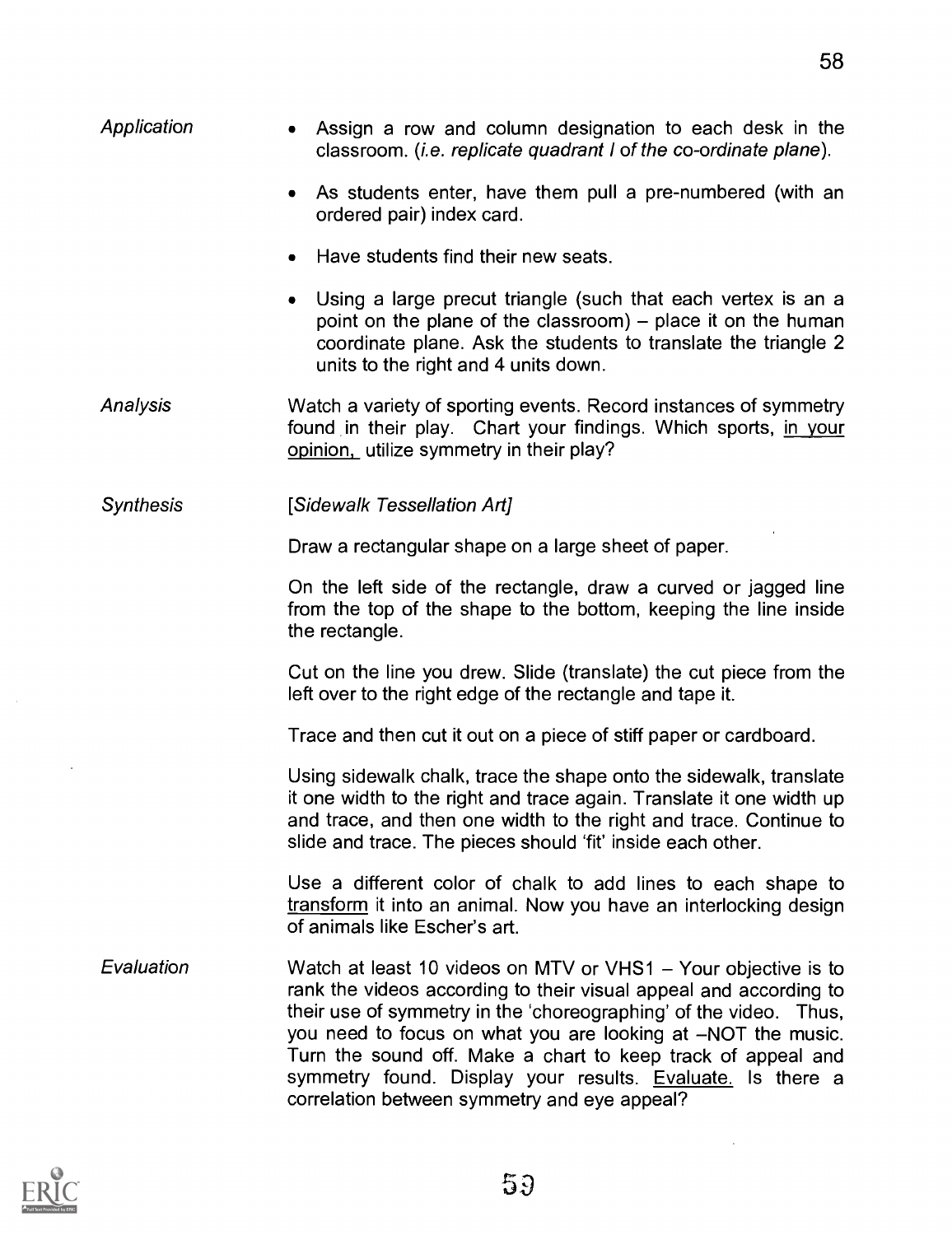## Spatial Intelligence

Knowledge Make a poster displaying different types of angles.

Comprehension Make a poster that displays all types of triangles and quadrilaterals including definitions.

**Application** For each hour of time (i.e. 1 o'clock, 2 o'clock ...) and each half hour of time (1:30, 2:30 ...) Draw the hands on a clock, then estimate the least number of degrees between the minute hand and the hour hand. Check your estimate with a protractor.

Analysis Look through art books. Find several examples of paintings where artists used symmetry, similarity and congruency in their work. Share your observations and analysis of the paintings with the class.

- Synthesis Construct the following set of lines:
	- Line A intersects
	- Line B, but the lines are not perpendicular.
	- Line C is parallel to Line D.
	- Line D is perpendicular to Line B.

If all 4 lines are in the same place, is line A parallel to line C, or do the two intersect? Show and explain your answer.

Evaluation Observe a color guard show or field band competition. Keep track of the use of symmetry (or other geometric designs) used in each competitors show. Create a rating scale. Rank each competitor according to use of symmetry (or geometric design).

### Musical Intelligence

- Knowledge Recite (sing) the definition of geometric concepts to the tune of your favorite song or nursery rhyme.
- Comprehension Make up a rap song or jingle that clarifies the difference between similarity and congruence.

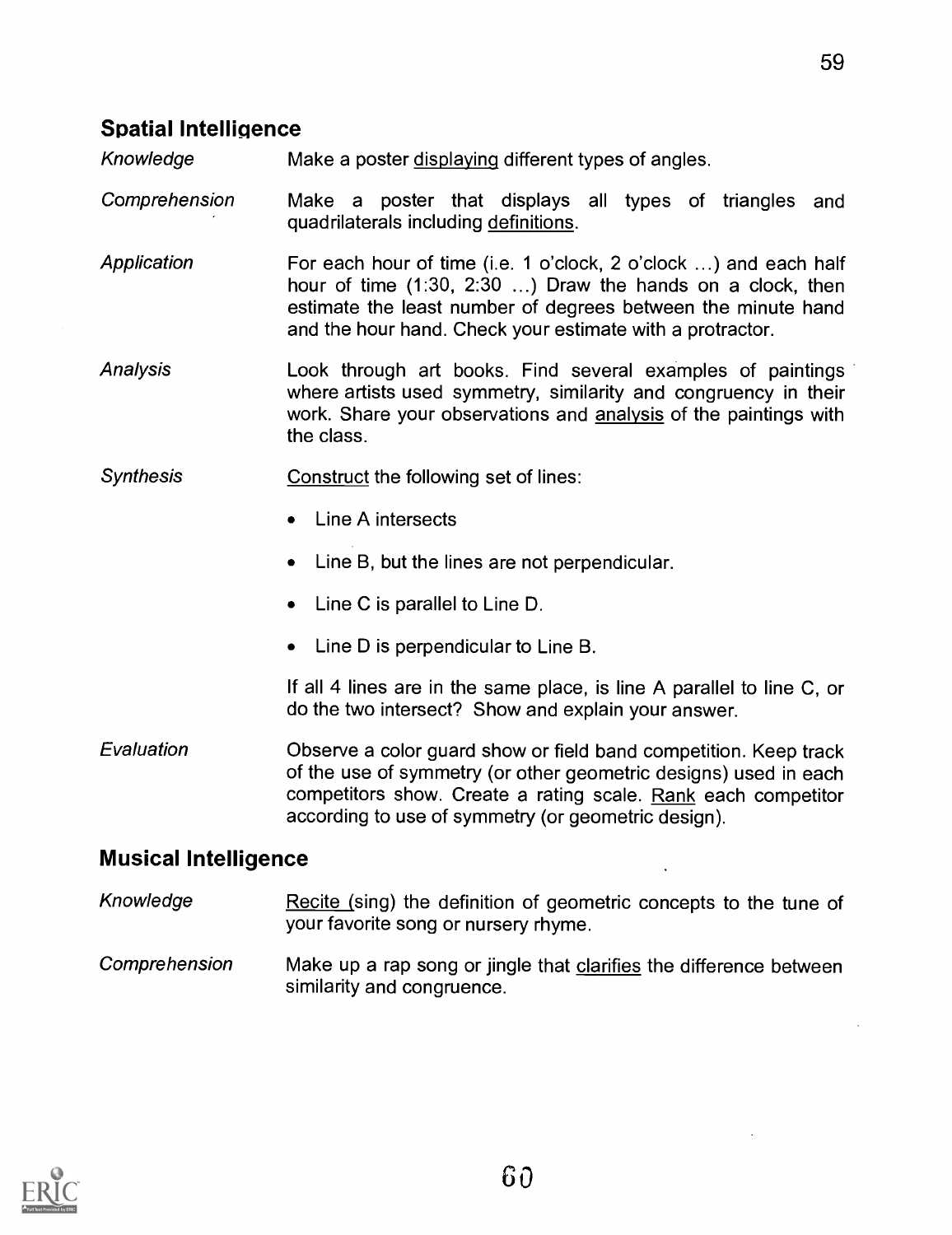60

Application If a whole note equals a straight angle, use angles to describe the following:

half note

quarter note

eighth note

Analysis Find or write a line of music that has symmetry.

**Synthesis** If each note in a scale equals a certain angle, rewrite the main verses of a well know song in coded angles. Show your key.

**Evaluation** Choose five different music CD's.

> Set criteria for evaluation the effectiveness of the geometry used in the artwork on the cover design, taking into account the message of the music.

Rank the five CD's according to your criteria.

### Interpersonal Intelligence

- Knowledge Work with a partner. Using a geoboard, quiz each other on the definitions of angles, lines, shapes (triangles, quadrilaterals, pentagons...). First one asks, partner displays the requested information, then reverse roles.
- Comprehension Work with a partner. Each student folds a piece of paper in half. Starting at the fold draw half a shape or an object. Exchange papers. Looking at the paper given to you, describe what the whole shape will look like. Cut out the shape and compare it to your prediction.
- Application Work in a group of 4 or 5. Each member makes a list of everything in their everyday life that reminds them of a geometric concept (shape, line, property...) Compare your lists. Make a chart of common answers to share with the class.

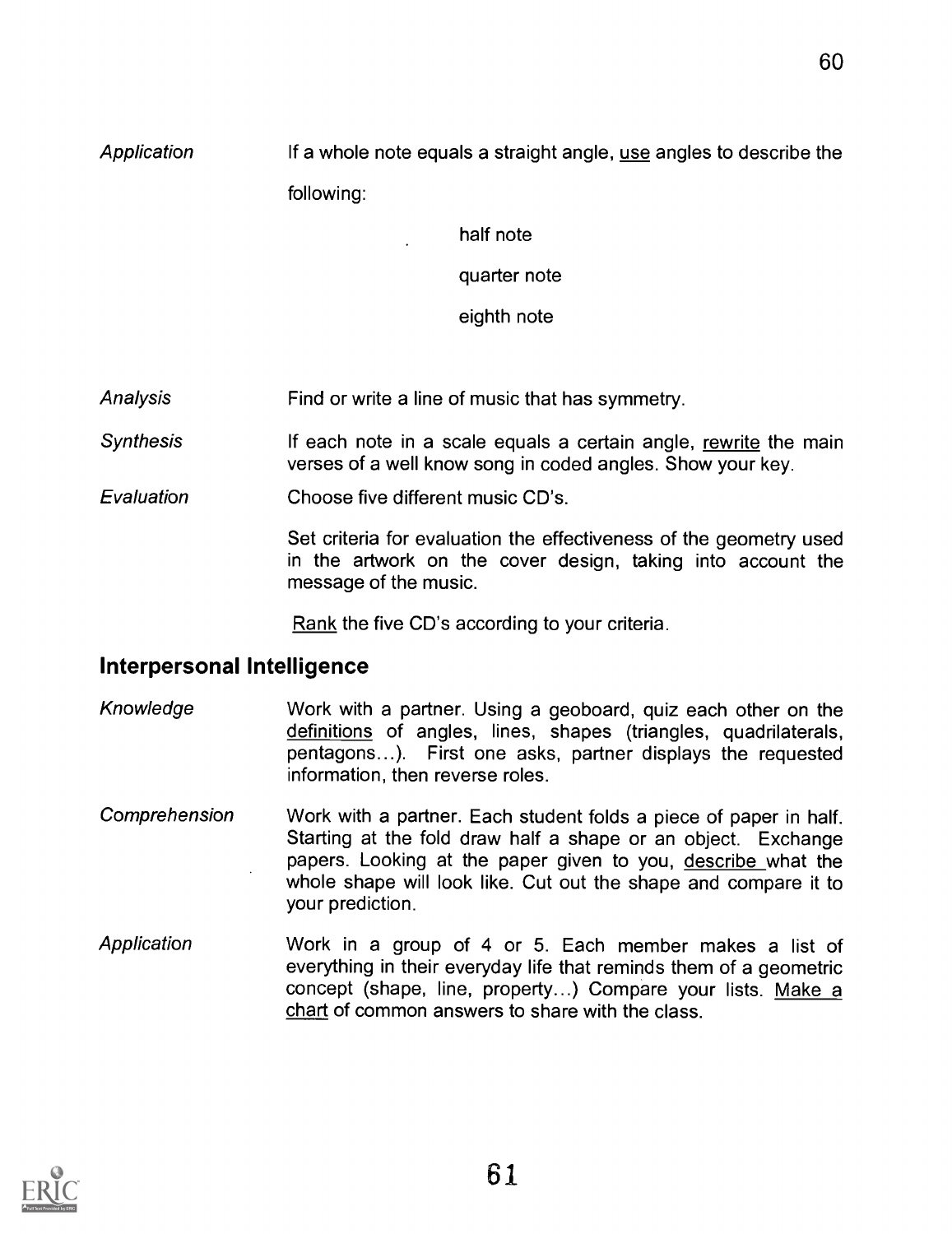## Analysis **Synthesis** Evaluation Work with a partner. 1<sup>st</sup> person: draw a sequence of regular polygons, starting with an equilateral triangle, then a square, a regular pentagon ... 2<sup>nd</sup> person will then draw and count all diagonals they can in each figure. Make a chart displaying number of sides/ diagonals. Study the chart. Describe the relationship between the number of sides and the number of diagonals. Create a political or humorous cartoon. Use stick puppets of geometric shapes. Use different shapes to represent different people. Tell why you choose these shapes and the point of the cartoon. Work with a partner. If each of you was on opposite sides of a 'line of reflection'

determine which personality characteristics would be reflected over the line.

### Intrapersonal Intelligence

- Knowledge Using your bedroom as your laboratory, make a list of all the geometric figures you see. These can be made by furniture, walls, decorations, etc. List and describe them.
- Comprehension Draw a self- portrait using only geometric figures
- **Application** Draw your initials in Quadrant I of the co-ordinate plane. Your initials should be drawn so that they can be defined by points (ordered pairs) on the plane.

Your task is to translate, rotate and flip your initials across a line of reflection, so that they appear in each of the other three quadrants on the plane.

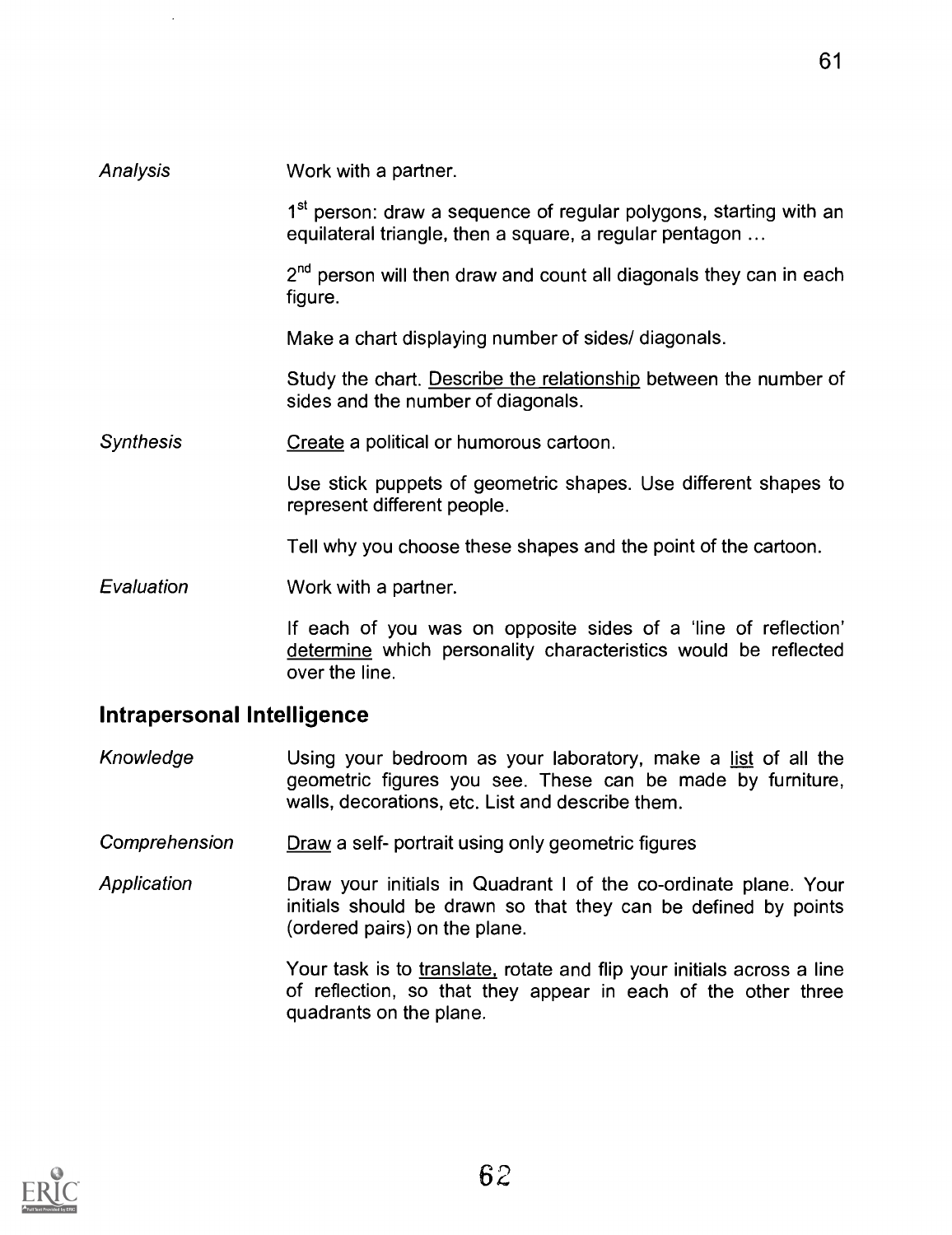Analysis Walk through your home. Make a list, by room, of all shaped objects, furniture arrangements, decorations or patterns on fabrics (furniture or drapes) that you find. Display your findings on a chart.

> Analyze the data. Which geometric figures are used most often? Does there seem to be a correlation between geometric concepts and certain rooms? How could you test your conclusion?

Synthesis Using one or more geometric shapes, design a fabric pattern for a bedspread, curtains, couch fabric or shirt.

Evaluation Flip through several magazines, removing pages with advertisement, articles or pictures that you find appealing. Evaluate each page for geometric content—shapes, angles, lines ... rating them on a scale of 1-10 or any other scale that you describe. Write a paragraph detailing what you have discovered about your personal preference as a result of your investigation.

#### Naturalist Intelligence

Knowledge Walk around the school grounds (or in a wooded area) Find 6 geometric shapes in nature. List them.

- Comprehension Take a large protractor (the kind teachers use) into a wooded area. Measure the angle at which 10 branches are growing off the trunks of trees. List your findings in order of degrees. Describe the mean, median, and mode angles?
- **Application** Using a set of blocks, build several rectangular prisms that you believe would have the same volume. Measure their dimensions, calculate their volumes, and check your accuracy.

Analysis Choice:

> A) Take a long walk outside observing nature, recording any geometric shapes or geometric concepts you see.

> B) Look through gardening and flower books or other nature books. Again, list all the naturally occurring geometric shapes you observe.

> Represent your observations in a chart form. Which geometric shapes or concepts appear most often in nature according to your data? Why do you think this is so?

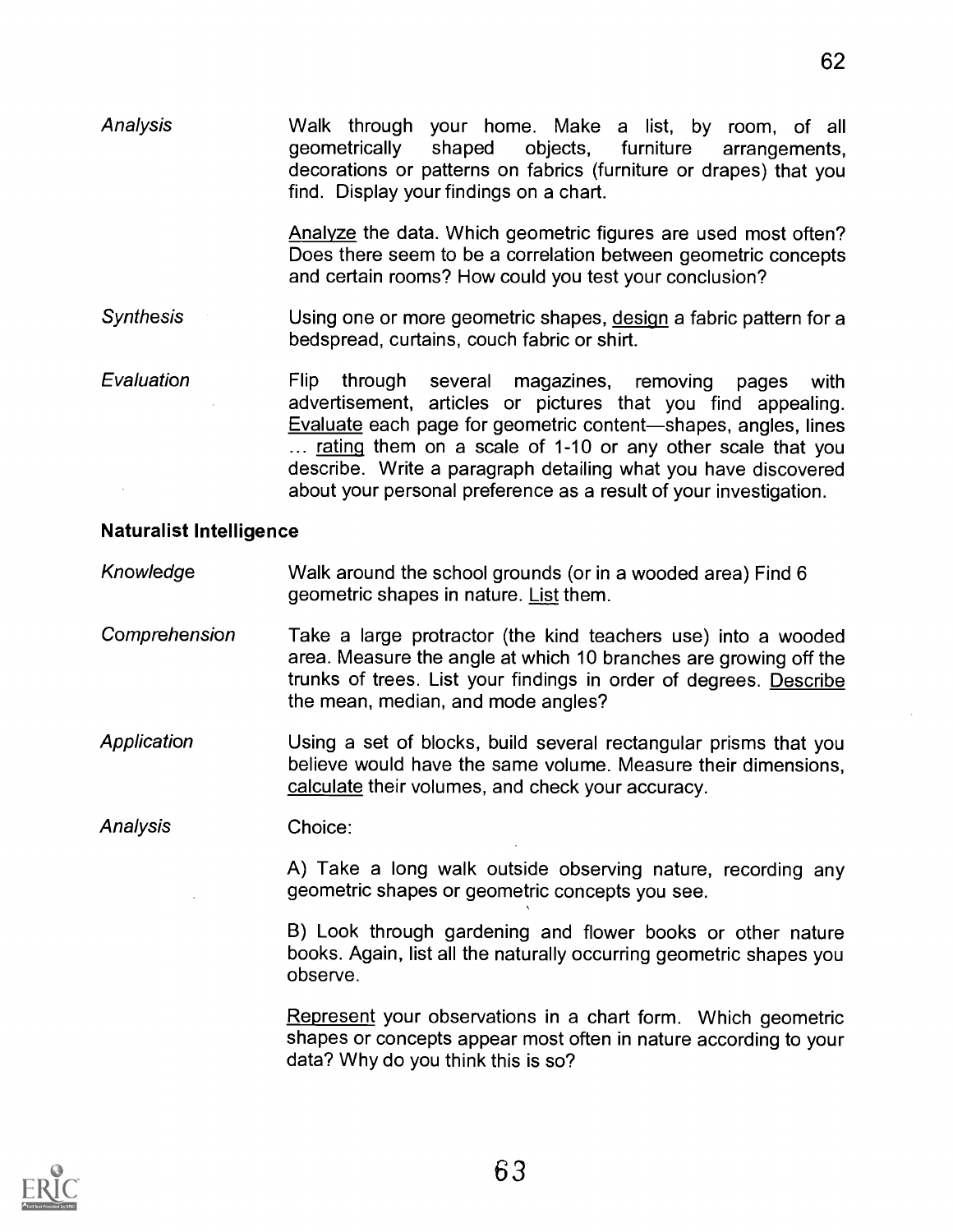| <b>Synthesis</b> | Using a large protractor (the kind teachers use on a chalkboard),<br>measure the angle at which branches are growing from ten tree<br>trunks. These trees should be in a wooded area.                                                    |
|------------------|------------------------------------------------------------------------------------------------------------------------------------------------------------------------------------------------------------------------------------------|
|                  | Then measure ten different trees in a more open area.                                                                                                                                                                                    |
|                  | Find the mean and mode of the angle measurements of each set<br>of branches.                                                                                                                                                             |
|                  | Write a brief paragraph comparing your results and a possible<br>explanation for the difference - if any.                                                                                                                                |
| Evaluation       | You are going to compare different types of foliage.                                                                                                                                                                                     |
|                  | Using trees, flowers and shrubs measure the angle at which<br>branches or stems grow out from the main branch or stem.<br>Chart your data on two different charts. Find the mean of each.<br>Write a statement appraising your findings. |

 $\sim$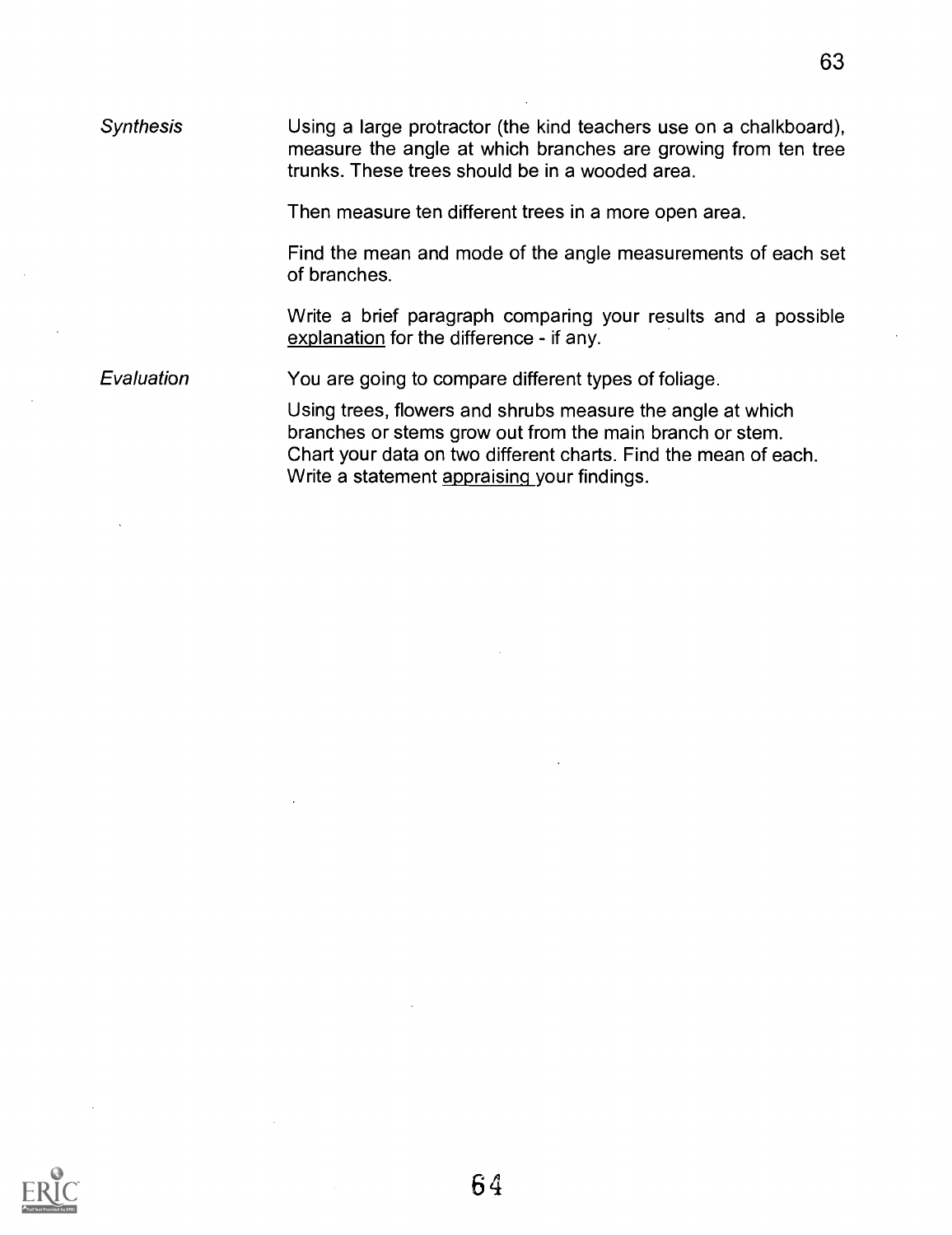# **Ancient Egypt** by Audrey Rule

#### Logical-mathematical Intelligence

Knowledge Draw the hieroglyphics for the numbers 1-10.

Comprehension Place ten major events in Egyptian history on a timeline.

- Application Solve/ decipher a secret code message written in hieroglyphics.
- Analysis **Make a pyramid poster diagramming different mathematical** relationships between pyramids, earth measurements, and geometric figures.
- **Synthesis** Design a model of an Egyptian building or monument to scale with figures, etc. Label the scale. In the background, show drawings of other famous buildings to the same scale for comparison.
- Evaluation Interview classmates, neighbors, and relatives on their views about curses, ghosts, and superstitions. Assess their thought processes and decide if there are logical reasons to be concerned about these events.

#### Linguistic Intelligence

Knowledge Tell the word for an ancient Egyptian name that is enclosed in a loop (cartouche).

Comprehension Explain why the tadpole was chosen as a symbol for the large number 100,000.

- Application **Inventory new vocabulary associated with Egyptian food and** cooking. Define and illustrate the terms in a glossary.
- Analysis **Compare and contrast Egyptian pyramids with other pyramids** worldwide in poem form.
- Synthesis **Produce** a class newspaper featuring student projects, jokes, information articles, and puzzles relating to Ancient Egypt.
- Evaluation Read several different accounts of Lord Carnavon's death after discovering King Tut's tomb with Howard Carter. Decide if his death was caused by a curse. List reasons for your decision.

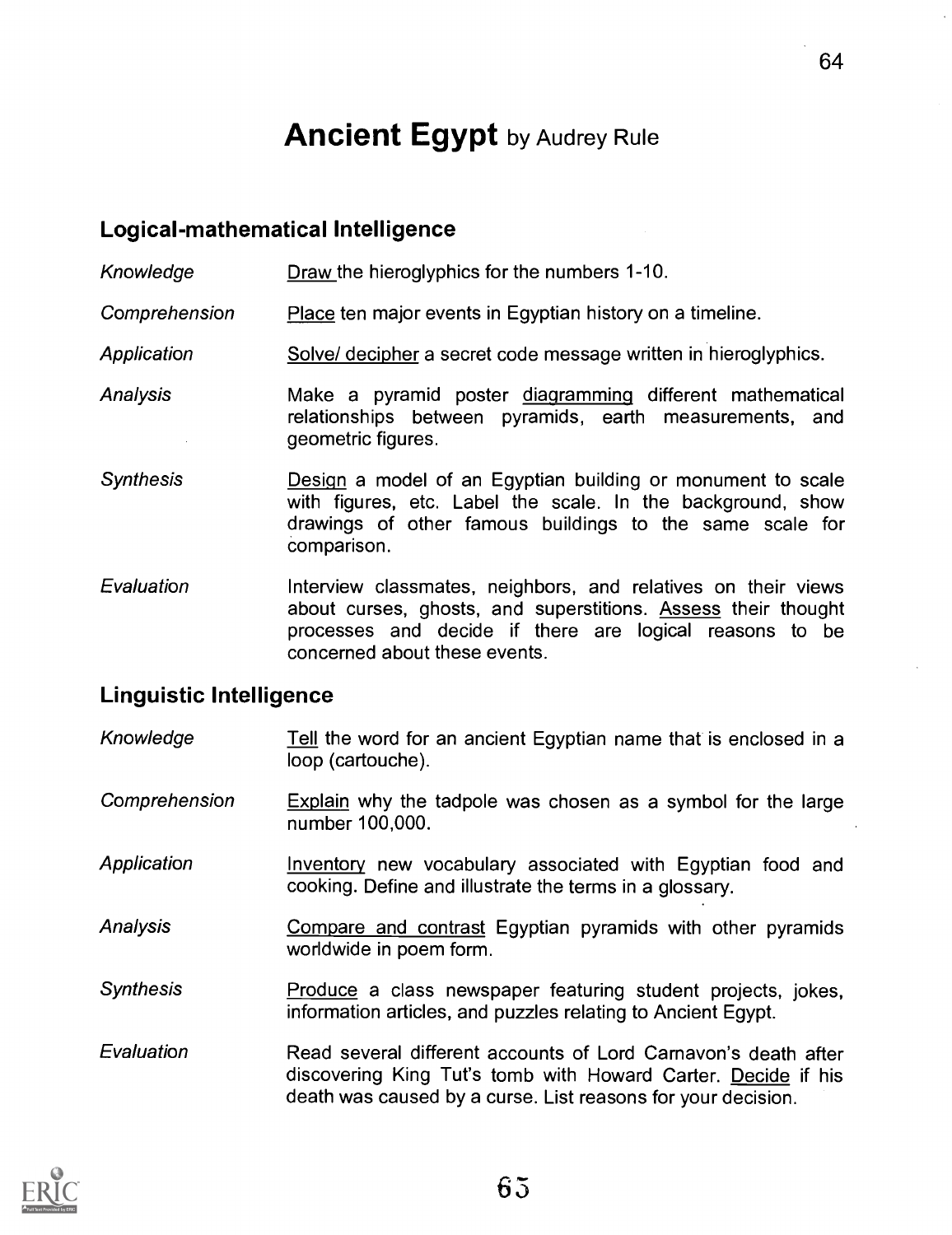#### Bodily-kinesthetic Intelligence

| Knowledge        | Name articles of clothing worn by ancient Egyptians.                                                                                                                            |
|------------------|---------------------------------------------------------------------------------------------------------------------------------------------------------------------------------|
| Comprehension    | Assume the typical standing pose of an Egyptian person from a<br>tomb painting with shoulders facing, hip turned, one leg in front of<br>the other, feet pointing forward, etc. |
| Application      | Make a life-size shadow play to dramatize the mummification of a<br>pharaoh (backlit figures and props behind a large sheet).                                                   |
| Analysis         | Interpret the annual flood of the Nile River and reactions of local<br>plants, animals, and people with body motions.                                                           |
| <b>Synthesis</b> | Design a jewelry bead collar for an Egyptian queen.                                                                                                                             |
| Evaluation       | Criticize Steve Martin's Saturday Night Live "King Tut" skit.<br>Describe elements of balance and suggest improvements.                                                         |

#### Spatial Intelligence

- Knowledge Mame the three-dimensional shapes of large Egyptian monuments (pyramid, obelisk, temple).
- Comprehension Find and photocopy diagrams depicting the exterior and interior of a pyramid. Use colored pencils to color the same areas in the two diagrams with the same colors.
- Application Stencil (illustrate) an Egyptian design on a canvas bag.
- Analysis Compile a scrapbook of Egyptian art which appeared in American and European fashions (buttons, jewelry, fabric designs, hairstyles, etc.) from the 1920's and 1930's (during the height of archaeological exploration in Egypt and the discovery of Tut-anch-Amun's tomb). Identify and categorize the figures, structures, symbols used in the items.
- Synthesis **Create a pop-up book of an Egyptian tomb with explanations of** the functions of different tomb furnishings and equipment.
- Evaluation Make a collection of cutout magazine fashions that incorporate elements of ancient Egyptian clothing styles. Rate each outfit on a scale of 1-10 and scan into a PowerPoint slide show of fashion "Do's and Don'ts".

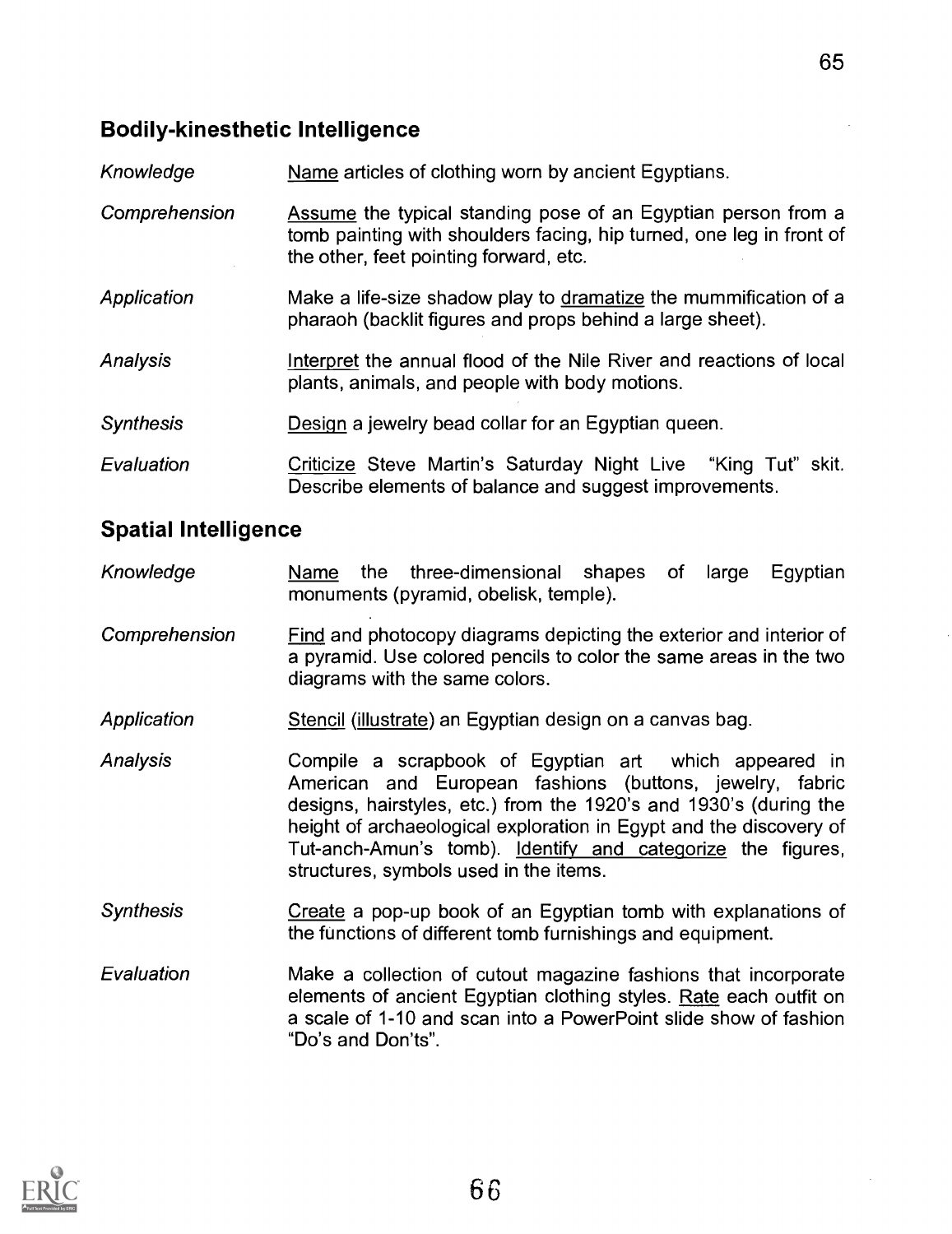### Musical Intelligence

- Knowledge Name the Egyptian goddess of love, dance, music, and joy (Hathor).
- **Comprehension** Make a collection of photocopies from book or the Internet of Egyptians dancing, singing, or playing musical instruments. Identify the musical instruments.
- **Application** Learn an Egyptian song and sinq it for your class.
- Analysis Listen to a recording of Egyptian music. Categorize the sounds as to type of musical instrument being played.
- **Synthesis** Create a musical instrument similar to one used in ancient Egypt (recorder, flute, harp, bugle, drum, etc.)
- **Evaluation** Determine which piano tunes in a music book would be suitable for adaptation to a musical skit about Egypt.

#### Interpersonal Intelligence

- Knowledge Comprehension Name activities in ancient Egypt that would require teamwork. List the people who are involved in the funeral of a king and describe their roles.
- **Application** Demonstrate your empathy with the Egyptian people rejoicing over a harvest by telling about a situation in which you have had similar feelings.
- **Analysis** Study the different classes of people in ancient Egypt. Make a table that lists and analyzes the privileges and responsibilities of each.
- **Synthesis** If you were an Egyptian pharaoh, what motto would you use to guide your treatment of others? What would you do to improve the conditions of the common people in ancient Egypt?
- Evaluation The ancient Egyptians used teams of people to move the huge blocks of stone in building pyramids and monuments. Work with a partner and pretend you are supervising a team of workers. What criteria would you have for selecting your team? What rules would you have for working together? Evaluate the criteria and rules of another group of students.

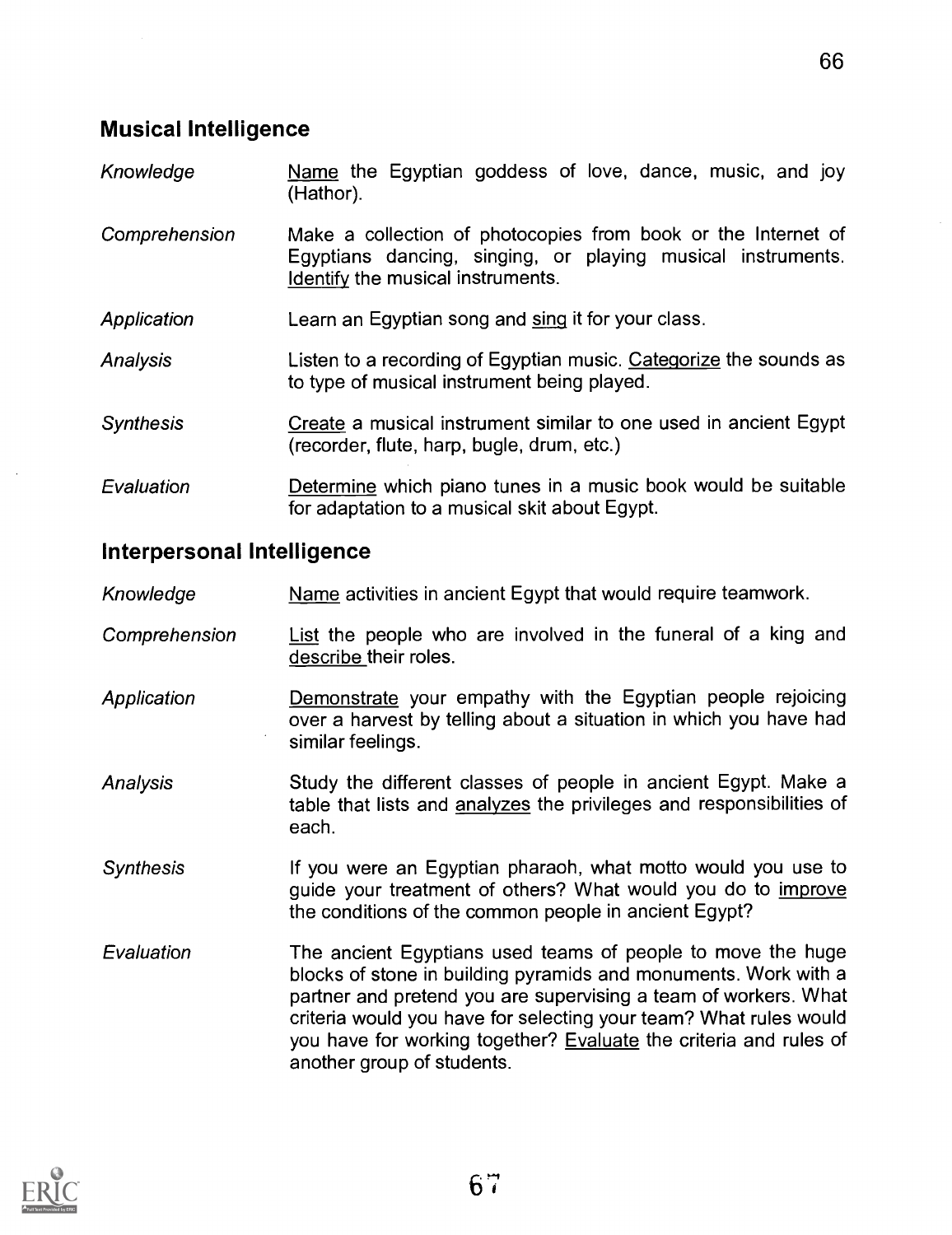#### Intrapersonal Intelligence

Knowledge Name qualities associated with being a good person.

- Comprehension Examine your own wardrobe and find three items that are similar to clothing items worn by ancient Egyptians.
- **Application** Make an exhibit of drawings or photocopies of your favorite Egyptian artifacts, buildings, wildlife, etc. Explain to others why you like these things.
- Analysis Make a chart of careers in ancient Egypt (scribe, artist, potter, goldsmith, weaver, farmer, etc.) Analyze them, by listing as many reasons as possible why each job would be suitable or unsuitable for you.
- **Synthesis** Study the animal gods of ancient Egypt. Pretend that your personality will be transformed into a new animal god for ancient Egypt. Propose a new animal god using an animal native to the United States. List the natural lifestyle attributes it has in common with you and the attributes it would have as a god.
- **Evaluation** Pretend that you are an ancient Egyptian who has died and is about to face the underworld gods who will weigh your heart to see if you have been a good person. Make a list of personal attributes and true examples to prove that you are worthy of an afterlife.

#### Naturalist Intelligence

- Knowledge Mame precious stones and gems used by ancient Egyptians.
- Comprehension Tell the symbolism of at least three different stones or gems used by ancient Egyptians (malachite  $-$  green stone, joy; gold  $$ immutable brilliant metal, life after death; lapis lazuli – royal blue with gold specks, the heavens)
- **Application** Many birds (as gods, wildlife, and food) are depicted in Egyptian tomb paintings. Keep a diary of observations of birds native to your area.
- Analysis Examine the effects of different salts (table salt, rock salt, alum, borax) and herbs on preserving vegetables or meat.
- **Synthesis** Invent a way to make "papyrus" or paper from natural or recycled materials.

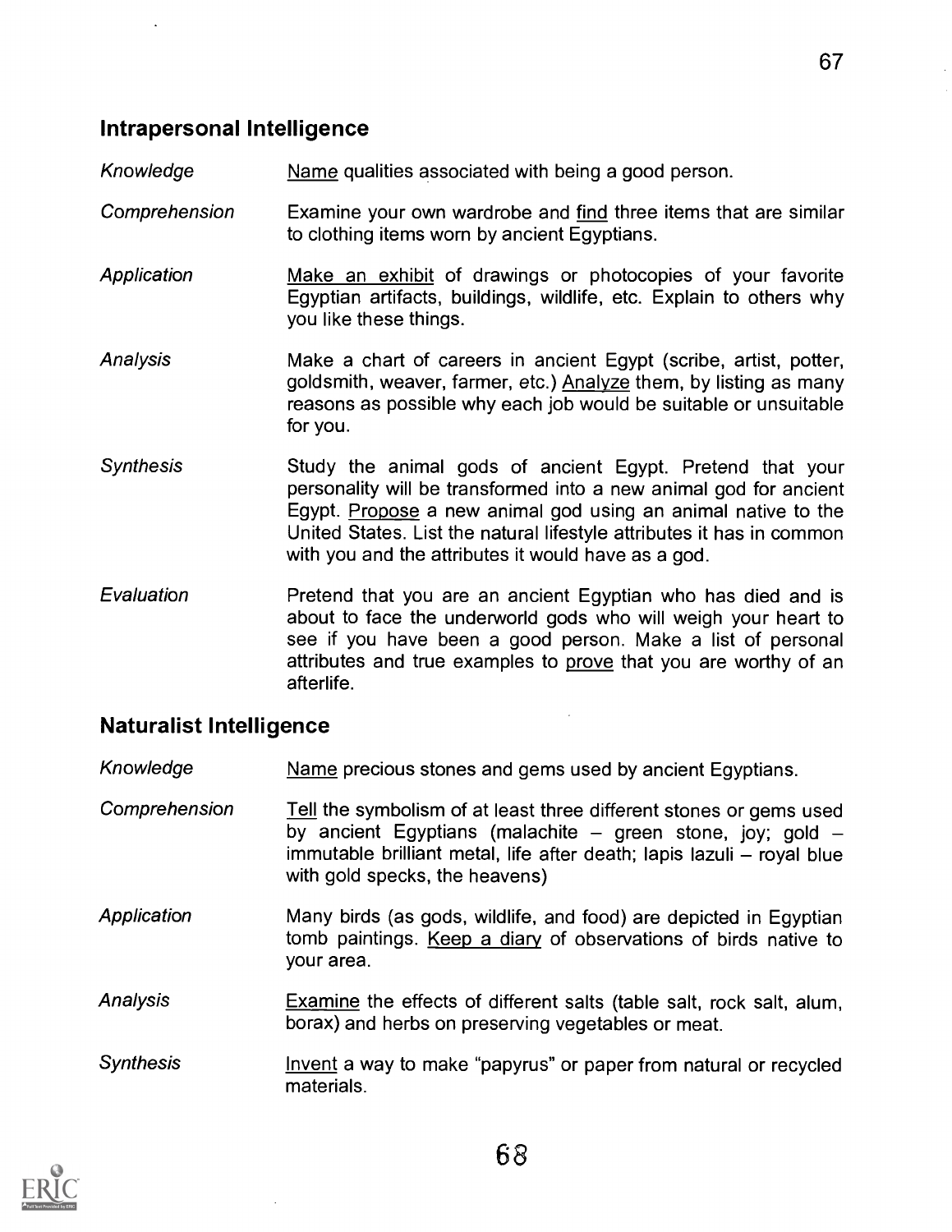Evaluation <u>Determine</u> the genus and species of flora and fauna portrayed in Egyptian tomb paintings.

 $\mathbb{R}^2$ 

 $\mathcal{L}^{\text{max}}_{\text{max}}$ 



 $\mathcal{L}$ 

 $\bar{\mathcal{A}}$ 

 $\mathcal{L}_{\mathcal{A}}$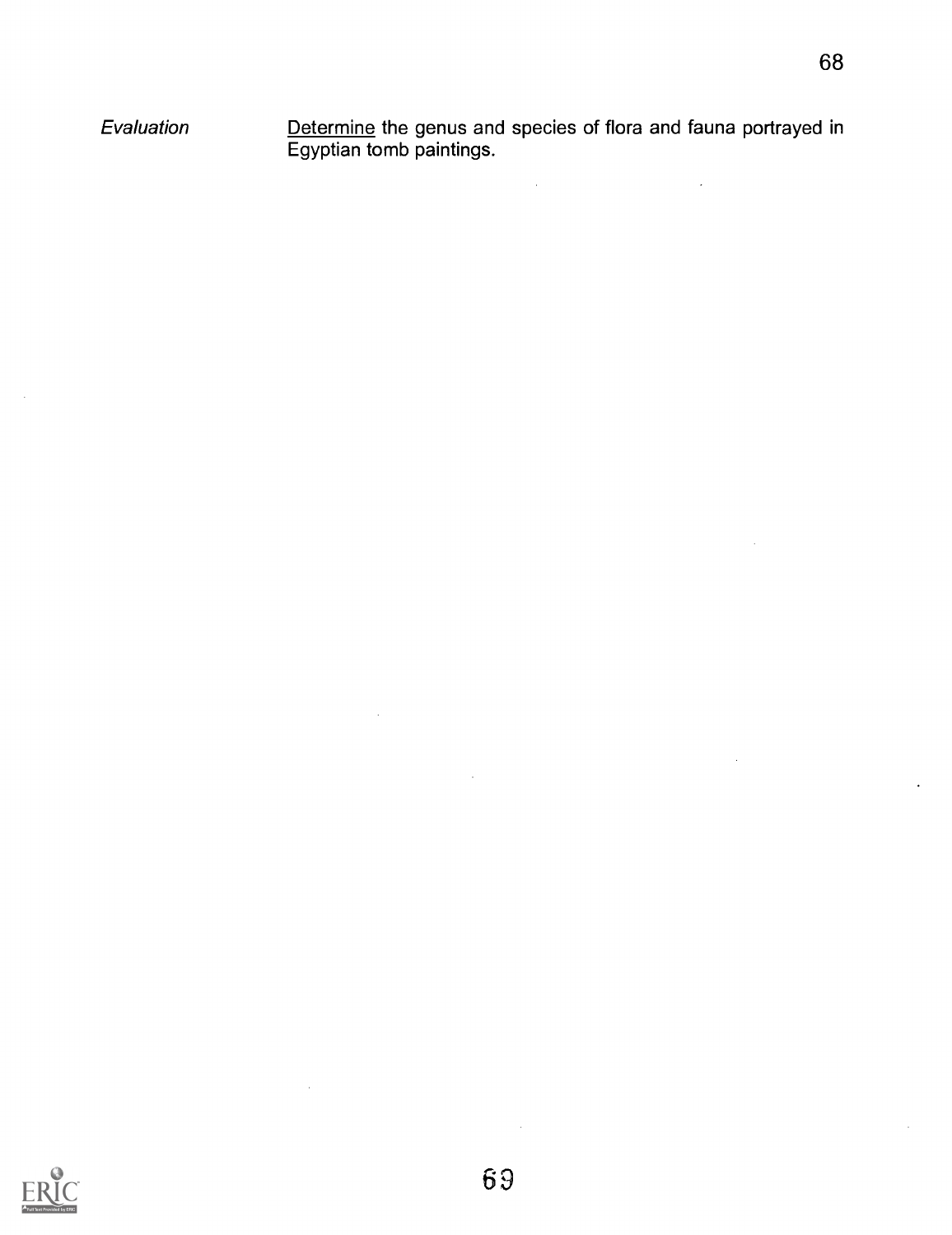# **Energy** by Cynthia Rust

#### Logical - Mathematical Intelligence

- Knowledge Refer to a year's supply of utility bills from an electrical or gas company to identify energy usage and rates on the bill.
- Comprehension Describe the season of the year one might consume more energy.
- Application Locate meters that measure energy consumption at home and at a business. Read the meters in the morning and again at night. Compute the energy costs for the day.
- **Analysis** Determine the factors needed to create a graph relating energy usage in a home to each month/season of the year. Information for such a graph can be found on old utility bills.
- **Synthesis** Create a timeline of inventions that use or generate energy. Include things that are light sources, heat sources, transportation, and sound sources.
- Evaluation Take a trip to an appliance store. Obtain information from energy guides found on appliances before they are purchased. Assess estimated energy consumption and costs for different brands. Make an advertisement for the brand of an appliance that would be the most energy efficient.

#### Linguistic Intelligence

- Knowledge Read a book that discusses energy. Cite any sources of energy discussed.
- **Comprehension** In an essay, explain one way water can be used as an energy source.
- **Application** Interview someone who is involved with energy sources at a specific plant (i.e., Idaho Power) or monitors energy usage in a large corporation (i.e., Hewlett-Packard). Report to the class what the employee does to help the company use less energy, whether they recycle or use special products that help conserve energy, and what the employee finds fascinating about the historical aspects of the company's energy usage.
- Analysis Make a questionnaire that gathers information on refrigerators. Include questions regarding brand, temperature of inside/outside,

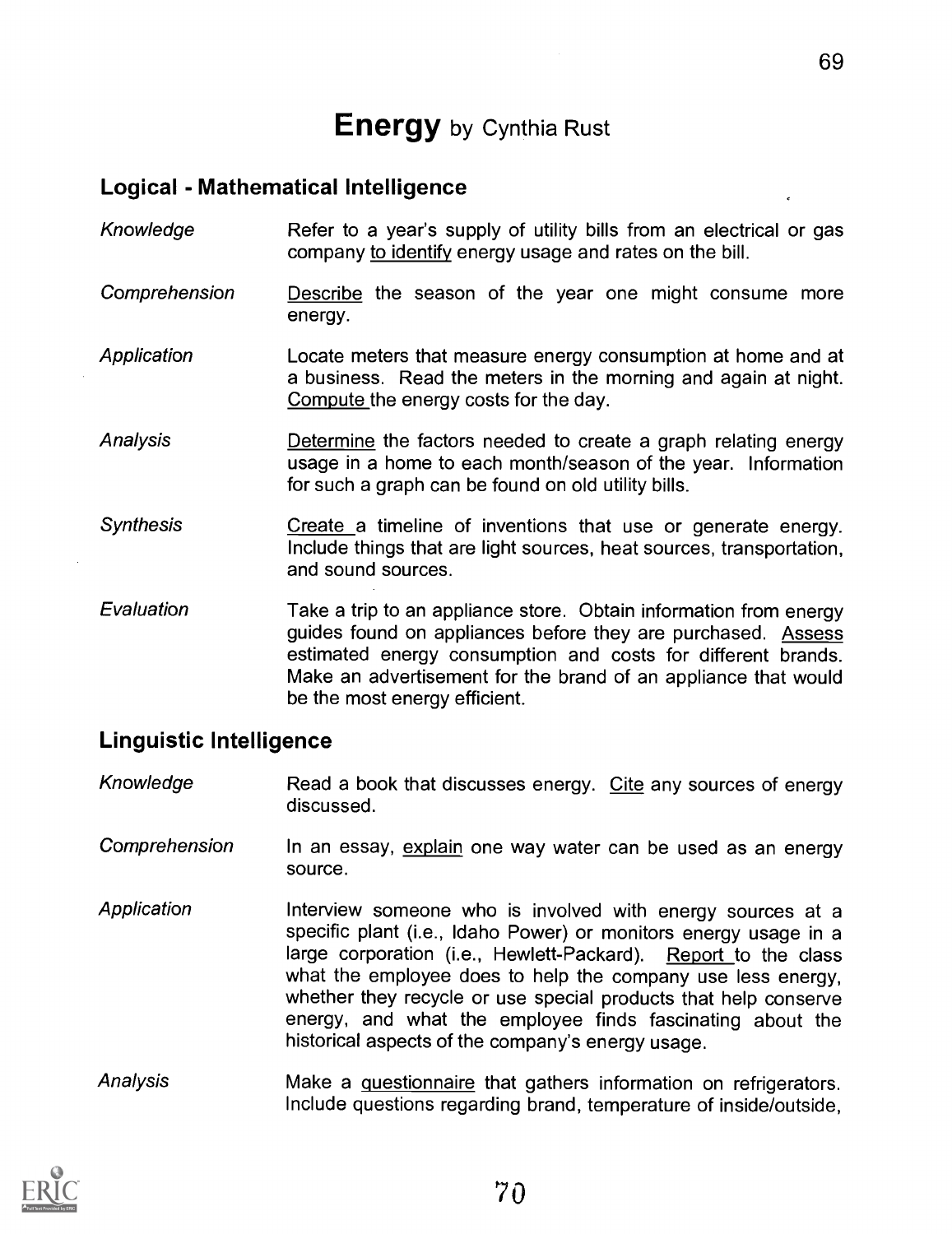- **Synthesis** Read the short story, The Mad Scientist (Highlights for Children, May 1990). Create your own story, telling of a time when "energy" was used to help or hinder an activity.
- Evaluation Students show models they made that provide energy (i.e. windmills, turbines, and solar panels). In an editorial, defend which energy source is most practical in your area and explain why.

#### Bodily / Kinesthetic Intelligence

- Knowledge Name the parts of an electrical generator that might be found in a dam.
- Comprehension Role-play what happens to someone when they don't get proper nutrition for energy. Explain why some types of foods are better for energy than others.
- **Application** Arrange a display to exhibit snacks that are good for energy for your body.
- Analysis Diagram the path electricity takes from its energy source to one's toaster, labeling all of the parts.
- **Synthesis** Construct a hot air balloon out of tissue paper.
- Evaluation Sponsor a rubber band vehicle contest. Generate a list of rules for entries and criteria for judging.

#### Spatial Intelligence

| Knowledge        | While looking at pictures of various means of transportation,<br>name the source of energy for each object.                                              |
|------------------|----------------------------------------------------------------------------------------------------------------------------------------------------------|
| Comprehension    | Describe places on a topographical map where one might find<br>windmills and dams used for generation of electricity.                                    |
| Application      | Draw items that run on electrical energy on a diagram of your<br>home.                                                                                   |
| Analysis         | Design an experiment to show how air/wind can be used as an<br>energy source. Arrange items (balloon, straw, string, tape, etc.)<br>to test your design. |
| <b>Synthesis</b> | Create a structure with parts that move with energy from a solar<br>panel.                                                                               |

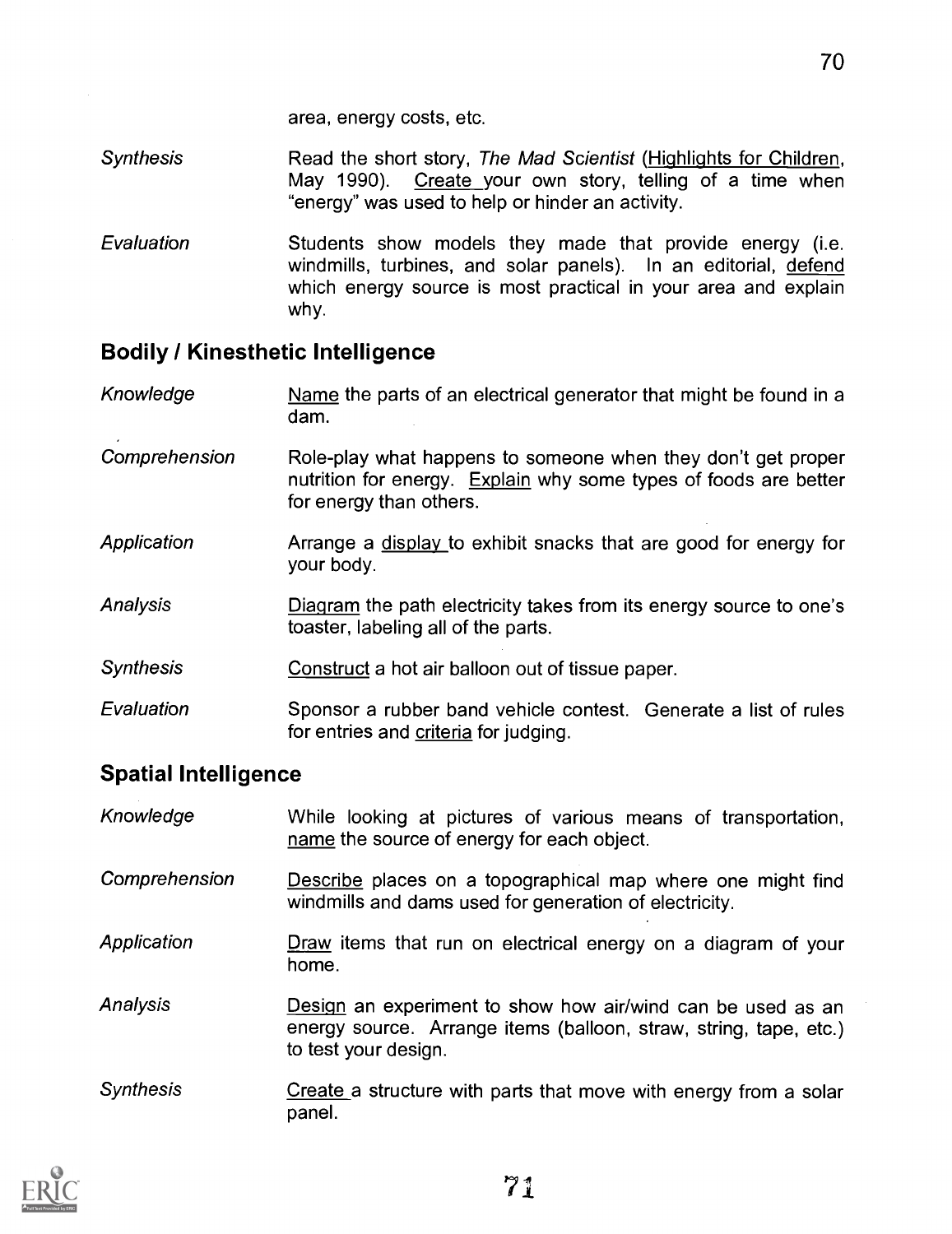**Evaluation** Produce an "Energy Spider!" Rate the amount of energy from a bag of sand on a chart that illustrates the ratings. (Paint splashes change according to height and weight of sand filled bag falling onto a paint sponge that is placed between two pieces of cardboard.)

#### Musical Intelligence

- Knowledge **Listen to the song, Gonna Go To Borneo**, by Michael Mark & Tom Chapin. Cite the references to energy types in the song.
- Comprehension Listen to a variety of instrumental selections. After each composition, describe the emotional energy you feel from the music (i.e. calm, excited).
- Application Use the tune to "The Wheels on the Bus" to make up a song about energy.
- Analysis Examine sounds made by machines using energy and classify the sounds as similar to percussion, wind, or string instrument.
- **Synthesis** Revise the poem, "Mary Had a Little Lamb" to make it sensible with the title, "Mary Had a Little Energy."
- Evaluation Select an electrical tool or small appliance and conclude why it might make a good rhythm instrument.

#### Interpersonal Intelligence

- Knowledge Coach a classmate in defining terms for a review game.
- Comprehension With a group of three students, report on the efficiency, safety, and effect on the environment of a chosen energy source.
- Application Collaborate with a small group to determine ways to conserve energy in the classroom. Use your ideas in a "Consider All Factors" discussion of the feasibility of conserving energy in the class.
- Analysis Have students bring a sample of their favorite snack to class. Classify which snacks are good for energy needed at school and during exercise.
- Synthesis Discuss the idea of people living in space or on the moon in the future. After finding models of such places in books, imagine ways we might obtain energy for uses in the future.

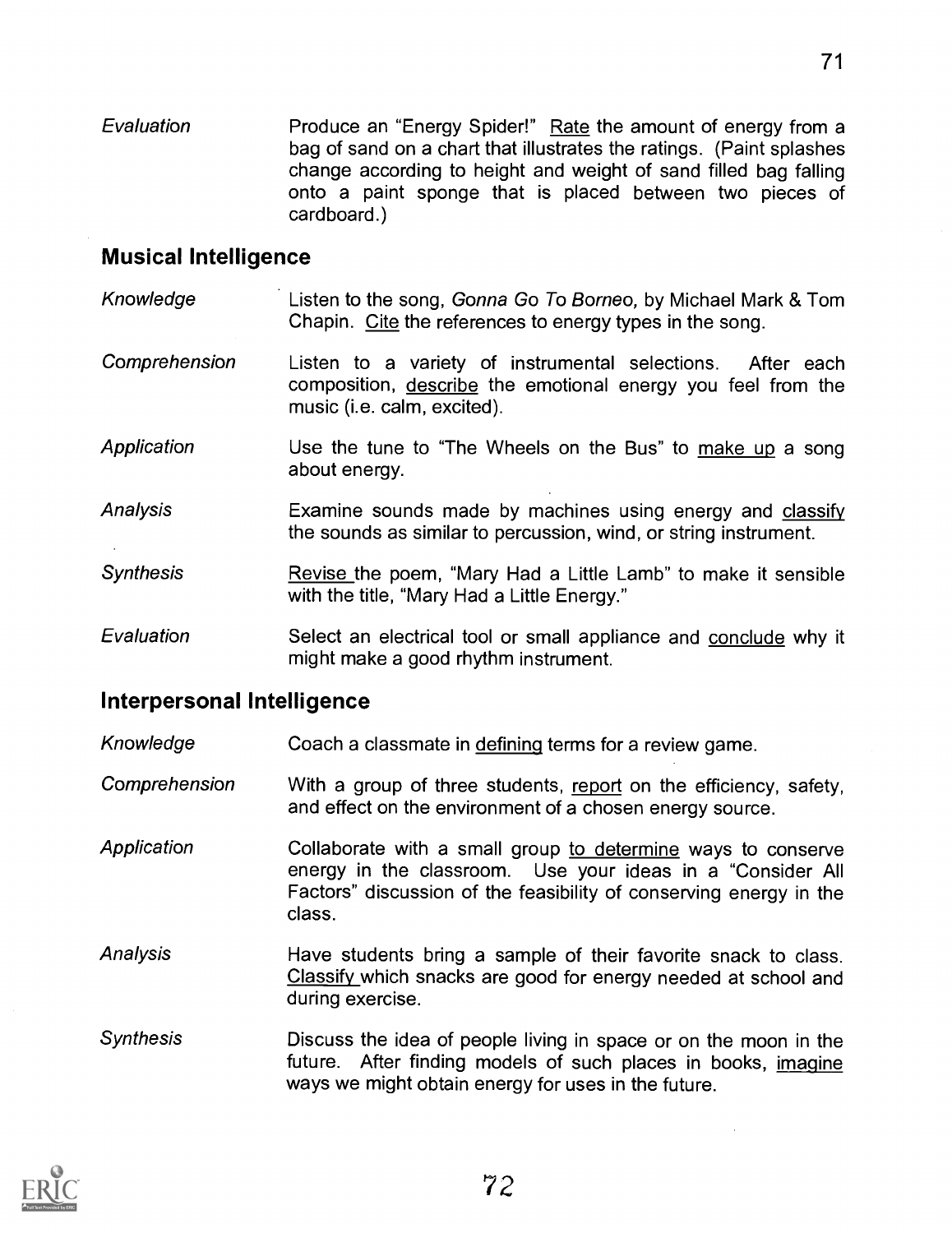Evaluation Criticize the technical content of an article from a journal or newspaper that tells about energy.

#### Intrapersonal Intelligence

| Knowledge        | Recount the things you do in a morning before school that require<br>energy.                                                                                                                                                           |
|------------------|----------------------------------------------------------------------------------------------------------------------------------------------------------------------------------------------------------------------------------------|
| Comprehension    | Account for ways you can be resourceful with energy in your<br>home and at school.                                                                                                                                                     |
| Application      | Reflect upon your own diet, paying special attention to the foods<br>you might eat for breakfast and at snack time. Practice eating<br>healthy foods good for energy at school and during exercise and<br>relate what the effects are. |
| Analysis         | Keep a one-day diary of every contact you have with a machine<br>that produces or consumes energy. Point out ways to conserve<br>energy in one's own living environment.                                                               |
| <b>Synthesis</b> | Collect items needed for an emergency kit to use when energy<br>sources are missing in your home for a day or two during the<br>winter.                                                                                                |
| Evaluation       | Obtain an energy conservation pamphlet from your local electric<br>company. Determine the pluses, minuses, and interesting<br>aspects of each suggestion.                                                                              |

#### Naturalist Intelligence

- Knowledge **Visit a power company**. Tell a group that has not visited the power company three things you learned about energy.
- Comprehension Explain weather patterns that would be conducive to the use of windmills in your town.
- Application **Determine which ocean environments are high or low energy.** Give an example of the organisms in each.
- Analysis Examine what makes model rockets accelerate.
- Synthesis Construct a solar oven that will bake cookies.
- Evaluation Make an inspection of your school building and recommend ways the school could save energy.

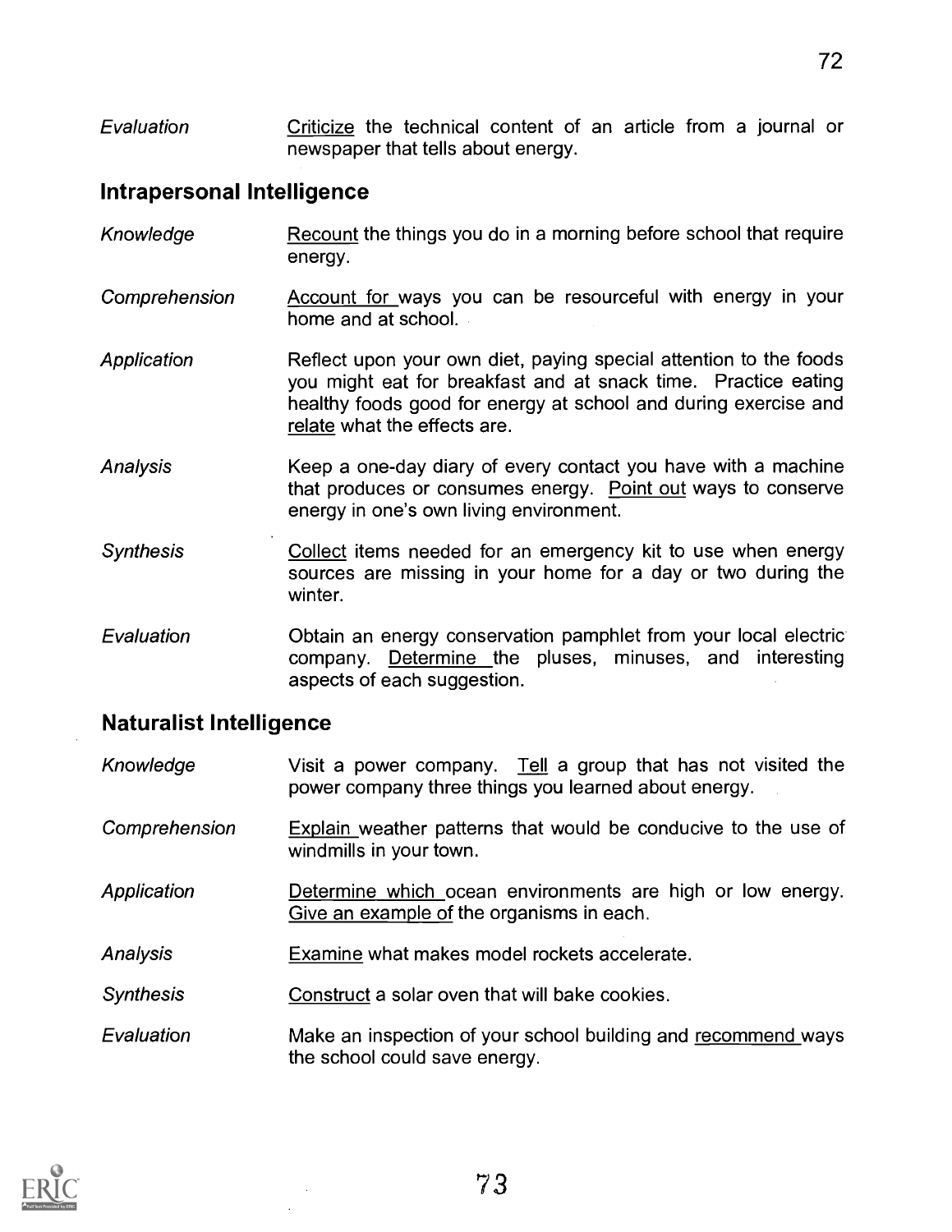# Garden Plants for Grades 3 - 6 by Amy Smith

## Logical-Mathematical Intelligence

Knowledge Label the parts of the plant on the worksheet.

- Comprehension Explain how photosynthesis works. Add a diagram to further illustrate your explanation.
- Application Cut flowers cost different amounts during different seasons of the year due to availability. Make graphs of the cost per stem for each of the following during each month of the year: rose, tulip, chrysanthemum, and orchid.
- Analysis Make a plant poster comparing expected growth of four different deciduous trees after 1, 5, 10, 25 and 50 years. Label them.
- Synthesis **Design** a garden for the 20' x 40' space on the worksheet, or another dimension of your choosing. Label the scale and plants used.
- Evaluation **Interpretity the expense of planting the garden identified above.** Calculate the cost of only the plants, assuming you will supply the labor. Estimate your labor for planting only (not upkeep).

#### Linguistic Intelligence

- Knowledge Read Edith Nesbit's poem, "Baby Seed Song."(Nesbit, E. (1957). Baby seed song. In Ferris, H. (Ed.), Favorite poems old and new - selected for boys and girls. (p. 215). Garden City, New York: Doubleday & company, Inc.) Name the kinds of flowers represented in the poem.
- Comprehension Write a letter to a friend in an entirely different part of the world. Describe two native plants from your backyard or area. Explain how the plants are suited to their environments. Remember that this friend supposedly has never seen either the plants or location so be as descriptive as possible.
- Application **Define and verbally illustrate the steps of plant growth in poetic** form. Use only words; no pictures should be necessary.
- Analysis **Analyze** the difference between annual and perennial plants using a Venn diagram. What makes perennials able to live through the winter? Give 5 examples of each type.

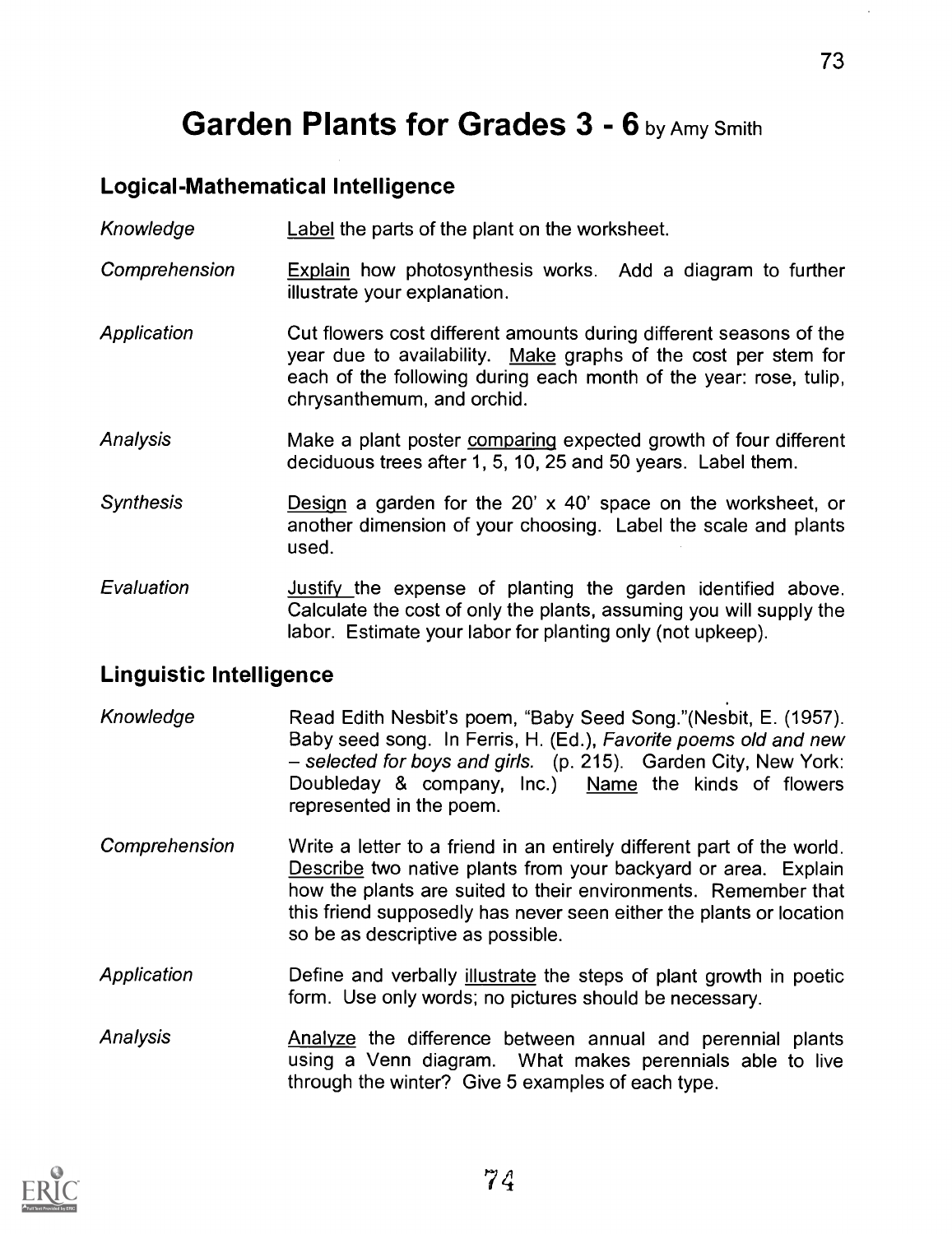- Synthesis Write a children's short story that involves garden plants. The characters in the story can be plants, or the characters can interact with plants in an important way. Be creative, but respect the general characteristics of plants.
- Evaluation Research plant introduction into non-native areas of the world. Write a news report evaluating the positive and negative aspects of this practice.

#### Bodily-kinesthetic Intelligence

- Knowledge Play the "Plant Facts" board game with a friend. Whoever reaches the end first by recalling the most correct answers to questions is the winner.
- Comprehension **Describe** the ballet interpretation of "Waltz of the Flowers" from Tchaikovsky's Nutcracker Suite. How do the dancers portray the flowers? Explain how you can tell the kind of flowers the dancers intend to be.
- Application Dramatize, in dance or pantomime, the life cycle of a rose bush.
- Analysis **Dissect a plant of your choice.** Attach the labeled parts of the plant to a card.
- Synthesis **Develop** a skit about a garden scene with masks or costumes. Some ideas include eruption from the ground, response after a frost, interaction with a bee or hummingbird, or another garden scene of your choice.
- Evaluation Evaluate Tchaikovsky's ballet interpretation of flowers in "Waltz of the Flowers" from the Nutcracker Suite. Give a dance example of how you would interpret a portion of the music.

# Spatial Intelligence

- Knowledge Collect different artistic examples of plants. Use at least three different media (for example, sculpture, watercolor, needlework, petroglyphs, etc.)
- Comprehension Describe Georgia O'Keefe's art. Read about her reasons for painting flowers. Explain what she saw in flowers to cause her to draw them so often.
- Application Paint a picture of a flowering plant, showing flowers in at least three different stages of development: bud, opened, and dead.

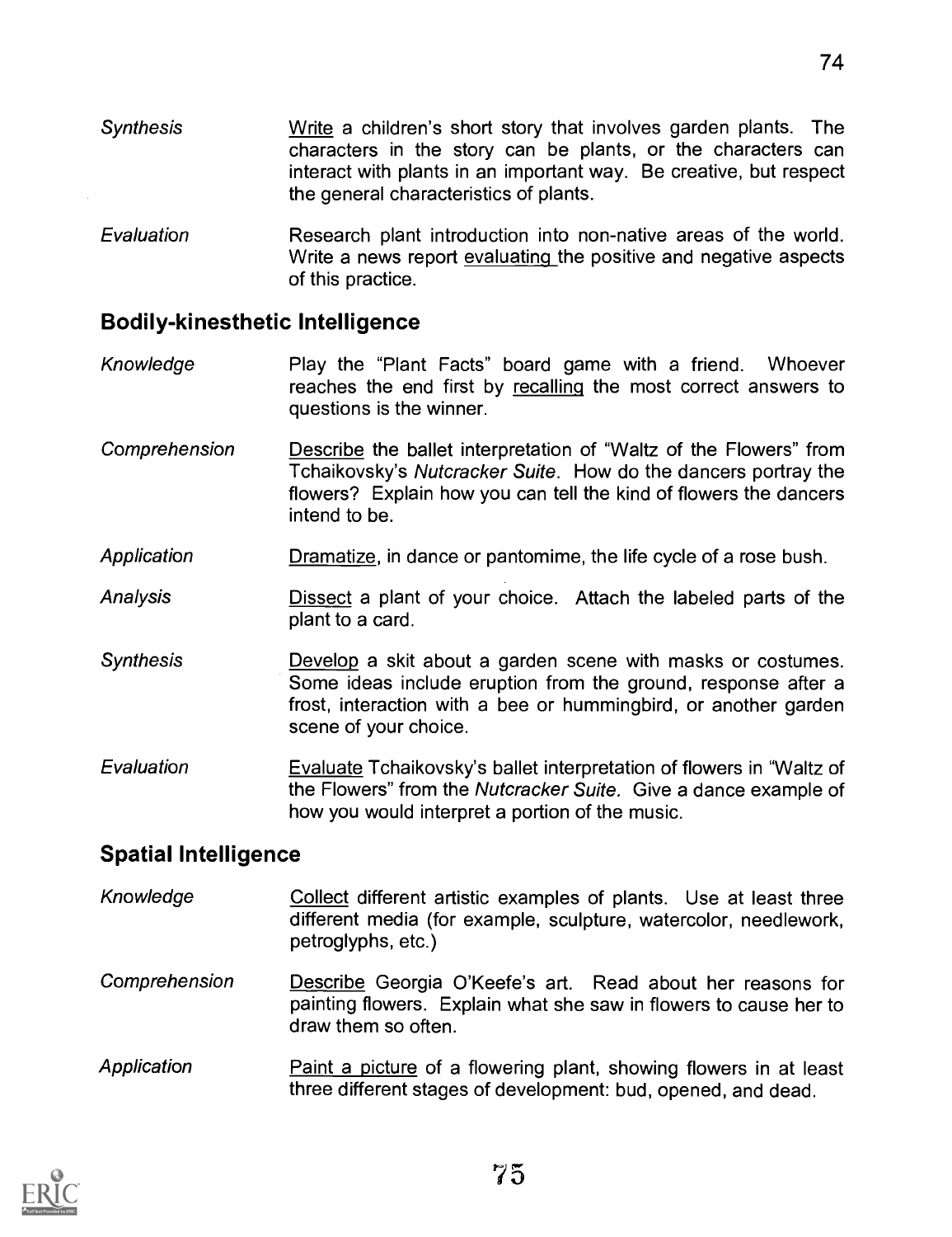- Analysis Make a photo collage of different plants appropriate for a subregion in your area. Diagram the sub-region, each plant's microenvironment and the common and scientific names of the plants.
- **Synthesis** Using a computer program such as 3-D Landscape Design (Expert Landscape Design 3D v5.0, [computer software]. Coral Gables, FL: Expert Software,), create a garden design that will provide colorful blooms from spring through fall. Label the plants selected. Provide a copy for the class to see.
- Evaluation Appraise the appropriateness of ten various plants for planting in each of the growing zones specified in a seed catalog. Highlight those evaluated for a location in your area (and describe that location, such as whether or not it is in the foothills, lower in town, marshlands, etc.).

#### Musical Intelligence

- Knowledge **Page through a large compilation of songs.** Name three musical pieces that have plants either as their theme or as an important part of their music/lyrics.
- Comprehension Listen to the cassette tape of Tchaikovsky's "Waltz of the Flowers" from the Nutcracker. (Please do not watch the ballet or Fantasia interpretations for this exercise.) Describe the music and what it brings to mind for you. Explain the musical elements that cause you to visualize these things.
- **Application** Adapt the song Frosty the Snowman to describe how a plant comes to life from sprout to frost-kill. Perform it for the class.
- Analysis Watch and listen to Tchaikovsky's Nutcracker Suite excerpt in Fantasia. Identify the plants Walt Disney selected to represent the various parts of the music. Make a chart that tells the plant, its characteristics, and the attributes of the music.
- Synthesis Compose a short botanical musical piece. Include the name(s) of the plant(s) you are representing.

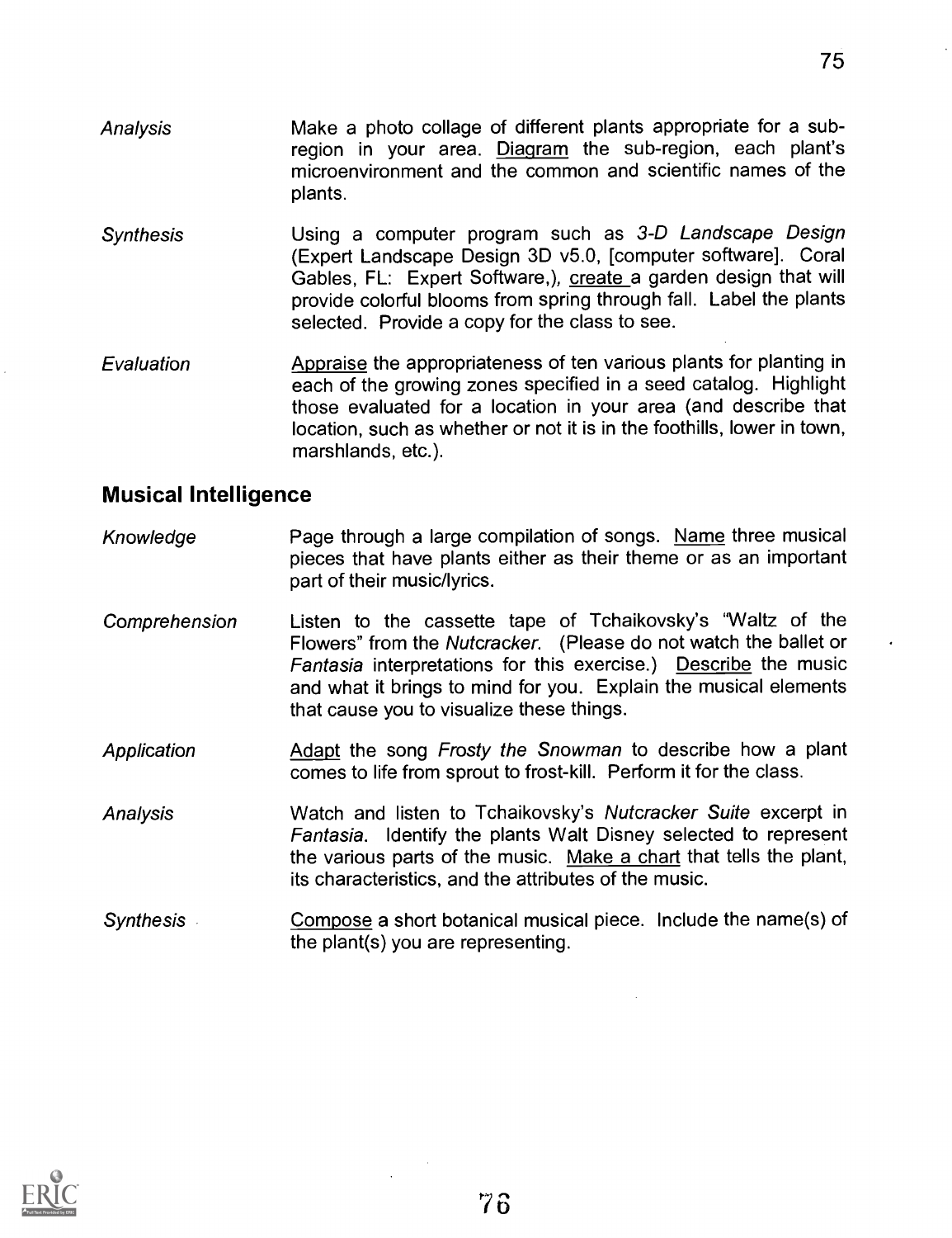Evaluation Grow three containers of radish plants in different areas with identical conditions. Expose the first to constant classical music, the second to constant hard rock music, and the third to a musicfree environment. Determine how music type and style affects the plants' growth. (Don't forget to water the plants appropriately!)

76

#### Interpersonal Intelligence

- Knowledge With a friend, take turns listening to each another tell about his or her favorite plant
- Comprehension Participate in an oral discussion with other students (no more than 5) about what qualities should be included in a backyard garden. Some examples might be straight rows, interesting boulders, edging, ornaments, ground cover, pathways, or patios. Reach a group decision about the key characteristics of the garden. Summarize your decisions.
- Application Interview ten people about their purposes for gardening. Do they have a small yard? Are they trying to create privacy? Are they interested only in ornamental gardens, or is growing food important to them? Other reasons will probably come up either from your ideas or from your conversations with the interviewees. Conclude the most common purpose for gardening.
- Analysis Visit a florist shop or nursery. Ask the florist to differentiate the needs of indoor and outdoor plants.
- **Synthesis** Create a chart symbolizing different personalities matched with ten different plants. You may use a magazine or clip-art to get the pictures of the people, or conduct interviews. If conducting interviews, either photograph or draw the people, and match with a picture of their favorite garden plant from a seed catalog or similar source.
- **Evaluation** Pretend you are hiring a landscape architect and greenhouse laborers to plan and plant your home garden. Decide what personal qualities would be important to you. Prioritize these qualities.

#### Intrapersonal Intelligence

Knowledge List your ten favorite garden plants. Include pictures of the plants cut from catalogs or magazines, photos or drawings.

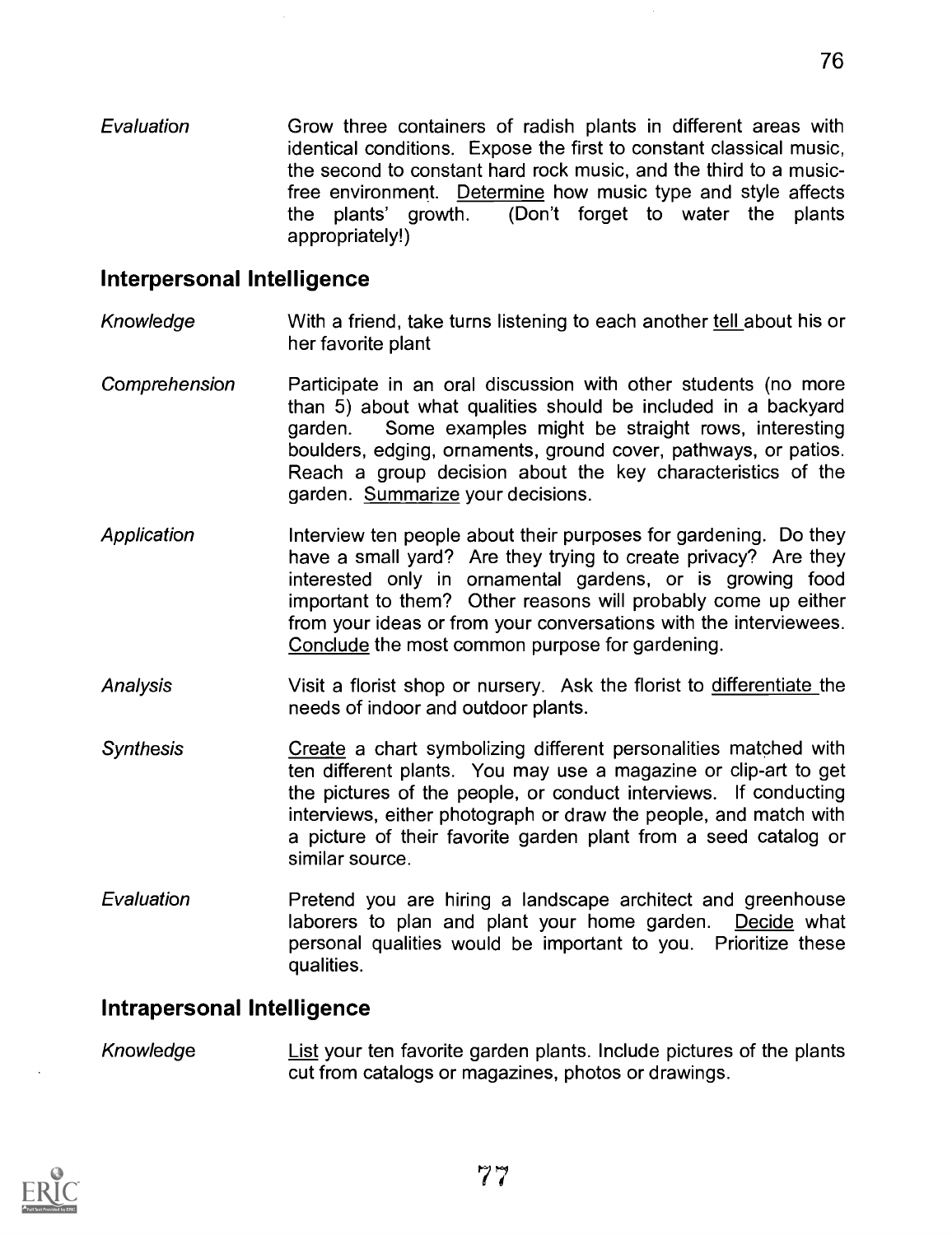- Comprehension Make a list of flowers commonly associated with special occasions and emotions, such as rose  $-$  beauty, violet  $-$  shyness,  $lily$  - innocence, etc. Choose a flower as your own personal symbol and explain its meaning.
- Application Illustrate yourself turning into the plant of your choice in a flipbook. Be prepared to defend that choice and describe your attributes as a plant (e.g., climate tolerance, perennial vs. annual, flowering or not, etc.)
- Analysis Diagram two different gardens that you like, one in Idaho and one in Florida. You may use a computer program such as 3-D Landscape Design (Expert Software, Expert Landscape Design 3D v5.0, 1997), if you wish.
- Synthesis Create an ABC or counting book of plants that you like using pictures from seed catalogs or photographs. If possible, show a relationship among the plants you select (e.g., color, regions of growth, annuals versus perennials, etc.)
- Evaluation Decide whether a career in botany or landscape architecture is for you. Support your decision with pros and cons.

#### Naturalistic Intelligence

- Knowledge **Using Indian Uses of Native Plants** by Edith Van Allen Murphey (Murphey, E.V.A. (1990). Indian uses of native plants. Glenwood, IL: Meyerbooks.), choose a plant that you would like to tell the class about. Use either a photograph or actual plant to share, along with key information about its uses.
- Comprehension Look at the book Roses Red, Violets Blue: Why Flowers Have Colors by Sylvia A. Johnson. (Johnson, S.A. (1991). Why flowers have colors. Minneapolis, MN: Lerner Publication Company.) Explain the purpose of flowers having different colors (for example, attracting bees).
- Application Apply your gardening knowledge to growing mung beans from seed and charting their progress. Describe the growing conditions (e.g., amount of sunlight, direction of sun exposure, watering schedule, etc.).
- Analysis Classify 10 different kinds of plants found near your house. (Deciduous vs. evergreen, annual vs. perennial, watering needs of the plant, etc.) Remember to include the diversity of the area (e.g., from the drier foothills to the lands right by the Boise River in Boise, Idaho, if you live in Boise).



 $\lambda$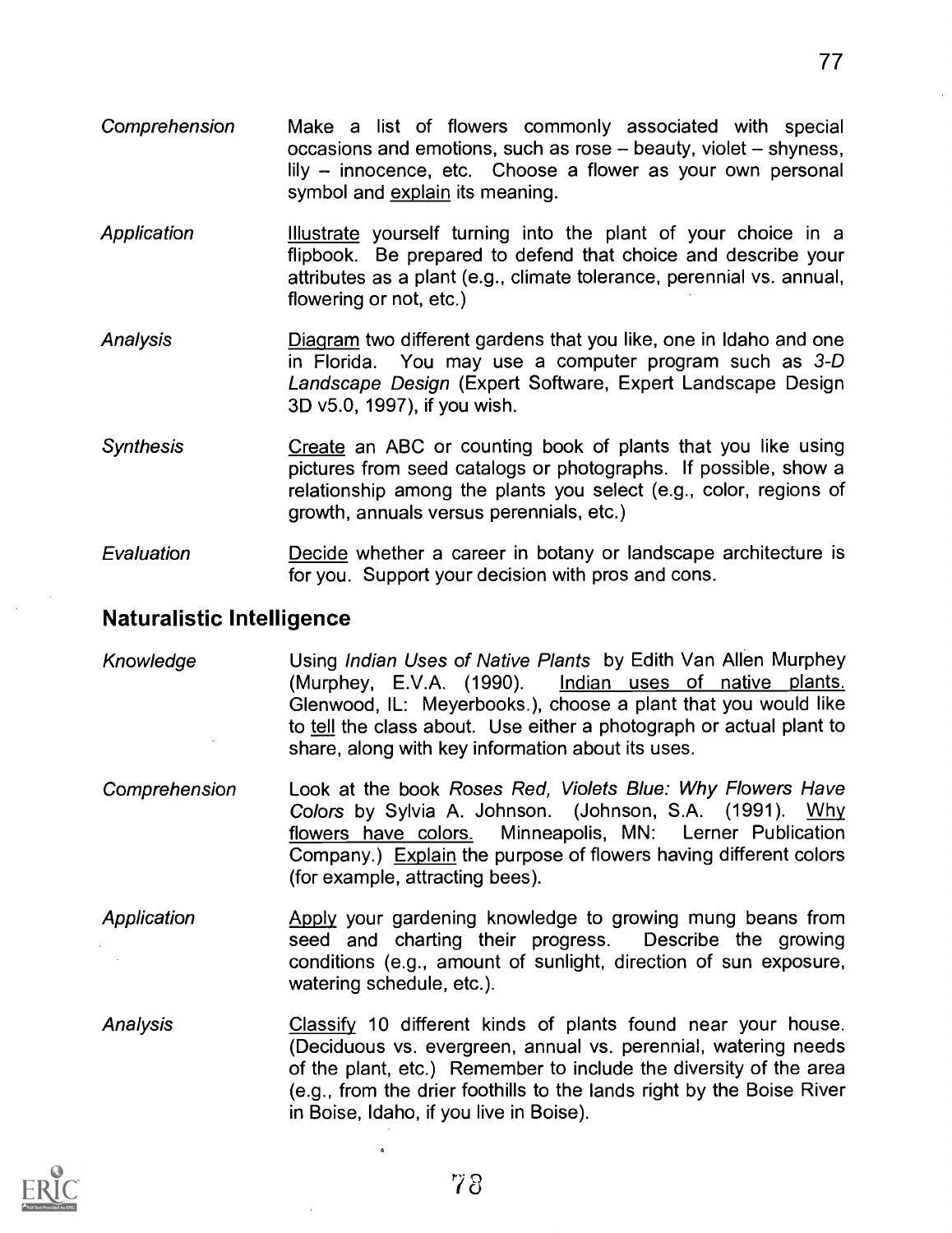78

- **Synthesis Evaluation** Create a necklace, headband, picture frame, belt, or other approved non-wood craft item using at least seven types of natural plants. Evaluate the work currently being done to protect natural plants
- and habitats in a park close to you. Do you have any recommendations about how things might be handled differently?



 $\alpha$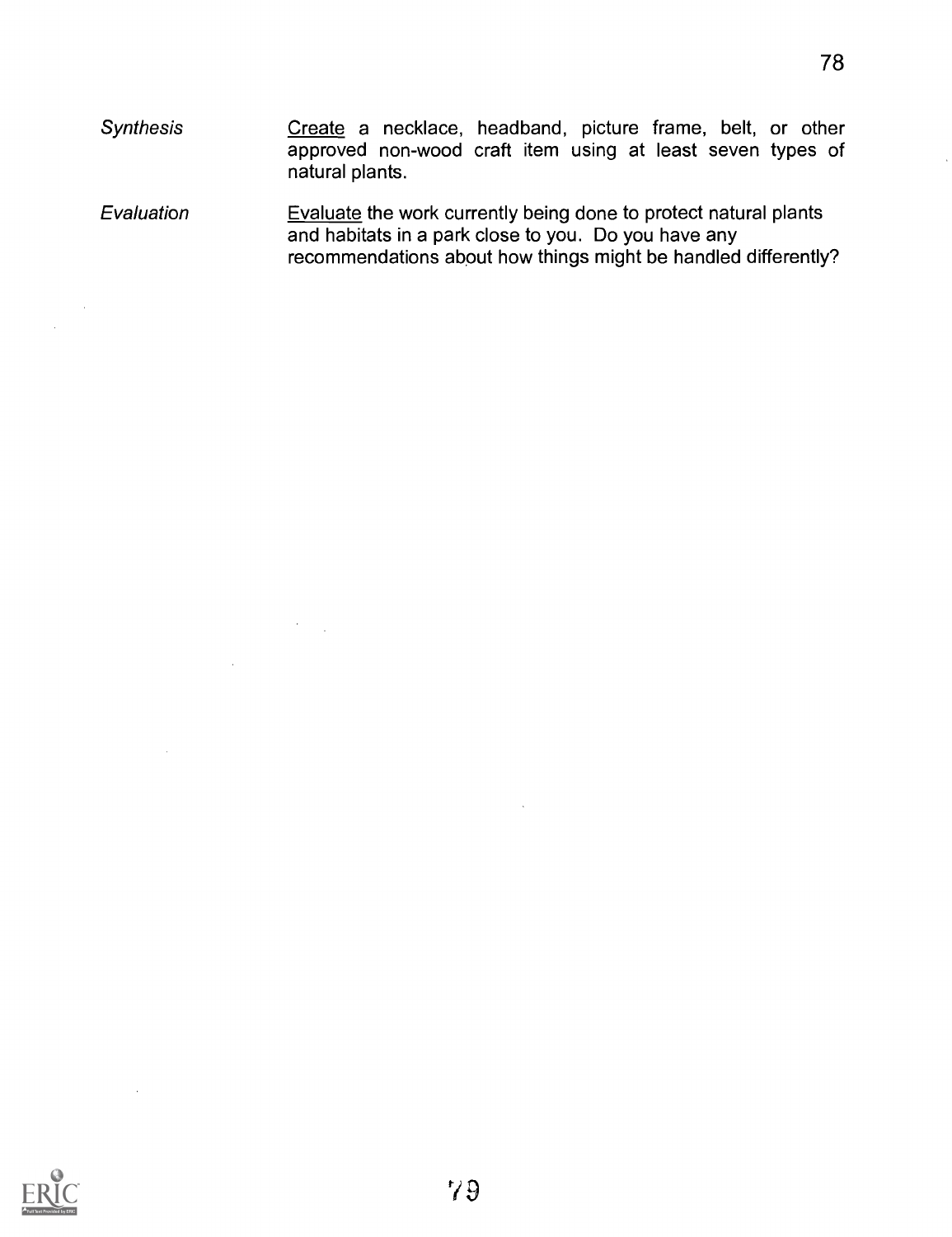# **Rain Forests** by Jaime Watson

### Logical-Mathematical Intelligence

- Knowledge Tell how to read a rain gauge
- Comprehension Pretend you are a newspaper reporter and write an article for your newspaper. Report how much land is being destroyed each year using math facts.
- Application Use graphs depicting the loss of square km of rainforest to calculate when the rainforests will disappear.
- **Analysis** Compare canoes made by the Islanders to the canoes made by the Native Americans. Note how many people they held and the dimensions for each.
- Synthesis Using a scale model of trees, measure how high the canopy reaches. Also use your own form of measurement (e.g., hands, sticks, etc.) and compare it to other structures (e.g., your house, a building, etc.) Plan a scale model of a section of the rainforest and label the different levels: forest floor, bushes, understory, mature trees, canopy, etc.
- **Evaluation** List three main reasons the rainforests are being destroyed. Do an OPV (other people's views) and evaluate each reason: environmentalist, scientist, farmer, and native person of the rainforest area.

# Linguistic Intelligence

Knowledge Name vocabulary words related to the rainforest.

- Comprehension **Describe the different components/levels that make up the** rainforest (floor, understory, canopy, etc.).
- **Application** Dramatize a news-report to perform in front of the class that would inform them about the rainforest and what is happening to it.
- **Analysis** Classify the 10 different kinds of animals that live in each layer of the rainforest.
- **Synthesis** Compose a poem that tells about the rainforest.

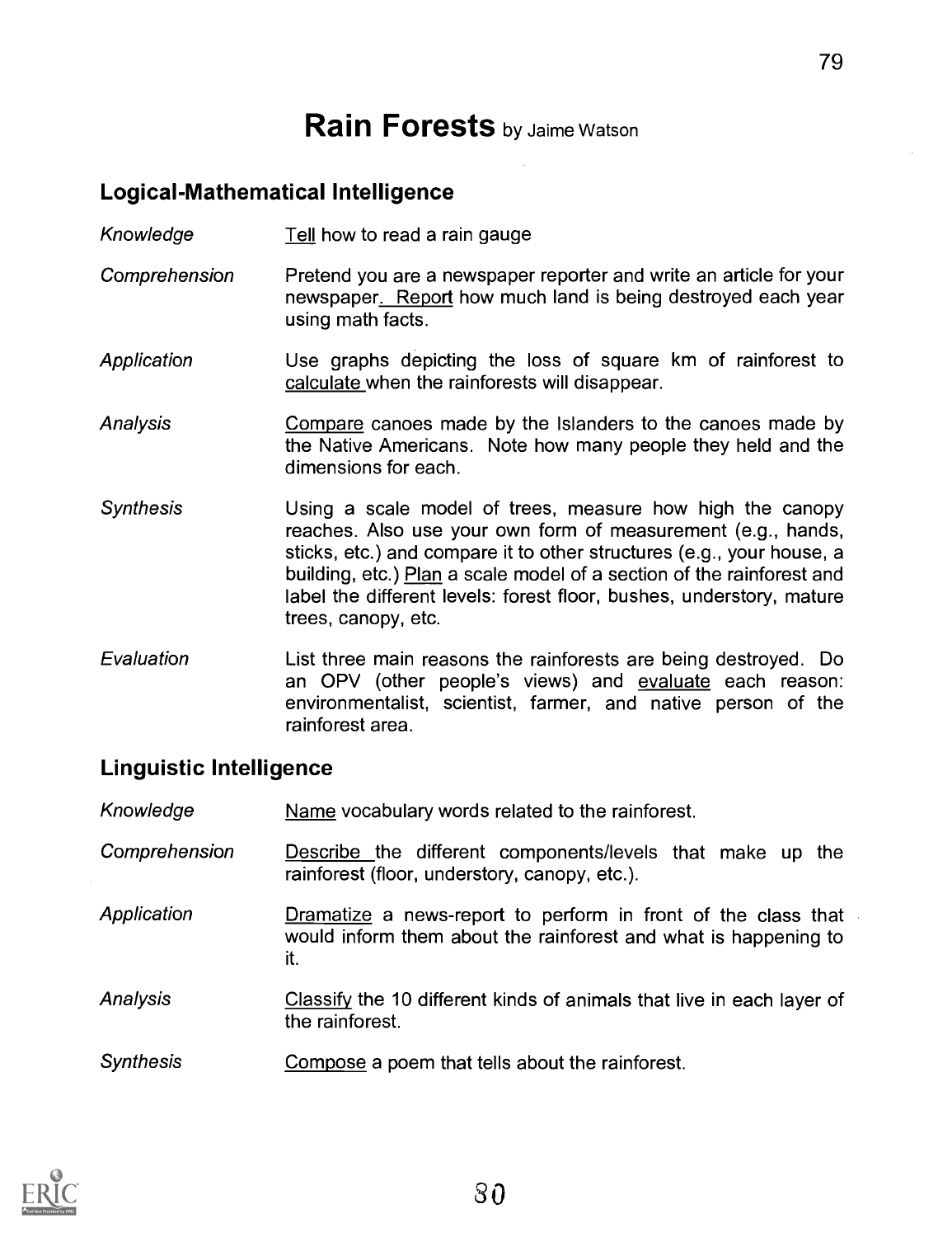Evaluation Criticize a poem about the rainforest by Jully Sipolo, a Solomon Island poet, and share it with the class.

# Bodily-Kinesthetic Intelligence

| Knowledge        | Recall the rules or procedure of a simple game played by natives,<br>the Sepiks, of the Solomon Islands.                                                                                                                                                                                                      |
|------------------|---------------------------------------------------------------------------------------------------------------------------------------------------------------------------------------------------------------------------------------------------------------------------------------------------------------|
| Comprehension    | Based on an internet search, discuss different kinds of dances by<br>the Sepik people.                                                                                                                                                                                                                        |
| Application      | Draw an illustration of a Trio Indian from Suriname wearing<br>traditional dance clothes. Find examples in National Geographic,<br>encyclopedias, etc.                                                                                                                                                        |
| Analysis         | Compare and contrast 2 different tribes of the rain forest.                                                                                                                                                                                                                                                   |
| <b>Synthesis</b> | Produce a craft native to Amazon people: blow pipe, basket,<br>seed/bead necklace, etc.                                                                                                                                                                                                                       |
| Evaluation       | Compare the Amazon way of life to yours. Decide if their life is<br>easy or hard. Make a chart comparing your lifestyle to the lifestyle<br>of a native in the Amazon in their respects: playtime, sleeping<br>arrangement, food, clothing, education, medical care, etc.<br>Evaluate which you would prefer. |

# Spatial Intelligence

Knowledge Label where the rainforests are on a map.

- Comprehension Describe the Suriname (South America) rainforest and discuss the different tribes that are found there.
- Application Make a scrapbook of house ferns from different parts of the world including rainforests. Illustrate different ways these are utilized by the natives.
- Analysis **Compare** the art of the Papua New Guinea tribes to art of the United States.
- Synthesis **Design a building that would be found in a tribal camp. Draw it to** scale listing the material you will build it with, e.g., sticks, leaves, twine, etc.
- Evaluation **Criticize** their architecture and how they set up their camps.

# Musical Intelligence

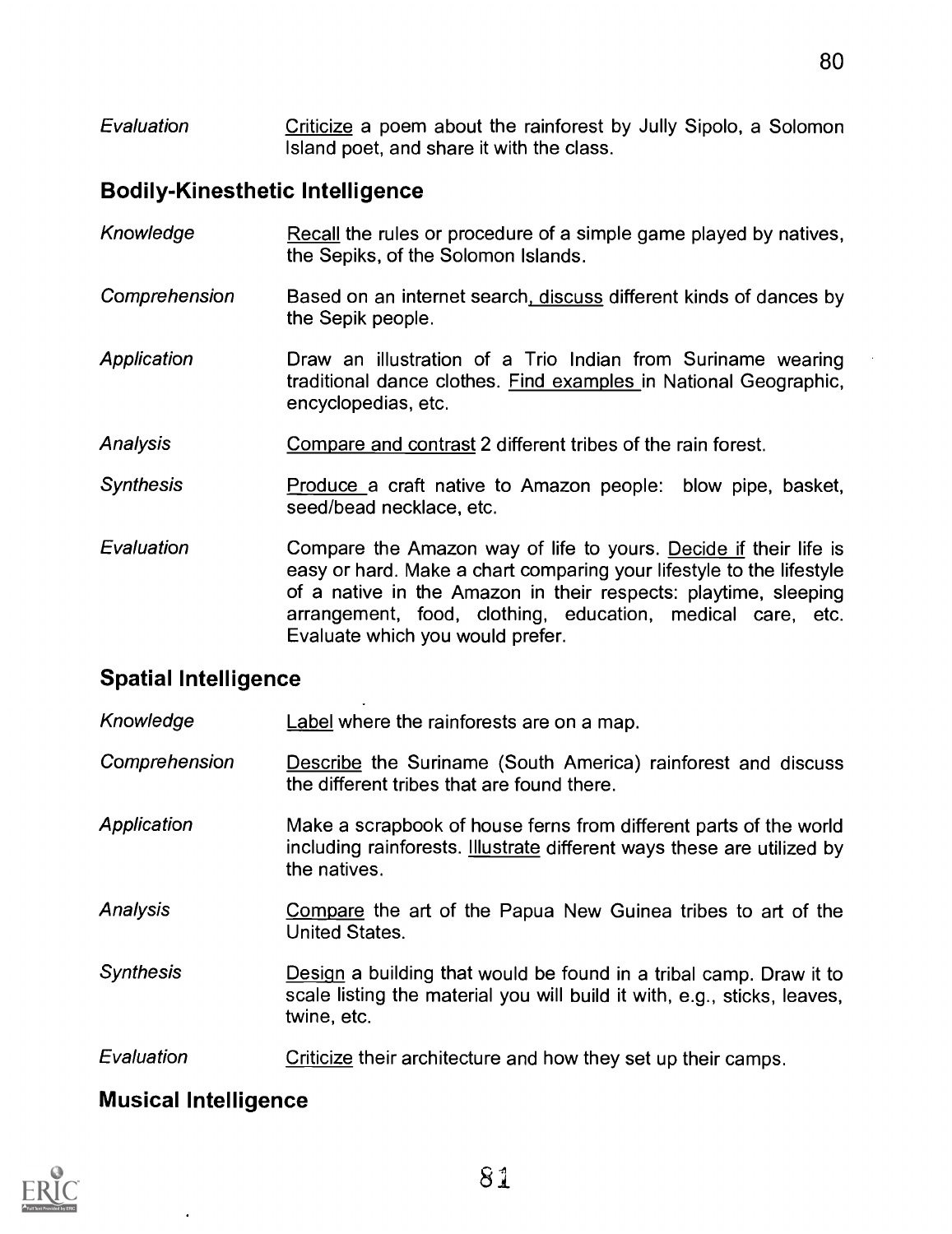Knowledge Memorize a song about rain.

Comprehension Discuss how songs or music can relate to life in the rainforest.

- **Application** Dramatize a song, matching the movements to the lyrics. Change "Here we go round the Mulberry Bush" to fit Rainforest Life.
- Analysis Listen to tribal music on a cassette tape or videotape and compare and contrast it to rock and roll music.
- Synthesis Design instruments using forest material and use them to follow the rhythm of a song about the rainforest.
- Evaluation Compose your own song in 4/4, using 8 measures using the instrument you made. Defend the quality of the sound.

#### Interpersonal Intelligence

- Knowledge List three problems that are affecting us or will affect us with the destruction of the rainforest.
- **Comprehension** Find 5 products in the store that originate in the rainforest.
- **Application** Make an exhibit of plants that have helped cure sicknesses and diseases.
- Analysis Try and understand (empathize) the people who are burning down the rainforests and analyze their reasons for doing this.
- Synthesis Predict people's reactions to a law being passed that would halt all of the destruction of the rainforest and discuss.
- Evaluation Decide on a plan to save the rainforest at home. Come up with a program that involves your classmates and even your family and neighbors. Write what they need to do, and make a flyer to promote it.

#### Intrapersonal Intelligence

- Knowledge Name 10 careers involved with the rainforest.
- **Comprehension** Describe one career you might be interested in and write a job description for that specific career in the rainforest.
- **Application** Interview a scientist connected with the rainforest and ask why he/she chose that field. List 3 questions you would like to ask.

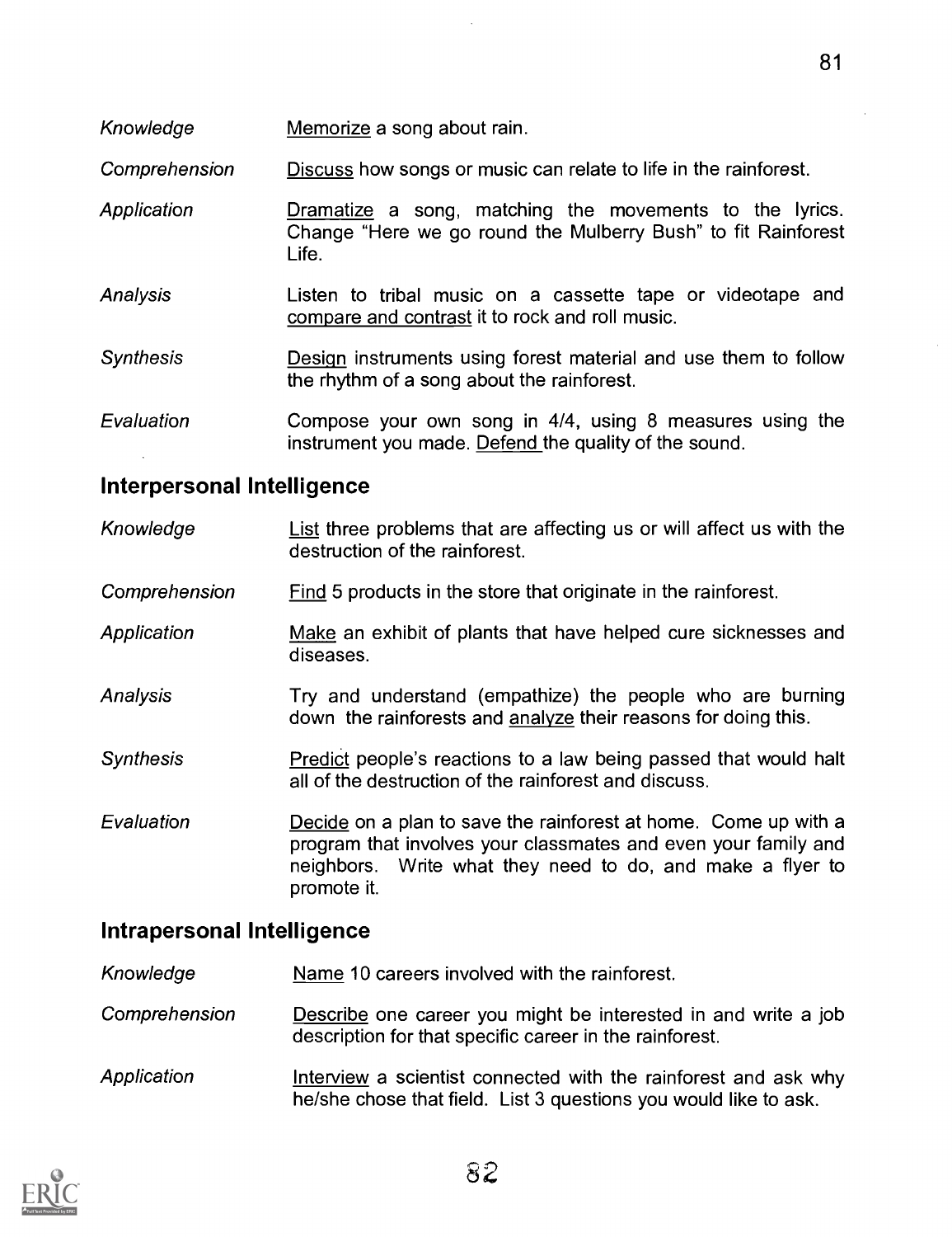- Analysis Investigate careers relating to the rainforest. Discuss the characteristics that would appeal to you.
- **Synthesis** Imagine you are a scientist and compose a journal describing what you are doing and studying and how you like living there.
- Evaluation Research a leader in the movement to save the rainforest. Make a list of personality characteristics the person possesses that are important to his/her job. Evaluate yourself as to whether you have these characteristics.

#### Naturalist Intelligence

- Knowledge Read a book on rainforest insects. List 10 of the insects found in the rainforests.
- Comprehension Make a booklet that includes 6 animals, one from each class: insects, arthropods, fish, reptiles, birds, mammals. Describe the lifestyle (food, shelter, habits) of each.
- Application Illustrate 5 different types of plants and draw the layers where they are found.
- Analysis Go on a nature walk and collect examples of different plants. Describe what you see and compare these to plants of the rainforest or write down or draw what you see and compare them to things found in the rainforest.
- **Synthesis** Invent a new creature that lives in the rainforest. Classify it as being a reptile, amphibian, mammal, or bird.
- Evaluation Research several forests around the world. List the criteria necessary for a rainforest. Decide which would qualify as being a rainforest.

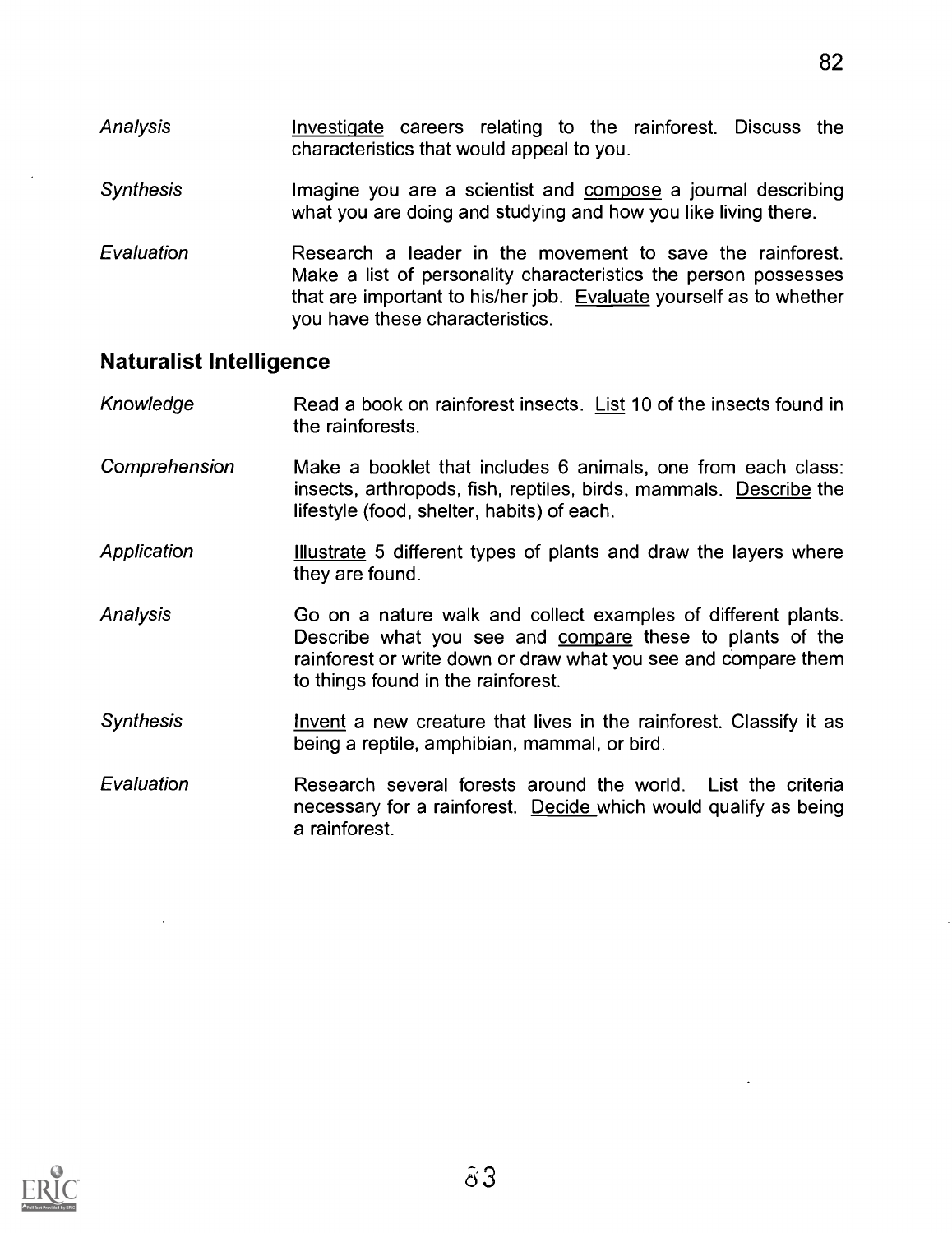

U.S. Department of Education Office of Educational Research and Improvement (OERI) National Library of Education (NLE) Educational Resources Information Center (ERIC)



# NOTICE

# Reproduction Basis



This document is covered by a signed "Reproduction Release (Blanket)" form (on file within the ERIC system), encompassing all or classes of documents from its source organization and, therefore, does not require a "Specific Document" Release form.



This document is Federally-funded, or carries its own permission to reproduce, or is otherwise in the public domain and, therefore, may be reproduced by ERIC without a signed Reproduction Release form (either "Specific Document" or "Blanket").

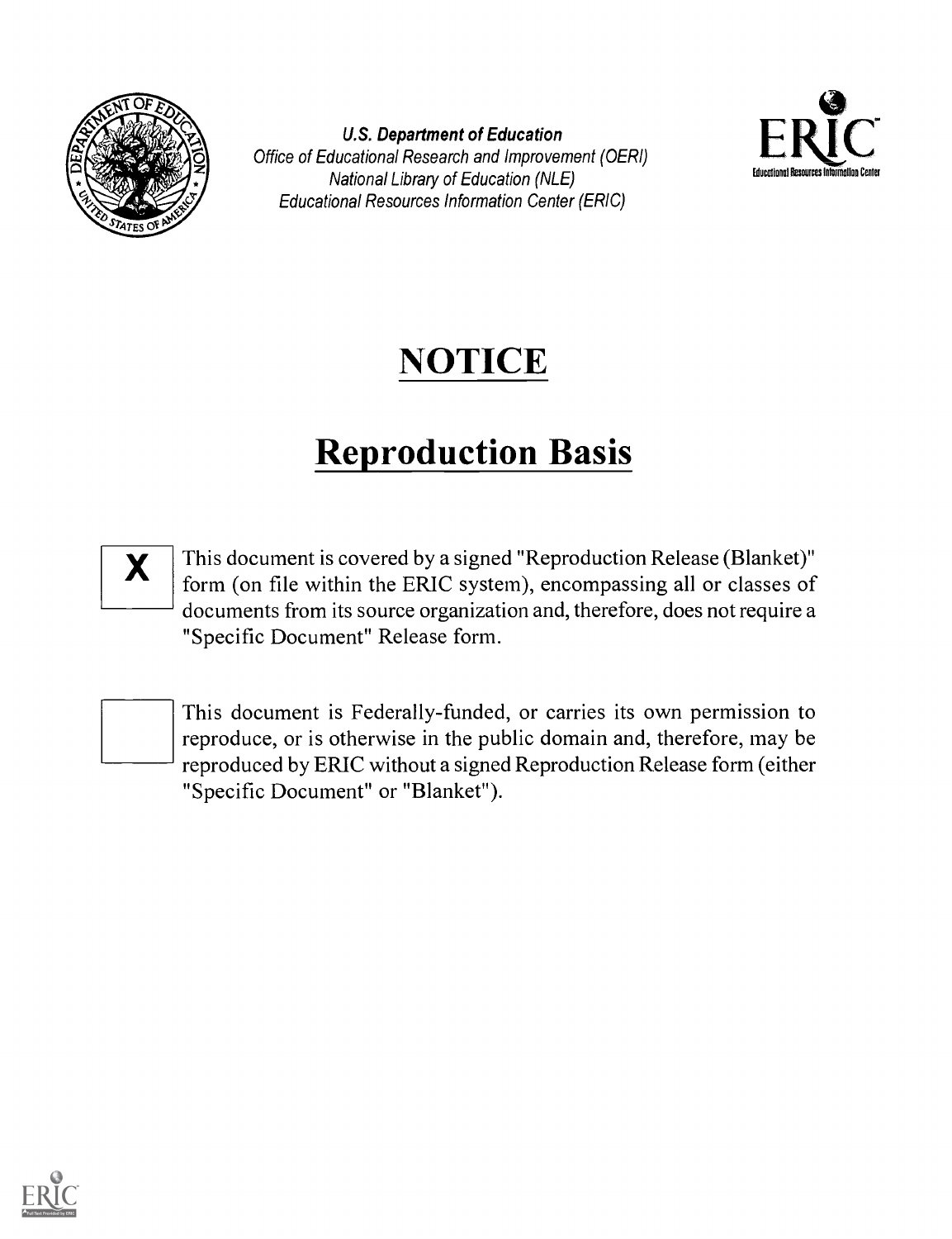# U.S. Department of Education Office of Educational Research and Improvement (OERI) National Library of Education (NLE) Educational Resources External Barrestrulusting Information Center (ERIC) Reproduction Release (Specific Document) I. DOCUMENT IDENTIFICATION:

|                                                       | Title: Activities for Differentiated Instruction Addressing<br>All Levels of Bloom's Taxonomy and Eight Multiple Intelligents |
|-------------------------------------------------------|-------------------------------------------------------------------------------------------------------------------------------|
| Author(s): Dr. Andrey C. Rule and Linda Lord, editors |                                                                                                                               |
| Corporate Source:<br>N   A                            | Publication Date:                                                                                                             |

II. REPRODUCTION RELEASE:

In order to disseminate as widely as possible timely and significant materials of interest to the educational community, documents announced in the monthly abstract journal of the ERIC system, Resources in Education (RIE), are usually made available to users in microfiche, reproduced paper copy, and electronic media, and sold through the ERIC Document Reproduction Service (EDRS). Credit is given to the source of each document, and, if reproduction release is granted, one of the following notices is affixed to the document.

If permission is granted to reproduce and disseminate the identified document, please CHECK ONE of the following three options and sign in the indicated space following.

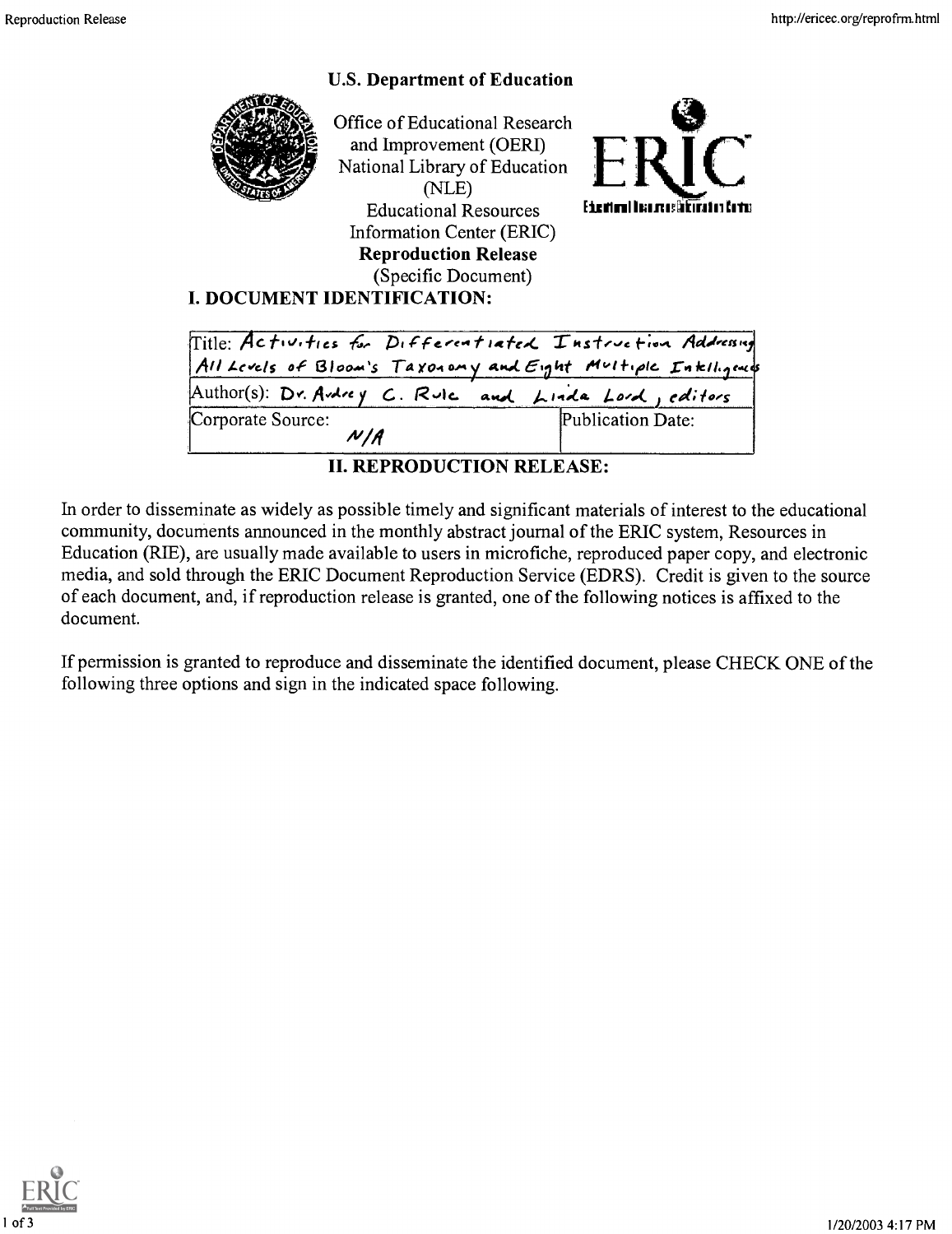| The sample sticker shown                                                                                                                                   | The sample sticker shown below will                                                                                                                                                                                                    | The sample sticker shown below                                                                                                                                                                                                         |  |
|------------------------------------------------------------------------------------------------------------------------------------------------------------|----------------------------------------------------------------------------------------------------------------------------------------------------------------------------------------------------------------------------------------|----------------------------------------------------------------------------------------------------------------------------------------------------------------------------------------------------------------------------------------|--|
| below will be affixed to all                                                                                                                               | be affixed to all Level 2A                                                                                                                                                                                                             | will be affixed to all Level 2B                                                                                                                                                                                                        |  |
| Level 1 documents                                                                                                                                          | documents                                                                                                                                                                                                                              | documents                                                                                                                                                                                                                              |  |
| PERMISSION TO REPRODUCE AND<br>DISSEMINATE THIS MATERIAL HAS<br><b>BEEN GRANTED BY</b><br>TO THE EDUCATIONAL RESOURCES<br><b>INFORMATION CENTER (ERIC)</b> | PERMISSION TO REPRODUCE AND<br>DISSEMINATE THIS MATERIAL IN<br>MICROFICHE, AND IN ELECTRONIC MEDIA<br>FOR ERIC COLLECTION SUBSCRIBERS ONLY,<br>HAS BEEN GRANTED BY<br>TO THE EDUCATIONAL RESOURCES<br><b>INFORMATION CENTER (ERIC)</b> | PERMISSION TO REPRODUCE AND<br>DISSEMINATE THIS MATERIAL IN<br>MICROFICHE, AND IN ELECTRONIC MEDIA<br>FOR ERIC COLLECTION SUBSCRIBERS ONLY.<br>HAS BEEN GRANTED BY<br>TO THE EDUCATIONAL RESOURCES<br><b>INFORMATION CENTER (ERIC)</b> |  |
| Level 1                                                                                                                                                    | Level 2A                                                                                                                                                                                                                               | Level 2B                                                                                                                                                                                                                               |  |
|                                                                                                                                                            |                                                                                                                                                                                                                                        |                                                                                                                                                                                                                                        |  |
|                                                                                                                                                            |                                                                                                                                                                                                                                        |                                                                                                                                                                                                                                        |  |
| Check here for Level 1                                                                                                                                     |                                                                                                                                                                                                                                        |                                                                                                                                                                                                                                        |  |
| release, permitting                                                                                                                                        | Check here for Level 2A release,                                                                                                                                                                                                       |                                                                                                                                                                                                                                        |  |
| reproduction and                                                                                                                                           | permitting reproduction and                                                                                                                                                                                                            | Check here for Level 2B release,                                                                                                                                                                                                       |  |
| dissemination in microfiche                                                                                                                                | dissemination in microfiche and in                                                                                                                                                                                                     | permitting reproduction and                                                                                                                                                                                                            |  |
| or other ERIC archival media                                                                                                                               | electronic media for ERIC archival                                                                                                                                                                                                     | dissemination in microfiche only                                                                                                                                                                                                       |  |
| (e.g. electronic) and paper                                                                                                                                | collection subscribers only                                                                                                                                                                                                            |                                                                                                                                                                                                                                        |  |
| copy.                                                                                                                                                      |                                                                                                                                                                                                                                        |                                                                                                                                                                                                                                        |  |
|                                                                                                                                                            | Documents will be processed as indicated provided reproduction quality permits.                                                                                                                                                        |                                                                                                                                                                                                                                        |  |
|                                                                                                                                                            | If permission to reproduce is grapted, but no boy is checked, documents will be processed at Level 1                                                                                                                                   |                                                                                                                                                                                                                                        |  |

If permission to reproduce is granted, but no box is checked, documents will be processed at Level 1.

I hereby grant to the Educational Resources Information Center (ERIC) nonexclusive permission to reproduce and disseminate this document as indicated above. Reproduction from the ERIC microfiche, or electronic media by persons other than ERIC employees and its system contractors requires permission from the copyright holder. Exception is made for non-profit reproduction by libraries and other service  $a$  agencies to satisfy information needs of educators in response to discrete inquiries.

| Signature: Audrey C Paule                                | Printed Name/Position/Title: Audrey C. Rule<br>Associate Professor, SUNY Oswego |                 |
|----------------------------------------------------------|---------------------------------------------------------------------------------|-----------------|
| Organization/Address:<br>Dept. Curriculum E Instruction  | Telephone:<br>315.312.2929                                                      | $\text{Fax}:$   |
| State Univ. New York at Oswego<br>$ Os$ wego, $NY$ 13126 | E-mail Address:<br>arvie $Q$ oswego. edu $01 - 20 - 03$                         | $\Delta$ lDate: |

#### III. DOCUMENT AVAILABILITY INFORMATION (FROM NON-ERIC SOURCE):

If permission to reproduce is not granted to ERIC, or, if you wish ERIC to cite the availability of the document from another source, please provide the following information regarding the availability of the document. (ERIC will not announce a document unless it is publicly available, and a dependable source can be specified. Contributors should also be aware that ERIC selection criteria are significantly more stringent for documents that cannot be made available through EDRS.)  $N/A$